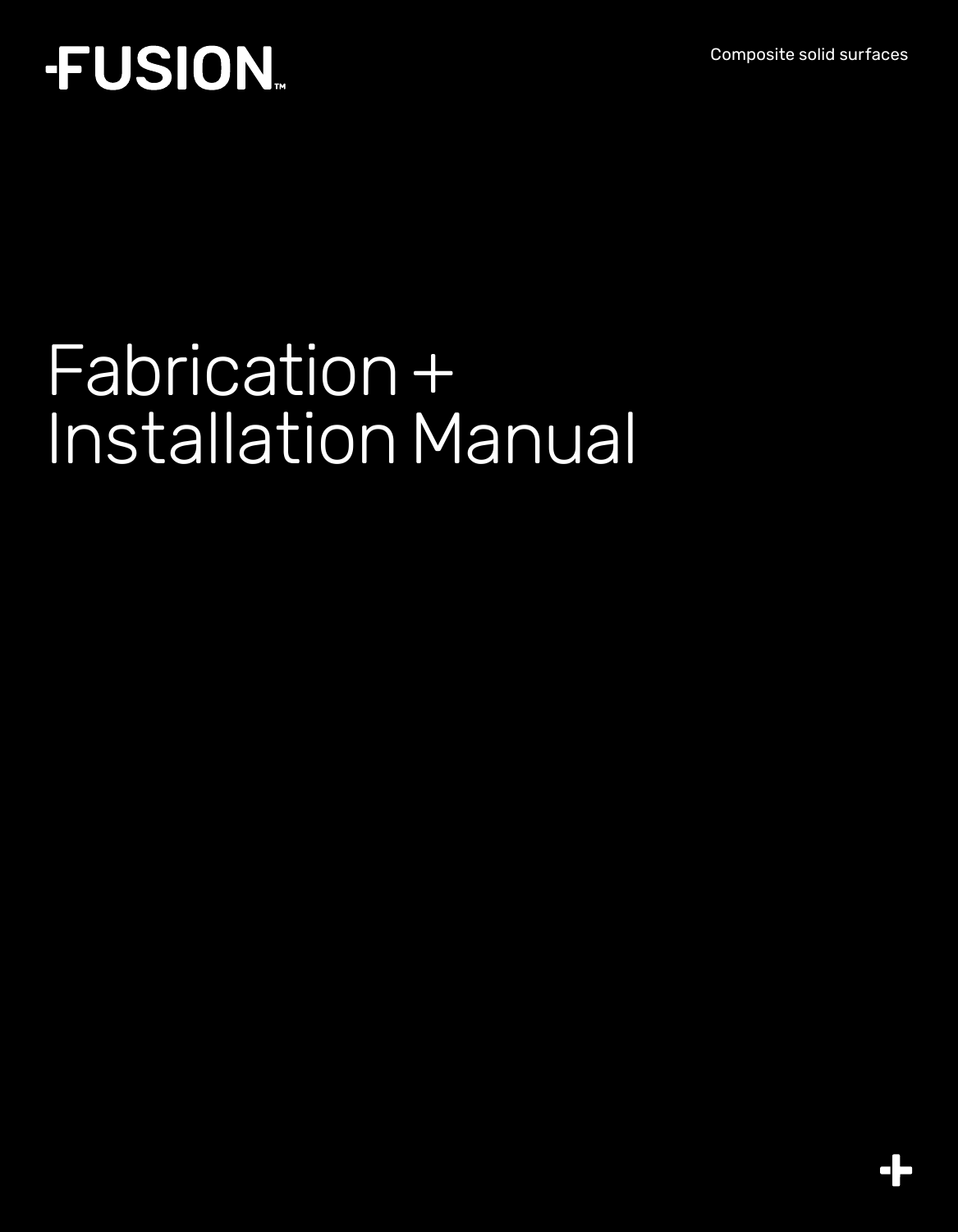## Fusion fabrication and installation manual receipt

## Laminex Copy

Return this completed form to your Laminex Sales Representative. The undersigned acknowledges receipt of this manual.

#### Customer Details

| Company                                    |  |
|--------------------------------------------|--|
| Address                                    |  |
|                                            |  |
| Telephone<br>the control of the control of |  |
| Email Address                              |  |
| Name                                       |  |
| Signature                                  |  |
| Date                                       |  |

#### Laminex Sales Representative

| Name      |  |
|-----------|--|
| Signature |  |
| Date      |  |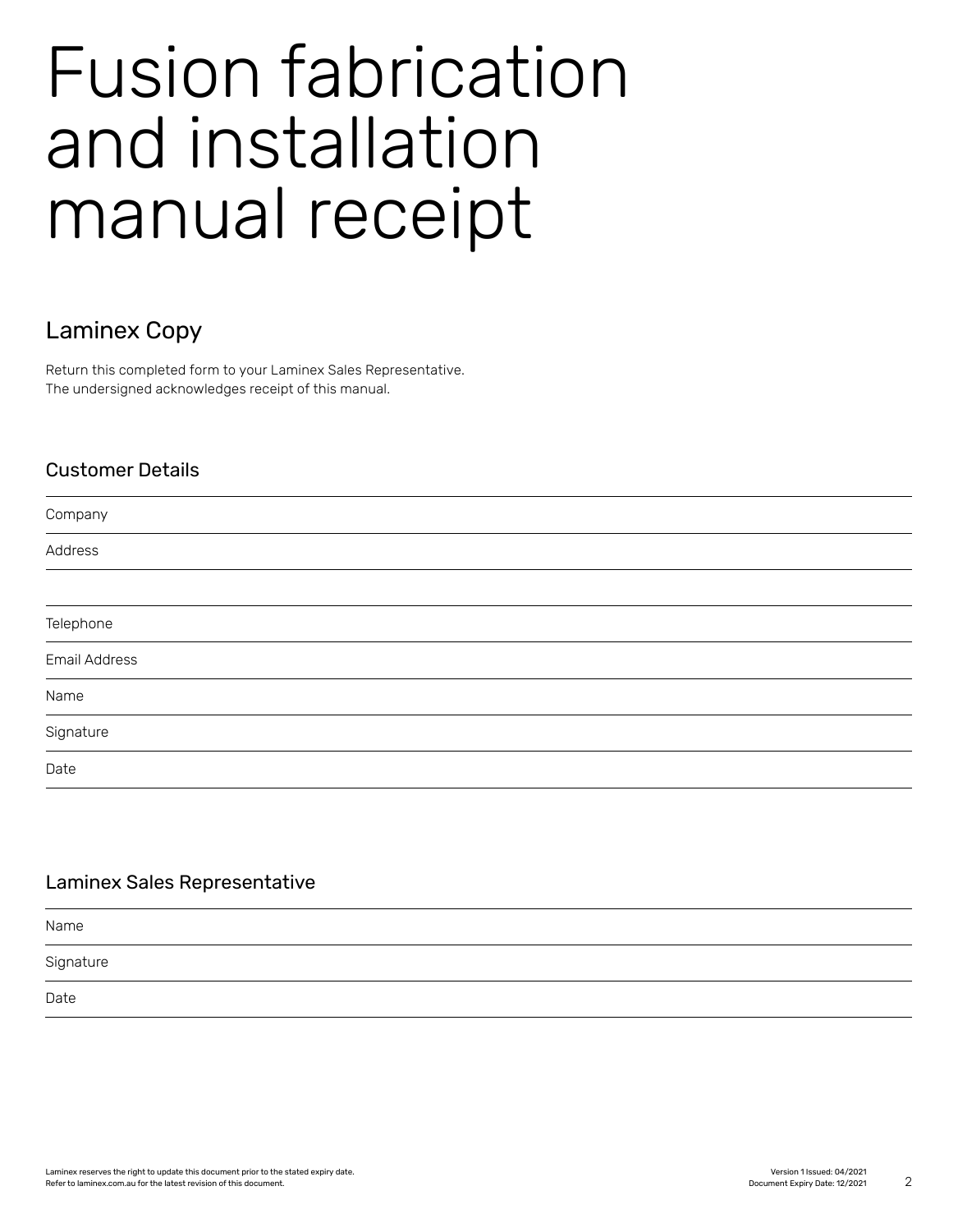## Cutting-edge technology in composite solid surfaces.

## Applications

Benchtops Vanities Desktops + tabletops Induction splashbacks Toilet partitioning Lockers + seating Wall panels

## Product Attributes



Horizontal Application





UV Stable Indoor Use







3.6m









Made in Australia







Profile



**SuperMatte** Finish



Induction **Splashback** 



Fast Installation

Routing **Capability** 

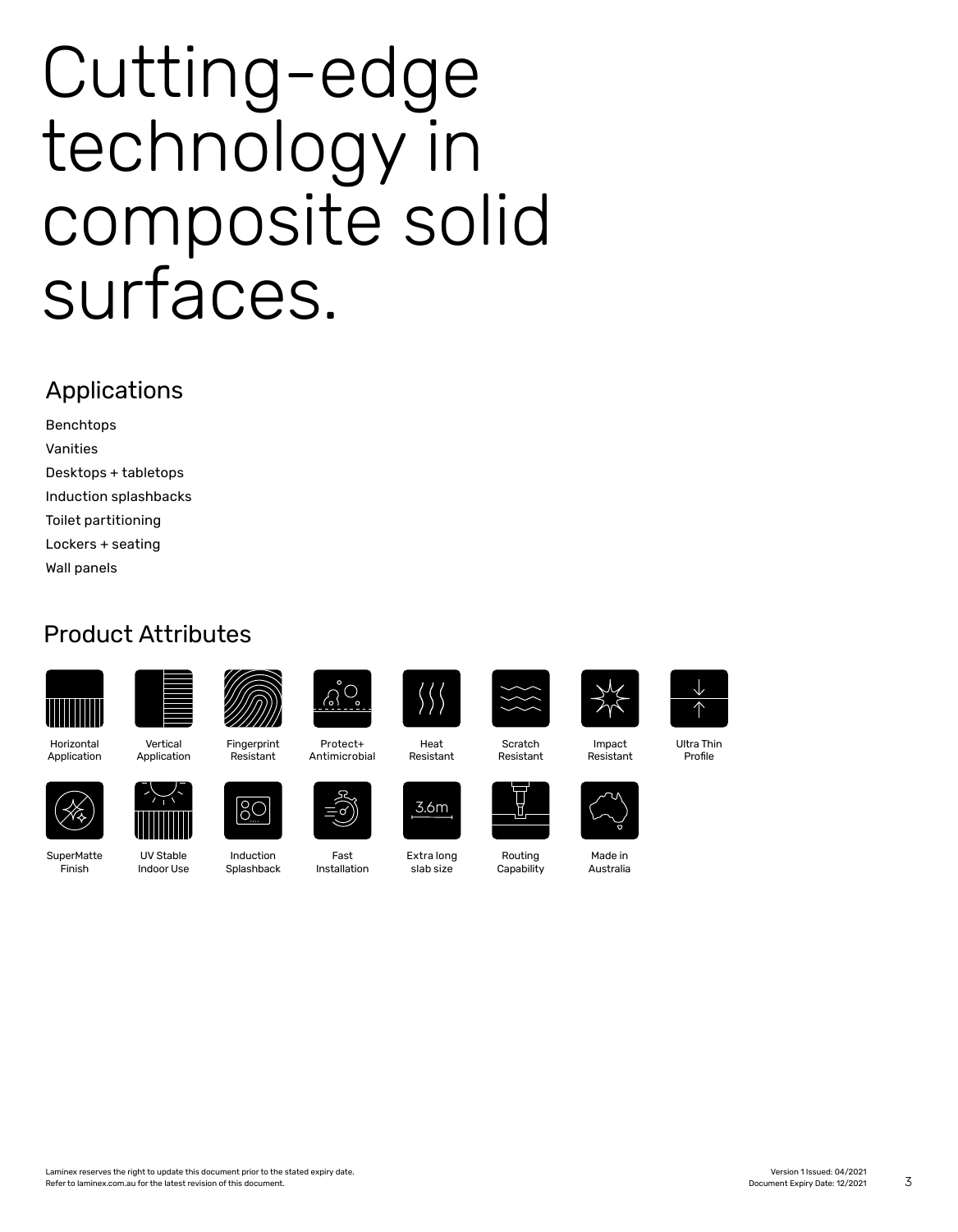## Contents

 $Pg06-1$  Introduction — 1.1 Purpose of this manual

Pg07 — 2 General info 2.1 Safety 2.1.1 Safety data sheet  $Pg13 - 3$  Applications  $-$  3.1 Interior  $-$  3.1.1 Wet Areas  $Pg14 - 4$  Design guide  $-$  4.1 Material use  $-$  4.1.1 Conditioning of material 2.2 Handling 2.3 Storage 2.4 Packaging 2.5 Transport 2.6 Conditioning 2.7 Quality control 2.7.1 Inspection 2.8 Care & maintenance 2.9 Warranty 3.2 External 2.1.2 Personal protective equipment 2.1.3 Tools & equipment 2.1.4 Adhesives 2.7.2 Technical data 4.2 Benchtops 4.1.2 Directionality 4.1.3 Expansion gaps & dimensional tolerance  $-$  4.2.1 Benchtop support 4.2.2 Substructure 4.2.3 Cabinet requirements 4.2.4 Span support 4.2.5 Overhang support 4.2.6 Benchtop features - 4.2.6.1 Edge profiles 4.2.6.2 Internal corners 4.2.6.3 "U", "L" & angled shapes 4.2.6.4 Curved & irregular shapes 4.2.6.5 Waterfall ends 4.2.6.6 Monolithic structures 4.2.6.7 Cantilevered 4.2.6.8 Mixed materials 4.2.6.9 Aprons & built-up edges 4.2.6.10 Window reveals 4.3 Splashbacks and upstands 4.4 Cooktops & heat generating appliances 4.5 Sinks, tubs, vessels and basins 4.6 Furniture 4.7 Desks and worktops 4.8 Fire surrounds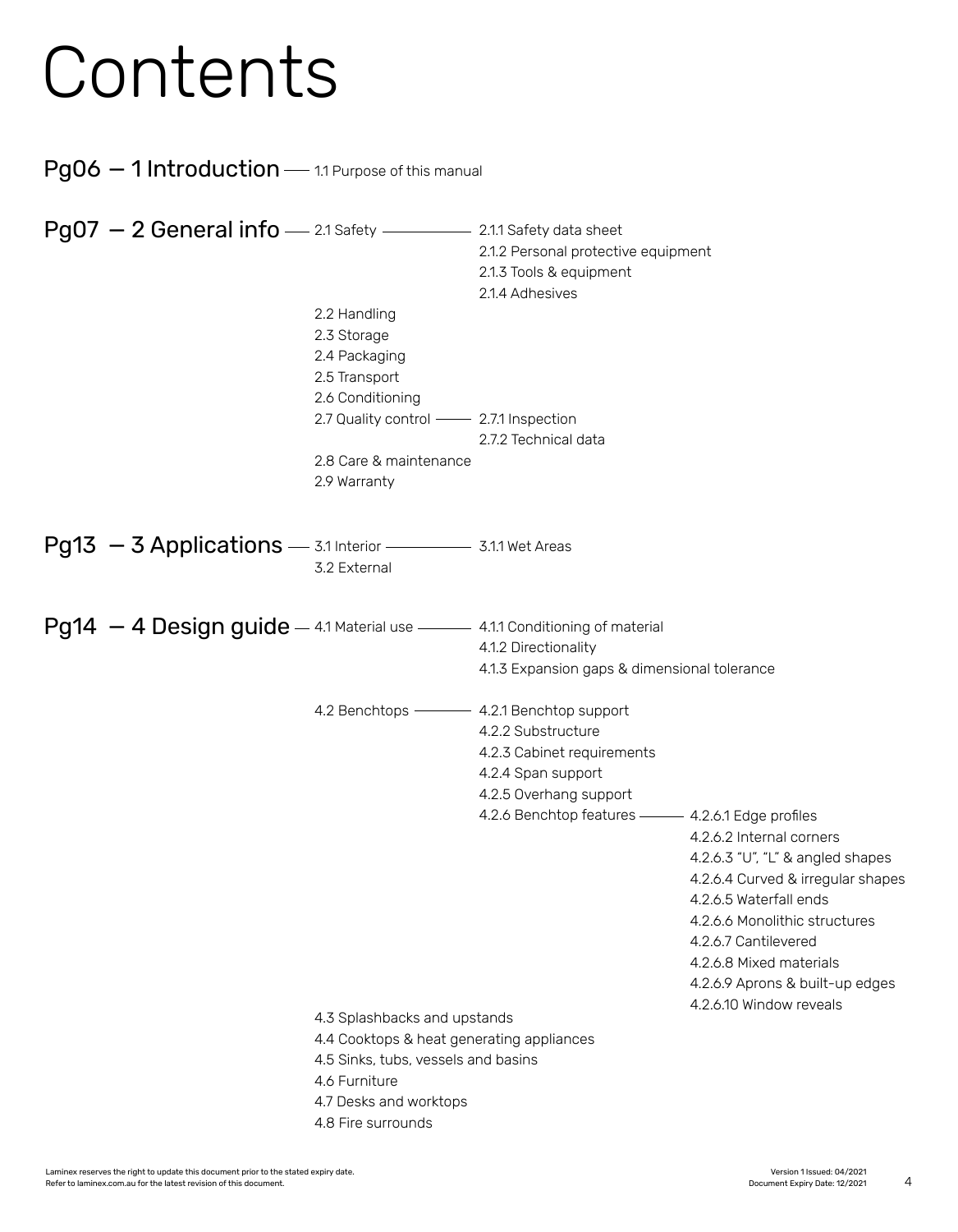| Pg20 - 5 Fabrication - 5.1 Directional orientation |                                                                               |                                                 |                                                                                    |  |
|----------------------------------------------------|-------------------------------------------------------------------------------|-------------------------------------------------|------------------------------------------------------------------------------------|--|
|                                                    | 5.2 Tools & equipment - 5.2.1 Sawing                                          |                                                 |                                                                                    |  |
|                                                    |                                                                               | 5.2.2 Routing                                   |                                                                                    |  |
|                                                    |                                                                               | 5.2.3 Drilling                                  |                                                                                    |  |
|                                                    | 5.3 Cut-outs                                                                  |                                                 |                                                                                    |  |
|                                                    | 5.4 Internal corners                                                          |                                                 |                                                                                    |  |
|                                                    | 5.5 Joining -                                                                 | 5.5.1 Screw fixing -                            | $-$ 5.5.1.1 Blind fixing                                                           |  |
|                                                    |                                                                               |                                                 | 5.5.1.2 Through fixing                                                             |  |
|                                                    |                                                                               |                                                 | 5.5.1.3 Fixed & floating points                                                    |  |
|                                                    |                                                                               | 5.5.2 Screw fasteners                           |                                                                                    |  |
|                                                    |                                                                               | 5.5.3 Bonding & gluing                          |                                                                                    |  |
|                                                    |                                                                               | 5.5.4 Connection profiles                       |                                                                                    |  |
|                                                    | 5.6 Applications -                                                            | - 5.6.1 Benchtops - 5.6.1.1 Benchtop support    |                                                                                    |  |
|                                                    |                                                                               |                                                 | 5.6.1.2 Cabinet requirements                                                       |  |
|                                                    |                                                                               |                                                 | 5.6.1.3 Span support                                                               |  |
|                                                    |                                                                               |                                                 | 5.6.1.4 Overhang support                                                           |  |
|                                                    |                                                                               |                                                 | 5.6.1.5 Benchtop configurations                                                    |  |
|                                                    |                                                                               | 5.6.2 Drainage grooves                          |                                                                                    |  |
|                                                    |                                                                               | 5.6.3 Taps & other holes in horizontal surfaces |                                                                                    |  |
|                                                    |                                                                               | 5.6.4 GPOs & other holes in vertical surfaces   |                                                                                    |  |
|                                                    |                                                                               | 5.6.5 Tabletops & worktops                      |                                                                                    |  |
|                                                    |                                                                               | 5.6.6 Edge detailing - 5.6.6.1 Edge shaping     |                                                                                    |  |
|                                                    |                                                                               |                                                 | 5.6.6.2 Edge bonding                                                               |  |
|                                                    |                                                                               |                                                 |                                                                                    |  |
| $Pg45 - 6$ Installation —                          | 6.1 Expansion gaps & dimensional tolerance<br>6.2 Benchtops - 6.2.1 Joining - |                                                 |                                                                                    |  |
|                                                    |                                                                               |                                                 | -6.2.1.1 Toggle bolts & biscuits<br>6.2.1.2 Metal splines,                         |  |
|                                                    |                                                                               |                                                 | channels & brackets                                                                |  |
|                                                    |                                                                               |                                                 | 6.2.1.3 Bonding and gluing                                                         |  |
|                                                    |                                                                               |                                                 |                                                                                    |  |
|                                                    | 6.3 Splashbacks - 6.3.1 Substructure -                                        |                                                 | -6.3.1.1 Fixing to wet construction walls                                          |  |
|                                                    |                                                                               | & ventilation                                   | 6.3.1.2 Fixing to timber stud and/or                                               |  |
|                                                    |                                                                               | 6.3.2 Fixing methods                            | steel framed substructure walls                                                    |  |
|                                                    |                                                                               | 6.3.2.1 Glue fixing                             | 6.3.1.3 Fixing to plaster walls                                                    |  |
|                                                    |                                                                               | 6.3.3 Setback distances                         |                                                                                    |  |
|                                                    |                                                                               | 6.3.3.1 Induction and electric cooktops         |                                                                                    |  |
|                                                    |                                                                               | 6.3.3.2 Gas cooktops                            |                                                                                    |  |
|                                                    | 6.4 Cooktops                                                                  |                                                 |                                                                                    |  |
|                                                    | 6.5 Sinks                                                                     |                                                 |                                                                                    |  |
|                                                    | 6.6 Under bench appliances                                                    |                                                 |                                                                                    |  |
|                                                    |                                                                               |                                                 | 6.7 Wall panelling - 6.7.1 Substructure - 6.7.1.1 Fixing to wet construction walls |  |
|                                                    |                                                                               | & ventilation                                   | 6.7.1.2 Fixing to timber stud &/or                                                 |  |
|                                                    |                                                                               |                                                 | steel framed substructure walls                                                    |  |
|                                                    |                                                                               |                                                 | 6.7.1.3 Fixing to plaster walls                                                    |  |
|                                                    |                                                                               | 6.7.2 Fixing methods - 6.7.2.1 Through fixing   |                                                                                    |  |
|                                                    |                                                                               | 6.8 Sanitary & shower                           | 6.7.2.2 Bracket & rail system                                                      |  |
|                                                    |                                                                               | partitions                                      | 6.7.2.3 Glue fixing                                                                |  |
|                                                    |                                                                               |                                                 |                                                                                    |  |
| $Pg67 - 7$ Finishing $\frac{1}{2}$ 7.1 Clean up    |                                                                               |                                                 |                                                                                    |  |
|                                                    | 7.2 Care & Maintenance                                                        |                                                 |                                                                                    |  |
|                                                    |                                                                               |                                                 |                                                                                    |  |
| $Pg69 - 8$ Appendix                                |                                                                               |                                                 |                                                                                    |  |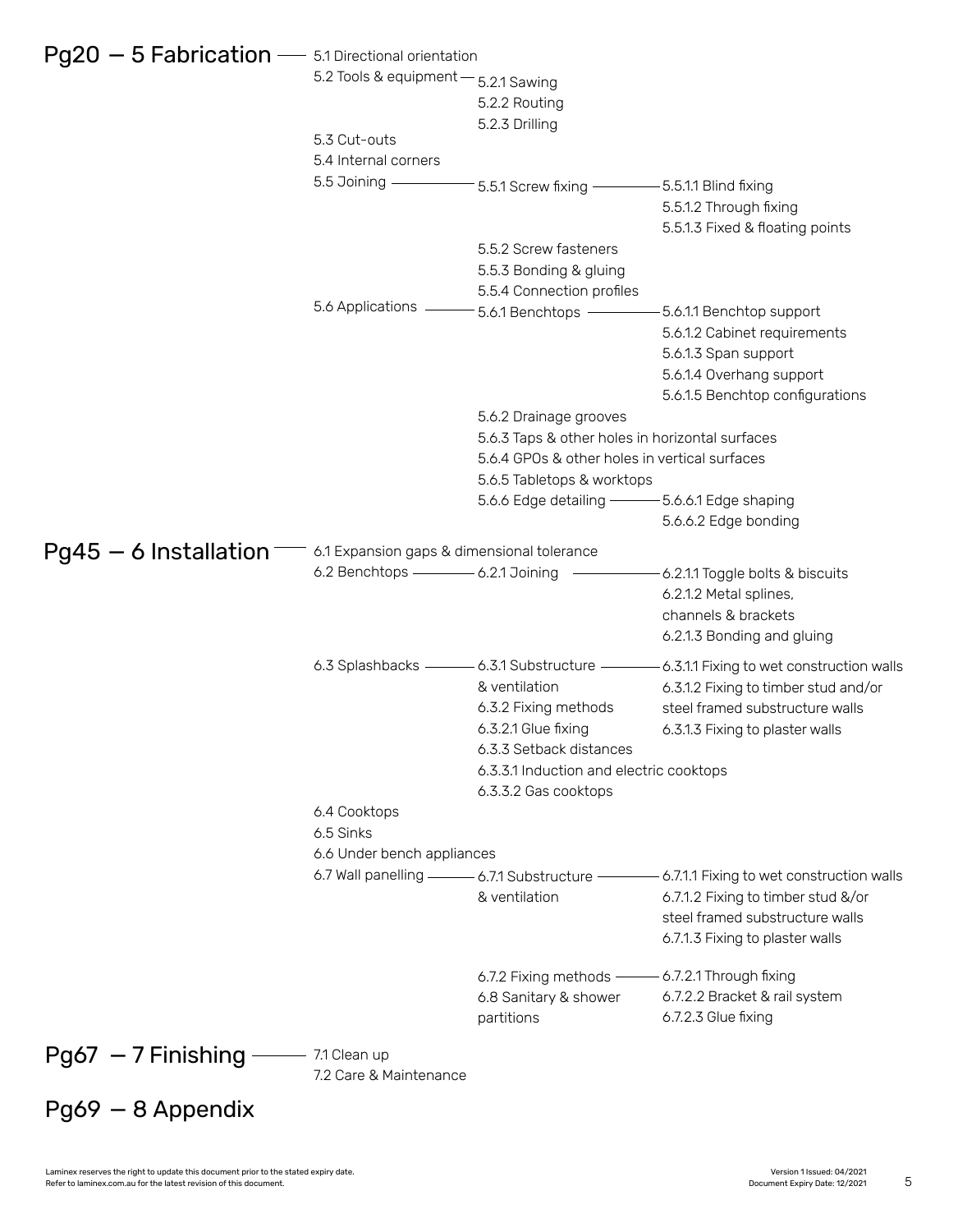# - Introduction

## 1.1 Purpose of this manual

This manual has been created to provide clear instructions required to successfully design, fabricate and install Fusion Composite Solid Surfaces. Strict adherence to the techniques and guidelines presented in this manual will permit the finished article to be compliant with the conditions in the product warranty.

Throughout this manual the  $(w)$  symbol will appear against any specific instructions that are linked to compliance with the Fusion Composite Solid Surfaces warranty.

This manual has been developed to allow designers, fabricators and installers who work with Fusion to achieve positive performance outcomes for both domestic and commercial applications.

It is important to note that the techniques and guidelines presented in this manual are those recommended for use with Fusion 6mm and 13mm products. Fusion panels are available in the following nominal sizes, in both thicknesses: 3600mm x 1500mm and 3600mm x 750mm. Any variation from these guidelines may create unexpected performance problems and may void the limited warranty.

It is impossible to cover all the existing fabrication techniques in this manual. This manual provides instructions to comply with the product warranty and is not intended to replace any testing you may need to conduct to determine the suitability of this product for your particular purpose and needs.

While every precaution has been taken in the preparation of this document, Laminex assumes no responsibility for errors or omissions, or for damages resulting from the use of information contained in this document. In no event shall Laminex be liable for any loss of profit or any other loss or damage caused or alleged to have been caused directly or indirectly as a result of any person relying upon any information contained in this document.

Content in this manual is subject to change at any time without notice. Consult with your local Laminex representative for access to the latest technical updates.

This manual is not for general distribution. It has been developed for Fusion fabricators and Fusion installers.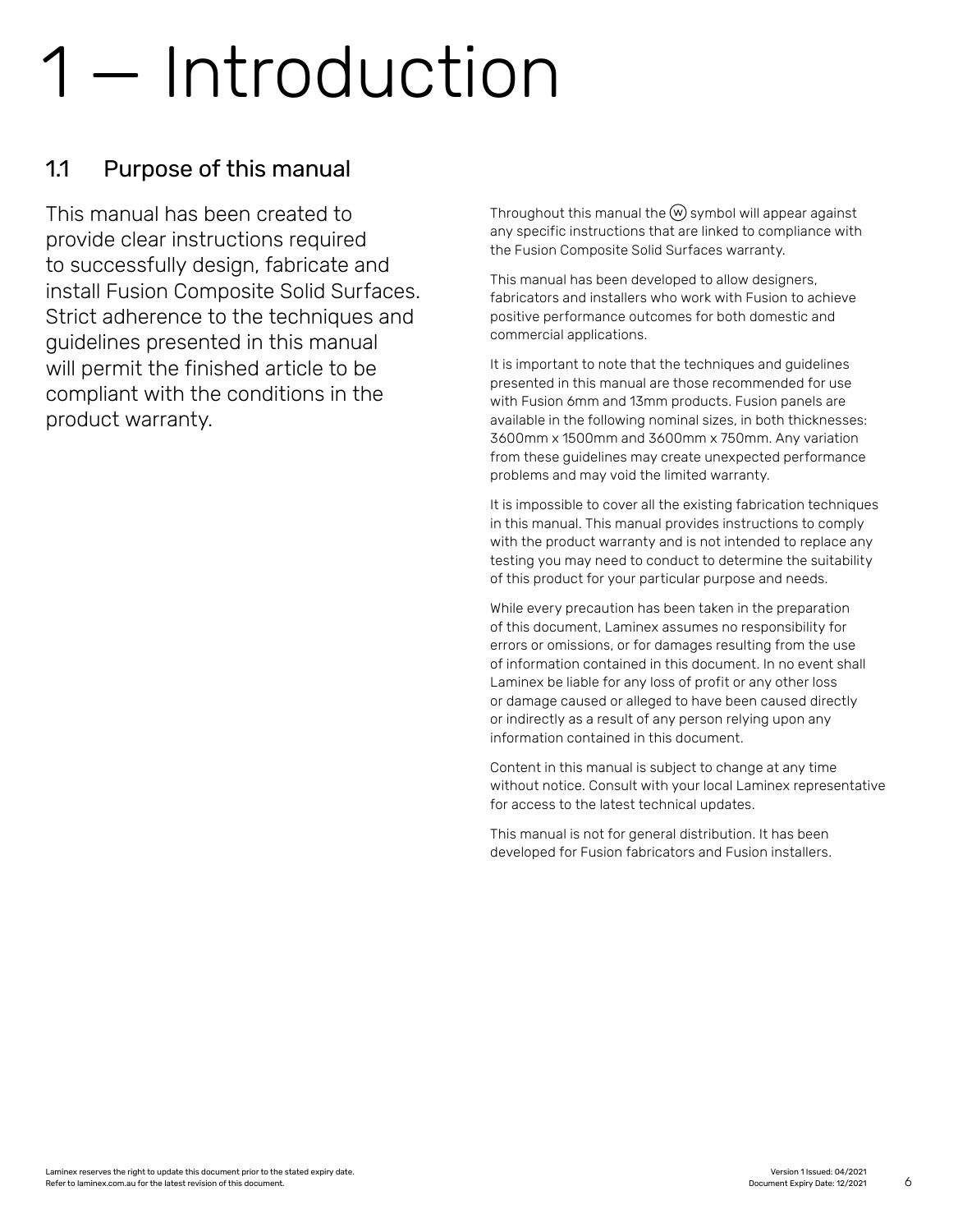# 2 — General Information

## 2.1 Safety

Safety training, product knowledge and product use, are the responsibility of the fabrication facility, installation team (whether in-house or contracted) and its employees.

Equipment selection, use and maintenance, are the responsibility of the fabrication facility installation team (whether in-house or contracted) and its employees.

Maintaining a clean and adequately ventilated workplace, are the responsibility of the fabrication facility installation team (whether in-house or contracted) and its employees.

#### 2.1.1 Safety Data Sheet

Refer to fusionsurfaces.com.au for the latest version of the Safety Data Sheet (SDS) for this product.

#### 2.1.2 Personal protective equipment (PPE)

Always wear appropriate PPE when handling, cutting, fabricating & installing this product. Wear gloves, safety footwear and suitable workwear apparel (no loose clothing or jewellery).



Occupational exposure to any type of dust is known to be hazardous to human health. Care must be taken to avoid the inhalation of dust. Follow good hygiene and workplace practices. Dust can be vacuumed or swept to avoid accumulation. If dust levels exceed Safe Work Australia Standards the wearing of a dust mask (AS 1715 and AS 1716) is recommended.



Always use safety glasses or approved eye protection and/or face shield when cutting, routing and sanding.



#### 2.1.3 Tools and equipment

Use and maintain all tools and equipment in accordance with manufacturer's instructions. Keep all equipment safety guards and dust collection devices in place. Follow all manufacturer's instructions to maintain equipment in optimal working order.

#### 2.1.4 Adhesives

Always refer to the manufacturer's Technical Data Sheet (TDS) and Safety Data Sheet (SDS) for instructions on how to store and use solvents, adhesives and other materials in a safe manner.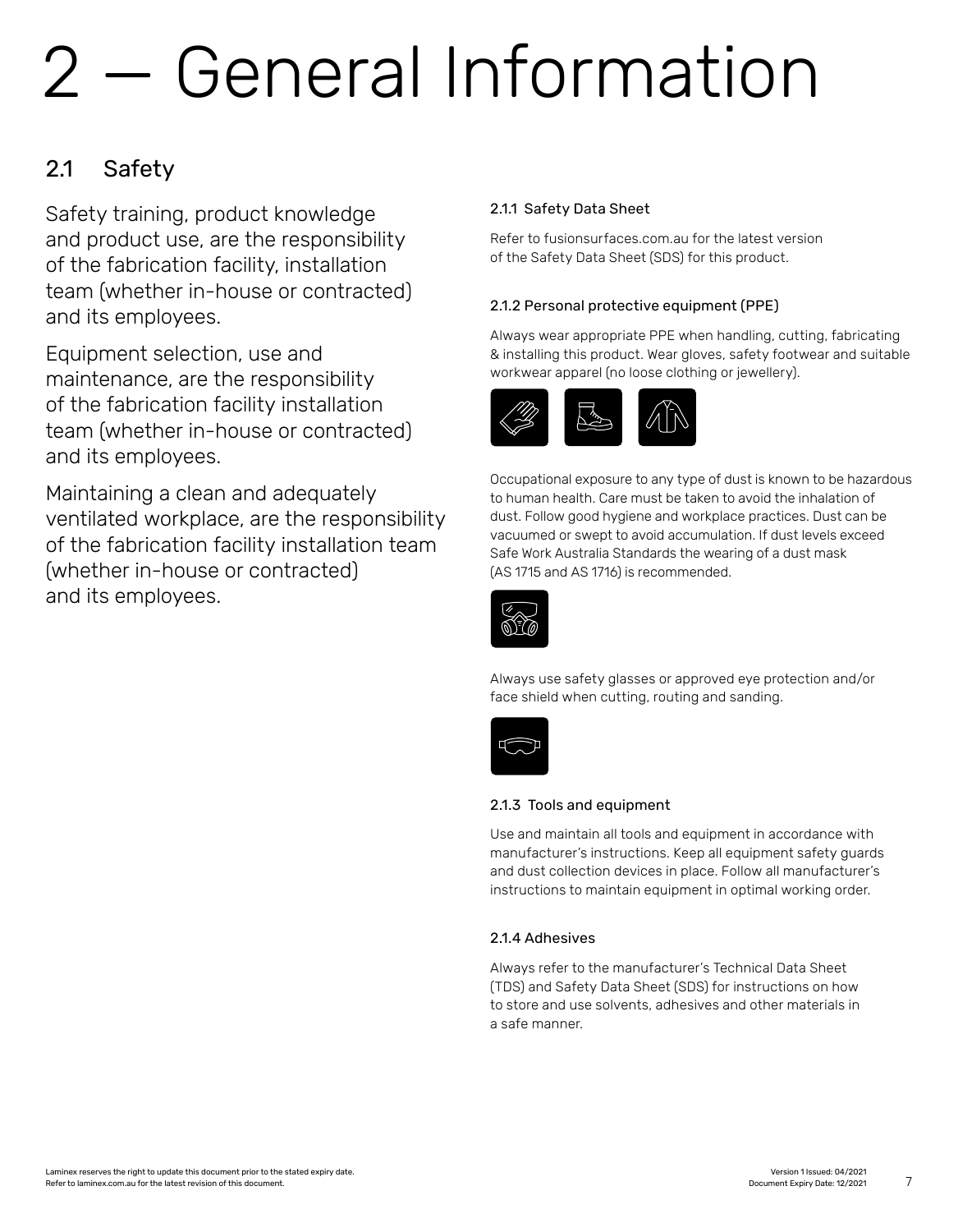## 2.2 Handling

This product is heavy. A 13mm panel weighs 20Kg/m² and a 6mm panel weighs 9.2Kg/m2. Fusion Composite Solid Surfaces should not be manually lifted by less than two people.



Carry 6mm sheets vertically to avoid flex or possible breakage. The use of mechanical aids, such as vacuum lifting devices, are recommended for handling large panels.

 $\omega$  If moving or transporting panels via forklift or suction lift, move sheets carefully to avoid damage and ensure the right forklift tyne length is used for the sheet size. Do not overload the forklift.



 $\overline{w}$  DO NOT slide panels over one another to move them.



 Always gently lift and place the panels to avoid damage to the decorative surface

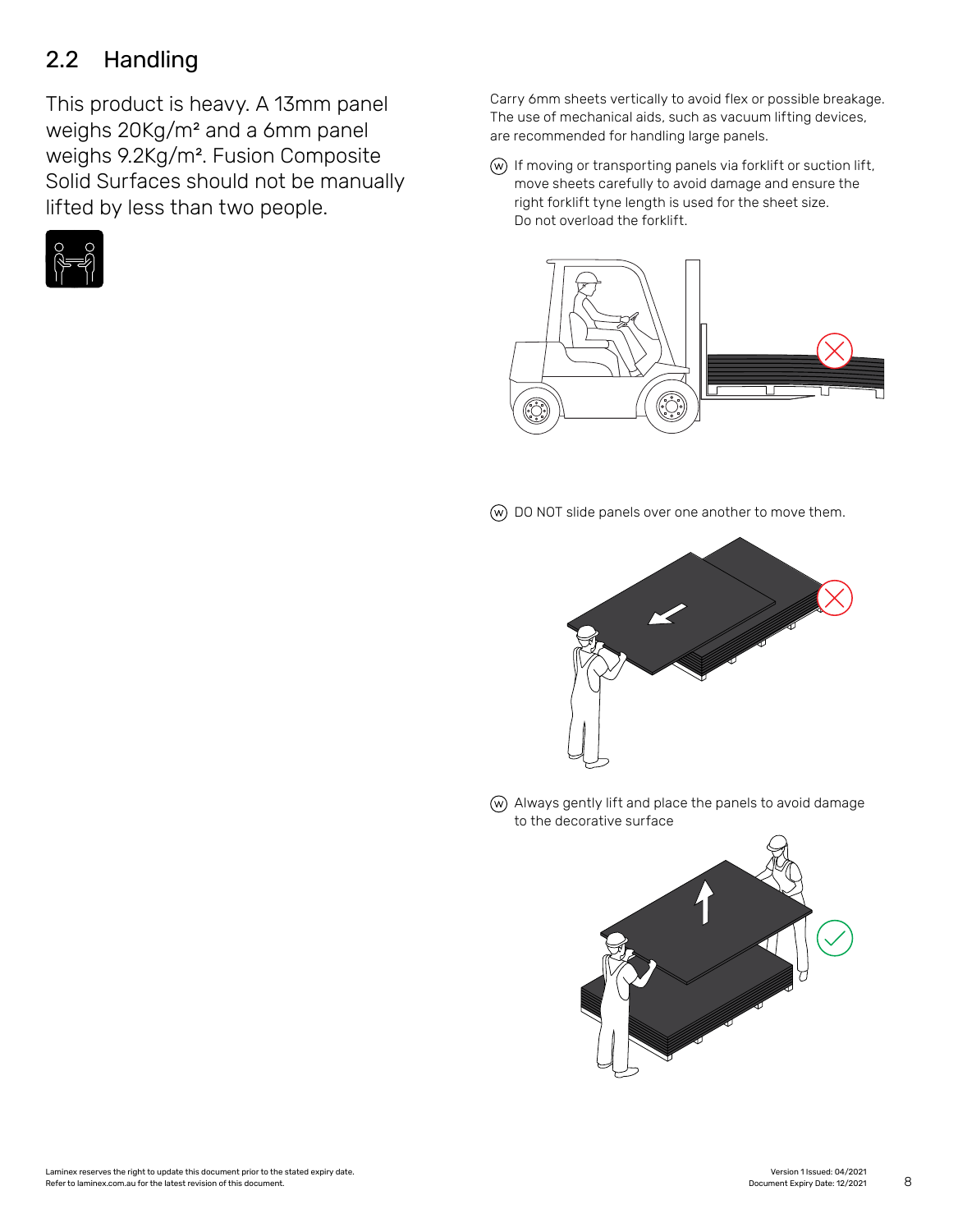## 2.3 Storage

- Panels and offcuts intended for reuse, must be stored at approximately 20-25°C and a relative humidity of approximately 50%.
- Panels and offcuts intended for reuse, must be stored in a dry, fully enclosed area away from exterior doors. Do not leave Fusion panels in the rain, wind or in UV light.

 When working from a pack of Fusion Composite Solid Surfaces, use panels as required and then repackage the unused sheets.

- Packs must be stored with an identical top and bottom coversheet in direct contact with the Fusion panel surface. ONLY use approved coversheet materials.
- Packs must be stored parallel to the ground and aligned with each other on a flat surface.
- Do not stack packs more than 4 meters high.



Do not stack different size packs on top of each other.



 $\omega$  Do not store product on pallets with bearer spacings more than 600mm apart. Ensure sheets are fully supported at each end.



When working with loose panels of Fusion Composite Solid Surfaces, where the original packaging is removed, the panels and offcuts intended for reuse must be stored horizontally in a flat level fully supported manner.

 $\overline{w}$  If horizontal storage is not possible, angled storage at approx. 80° with full support across the entire face is required.



 Do not stand the sheets vertically in an unsupported manner that produces cavities between the sheets.

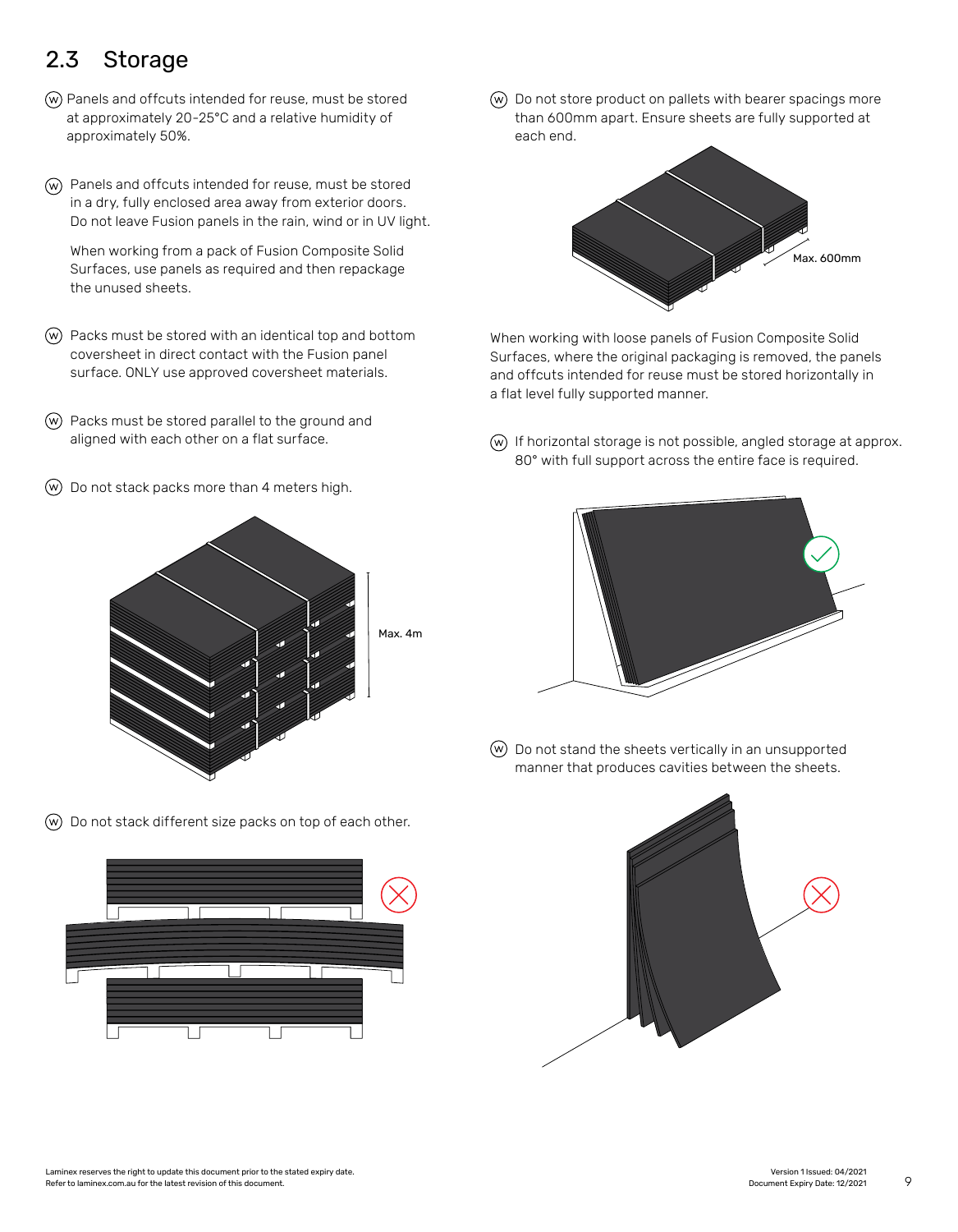## 2.4 Packaging

The use of suitable packaging is essential to controlling and maintaining moisture equilibrium. An imbalance of moisture will result in bowing or warping of the Fusion panel.

Use of a corflute coversheet top and bottom in direct contact with the Fusion panel surface is recommended. Approved corflute equivalent coversheets include any polypropylene sheets (>3mm) or a compact laminate sheet (3mm - 6mm). These must be used as a complete matching set, top and bottom, but not interchangeably with each other.



 The use of Particleboard (PB), Medium Density Fibreboard (MDF), Plywood, or similar material as a coversheet is expressly excluded from warranty coverage.

 Claims for bowed panels attributable to the use of unsuitable packaging techniques will not be recognised.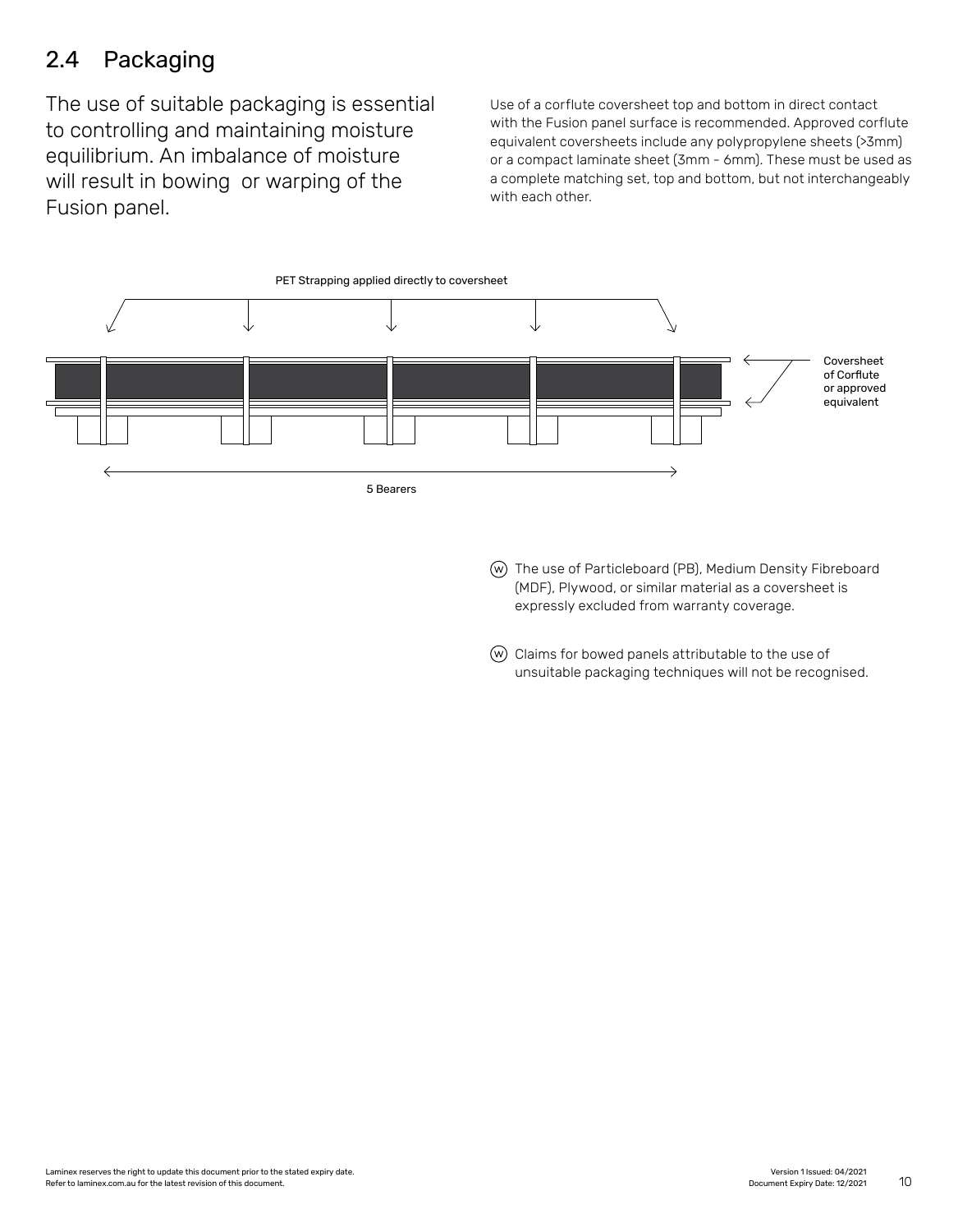## 2.5 Transport

It is important to take precautions when transporting Fusion Composite Solid Surfaces.

Ensure product surfaces and edges are well protected when transporting, storing, fabricating and installing sheets or fabricated items.



All straps and restraint devices must remain grit and burr free and suitably tensioned to prevent movement of the product during transport.

When transporting Fusion Composite Solid Surfaces across long distances, it is recommended that a belly strap is applied to the pack, tight against the product.

 Claims for damage or surface abrasion due to unsuitable transport techniques will not be recognised.

 During transportation, use flat, stable pallets of at least the same dimensions as the material.

### 2.6 Conditioning

Fusion Composite Solid Surfaces will react to changes in ambient conditions and must therefore be conditioned prior to both fabrication and installation for a minimum period of 48 hours at the same environmental conditions as the subsequent place of use.

How to condition Fusion Composite Solid Surfaces:

- Remove all protective coverings from both surfaces of the panel to ensure even moisture absorption.
- Do not allow Particleboard (PB) or Medium Density Fibreboard (MDF), Plywood or other non-approved materials, to contact the product.
- Arrange the sheets loosely in a supported manner to expose the full surface area to air circulation.

Failure to condition material may result in product expansion and contraction in response to environmental conditions, particularly with changes in temperature and humidity. This may result in, but is not limited to, bowing or warping of panels, joint failure or build-up of internal stresses that release in the form of cracks.

Fusion Composite Solid Surfaces must be installed in locations where the environmental conditions on both sides of the Fusion panel can be controlled and maintained in a manner to avoid large fluctuations in temperature or humidity.

- Failure to adhere to conditioning guidelines will void your warranty.
- Failure to maintain and control temperature and humidity of installation environments will void your warranty.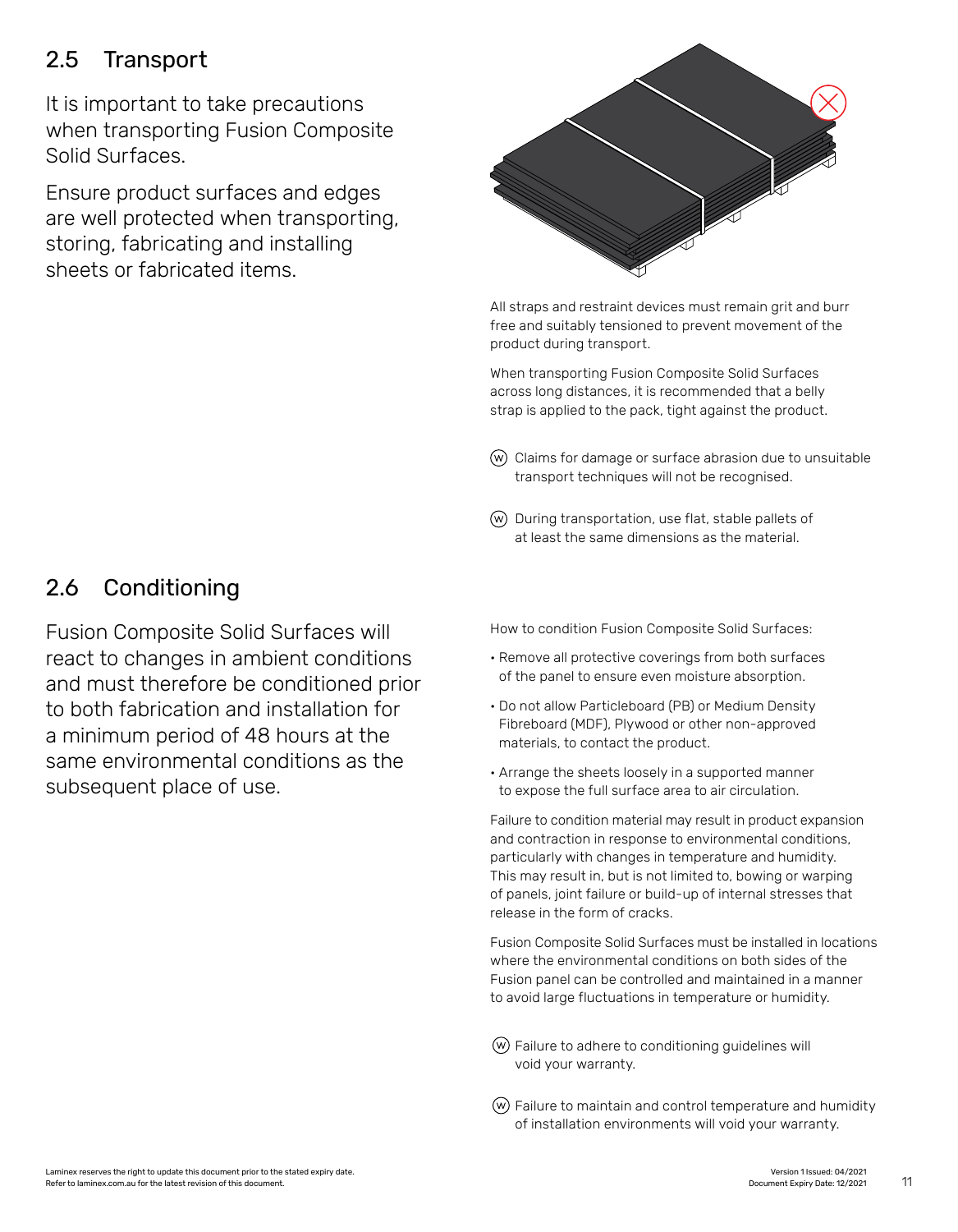## 2.7 Quality control

#### 2.7.1 Inspection

 ALL sheets must be visually inspected prior to the commencement of ANY cutting or fabrication.

Goods supplied with protective film should be inspected with the film removed, as small defects can be disguised with the protective film in place and will not be recognised as a claim if not removed before inspection.

Before commencing any cutting or fabrication, the following must be checked:

- Correct items (colour, thickness, finish, etc)
- Consistent colour match (ensure panels for the same installation are inspected for colour compatibility)
- Inspect for defects, such as: chips, scratches, unacceptable product deflection (length and width), evidence of transport damage, general quality of the surface finish and quality of the edge.

If products are believed to be defective, record all batch details, photograph product concerns and contact your Laminex representative as soon as possible.

Once cut or fabricated, no claims will be recognised for any visual defects.

Any protective film should not be left on the surface for extended periods, particularly if exposed to UV conditions through adjacent window as this may cause discolouration of the surface and changes to adhesion, making it difficult to remove.

#### 2.7.2 Technical data

[Click here to view the Fushion Technical Data Sheet \(TDS\)](#page-69-0) of this product. Refer to fusionsurfaces.com.au for the latest version.

## 2.8 Care and Maintenance

[Click here to view the Care and Maintance for this product.](#page-76-0)  Refer to fusionsurfaces.com.au for the latest version.

## 2.9 Warranty

[Click here to view the Warranty for this product.](#page-80-0)  Refer to fusionsurfaces.com.au for the latest version.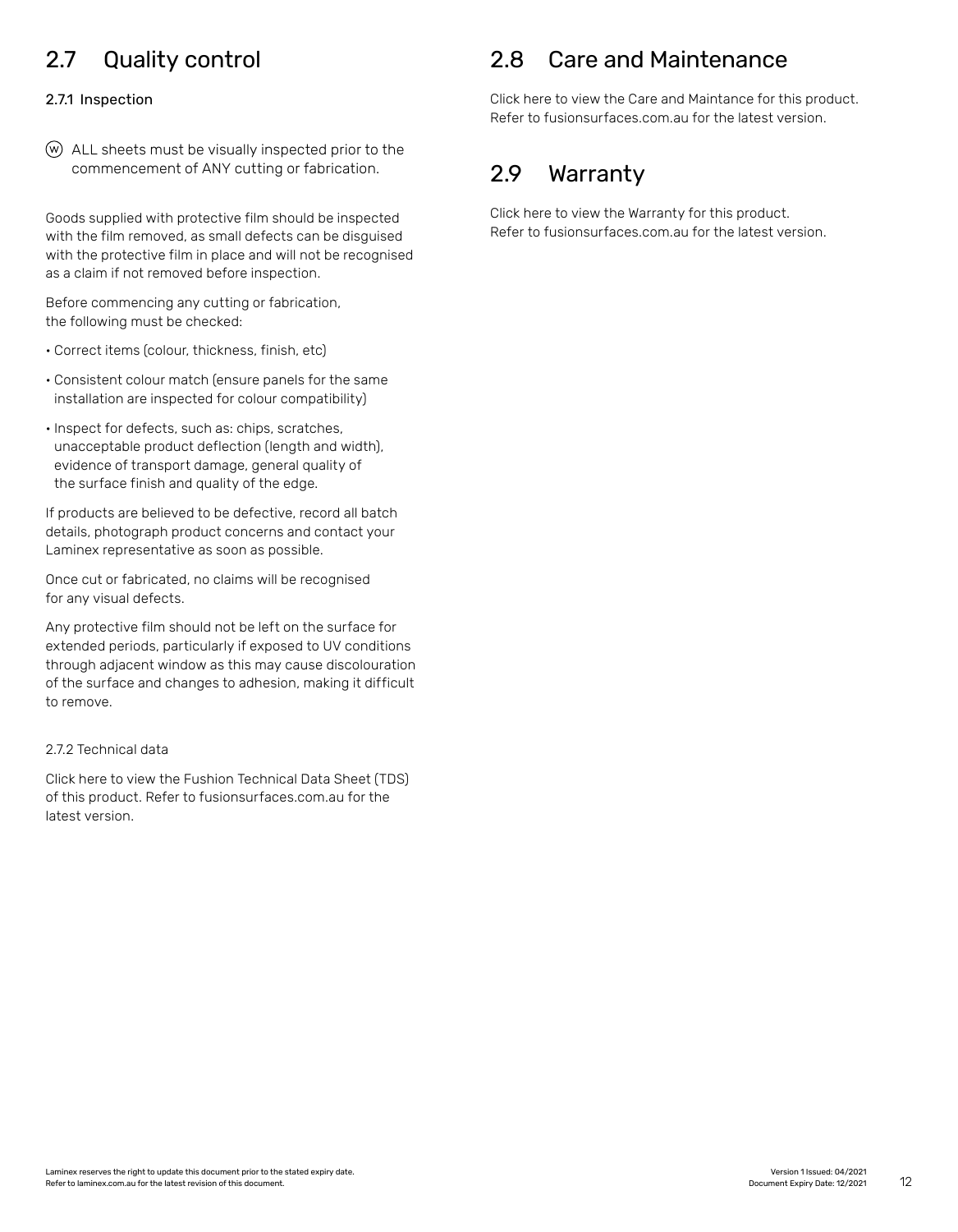# 3 — Applications

## 3.1 Interior

- Fusion Composite Solid Surfaces is suitable for interior applications and can be used for: kitchen and vanity benchtops, splashbacks, furniture components, internal cladding and many other interior vertical and horizontal applications.
- Fusion Composite Solid Surfaces is suitable for splashback applications behind an induction, electric or gas cooktop, when installed in compliance with strict setbacks distances stipulated by all relevant cooktop standards and regulations, and the requirements set out in this fabrication and installation manual.

Note: When used for splashback applications, the installation must conform to the minimum Australian/New Zealand Standards for installation behind gas cooktops, for clearances in relation to combustible materials and appliances generating heat. Please refer to AS/NZS 5601 Gas installations and AS/NZS 4386 Cabinetry in the built-in environment - Commercial and Domestic.

- Fusion Composite Solid Surfaces is NOT suitable for use with an open or enclosed fireplace or fire box surrounds. This includes but is not limited to hearths, mantels, corbels, plinths, linings or casings, hoods or other elements adjacent to a solid or liquid fuel fire (including ethanol burners).
- Fusion Composite Solid Surfaces is NOT suitable for cabinetry door and draw fronts.
- Fusion Composite Solid Surfaces is NOT suitable for use as any component of a staircase including, but not limited to, stair treads, risers, base-rails, stringers or solid bannisters
- Fusion Composite Solid Surfaces is NOT suitable for use as any safety barrier.
- Fusion Composite Solid Surfaces is NOT suitable for use as any ceiling or flooring application.
- Fusion Composite Solid Surfaces is NOT suitable for laboratory applications where exposure to chemicals is likely.

Note: Specialised or non-standard use of Fusion Composite Solid Surfaces may be subject to warranty restrictions. Please contact your local Laminex representative for technical guidance on your project.

#### 3.11 Wet areas

- Only 13mm Black core Fusion Composite Solid Surfaces is suitable for use in wet area partitioning system applications.
- A minimum 10mm clearance MUST be maintained between the top surface of the primary floor and the bottom edge of the Fusion panel.
- Fusion Composite Solid Surfaces is NOT suitable for use in any application where the product can be submerged in a liquid.
- Fusion Composite Solid Surfaces is NOT suitable for use in any application where water pools or is trapped in contact with the surface or core of the product. This includes but is not limited to, bath, shower, pool & spa surrounds, shower base and wash-planes.
- Any Fusion Composite Solid Surfaces claim attributable to damage resulting from water ingress whether via the decorative surface or core material will not be recognised under warranty.

## 3.2 Exterior

- Fusion Composite Solid Surfaces is NOT suitable for use in exterior applications. This includes servery areas and adjacent cabinetry that may continue from the indoor kitchen area through windows or doors into deck or alfresco-BBQ zones.
- Fusion Composite Solid Surfaces is NOT suitable for tabletops that may be moved between indoor and outdoor/alfresco zones during periods of use.

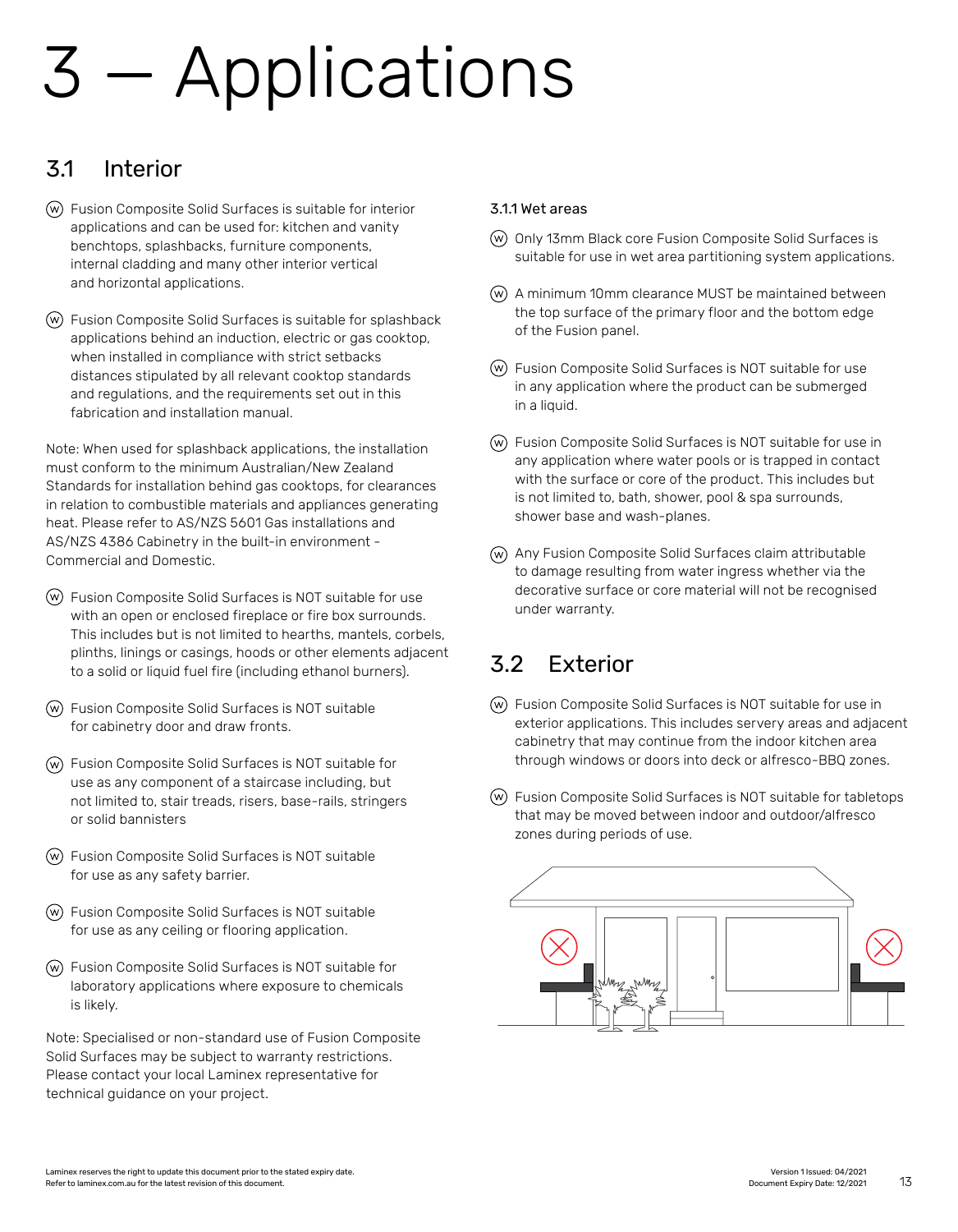# Design guidelines

When you are in the planning and design stage of your project there are some important points to consider ensuring your installation meets the compliance requirements for the Fusion Composite Solid Surfaces warranty.

The "Design Guidelines" for Fusion Composite Solid Surfaces is a separate document found at fusionsurfaces.com.au

### 4.1 Material use

You should ensure that your project specification documents include both fabrication and installation document and should follow all technical requirements of the Fusion Composite Solid Surfaces fabrication and installation manual.

Key attributes when considering a project using Fusion Composite Solid Surfaces are the preliminary conditioning of the material, directionality of the material when cutting and installing, and expansion gaps both around and behind the material when installed.

Fusion Composite Solid Surfaces are unsuitable for use in any external or alfresco application. Ceilings and floors are unsuitable applications for Fusion Composite Solid Surfaces. Non-compliant use of materials will not be considered under warranty.

#### 4.1.1 Conditioning of Material

Use of Fusion Composite Solid Surfaces must include the pre-arrival of sheets or finished panels into the area where they are to be installed for long enough to allow them to reach a moisture content which is in balance with their surroundings. This should be at least 48 hours. This is a function of fabrication and installation however should be a timeframe consideration in the planning and design stages of a project. Failure to condition material may result in product expansion and contraction in response to environmental conditions which may result in, but is not limited to, bowing or warping of panels, joint failure and build-up of internal stresses that release in the form of cracks.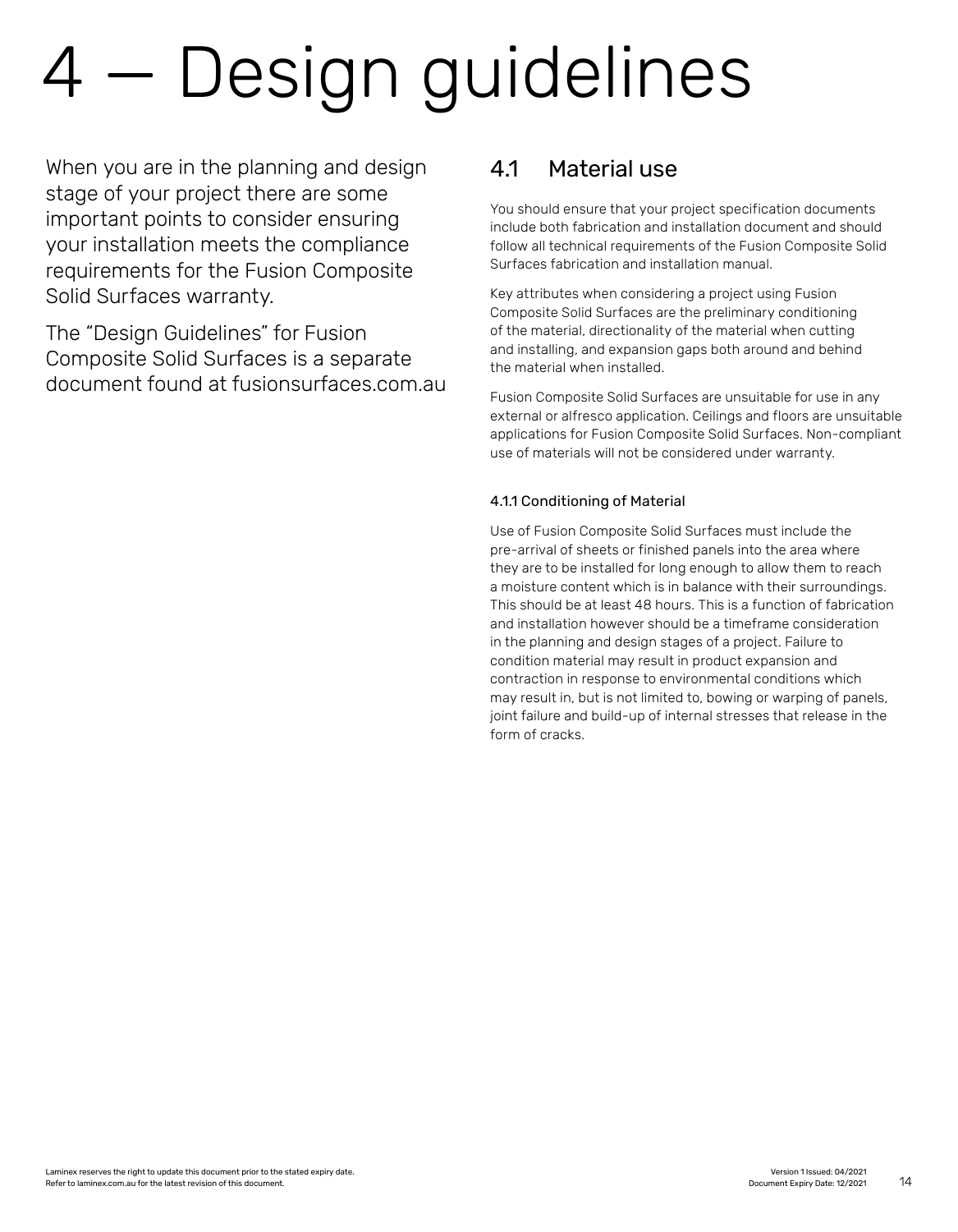#### 4.1.2 Directionality

Fusion Composite Solid Surfaces will react to changes in ambient conditions, particularly changes in temperature and humidity, affecting the moisture content of the product and may result in expansion and/or contraction of the product. The two directions within a sheet are described as Cross Directional (CD) across the width of the sheet, and Longitudinal (LD) along the length of the sheet. It is important that any project has all panels cut and assembled in a manner that maintains the consistent alignment of directional orientation. This may affect yields and optimisation of sheets and should be considered in the planning stages of a project. Mixing directional orientations of panels together may result in expansion forces working against one another resulting in but not limited to bowing or warping of panels, joint failure, and build-up of internal stresses that release in the form of cracks.

#### Cross Direction (CD)



Planning a project using Fusion Composite Solid Surfaces should include allowance for a flexible expansion gap of 3mm - 5mm around all perimeter edges that abutt any fixture, wall or adjacent contrasting material and are filled with a flexible polyurethane glue bead. This is a function of fabrication and installation but should be considered in specification documents and working drawings.

Vertical use - A minimum expansion gap of 10mm MUST be left between the top surface of the primary floor and the bottom edge of the Fusion panel when used for wall lining applications or for vertical faces on cabinetry such as waterfall ends and bar backs.

Ventilation behind panels when affixed to walls or fixtures in the vertical plane is also important. Designing a project with panels affixed to existing walls for example may require the use of batons or furring channels to maintain airflow behind the panels whether used for splashbacks or wall linings. Direct fixing to existing plaster walls is not permitted.



Longitudinal Direction (LD)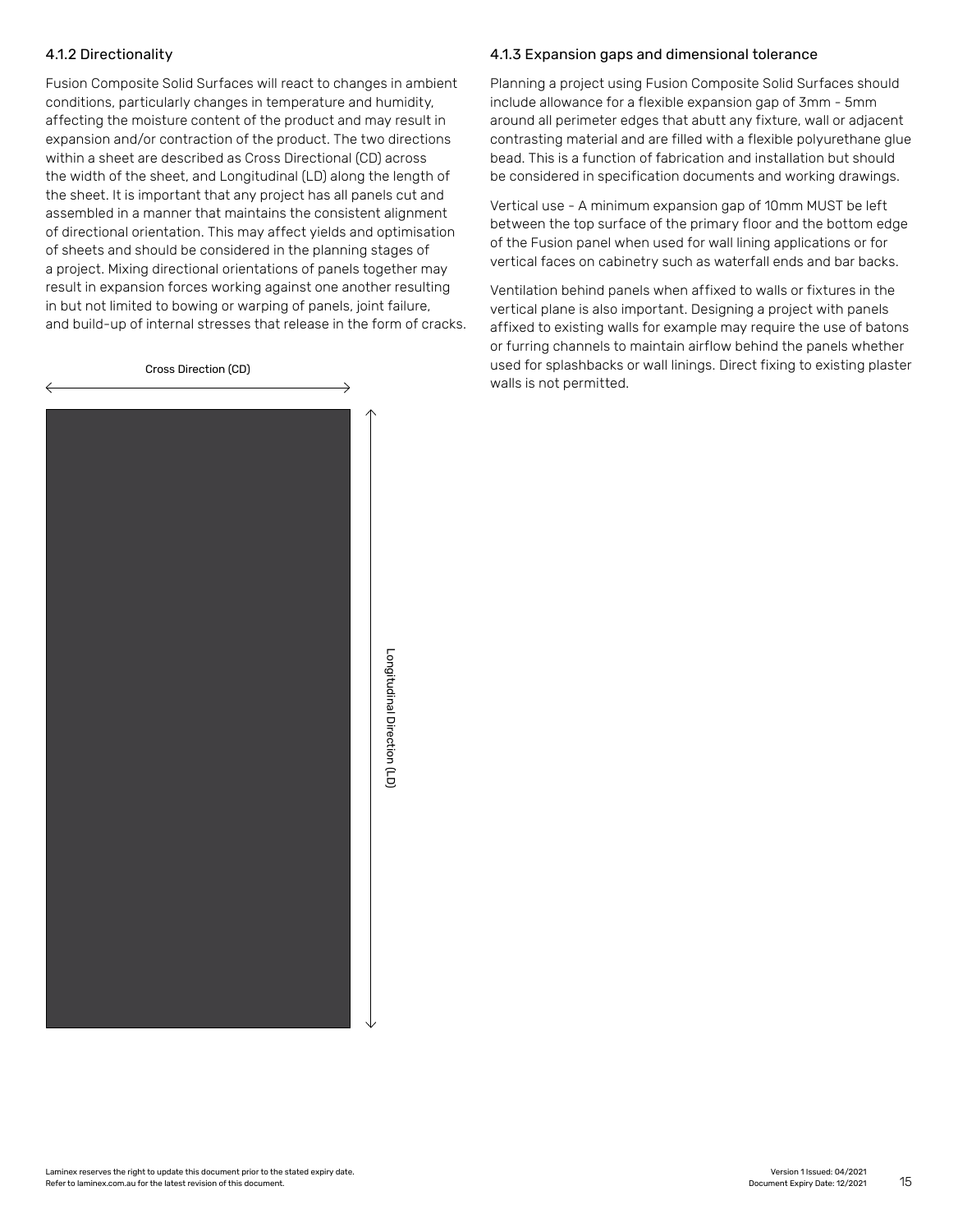## 4.2 Benchtops

#### 4.2.1 Benchtop support

Fusion Composite Solid Surfaces must be supported by a structure that is able to take the weight of the product (20kg per m2 for 13mm and 9.2kg per m2 for 6mm) plus any additional load the benchtop could be subject to. Typical loads applied to benchtops could exceed 100kg per m<sup>2</sup>. Any appliance weighing more than 5Kg should not be supported directly by the product but be adequately supported by the cabinet frames or additional supports under the appliance.

 Cracks or dimensional flexing/bowing occurring in the product will not be recognised where inadequate support of an appliance is found.

Fusion Composite Solid Surfaces must use the perimeter support method which requires the use of rails around the front and back edge of the cabinet and every 600mm centres. For benchtops of greater than 750mm wide, an addition centre lineal rail is required. A board of suitable length should be used for these rails. These can be made from either 18mm MR MDF or 18mm MR PB.



#### 4.2.2 Substructure

Fusion Composite Solid Surfaces should not be mounted to a full support substrate, as this can prevent the top and bottom surfaces of the product maintaining equilibrium during changes in environment conditions. Adequate gaps of min 25mm should be maintained between the top and/or side of any heat generating under-bench appliance and the underside of the Fusion Composite Solid Surfaces benchtop. Any appliance with a motor or fan is considered to have the potential for heat emissions. Do not apply a full substrate across the top of dishwasher openings as is common for other materials such as stone.

#### 4.2.3 Cabinet requirements

Fusion Composite Solid Surfaces must be supported by a carcass base cabinet configuration of 600mm maximum spacing to form a box frame and multiple lattice structure.

The fabricated carcass must be constructed with a level surface upon which the benchtop can be mounted. The use of shims between the benchtop and carcass is not allowed.

The installed cabinetry must ensure all carcass modules are level, individually and as a complete integrated assembly. A maximum out-of-level tolerance is 1.5mm per 3000mm.

#### 4.2.4 Span support

Designs requiring the provision for a span exceeding 600mm shall require vertical rails placed underneath the benchtop. These should be placed at 600mm centres and suitably anchored to the principle cabinetry at either end.

 $(\mathbb{W})$  Cracks or product deflection occurring where any span is greater than the tolerances specified and not adequately supported will not be recognised under warranty.

#### 4.2.5 Overhang support

An unsupported overhang of up to 200mm past the principle cabinetry/perimeter support rails is permitted.

Designs requiring an overhang greater than 200mm past the principle cabinetry, such as a breakfast bar, require the fitting of additional vertical support (such as brackets, legs or similar) and/or steel bracing beneath the benchtop will be required. A steel brace projection shall require 4mm thick, 70mm wide steel flat bar or equivalent placed underneath the benchtop for the entire overhang with a 200mm unsupported perimeter permitted on all sides. These flat bar supports should be placed at 600mm centres and suitably anchored to the principle cabinetry. Please consult a qualified professional/engineer for weight-projection-support certifications as required.

 $\overline{w}$  Cracks or product deflection occurring where any overhang is greater than the tolerances specified and not adequately supported will not be recognised under warranty.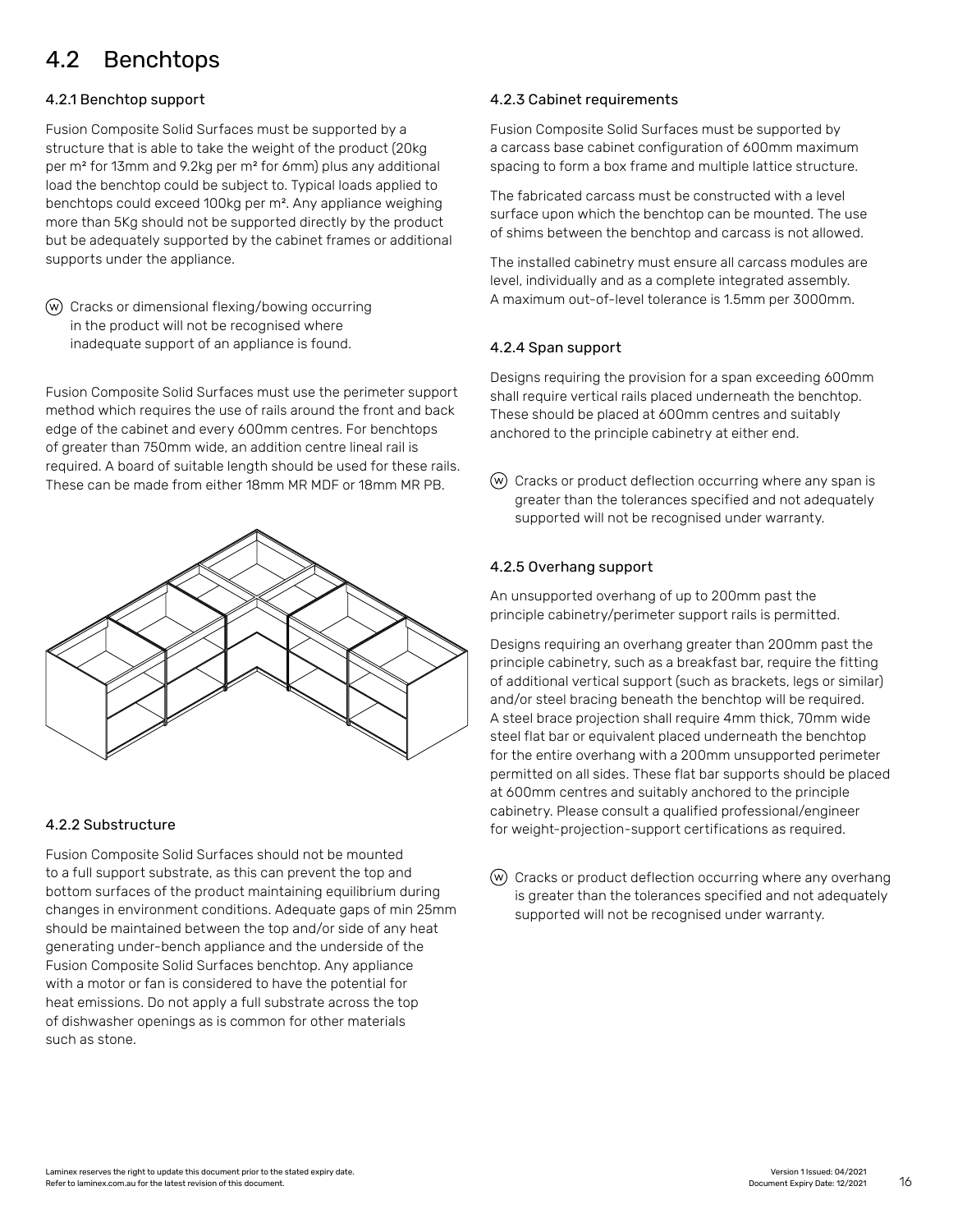#### 4.2.6 Benchtop features

#### 4.2.6.1 Edge profiles

One of the unique characteristics of Fusion Composite Solid Surfaces is the coloured core. Planning for exposed edges of the material therefore has both utility and aesthetic elements. Non-black, coloured core products may permit discolouration/ staining onto the coloured edge and should not be used where such staining will be unsightly.

Black core products are suitable for use in high impact areas and where staining and discolouration from environment uses is expected.

Standard profiling using conventional machining techniques to produce edge profiles such as bullnose, top and/or bottom arrised square edge as well as more elaborate edge profiles are possible. Build-up or build-down edges to create the appearance of a thickened edge can be created by gluing a corresponding Fusion Composite Solid Surface strip along the underside of the benchtop edge. It is important to note that the directional orientation of edge strips must match the primary benchtop onto which they are fixed. They should be cut from the same sheet and carefully managed throughout the fabrication process to avoid directional orientation conflict. This may result in failure of the bond, and cause the edge to flex, crack or bow.

#### 4.2.6.2 Internal corners

Internal corners in Fusion Composite Solid Surfaces require a minimum of 10mm radius whether in a change of direction of the benchtop, or within a cut-out or aperture. Sharp corners cause a weakness that can result in formation cracks. All edges must be smooth and free of damage, cracks, and dents.

Note: Grooves and rebates must also be rounded and smooth, to avoid cracks.

#### 4.2.6.3 "U", "L" and angled shapes

Fusion Composite Solid Surfaces is suitable for use in a single section "L", "U" or angle-shaped benchtop, when fabricated and installed in compliance with all instructions, recommendations and guidelines contained within this manual.

- Any internal corner must be cut with a minimum internal radius of 10mm.
- Sharp corners cause a weakness that can result in formation cracks.
- All edges must be smooth and free of damage, cracks, dents, or notches.
- Cracks or any other failure attributable to non-compliant internal corners will not be recognised under warranty.

#### 4.2.6.4 Curved and irregular shapes

Fusion Composite Solid Surface is suitable for use as a curved or irregular shaped benchtop when fabricated and installed in compliance with all instructions, recommendations and guidelines contained within this manual.

For horizontal applications, including benchtops, the support requires the use of rails around the front and back edge of the cabinet and every 600mm centres.

For vertical applications, panels should be treated as a cladding material and adequately supported using a ladder frame affixed to the primary cabinet or wall with permitter support rails and every 600mm centres. A gap of at least 10mm should be maintained to prevent water ingress along the bottom edge of the material. All should take account of the dimensional attributes within the material and that the material on both the vertical and horizontal planes will require room to move.

#### 4.2.6.5 Waterfall ends

To create a waterfall end on a benchtop using Fusion Composite Solid Surface several different joining methods are possible. All should take account of the dimensional attributes within the material and that the material on both the vertical and horizontal planes will require room to move.

A simple butt join using mechanical fasteners is the simplest of the possible methods to connect the waterfall end to the principle benchtop.

A mitre join with a splined fixing and adhesive is another method that can be used.

In each design it should be noted that the Fusion Composite Solid Surface vertical end cannot extend all the way to the primary floor. A gap of at least 10mm should be maintained to prevent water ingress along the bottom edge.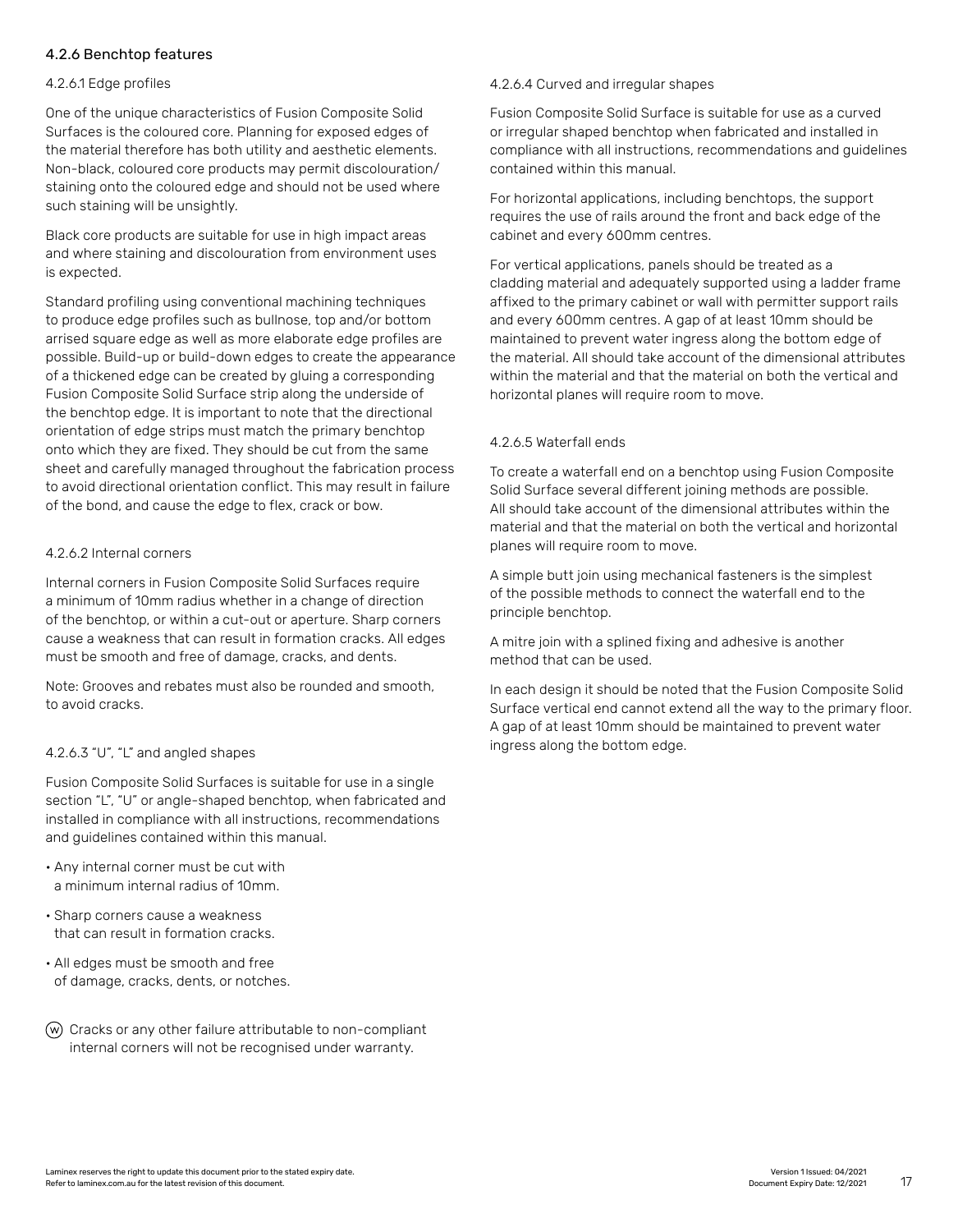#### 4.2.6.6 Monolithic structures

To create a monolithic structure (a cabinet or section that appears to be built from a solid block) using Fusion Composite Solid Surfaces when fabricated and installed in compliance with all instructions, recommendations and guidelines contained within this manual.

All should take account of the dimensional attributes within the material and that the material on both the vertical and horizontal planes will require room to move. The material must be supported on the horizontal plane using the perimeter support method which requires the use of rails around the front and back edge of the cabinet and every 600mm centres. Vertical plane support including any angular sections is as for other cabinetry described in this manual. Note that a gap of at least 10mm between the primary floor and bottom edge of the material must be maintained. Any motor or gas driven appliance with the potential to generate heat cannot be contained with the monolithic structure without adequate ventilation.

#### 4.2.6.7 Cantilevered

The creation of a cantilevered structure (a long projecting horizontal cabinet or section that is supported at only one end to the primary cabinet ) will require an engineer or appropriately qualified professional to provide instructions on suitable cabinet build and supports taking into account shear forces and proportional stresses on the materials used. All should take account of the dimensional attributes within the material and that the material on both the vertical and horizontal planes will require room to move. It should be noted that all considerations for support, expansion and maintaining a gap of at least 10mm between the primary floor and the bottom edge of the material is as for other cabinetry described in this manual.

 Cracks or product deflection occurring where any overhang is greater than the tolerances specified and not adequately supported will not be recognised under warranty.

#### 4.2.6.8 Mixed Materials

For all applications where Fusion Composite Solid surface benchtops will be integrated with other materials the performance attributes of all materials must be considered. Of special note are expansion tolerances of the Fusion surface vs other materials employed. Suitable expansion gaps must be used between the contrasting surfaces and around the perimeter between any adjacent wall or fixture and the benchtop surface. Suitable support structures including full perimeter rails and cross sections at 600mm centre must always be employed for the Fusion Composite Solid Surface component of the project even where solid substrate support may be used for other adjacent materials.

Careful consideration of specialised cleaning or maintenance requirements, contrasting attributes of heat tolerance between materials and differences in moisture/water resistance should be planned.

#### 4.2.6.9 Aprons and built-up edges

To introduce the appearance of a thickened edge on a Fusion Composite Solid Surface benchtop, a build-down/build-up may be used. This is created by adhering a strip of the same material bonded along the exposed edge of the benchtop. It is important that the edge strips are used in the same directional orientation as the primary benchtop and should be cut for use from the same sheet.

#### 4.2.6.10 Window reveals

Fusion Composite Solid Surfaces can be used in one piece where a benchtop continues into a window reveal. Any cut outs around window posts or changes in direction of the wall should include a radius corner of min 10mm. It is important that an expansion gap of 3-5mm is left around all benchtop perimeters that abutt a fixture such as a window post or splashback and are filled with a flexible polyurethane glue bead.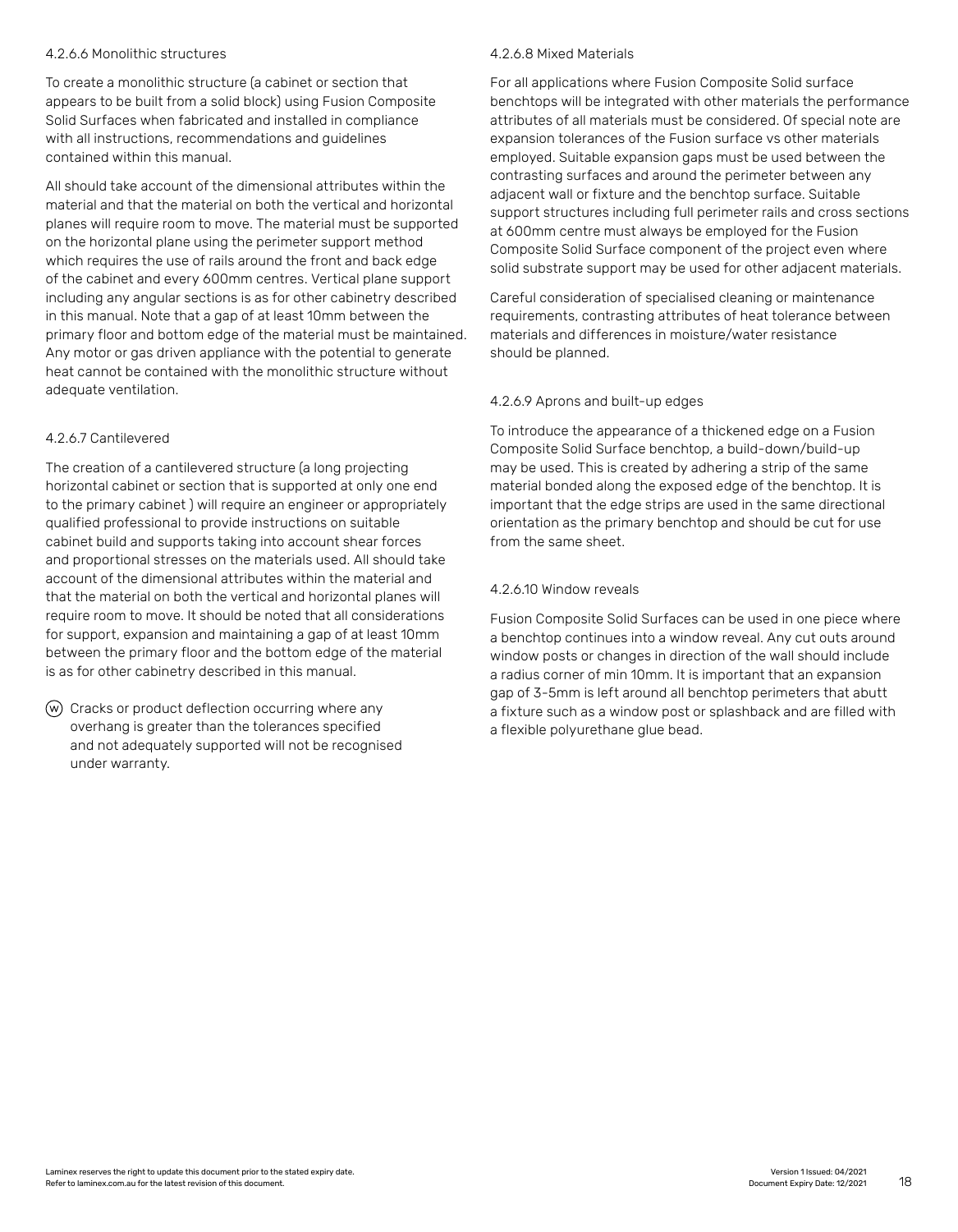## 4.3 Splashback and upstands

Fusion Composite Solid Surfaces can be used for splashbacks adjacent to any part of the kitchen or bathroom benchtops where water cannot gather or pool against the material. The design and installation of splashbacks must conform to the minimum Australian standards for installations behind gas cooktops and clearances in relation to combustible materials and appliances. Please refer to AS/NZS 5601 Gas installations and AS/NZS 4386 Cabinetry in the built-in environment - Commercial and Domestic. The following general guidelines should always be considered during the design phase for splashback applications: the correct distance from a heat generating source which will be measured from the back edge of the appliance rather than the burner. This set-back may be up to 200mm and therefore is unsuitable for all benchtops less than 650mm wide depending on the width of the appliance. A flexible polyurethane glue bead of 3mm - 5mm must be employed at the interface of splashback material and the primary benchtop, and the top edge of the splashback where it abutts cabinets or fixtures. GPO and other cut-outs into the splashback must comply with all instructions, recommendations and guidelines contained within this manual.

## 4.4 Cooktops and heat generating appliances

Fusion Composite Solid Surfaces is suitable for use in benchtops and counters where domestic or commercial cooktops, internal BBQ's, Bain Marie's or similar insulated heat generating appliances may be installed. It is important that hot cooking implements not be placed directly onto the surface. Where plug in heat generating appliances are used on the benchtop a protective mat or trivet should be used to protect the Fusion Composite Solid Surface. In commercial kitchen or food prep projects, a provision of landing panels or mats of a suitable heat resistant material installed nearby to the cooking zone is an important consideration.

## 4.5 Sinks, tubs, vessels and basins

Fusion Composite Solid Surfaces is suitable for drop in kitchen, laundry and bathroom sinks and basins and semi recessed and vessel type vanity bowls. ONLY Black Fusion Composite Solid Surfaces is suitable for use with undermount sinks.

Fusion Composite Solid Surfaces is not suitable for use with flush mounted sinks.

Tap holes should be placed a minimum of 50mm away from the nearest sink/basin opening and if multiple tap holes are used maintain a minimum of 50mm between the nearest edge of each one.

## 4.6 Furniture

Fusion Composite Solid Surfaces is suitable for use on furniture destined for internal use only when fabricated and installed in compliance with all instructions, recommendations and guidelines contained within this manual. Specialised or non-standard use of Fusion Composite Solid Surfaces may be subject to warranty restrictions. Please contact your local Laminex representative for technical guidance on your project.

## 4.7 Desks and worktops

Fusion Composite Solid Surfaces is suitable for use on desks and worktops when fabricated and installed in compliance with all instructions, recommendations and guidelines contained within this manual. Important consideration must be given for the span that is likely to exceed 600mm in the desk design. The desk work surface must use the perimeter support method which requires the use of rails around the front and back edge of the desktop and every 600mm centres.

Where conventional cabinetry rails will be unsightly, designs requiring the provision for a span exceeding 600mm, shall require min 4mm thick, 70mm wide steel flat bar or equivalent placed underneath the benchtop. These should be placed at 600mm centres and suitably anchored to the principle cabinetry at either end.

### 4.8 Fire surrounds

Fusion Composite Solid Surfaces is NOT suitable for use with an open or enclosed fireplace or fire box surrounds. This includes but is not limited to hearths, mantels, corbels, plinths, linings or casings, hoods or other elements adjacent to a solid or liquid fuel fire (including ethanol burners)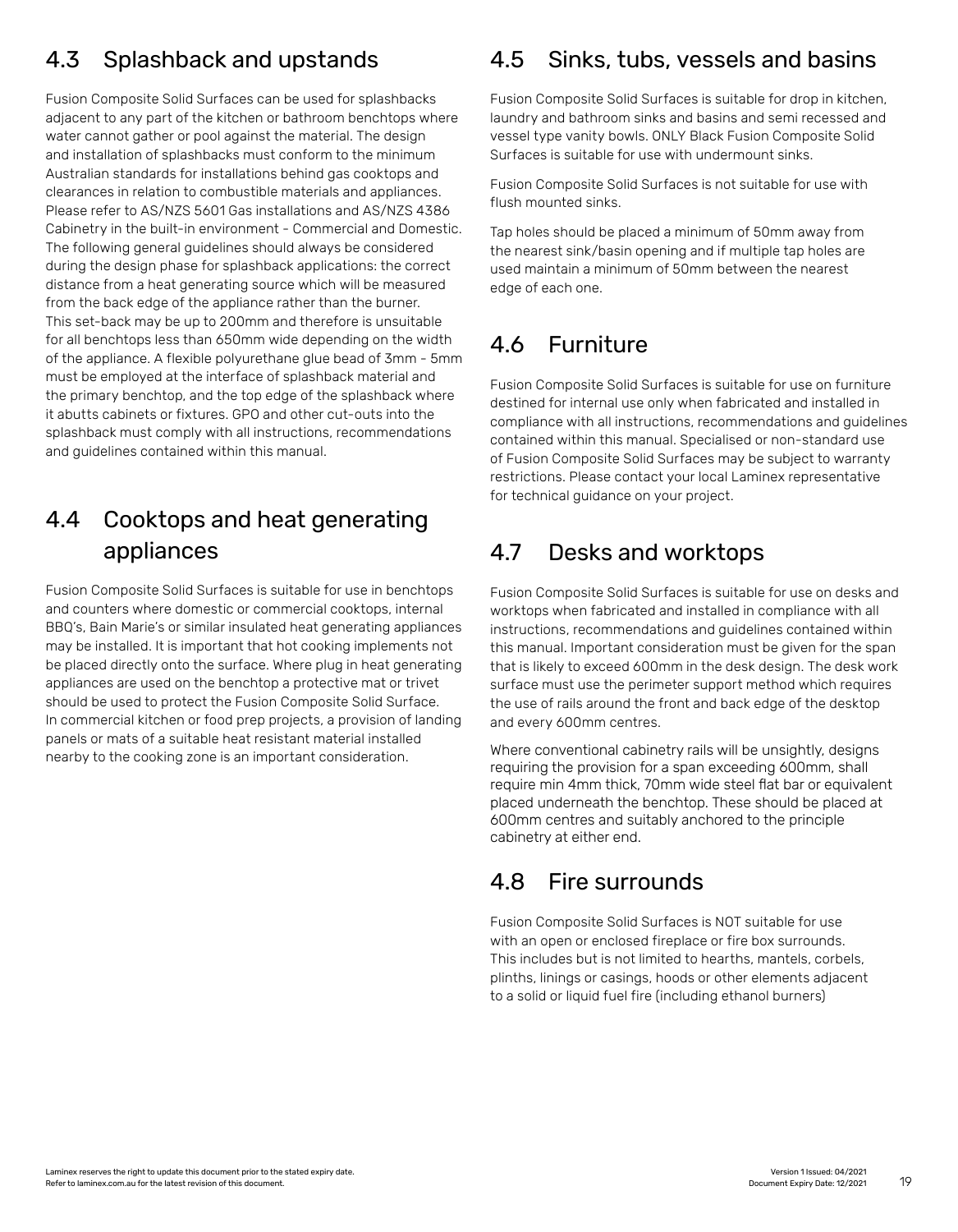# 5 — Fabrication

### 5.1 Directional orientation

Fusion Composite Solid Surfaces will react to changes in ambient conditions, particularly changes in temperature and humidity, affecting the moisture content of the product and may result in expansion and/or contraction of the product.

Optimising programs will not always take directionality into consideration, it is important that the directional orientation is programmed before cutting lists are generated.

It is essential that the directional orientation of all Fusion panels is clearly identifiable at every fabrication stage.

Each cut panel, whether finished components ready for assembly or process off-cuts for storage and later use, must be clearly labelled to identify the panel directionality.

Component cutting plans must ensure that assembled panels are compliant to the following directional movement orientations.

All components within a Fusion Composite Solid Surfaces installation must be assembled in a manner that maintains the consistent alignment of directional orientation. Compliance to directional orientation guidelines is mandatory.

Longitudinal Direction (LD)

Cross Direction (CD)

Cross Direction (CD)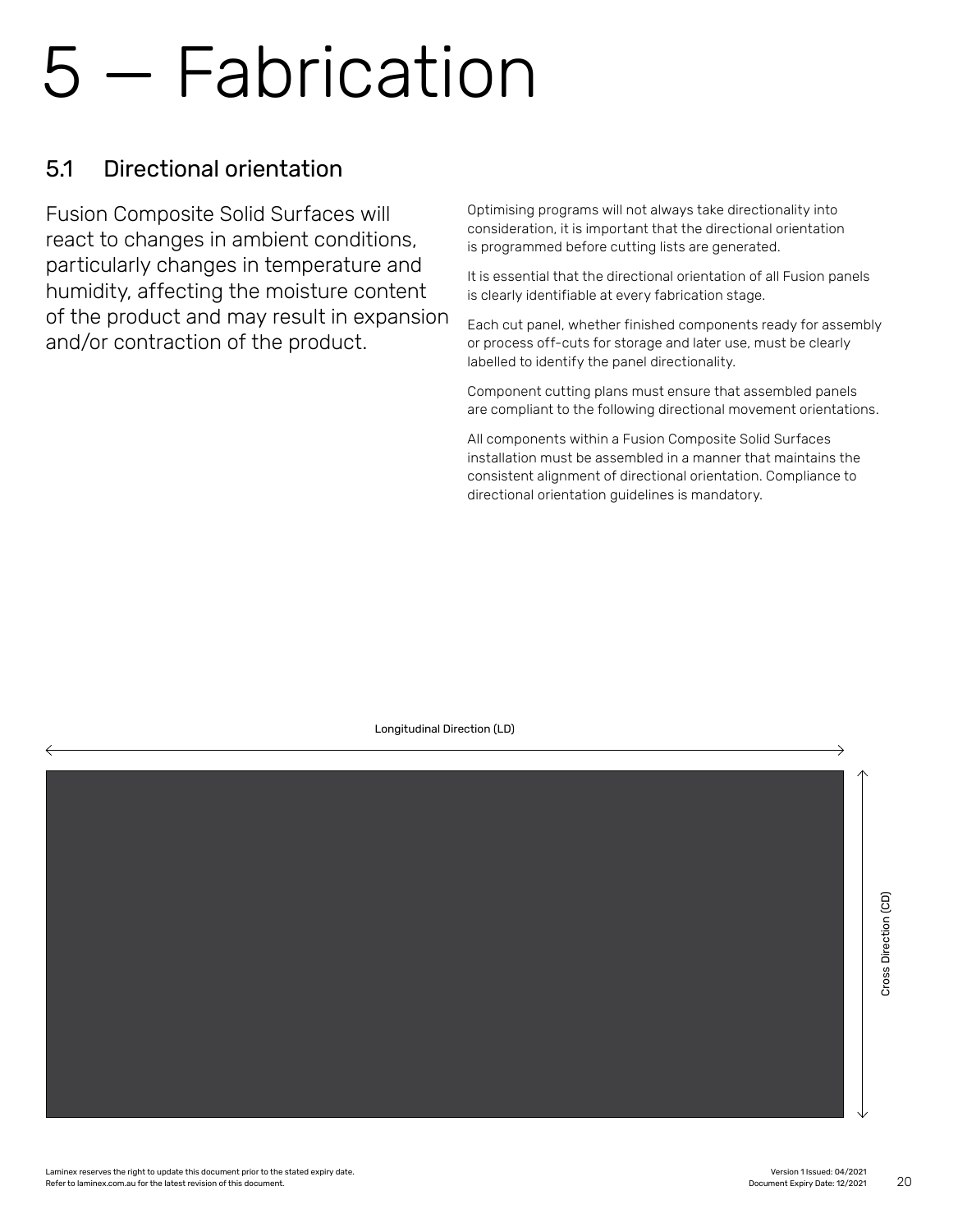

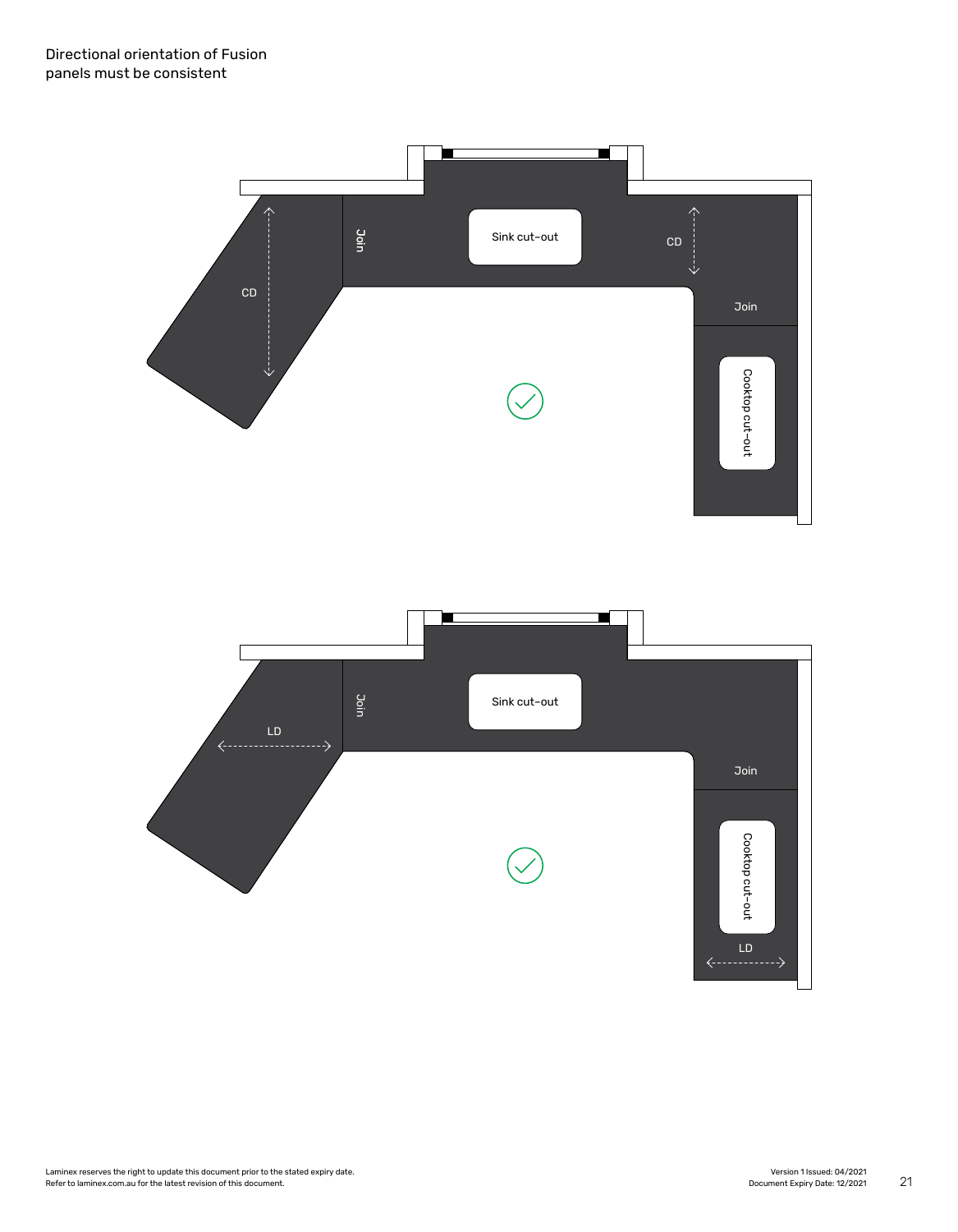#### Correct directional orientation





#### Incorrect directional orientation



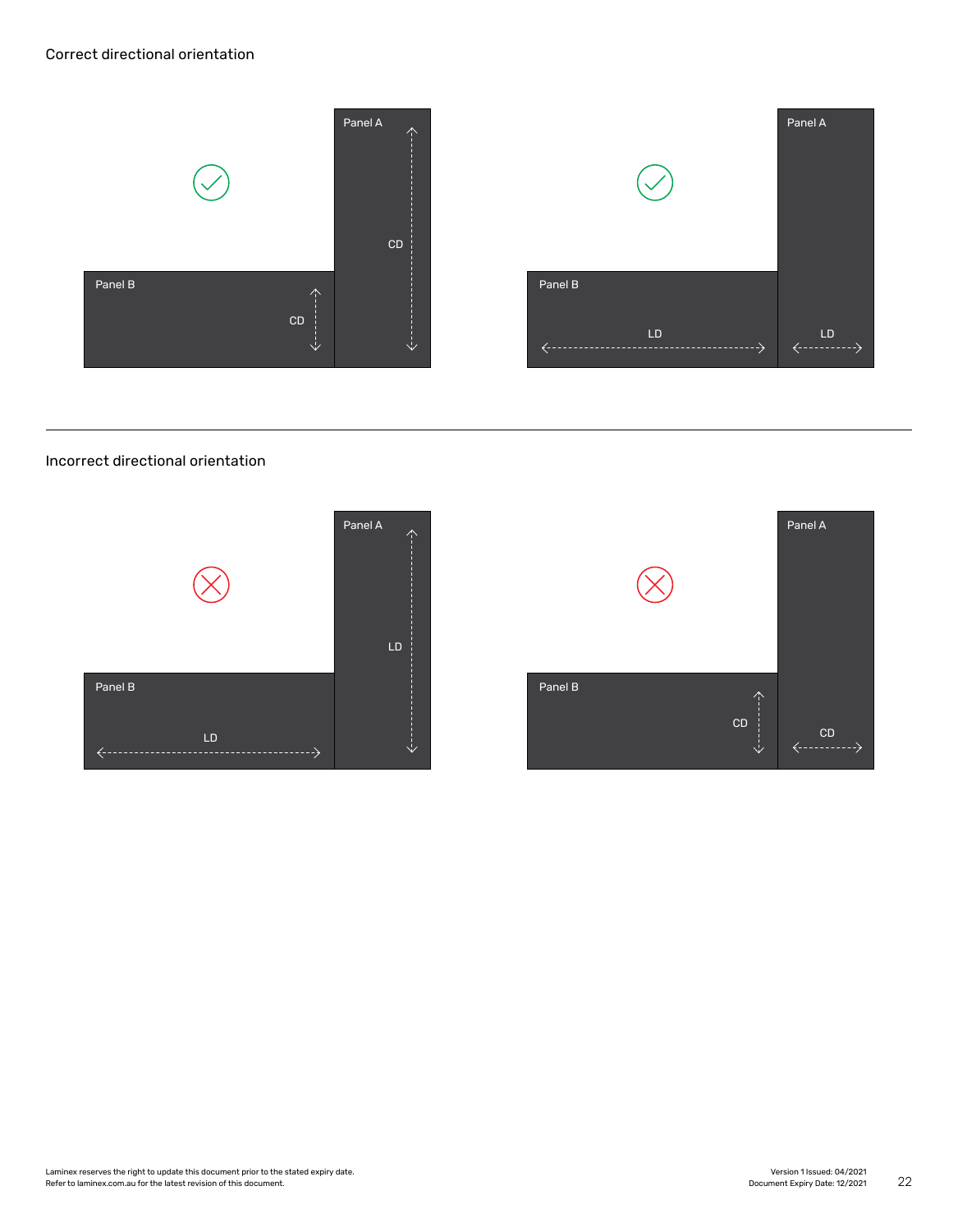For installation designs that incorporate a dropdown edge, the directional orientation must comply to the following directional movement orientations.

 Bowing or any other failure attributable to product movement due to non-compliant directional orientation will not be recognised under warranty.

#### Correct directional orientation







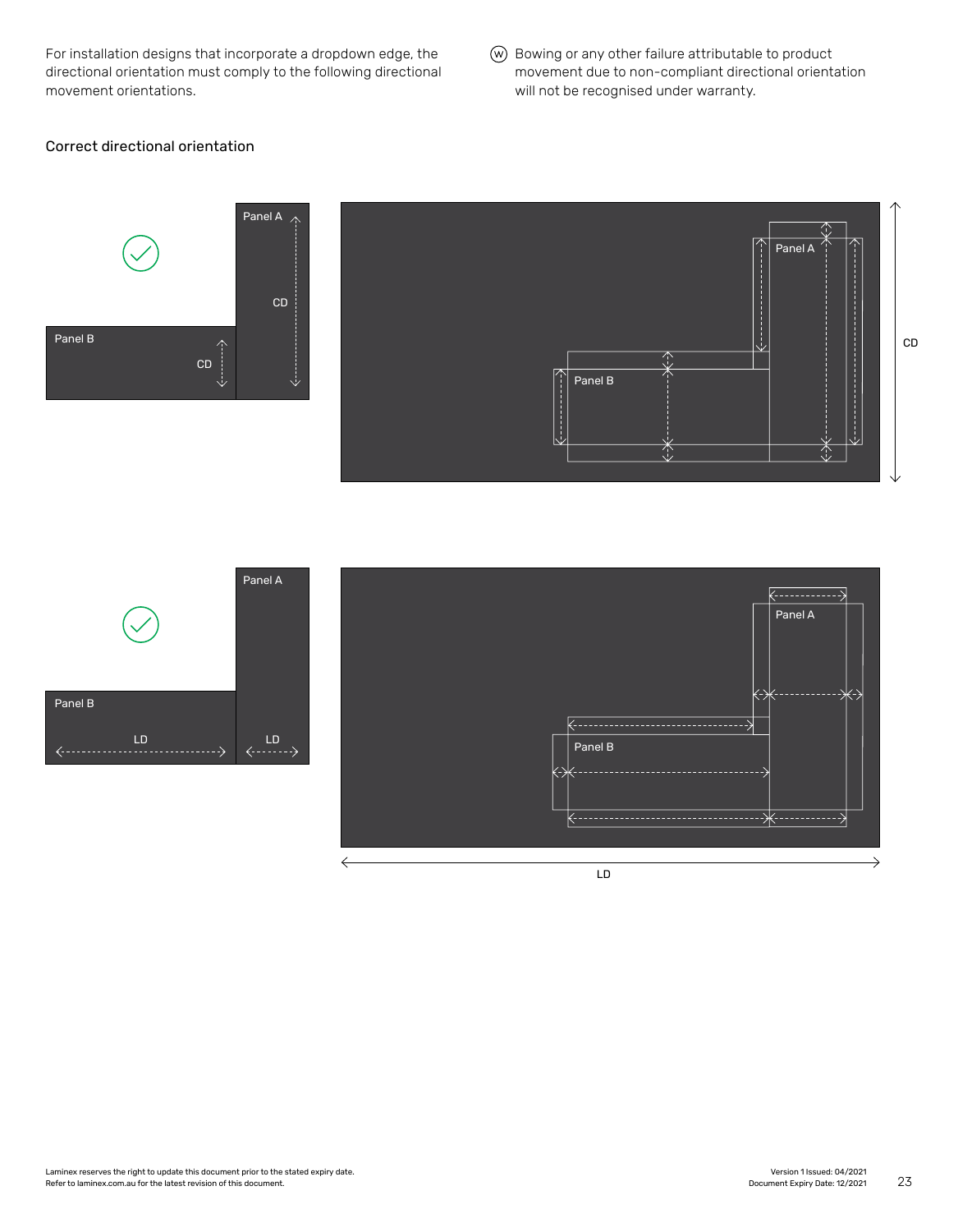#### Incorrect directional orientation





Panel B

LD



LD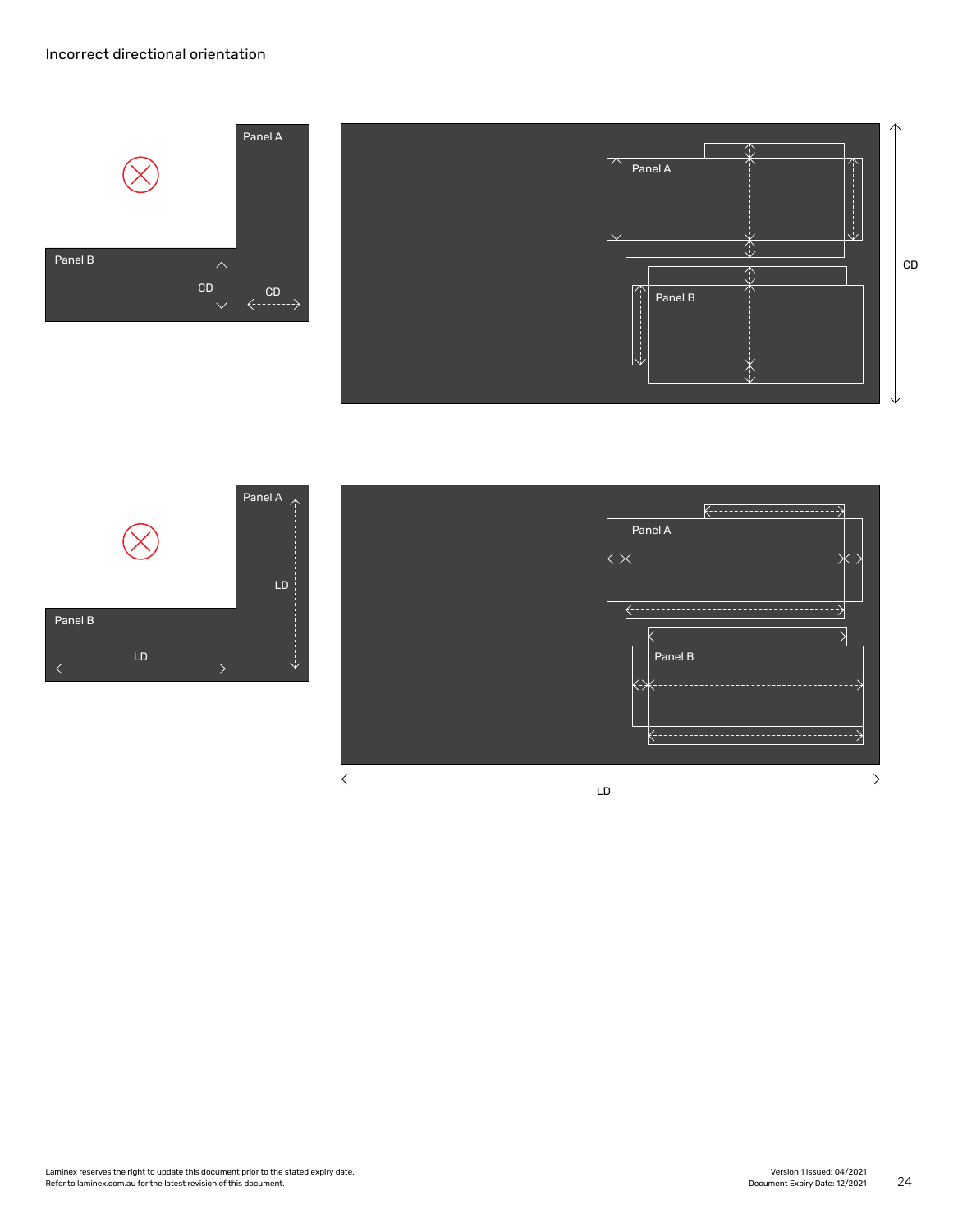## 5.2 Tools and equipment

It remains the exclusive responsibility of the fabricator to select, maintain, setup processing parameters and knowledgeably utilise equipment.

Fusion Composite Solid Surfaces is a high density material. Hence, the cutting forces required to process Fusion panels can lead to high tool wear. As a result, diamond tipped tools are recommended for processing Fusion Composite Solid Surfaces.

The use of tungsten carbide high speed tools, while commonly used to process material such as Fusion Composite Solid Surfaces, will require disciplined tool inspection, quality suitability assessment and sharpening protocols, as incorrect tool selection, maintenance and equipment setup can result in the generation of frictional heat, leading to smouldering, odour and/or edge discolouration. The use of tungsten carbide high speed tools should be restricted to sizing cuts only.

To achieve a quality cut edge finish, the use of diamond tipped tooling is recommended for all finishing cuts.

 Any product or processing failure attributable to incorrect tool selection or poor tool maintenance, will not be recognised under warranty.

It is advisable to maintain contact with your expert tool supplier for appropriate tool selection, maintenance of your tooling and awareness of new tool technology for this application. A professional tooling supplier, such as Leitz, can assist you to confirm the best tooling for the application and setup of your installed equipment.

Tooling reference information within this document has been provided to Laminex by Leitz.



#### Workplace

Keep work area clean, uncluttered and well lit. Avoid panel contact with abrasive surfaces, grit or other processing debris. Contamination trapped between sheets will cause surface indentations, marring or scratching.

When cutting panels ensure that the full panel is well supported before any cutting or processing.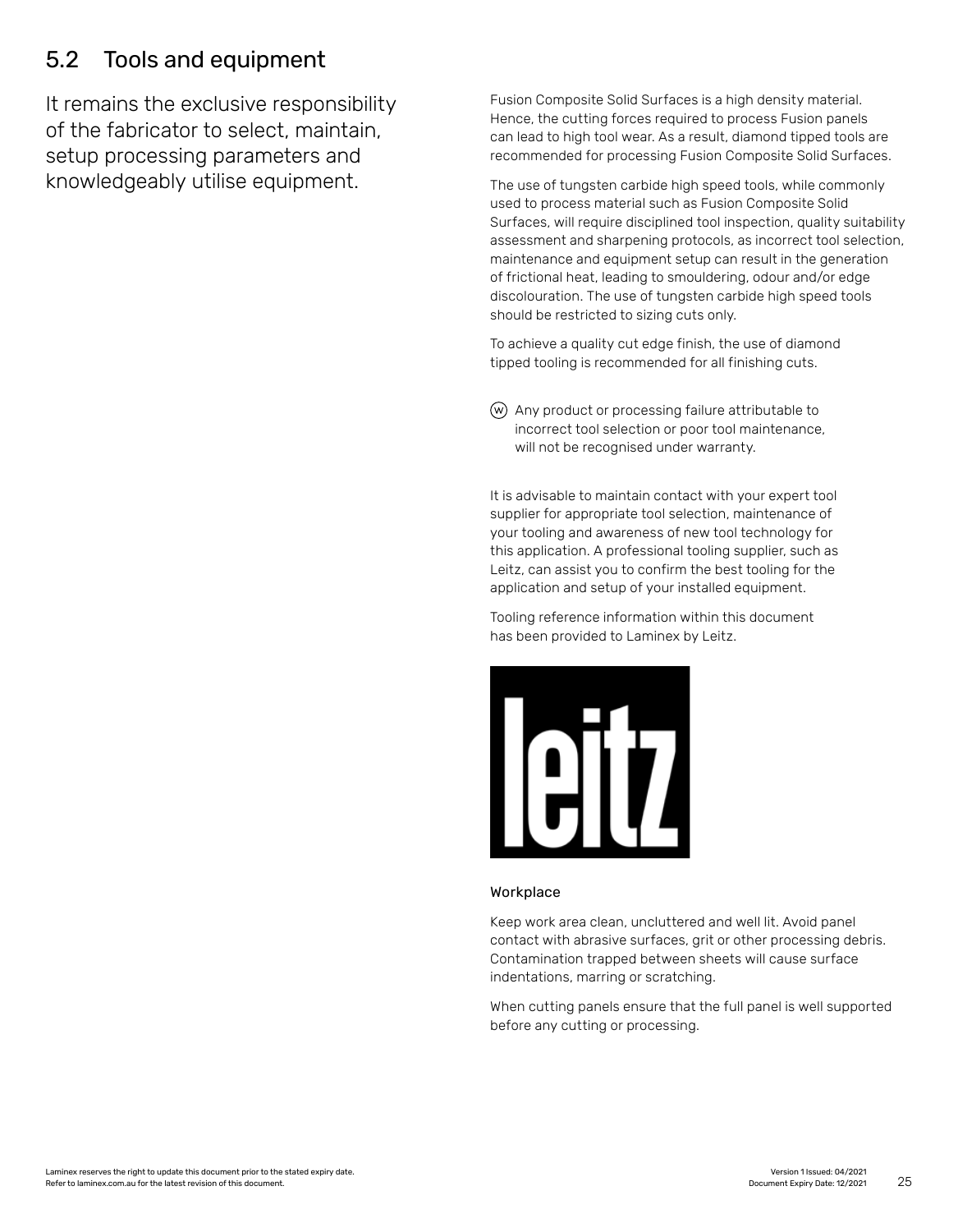#### 5.2.1 Sawing

Before ANY panel or component cutting commences, the directional orientation MUST be marked on each panel and remain traceable to each cut component.

 $\overline{w}$  DO NOT cut more than one Fusion panel at a time.

Fusion Composite Solid Surfaces must be cut using a panel or circular bench saw to achieve optimum edge finish quality. When both decorative surfaces of the Fusion panel are intended for display, a scribing saw must be used to avoid splintering on the bottom cut edge. Fusion panels should be cut only on saws that have a scribing blade on the underside.

It is recommended that a test piece be cut to verify the suitability of the specific cutting equipment to be used and the correct orientation of the decorative face to avoid damage of the bottom edge. New or sharpened blades should always be used as blunt or dull blades will decrease the accuracy and finish of cuts.

Diamond tipped tools are recommended for processing Fusion Composite Solid Surfaces due to the high density of the product.

The use of tungsten carbide high speed tools, will require disciplined tool inspection, quality suitability assessment and sharpening protocols, as incorrect tool selection, maintenance and equipment setup can result in the generation of frictional heat, leading to smouldering, odour and/or edge discolouration. The use of tungsten carbide high speed tools should be restricted to sizing cuts only.

 Unacceptable cut quality as a result of incorrect tool selection, maintenance or equipment setup, will not be recognised under warranty.

Saw blade selection should focus on the following criteria:

- number of cutting teeth,
- shape of cutting teeth,
- rake angle height setting
- blade rotation speed
- work piece feed rate

The following saw blade features and processing setup recommendations are made under guidance from Leitz:

- Diameter (mm) 300
- $\cdot$  No. of Teeth  $-72$
- Blade Thickness (mm) 3.2
- Rotation Speed (rev/min) 6000
- Feed Speed (m/min) 15



The height setting of the saw blade should be approximately 10-15mm above the decorative surface when the saw shaft is below the work piece (positive rake angle) and 3-5mm when the saw shaft is above the work piece (negative rake angle).

 $\left(\mathsf{W}\right)$  The use of handheld sawing tools, including but not limited to jig saw and hand saw, will not be recognised under warranty.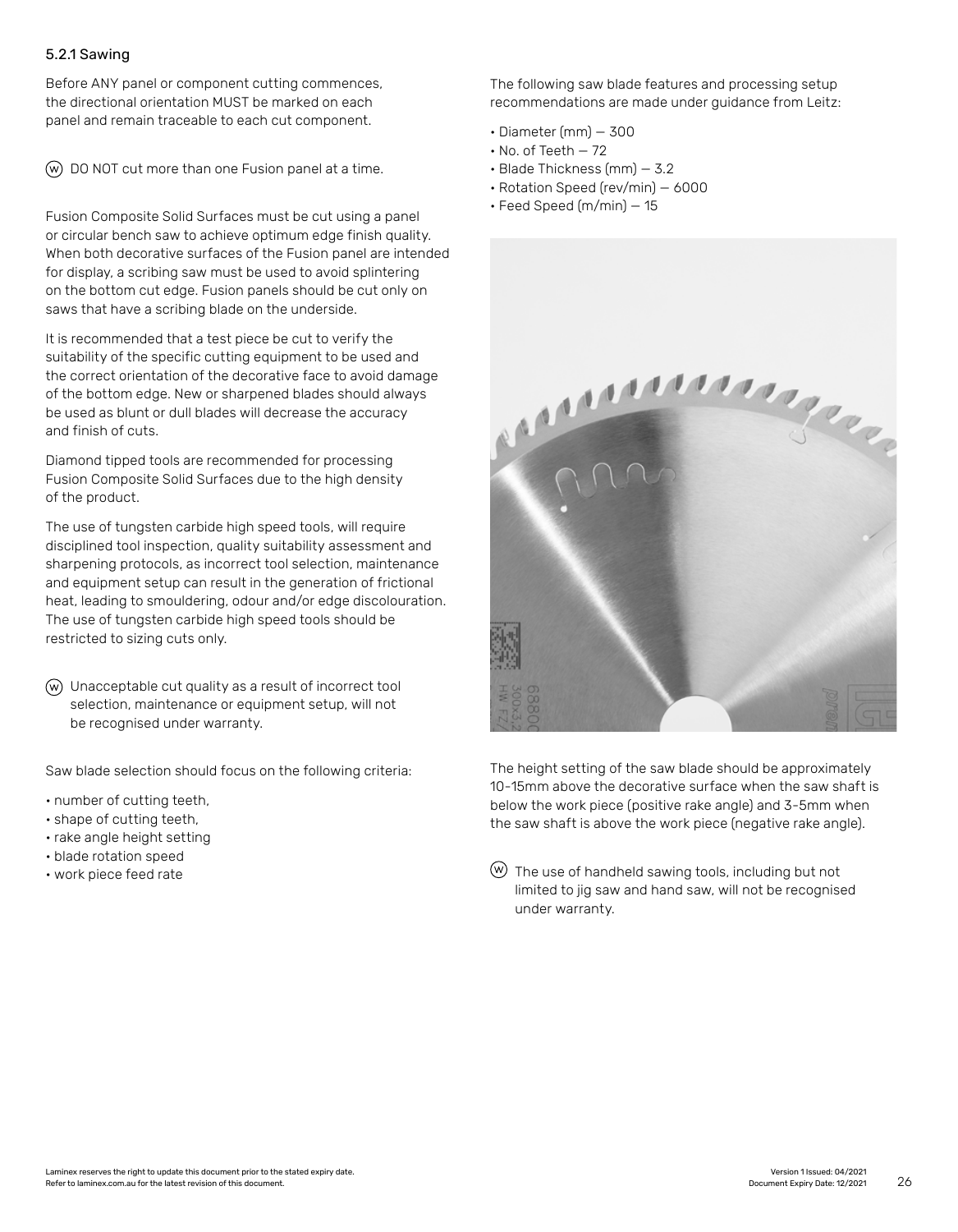#### 5.2.2 Routing

Routing operations can be conducted with either a CNC machine or manual operated routing cutter.

Diamond tipped tools are recommended for processing Fusion Composite Solid Surfaces due to the high density of the product.

The use of tungsten carbide high speed tools, will require disciplined tool inspection, quality suitability assessment and sharpening protocols, as incorrect tool selection, maintenance and equipment setup can result in the generation of frictional heat, leading to smouldering, odour and/or edge discolouration. The use of tungsten carbide high speed tools should be restricted to sizing cuts only.

 Unacceptable cut quality as a result of incorrect tool selection, maintenance or equipment setup, will not be recognised under warranty.

For CNC operation, consult the machine manufacturer to verify that the spindle tool head is capable of servicing the forces typically experienced when processing a high density product, such as Fusion Composite Solid Surfaces. The following router features and processing setup recommendationsare made under guidance from Leitz:

- Bit Diameter (mm) 16
- Rotation Speed (rev/min 16000-18000
- Cutting Speed# (m/sec) 10-14
- $\cdot$  Feed Speed (m/min)  $-4-7$
- # at the outside diameter of the cutter

The use of a Diamaster Plus Router cutter DP, Z2 (DP = Polycrystalline diamond) is recommended.



Diamaster plus Router cutter DP, Z2 (For sizing, grooving, finishing edges)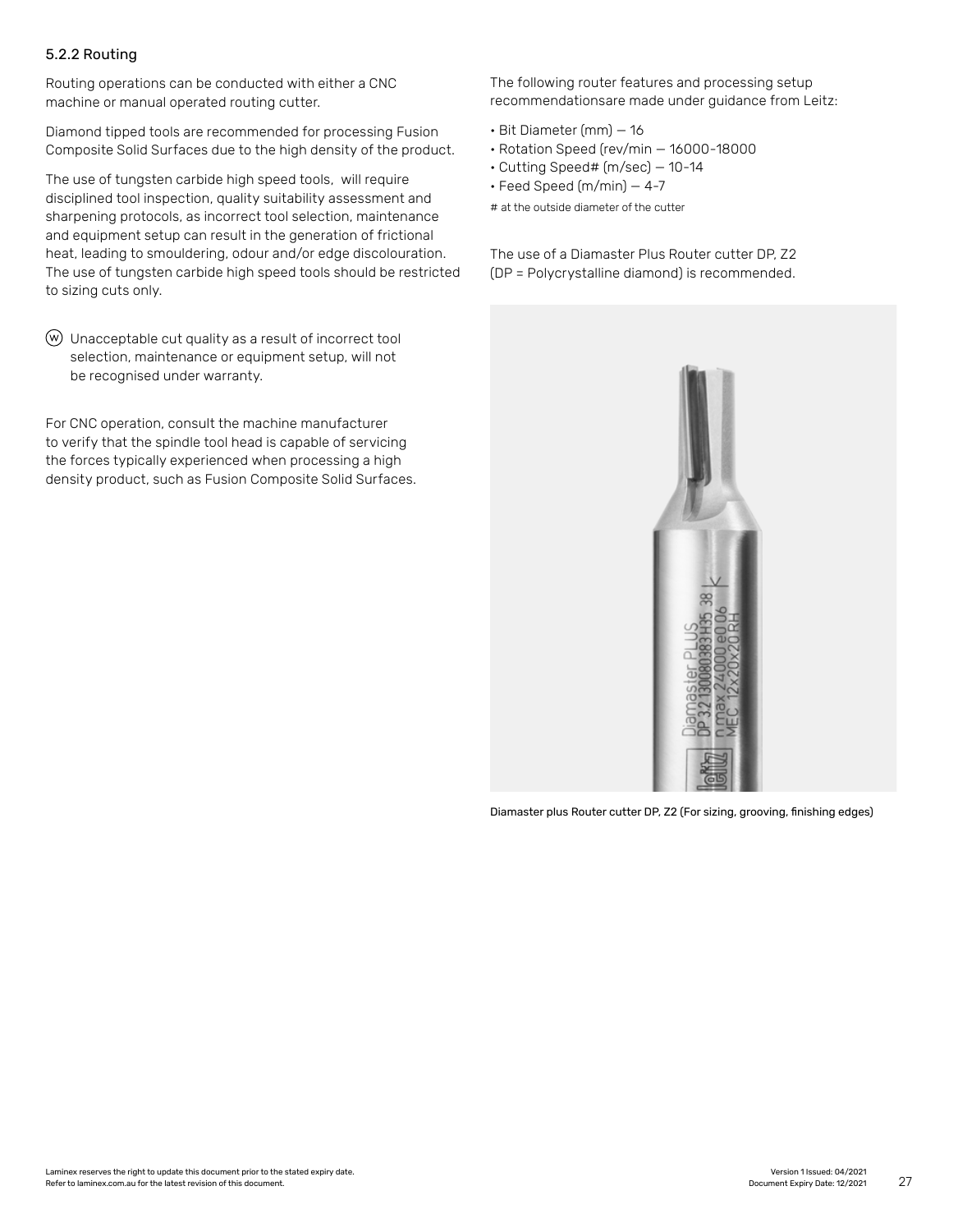#### 5.2.3 Drilling

Fusion Composite Solid Surfaces can be drilled using a high speed steel (HSS) drill bit (typically designed for plastic materials) with a point angle of 60°-80°, instead of the normal 120° used when drilling metal. However, tungsten carbide drill bits are recommended as they offer more durability over HSS types.

 Unacceptable cut quality as a result of incorrect tool selection, maintenance or equipment setup, will not be recognised under warranty.

Swarf and dirt must be cleared from all penetrations. Failure to do so may result in non-compliant expansion allowances.

#### Blind mechanical fixing

Fusion panels of less than 10mm thickness are not suitable for blind fixing. Hence, through fixing or glue bonding are options for 6mm thick Fusion panels.

For Fusion panels of ≥10mm, blind boring into the decorative face, a minimum of 2mm thickness must remain between the bottom of the hole and the reverse decorative face.

To produce clean flat bottom holes, with less risk of point penetration on the reverse decorative face, use drill bits specifically designed for dowel or blind hole drilling. This will allow maximum depth of material for fixing.

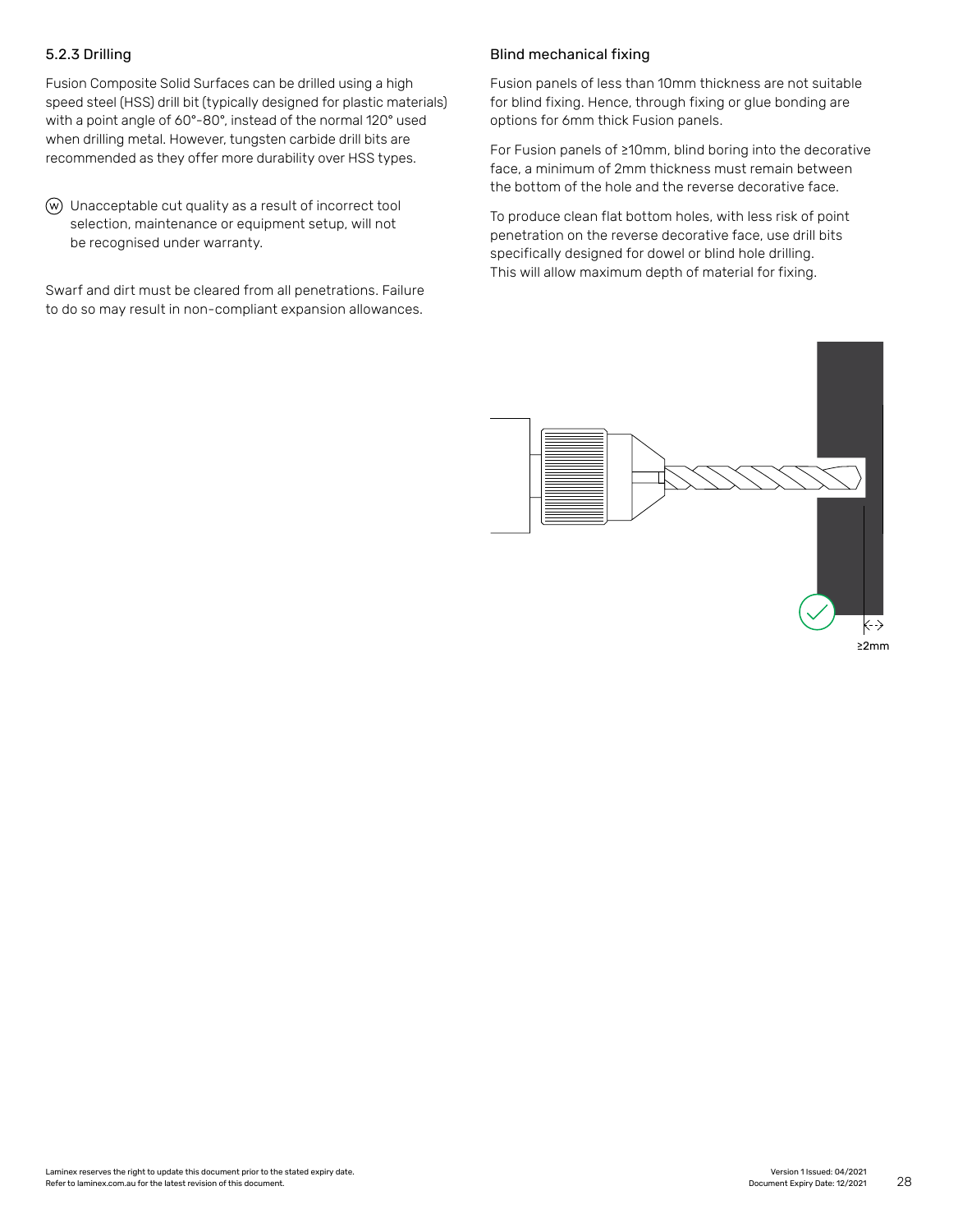#### Edge fixing

Drilling parallel to the decorative face must retain a minimum 3mm of material on both sides of the hole. Edge fixing is not recommended nor protected under warranty.

The following drill bit features and processing setup recommendations are made under guidance from Leitz:

| DRILL<br><b>DIAMETRE</b>           | 5MM        | 8MM       | 10MM      |
|------------------------------------|------------|-----------|-----------|
| <b>Rotation Speed</b><br>(rev/min) | 3000-4500  | 2000-3000 | 1500-3000 |
| Feed Speed<br>(mm/min)             | $60 - 120$ | $40 - 80$ | $30 - 0$  |

#### Through fixing

To avoid breakout on the reverse decorative face:

- clamp a temporary sacrificial support piece, such as plywood or chipboard, under the work piece being drilled
- when approaching the breakthrough point, gradually reduce the feed speed of the drill head and the pressure applied
- Drilling techniques resulting in breakout or unacceptrable penetrations, will not be recognised under warranty.



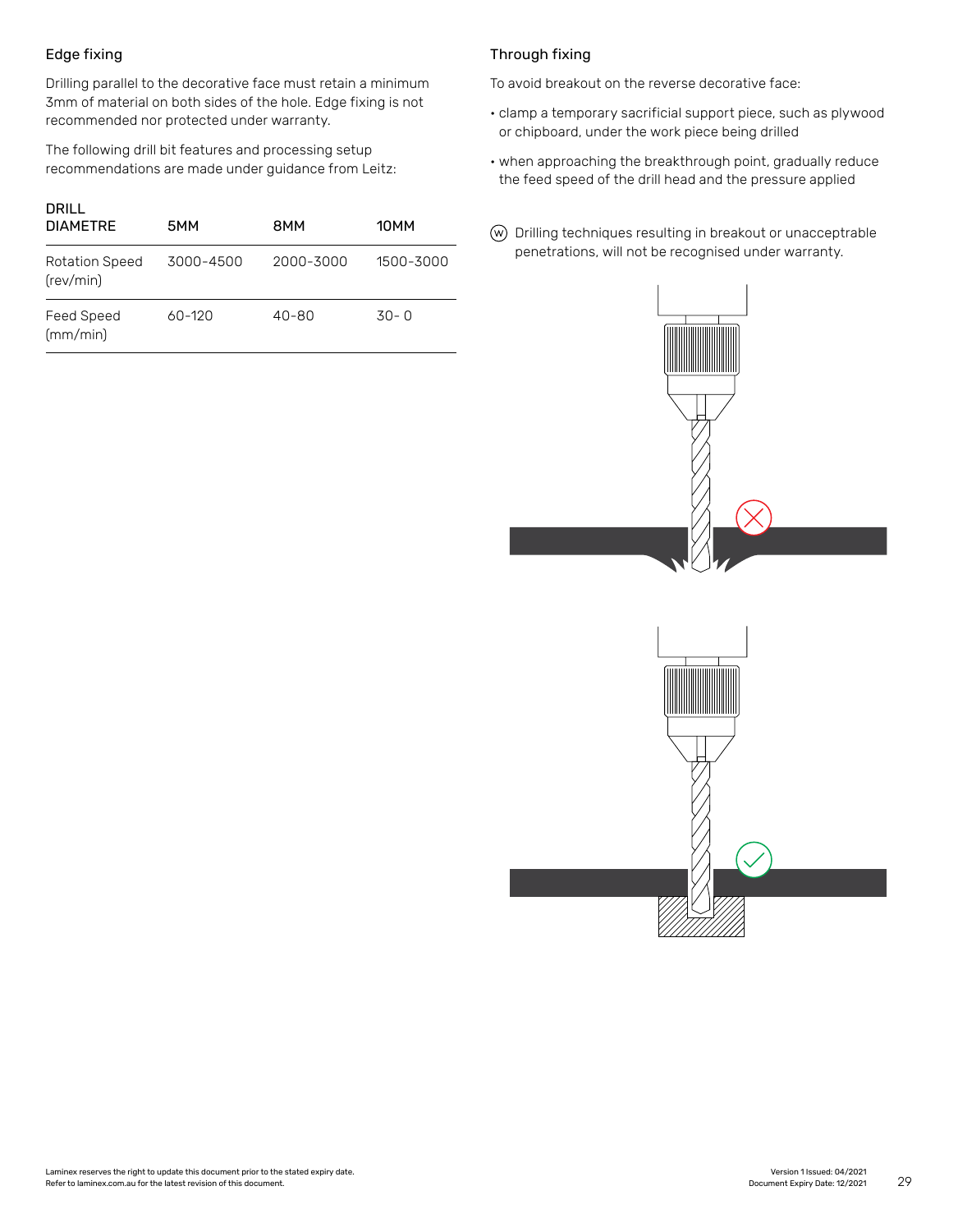## 5.3 Cut-outs

All corners of a cut-out must have a minimum internal radius of 10mm.

Cut-outs can be made with a router or by pre-drilling a hole of an appropriate diameter to meet internal radius requirements and then cut between drill holes. All edges must be smooth and free of damage, cracks, dents or notches.



 $\omega$  Cracks or any other failure attributable to non-compliant cut-outs will not be recognised under warranty.

Cut-out dimensions must ensure there is at least 3mm clearance around the entire perimeter of any appliance or insert.

Where cut-outs provide access to appliances, pipework or other heat cycling exposure a minimum 5mm expansion gap must be allowed.







Any appliance or insert installed into the Fusion Composite Solid Surfaces material weighing greater than 5kg will require additional support rails around the underside of the opening.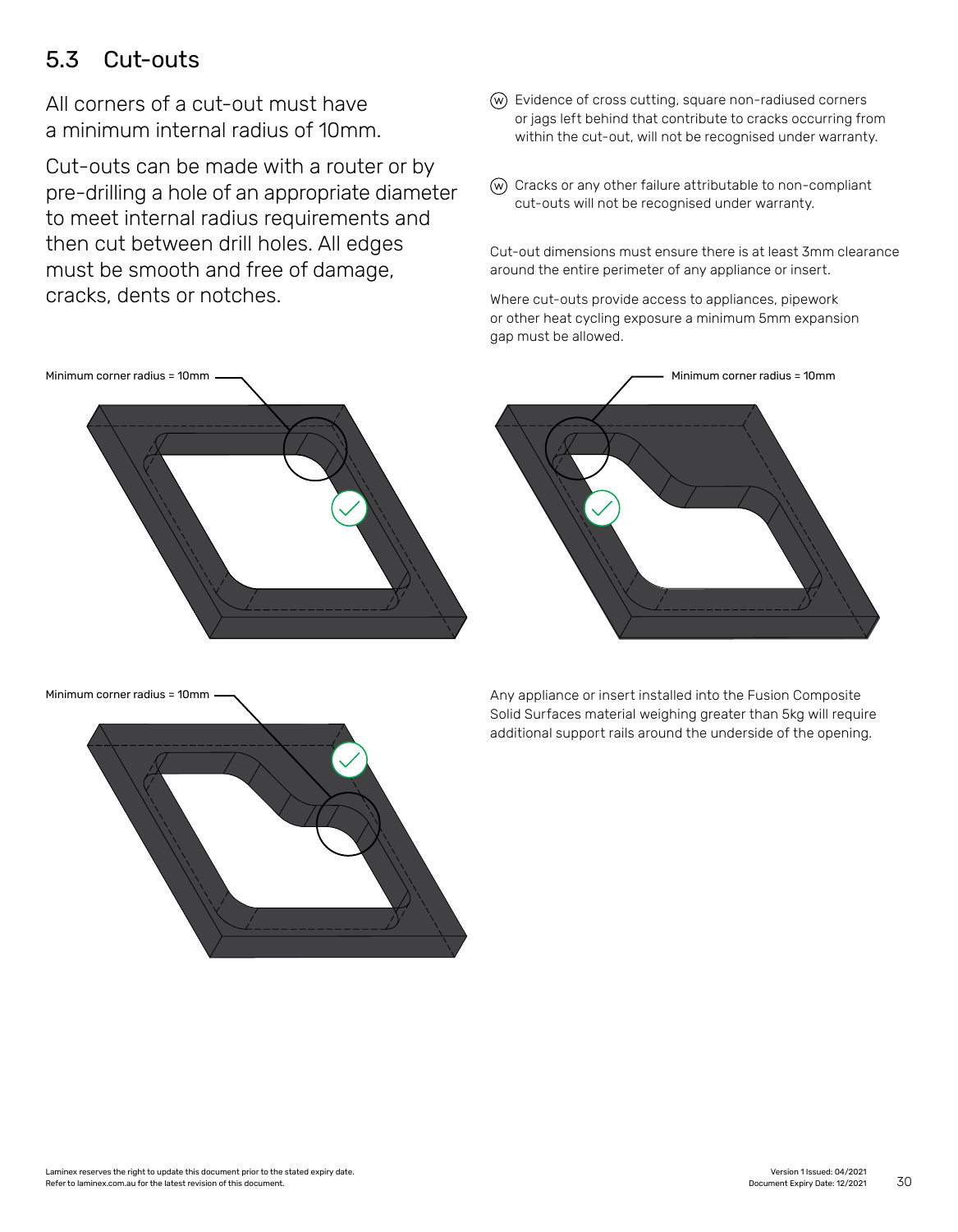## 5.4 Internal corners

Any internal corner must be cut with a minimum internal radius of 10mm.

All edges must be smooth and free

 Cracks or any other failure attributable to non-compliant internal corners will not be recognised under warranty.

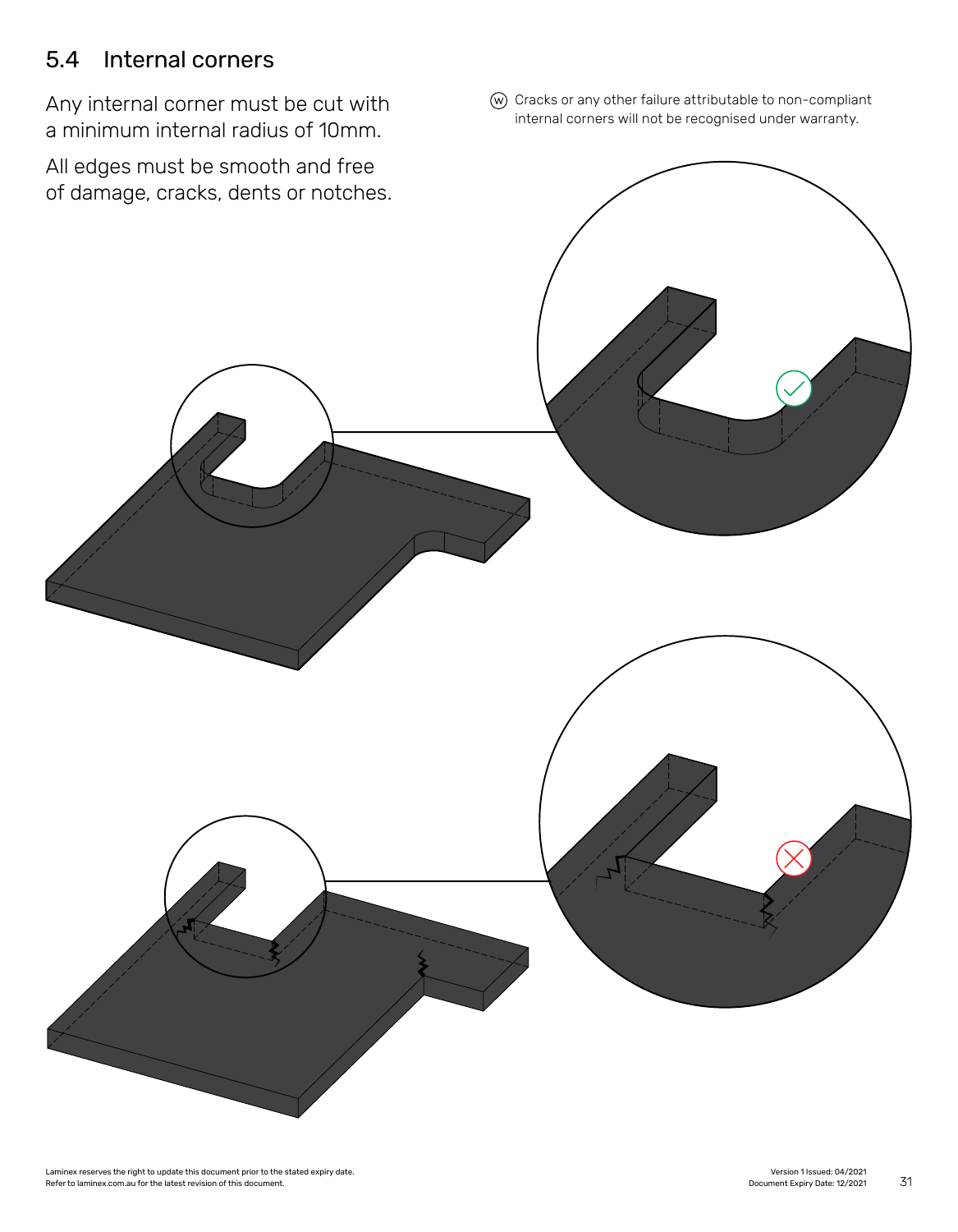## 5.5 Joining

Fusion Composite Solid Surfaces will react to changes in ambient conditions, particularly changes in temperature and humidity, affecting the moisture content of the product and may result in expansion and/or contraction of the product.

Fusion Composite Solid Surfaces must be conditioned prior to fabrication and at the job site prior to installation.

It is imperative that the directional orientation of Fusion panel components remains constant in the same machine direction. Do not join conflicting longitudinal and cross directional Fusion panel orientations.

- Any failure attributable to assemblies containing components joined in opposing directional orientations, will not be recognised under warranty.
- Failure of joins or bowing of panels directly attributable to non-compliant joining methods, will not be recognised under warranty.

Fusion Composite Solid Surfaces must not have a join positioned less than 150mm clearance from any cut-out.

When designing with Fusion Composite Solid Surfaces, it is important to allow for dimensional movement by providing slip layers points in the design, clearance around fastners and away from solid fixtures to provide for unobstructed movement.

#### 5.5.1 Screw fixing

Fixing systems must be carefully positioned to prevent splintering or breakout.

Face fixing positions must be no closer than 20mm to any Fusion panel edge but should not exceed 10 x the thickness of the panel.



Edge fixing is not recommended nor protected under warranty.

Countersunk screws should not be used, as they restrict panel movement.

If countersunk head screws must be used, this is only possible with screw rosettes.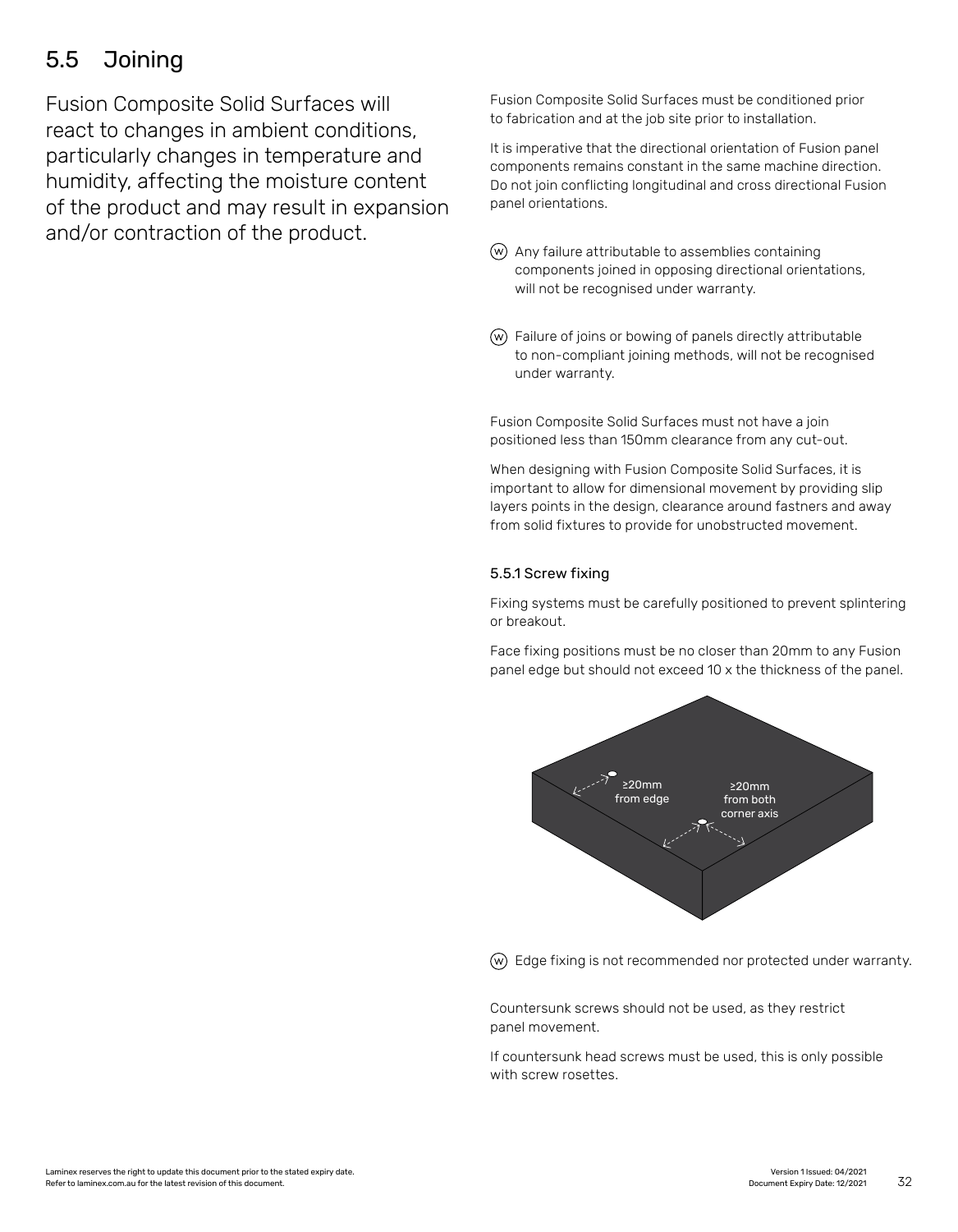#### 5.5.1.1 Blind mechanical fixing

Blind fixing is not suitable for Fusion panels thinner than 10mm. Hence, through fixing or glue bonding are options for 6mm thick Fusion panels.

As a guide, pre-drilled pilot holes should be 0.5mm smaller than the screw gauge. Screw into the Fusion, not through fixing securing brackets and angles. Follow the screw manufacturer's instructions to prevent Fusion panels splitting.

Caution must be taken not to overtighten the joining assembly, as this may result in the screw snapping.

Screw penetration must be a minimum of 8mm in depth. Leave a clearance at the bottom of the hole to avoid the screw pushing against the reverse decorative face.

A minimum of 2mm thickness must remain between the bottom of the hole and the reverse decorative face of the Fusion panel.

#### 5.5.1.2 Through fixing

When through fixing, the screw or fixing device must penetrate at least 25mm into the securing structure behind the Fusion panel.

Pre-drilled pilot holes must have a clearance of 2mm to 3mm larger than the screw or fixing device to allow for panel movement.

#### 5.5.1.3 Fixed and floating points

The use of fixed and floating fixing points can be employed for both horizontal and vertical applications.

A combination of fixed and floating fixing points should be employed to evenly distribute unimpeded dimensional movement.

A fixed fixing point should be located centrally with no clearance around the fixing device.

A floating fixing point should have a hole 2mm to 3mm larger than the fixing device, as a minimum.

Note the head of the screw should cover the hole bore.

Side panels attached to cabinetry use a minimum of four (4) floating points and one (1) centrally located fixed point.

#### 5.5.2 Screw fasteners

When blind fixing Fusion panels, threaded brass conical inserts (M4 or M6) must be used in conjunction with a thread cutting screw (M4 or M6), within pre-drilled pilot holes.



#### Brass concical insert

Brass conical inserts are sometimes described as spreading sleeves or spreader dowels and can be sourced with nylon inserts to assist spreading when the screw is tightened. The inserts are tapped into the pre-drilled pilot hole until the hexagonal top is flush with the face of the Fusion panel. Stainless steel thread cutting machine screws (M4 or M6), such as button head, allen drive or square drive pan head machine screws can be used in conjunction with the required threaded brass conical inserts (M4 or M6). Care should be taken when selecting screw types to ensure the head size is suitable for the hole size requirements.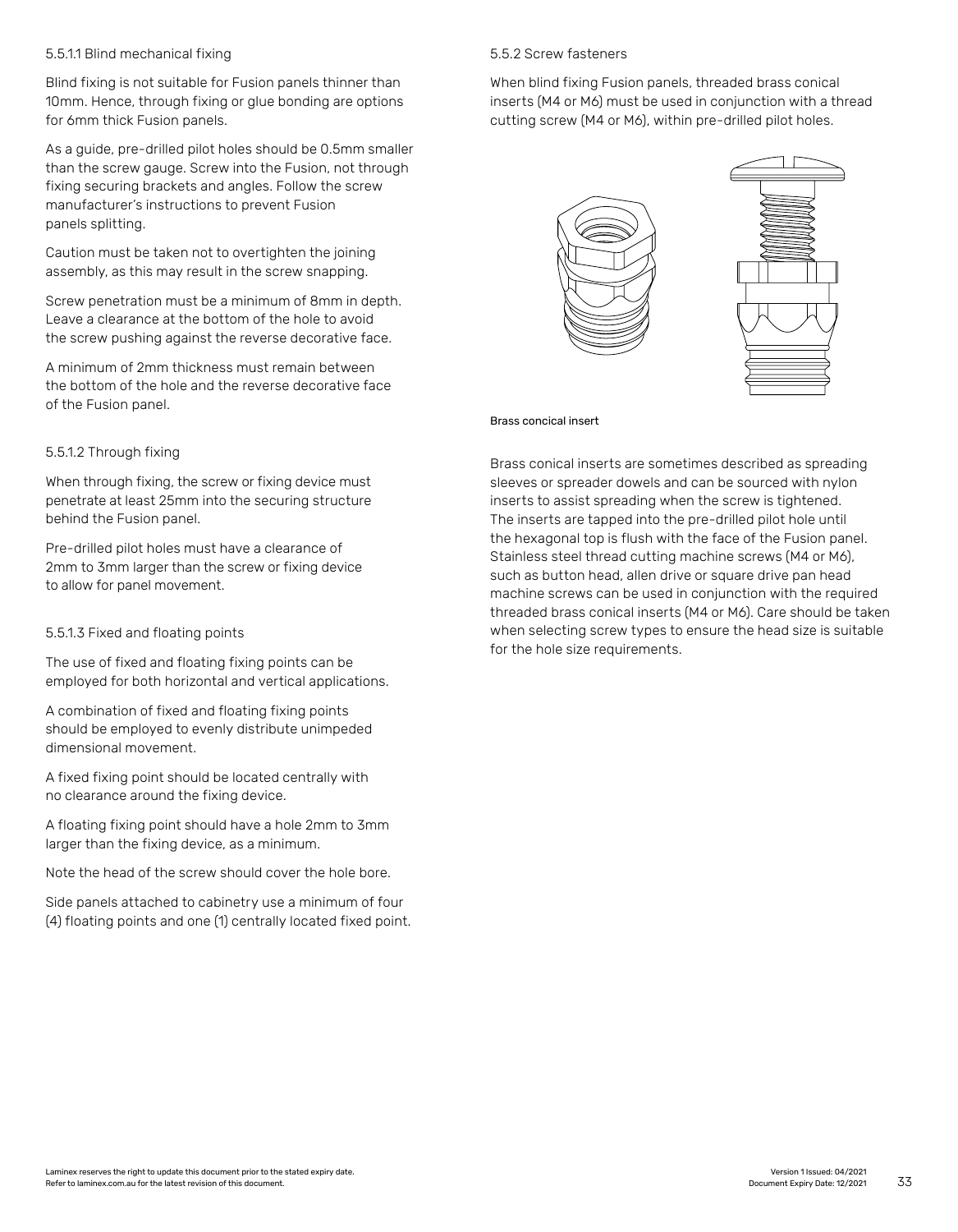#### 5.5.3 Bonding and gluing

Joins that are likely to be subjected to vibration, impact, weight point loads or similar, should be reinforced with mechanical fixing to reduce the effects of joint stress.

Prepare join surfaces by slightly roughening the complete area using a scotch bright pad or fine sandpaper. Remove any dirt or dust from the join surfaces.

Wipe down the join surfaces with a solvent such as Isopropyl alcohol to remove any grease residue.

Ensure all solvent residues have evaporated before applying any adhesive.

The following adhesive systems are recommended for use with Fusion Composite Solid Surfaces.

| <b>APPLICATION</b>        | SIKAFLEX 252 (High Strength STP Polyurethane) | <b>UNIKA TOPSEAL</b> | UNIKA COLOURJOINT |
|---------------------------|-----------------------------------------------|----------------------|-------------------|
| <b>Fabrication Joins</b>  | ×                                             | ×                    |                   |
| <b>Expansion Joins</b>    |                                               |                      | ×                 |
| Benchtop to Support Frame |                                               |                      | ×                 |
| Edge Build-ups            | ×                                             | ×                    |                   |
| Wall Panelling            |                                               |                      | ×                 |

| Unika Sytems                 | Sika                    |
|------------------------------|-------------------------|
| represented in Australia by: | Products available from |
| Amorini Pty Ltd              | hardware outlets.       |
| 28 Star Avenue               | Sika Pty Ltd            |
| north Plymoth, SA            | 33-41 Fiveways Blvd,    |
| amorini.com.au               | Keysborough VIC         |
|                              | aus sika com            |

The recommended adhesives must be laid down in a straight line of consistently equivalent bead size.

DO NOT use a squiggle or criss-cross pattern. Because polyurethane glue systems require moisture to cure, the glue bead should be no wider than 50mm, as cured adhesive will prevent moisture to penetrate and continue curing a wider glue bead.

DO NOT move the join while the adhesive is curing as this will weaken the bond strength.

Follow adhesive supplier guidelines which instruct correct surface preparation and glue application to achieve the best bonding results.

 Failures of bonding or adhesives are not protected under warranty.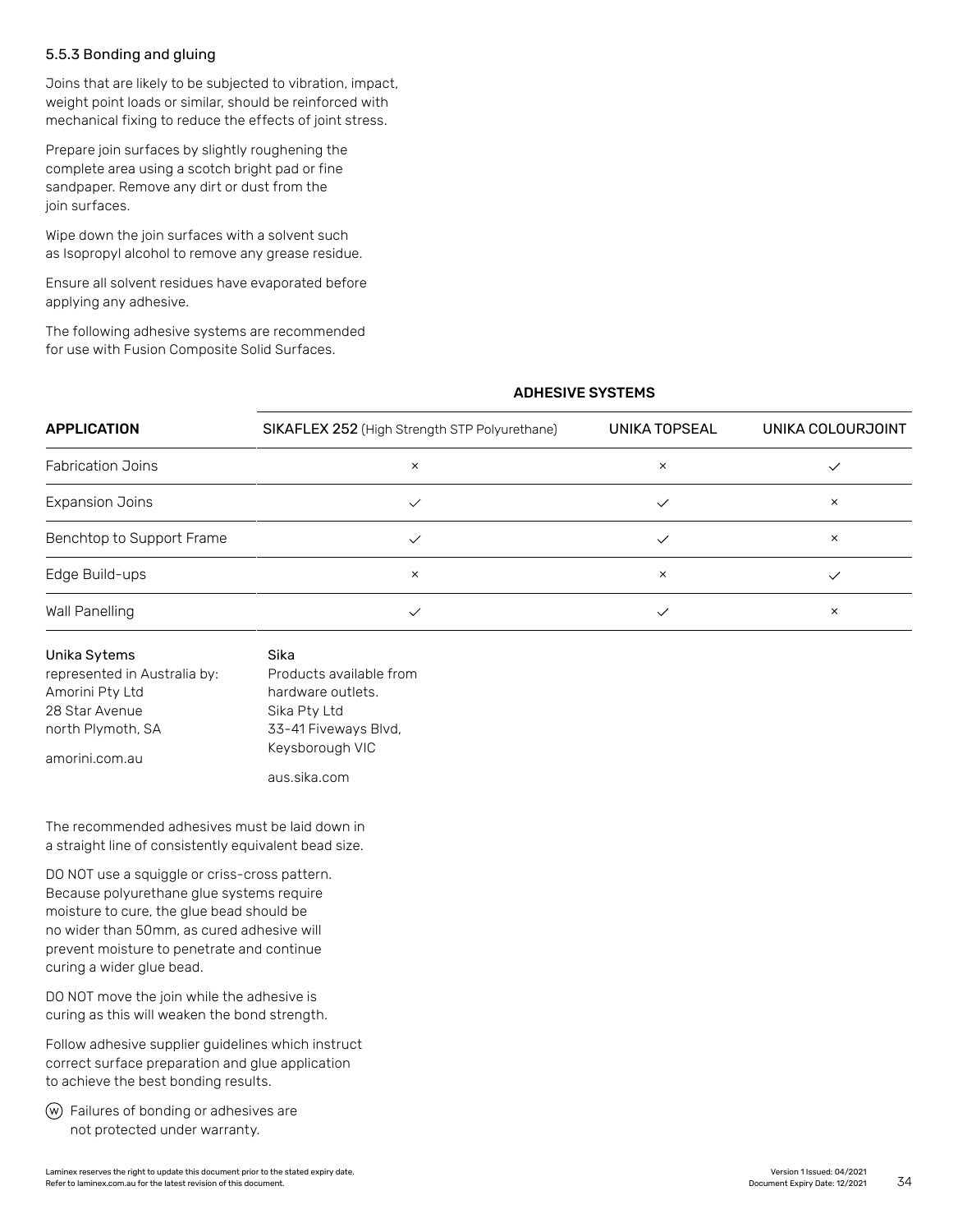#### 5.5.4 Connection profiles

Fusion Composite Solid Surfaces can be connected using a combination of fixing and gluing methods in conjunction with metal splines, biscuits (made of compact laminate) or interlocking grooves.

Fusion Composite Solid Surfaces connections must ensure compliance to all directional orientation requirements, as set out in this document.

Fusion panels are NOT self-supporting and MUST be be used with suitable support structures for the intended application.



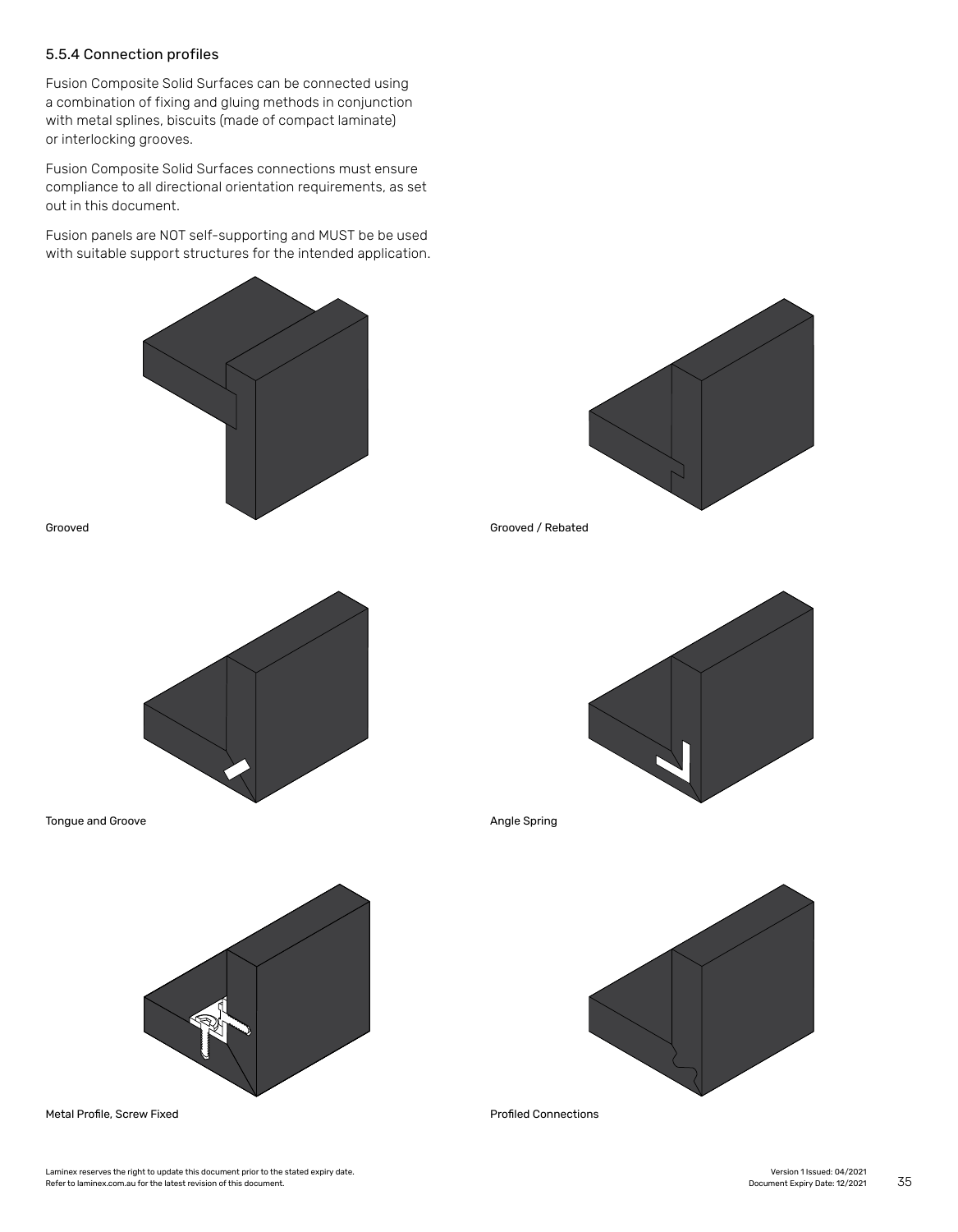## 5.6 Applications

#### 5.6.1 Benchtops

ONLY 13mm Fusion Composite Solid Surfaces is suitable for use as a benchtop.

#### 5.6.1.1 Benchtop support

Fusion Composite Solid Surfaces must be well supported to maintain a flat surface, so as not to sag or deflect under its own weight.

Fusion Composite Solid Surfaces must be supported by a structure that is able to take the weight of the product (20kg per m2 for 13mm and 9.2kg per m2 for 6mm) plus any additional load the benchtop could be subject to. Typical loads applied to benchtops could exceed 100kg per m2. Any appliance weighing more than 5Kg should not be supported directly by the product but be adequately supported by the cabinet frames or additional supports under the appliance.

 $\overline{w}$  Cracks or dimensional flexing/bowing occurring in the product will not be recognised where inadequate support of an appliance is found.

Fusion Composite Solid Surfaces must use the perimeter support method which requires the use of rails around the front and back edge of the cabinet and every 600mm centres. For benchtops of greater than 750mm wide, an addition centre lineal rail is required. A board of suitable length should be used for these rails. These can be made from either 18mm MR MDF or 18mm MR PB.

Fusion Composite Solid Surfaces should not be mounted to a full support substrate, as this can prevent the top and bottom surfaces of the product maintaining equilibrium during changes in environment conditions.



#### 5.6.1.2 Cabinet requirements

Fusion Composite Solid Surfaces must be supported by a carcass base cabinet configuration of 600mm maximum spacing to form a box frame and multiple lattice structure.

The fabricated carcass must be constructed with a level surface upon which the benchtop can be mounted. The use of shims between the benchtop and carcass is not allowed.

The installed cabinetry must ensure all carcass modules are level, individually and as a complete integrated assembly. A maximum out-of-level tolerance is 1.5mm per 3000mm.

#### 5.6.1.3 Span support

Designs requiring the provision for a span exceeding 600mm shall require vertical rails placed underneath the benchtop. These should be placed at 600mm centres and suitably anchored to the principle cabinetry at either end.

 Cracks or product deflection occurring where any span is greater than the tolerances specified and not adequately supported will not be recognised under warranty.

#### 5.6.1.4 Overhang support

Designs requiring the provision for an overhanging top greater than 200mm, such as a breakfast bar, the fitting of vertical support (such as brackets, legs or similar) and/or steel bracing beneath the benchtop will be required. Designs requiring the provision for an overhang exceeding 200mm shall require 4mm thick, 70mm wide steel flat bar or equivalent placed underneath the benchtop. These flat bar supports should be placed at 600mm centres and suitably anchored to the principle cabinetry. Please consult a qualified professional/engineer for weight-projectionsupport certifications as required.

 Cracks or product deflection occurring where any overhang is greater than the tolerances specified and not adequately supported will not be recognised under warranty.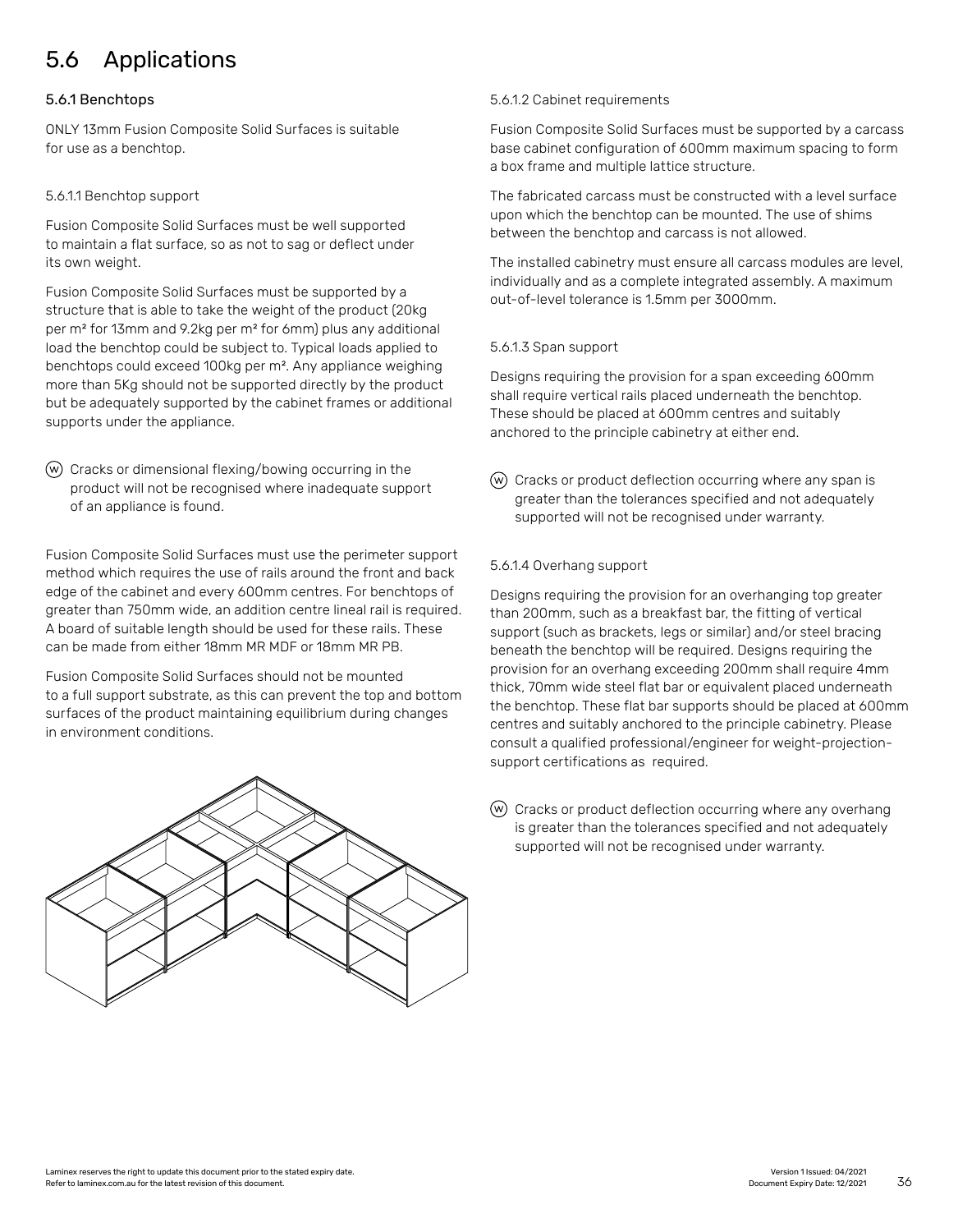#### 5.6.1.5 Benchtop configurations

Fusion Composite Solid Surfaces permit the incorporation of one-piece "L", "U" or angle shaped sections, when fabricated and installed in compliance with all instructions, recommendations and guidelines contained within this document.



Fusion Composite Solid Surface is suitable for use as a curved or irregular shaped benchtop when fabricated and installed in compliance with all instructions, recommendations and guidelines contained within this manual. Compliance to directional orientation guidelines is mandatory.

 Bowing or any other failure attributable to product movement due to non-compliant directional orientation will not be recognised under warranty.

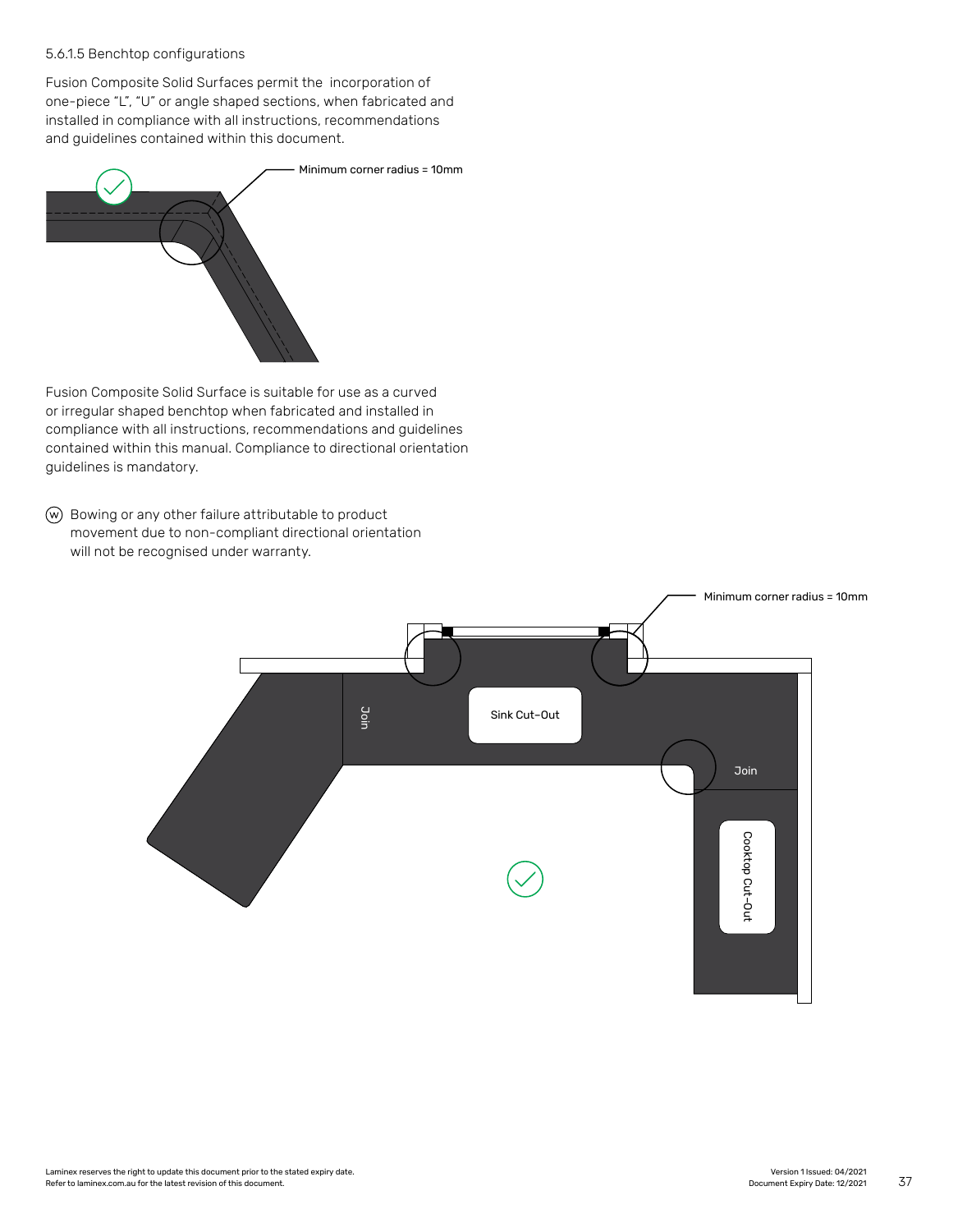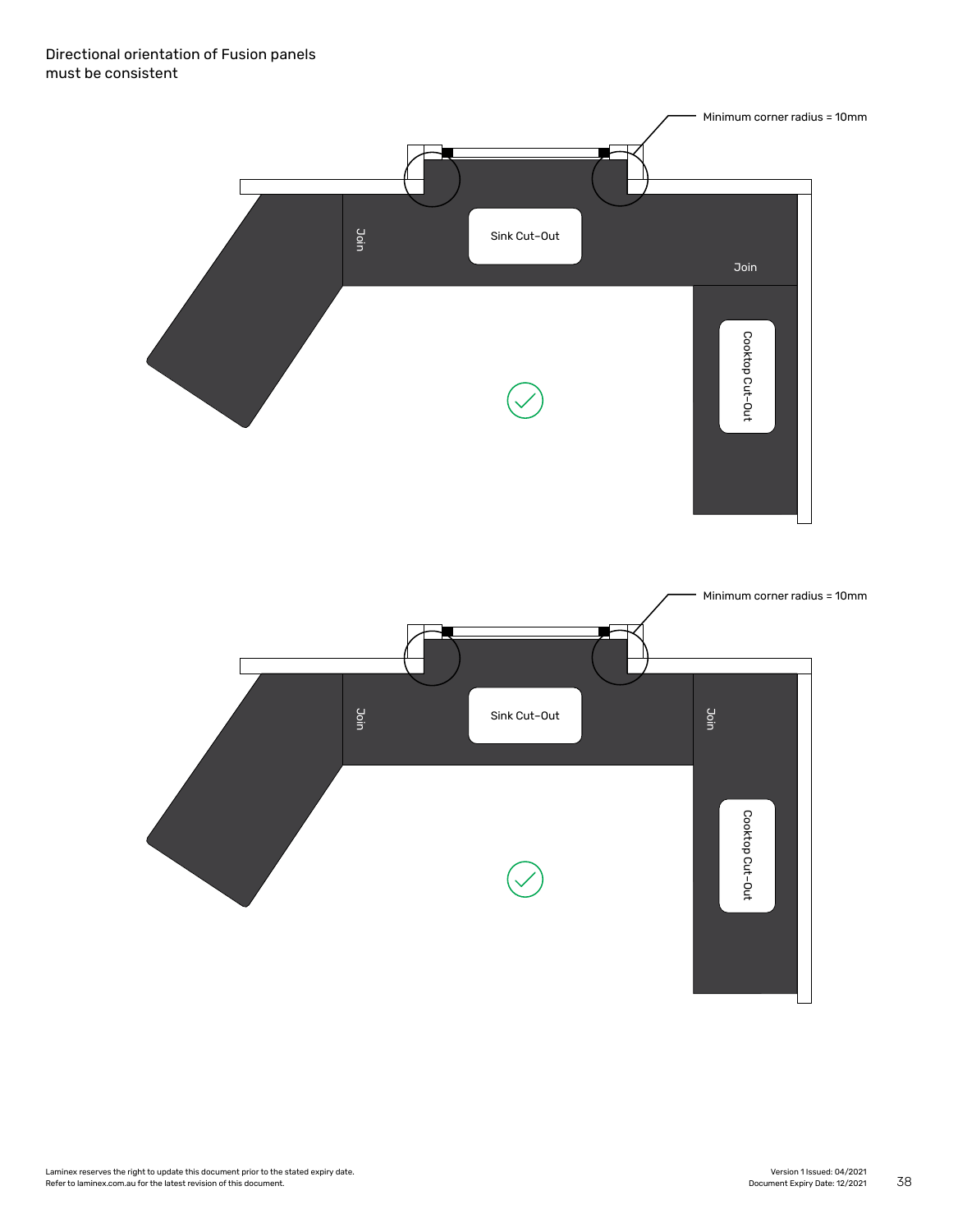## 5.6.2 Drainage grooves

ONLY 13mm Black core Fusion Composite Solid surfaces is suitable for inclusion of self-draining grooves that empty into an under-mount sink.

- 6mm Fusion Composite Solid Surfaces is NOT suitable for the inclusion of drainage grooves.
- Fusion Composite Solid Surfaces with core colours other than black are NOT suitable for the inclusion of drainage grooves.
- Fusion Composite Solid Surfaces is NOT suitable for surface rout designs that allow liquids to pool or be trapped in contact with the surface or core of the product.

The depth of drainage grooves is not to exceed 4mm. The length of any drainage groove must result in a fall or pitch that allows for complete drainage of any liquid and prevents liquids from pooling. It is essential that drainage grooves remain clear of debris or any other obstruction that may prevent the free flowing and complete drainage of any liquid.

Drainage grooves must be cleaned regularly to prevent dirt and other debris build-up that can trap liquid. Drainage grooves must be dried routinely, as constant wetting may result in microcracking, swelling or discolouration of the Fusion panel.

All drainage groove edges must be smooth and free of damage, cracks, dents or notches.

Drainage grooves are produced on a CNC machine using sharp ball cutters. Drainage grooves must not exceed 12mm in width

- Evidence of edge damage, cracks, dents or notches that contribute to cracks occurring from drainage grooves, will not be recognised under warranty.
- $(\hat{w})$  Cracks or any other failure attributable to non-compliant drainage grooves will not be recognised under warranty.
- Impact damage to Fusion Composite Solid Surfaces will not be recognised under warranty.

When routing drainage grooves, all precautions must be taken to protect the decorative surface of the Fusion panel from damage. The use of masking tape to mark out groove centres lines and protect the surface, is recommended.

Routed grooves may by hand sanded to a smooth finish using 240 grit sandpaper. All precautions must be taken to protect the decorative surface of the Fusion panel from damage.

The use of drainage grooves will reduce the thickness and therefore strength of the Fusion panel.

Hence, the use of an additional re-enforcing structure to support the sink when "under load", is required.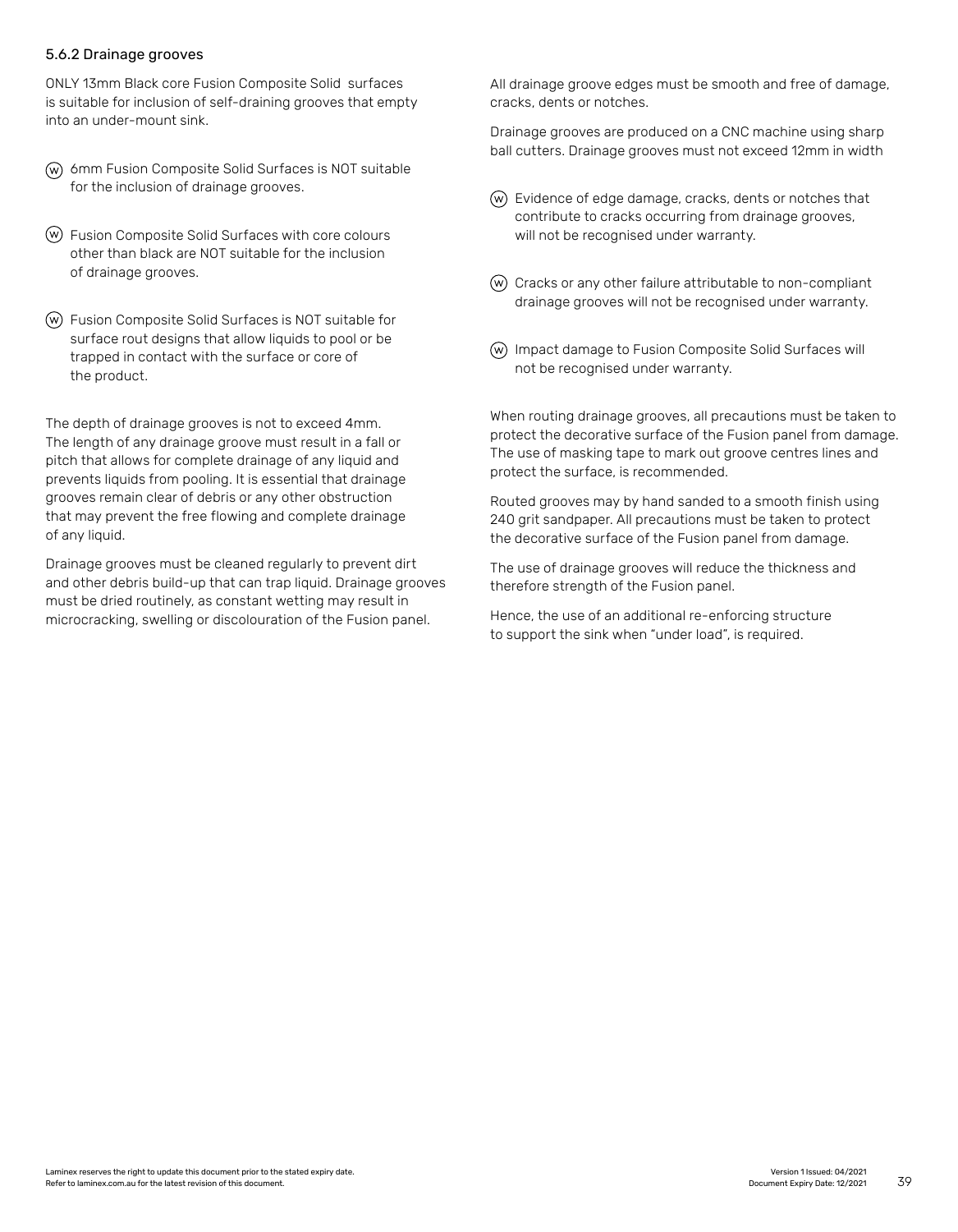## 5.6.3 Taps and other holes in horizontal surfaces

Holes in horizontal surfaces, whether for tap insertion, cable access, water filter or garbage disposal units, soap dispenser or other access points must not be located closer than 50mm from any Fusion panel edge or the edge of any cut-out.

Holes, like any other cut-out, must not be closer than 150mm from a join.

It is good practice to use a sacrificial wood block on the opposite side of a hole being drilled through the compact or a blind hole to provide support and prevent the possibility of stress cracking.



## 5.6.4 GPOs and other holes in vertical surfaces

Holes in vertical surfaces, whether for GPO electrical outlets, air conditioning vents, control panels, light switches or other access points must not be located closer than 150mm from a join or any Fusion panel edge.

It is good practice to use a sacrificial wood block on the opposite side of a hole being drilled through the compact or a blind hole to provide support and prevent the possibility of stress cracking.

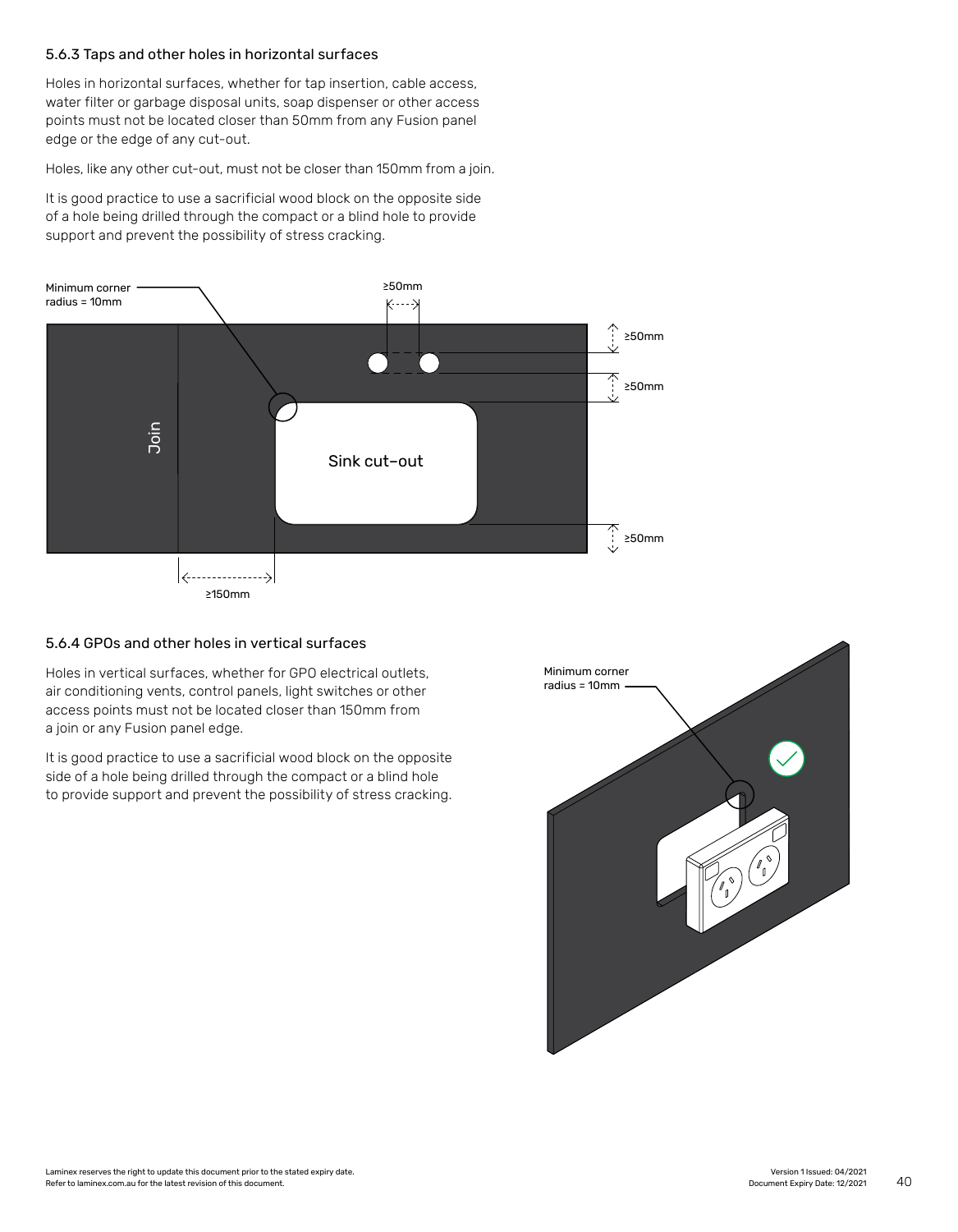#### 5.6.5 Tabletops and Worktops

 $\overline{w}$  ONLY 13mm Fusion Composite Solid Surfaces is suitable for use as a tabletop or worktop.

Fusion Composite Solid Surfaces must be supported by a structure that is able to take the weight of the product (20kg per m2 for 13mm and 9.2kg per m2 for 6mm) plus any additional load the tabletop or worktop could be subject to.

 Cracks or dimensional flexing/bowing occurring in the product will not be recognised where inadequate support is found.

For blind fixing, a minimum of 2mm thickness must remain between the bottom of the drill hole and the reverse decorative face. Swarf and dirt must be cleared from all penetrations. Failure to do so may result in non-compliant expansion allowances.

A combination of fixed and floating fixing points should be employed to evenly distribute unimpeded dimensional movement. Use one (1) fixed point, with the remaining fixings to be floating points.

A fixed fixing point should be located centrally with no clearance around the fixing device.

A floating fixing point should have a hole 2mm to 3mm larger than the fixing device, as a minimum. Note the head of the screw should cover the hole bore.

The use of brass conical inserts (sometimes described as spreading sleeves or spreader dowels) is recommended.

The maximum overhang distance between the fixing point and the outer edge is not to exceed 200mm.

The distance between fixings (mounting distance) should take into consideration the dimensions of the horizontal surface and the weight/load that is likely to be supported. The maximum mounting distance employed should not exceed 450mm.

## 5.6.6 Edge detailing

Fusion Composite Solid Surfaces is available in numerous core colours, from white through to black. Dark core colours will better mask discolouration/staining of an exposed coloured edge. Lighter core colours will result in a high contrast between any discolouration/staining when compared to original core colour. Hence, core colour selection should always be taking into consideration when using exposed edges. Lighter core colours should not be used where such discolouration/staining will be unsightly.

|  | (w) Staining and/or discolouration of Fusion Composite Solid |
|--|--------------------------------------------------------------|
|  | Surfaces edges will not be recognised under warranty.        |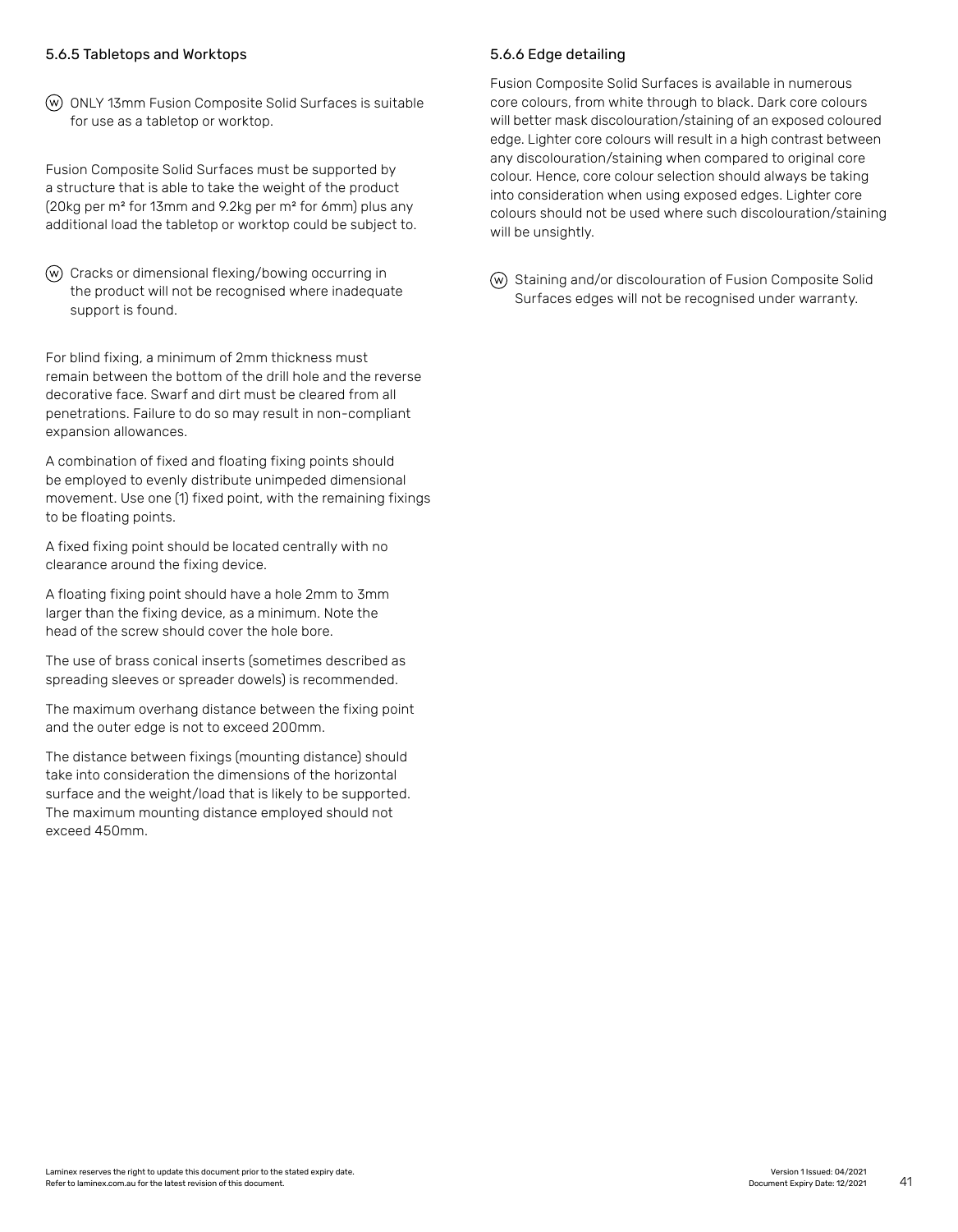#### 5.6.6.1 Edge shaping

The edges of Fusion Composite Solid Surfaces can be shaped into different profiles using either a CNC machine or manual operated routing cutter.

Diamond tipped tools are recommended for processing Fusion Composite Solid Surfaces due to the high density of the product.

The use of tungsten carbide high speed tools, while commonly used to process material such as Fusion Composite Solid Surfaces, will require disciplined tool inspection, quality suitability assessment and sharpening protocols, as incorrect tool selection, maintenance and equipment setup can result in the generation of frictional heat, leading to smouldering, odour and/or edge discolouration. The use of tungsten carbide high speed tools should be restricted to sizing cuts only.

To achieve a quality cut edge finish, the use of diamond tipped tooling is recommended for all finishing cuts.

Unacceptable cut quality as a result of failure to use recommended cutting equipment or failure to maintain cutting tools, will not be recognised under warranty.

Typical shapes include, but are not limited to the following: bullnose, sharknose, arris.

The profile design can reduce the durability of the edge material. Profiles that reduce the Fusion panel thickness will reduce the impact resistance performance of the edge. The radius of profiles should not be such that the surface decorative layer is reduced in thickness that it becomes susceptible to feathering and lifting.

 Edge durability of Fusion Composite Solid Surfaces will not be recognised under warranty.



Bullnose



Sharknose



Arris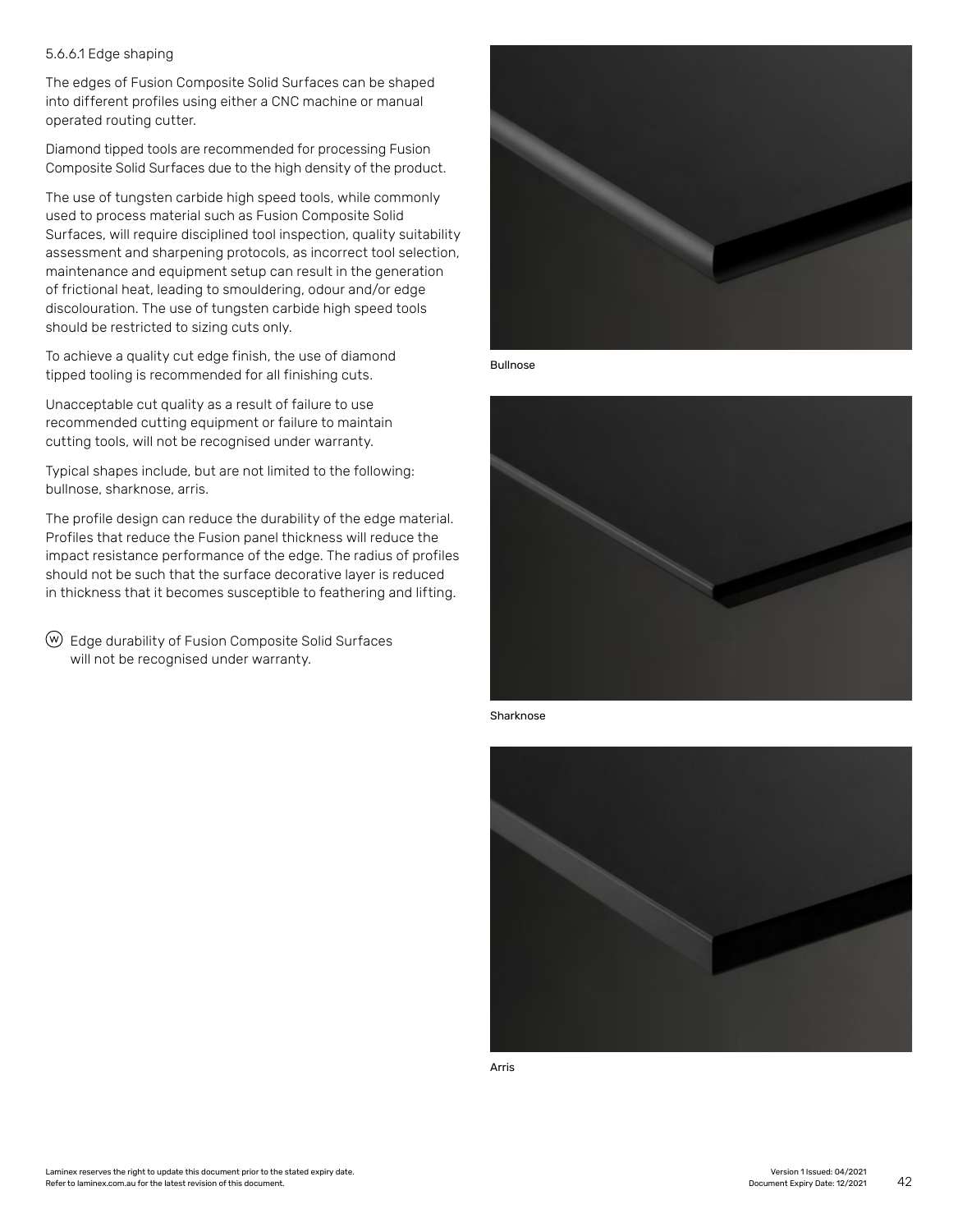## 5.6.6.2 Edge bonding

The front edge of a benchtop can be given a thicker visual appearance by bonding multiple Fusion panel components together.

All components must be assembled in a manner that maintains the consistent alignment of directional orientation. Compliance to directional orientation guidelines is mandatory.

Joins that are likely to be subjected to vibration, impact, weight point loads or similar, should be reinforced with mechanical fixing to reduce the effects of joint stress.

Prepare join surfaces by slightly roughening the complete area using a scotch bright pad or fine sandpaper. Remove any dirt or dust from the join surfaces.

Wipe down the join surfaces with a solvent such as Isopropyl alcohol to remove any grease residue. Ensure all solvent residues have evaporated before applying any adhesive.

The Unika ColourJoint adhesive system is recommended for edge bonding of Fusion Composite Solid Surfaces.

The recommended adhesive must be laid down in a straight line of consistently equivalent bead size.

DO NOT use a squiggle or criss-cross pattern. Because polyurethane glue systems require moisture to cure, the glue bead should be no wider than 50mm, as cured adhesive will prevent moisture to penetrate and continue curing a wider glue bead.

DO NOT move the join while the adhesive is curing as this will weaken the bond strength.

Follow adhesive supplier guidelines which instruct correct surface preparation and glue application to achieve the best bonding results.

## Edge doubling

Strips of Fusion Composite Solid Surfaces can be glued along the edge to increase the depth of the core colour.

Note: This technique may result in a visible line within the edge build-up.

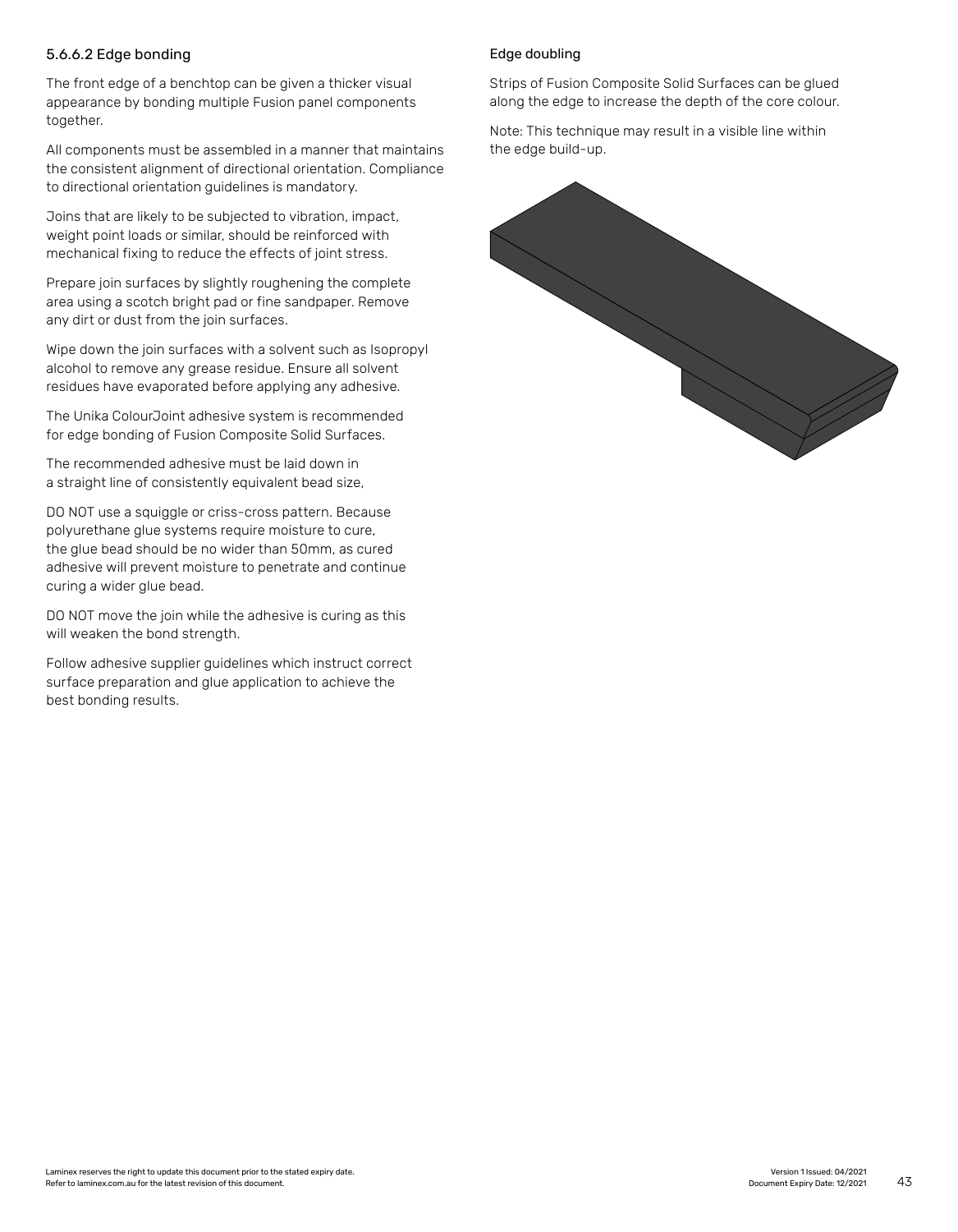## Edge dropdown (or upstand)

To maintain continuity of the surface decorative design, a dropdown or upstand edge may be employed (Figure 1).

This can be done by mitring the edge of the two components to be joined at a 45° angle. Carefully place the two components on a level surface, with the mitre ends touching. Use an adhesive tape to keep the components secured in place. Apply the adhesive bead to one side of the join only (Figure 2). Flip the short leg of the dropdown (or upstand) to bring the two mitres together. The components must be held in place while the adhesive is setting (Figure 3).

DO NOT move the join during the adhesive setting process. DO NOT leave the join unsupported during the adhesive setting process.

 Edge join quality Fusion Composite Solid Surfaces will not be recognised under warranty.



Figure 2



Figure 3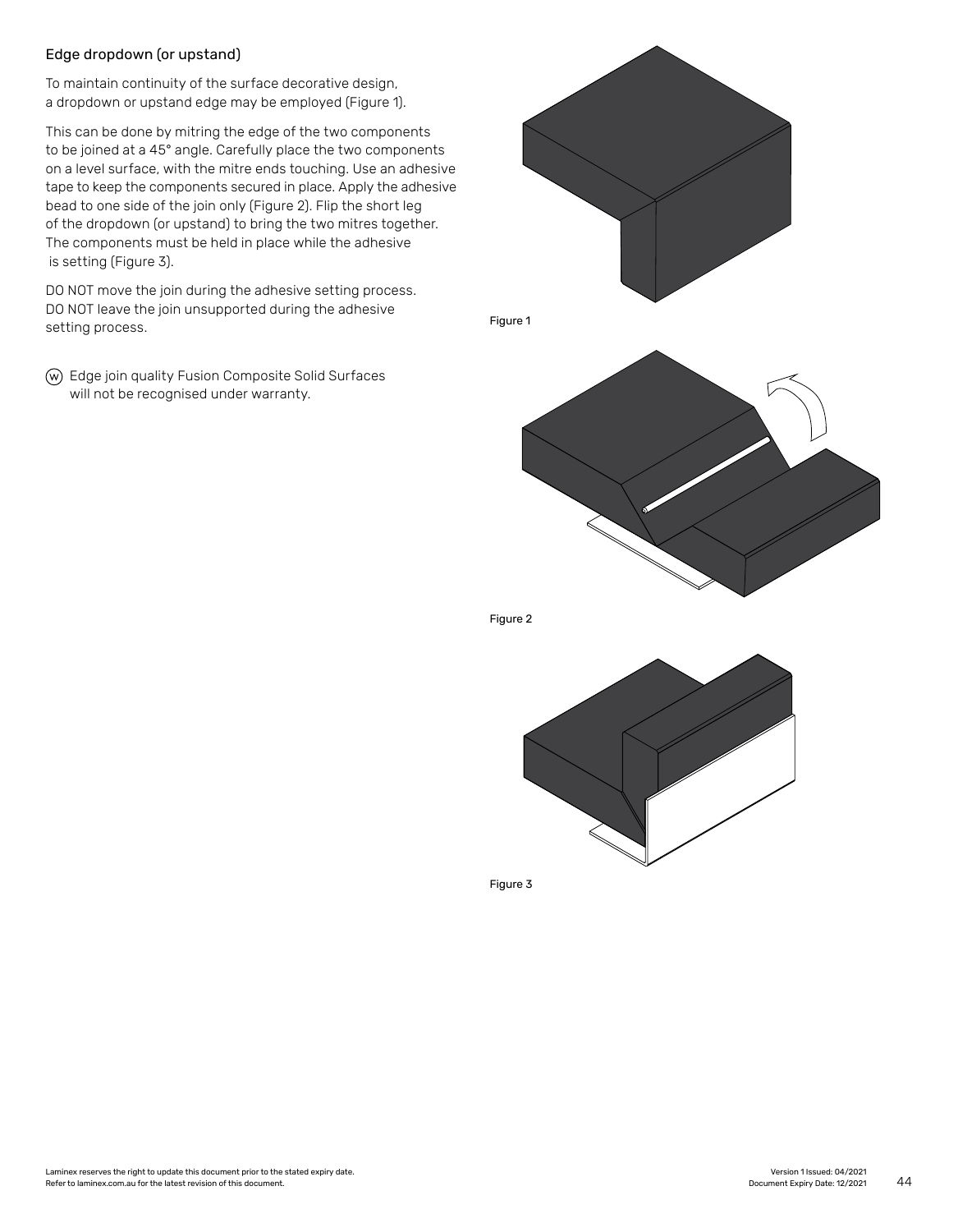# 6 — Installation

Fusion Composite Solid Surfaces will expand and contract in response to environmental changes in moisture and temperature.

Expansion and contraction in the cross-direction (CD) is twice that of movement in the longitudinal direction (LD). The maximum expansion and contraction of the material is approximately 2.5mm/m in the longitudinal direction (LD) and 5mm/m in the cross-direction (CD), regardless of the panel thickness.

Fusion Composite Solid Surfaces installations can be subject to conditions that can affect product performance, including but not limited to building movement, settling of foundations, rising damp, appliance malfunctions or any other environmental influence that may result in product performance outcomes that are not attributable to a manufacturing fault.

 Cracks, joint opening, warpage, bowing or any other failure attributable to the installation environment will not be recognised under warranty.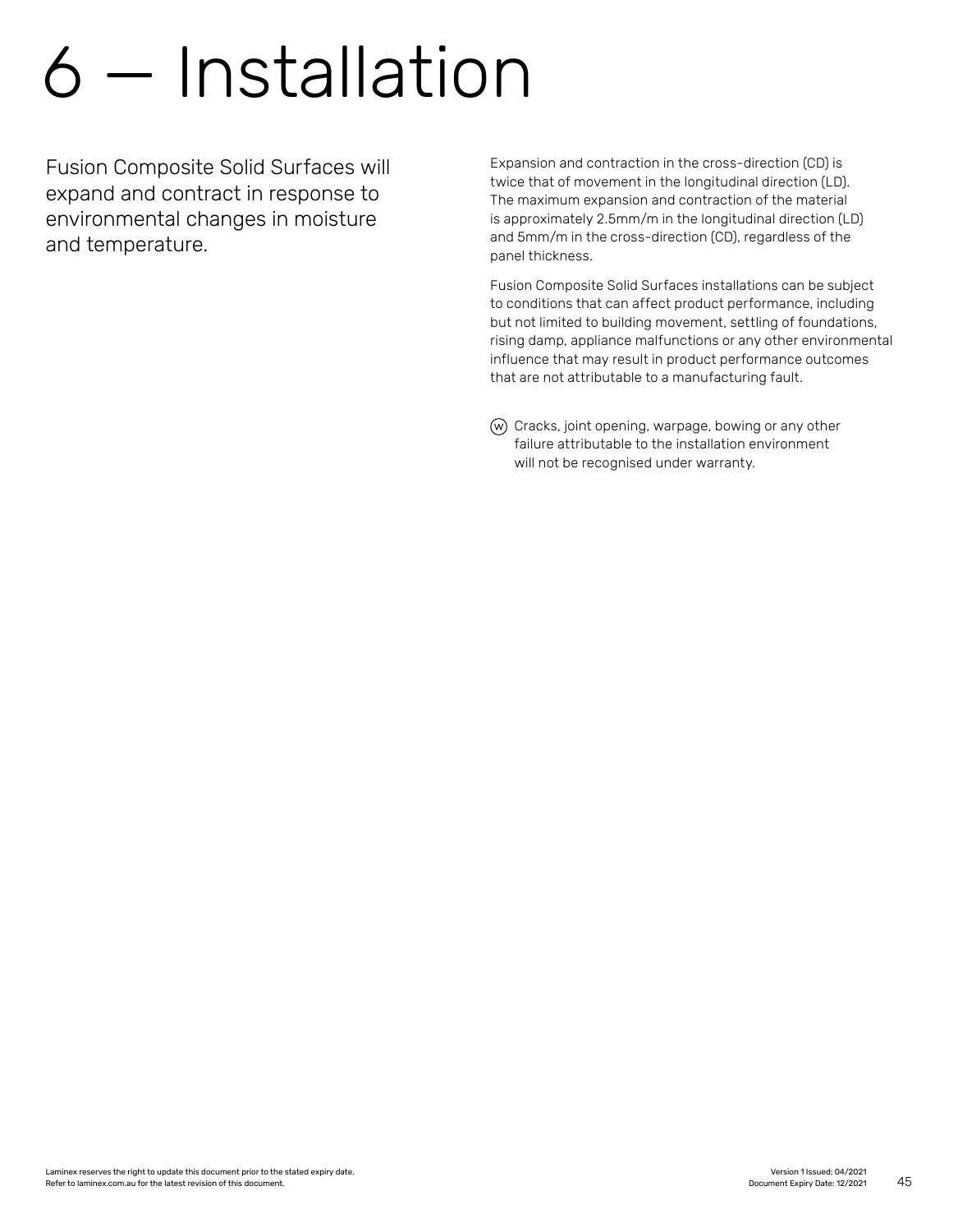## 6.1 Expansion gaps and dimensional tolerance

Fusion Composite Solid Surfaces will expand and contract in response to environmental changes in moisture and temperature. Fusion Composite Solid Surfaces will expand and contract in the cross-direction twice that of movement in the longitudinal direction. The maximum expansion and contraction of the material is approximately 2.5mm/m in the longitudinal direction (LD) and 5mm/m in the cross-direction (CD), regardless of the panel thickness.

## Fusion panel to floor interface

A minimum expansion gap of 10mm MUST be left between the top surface of the primary floor and the bottom edge of the Fusion panel. Fixings of moulding / skirtings must maintain the unimpeded 10mm gap.



## Fusion panel to ceiling interface

A minimum expansion gap of 5mm MUST be left between the top edge of the Fusion panel and the primary ceiling. Fixings of a cornice or moulding must maintain the unimpeded 5mm gap.

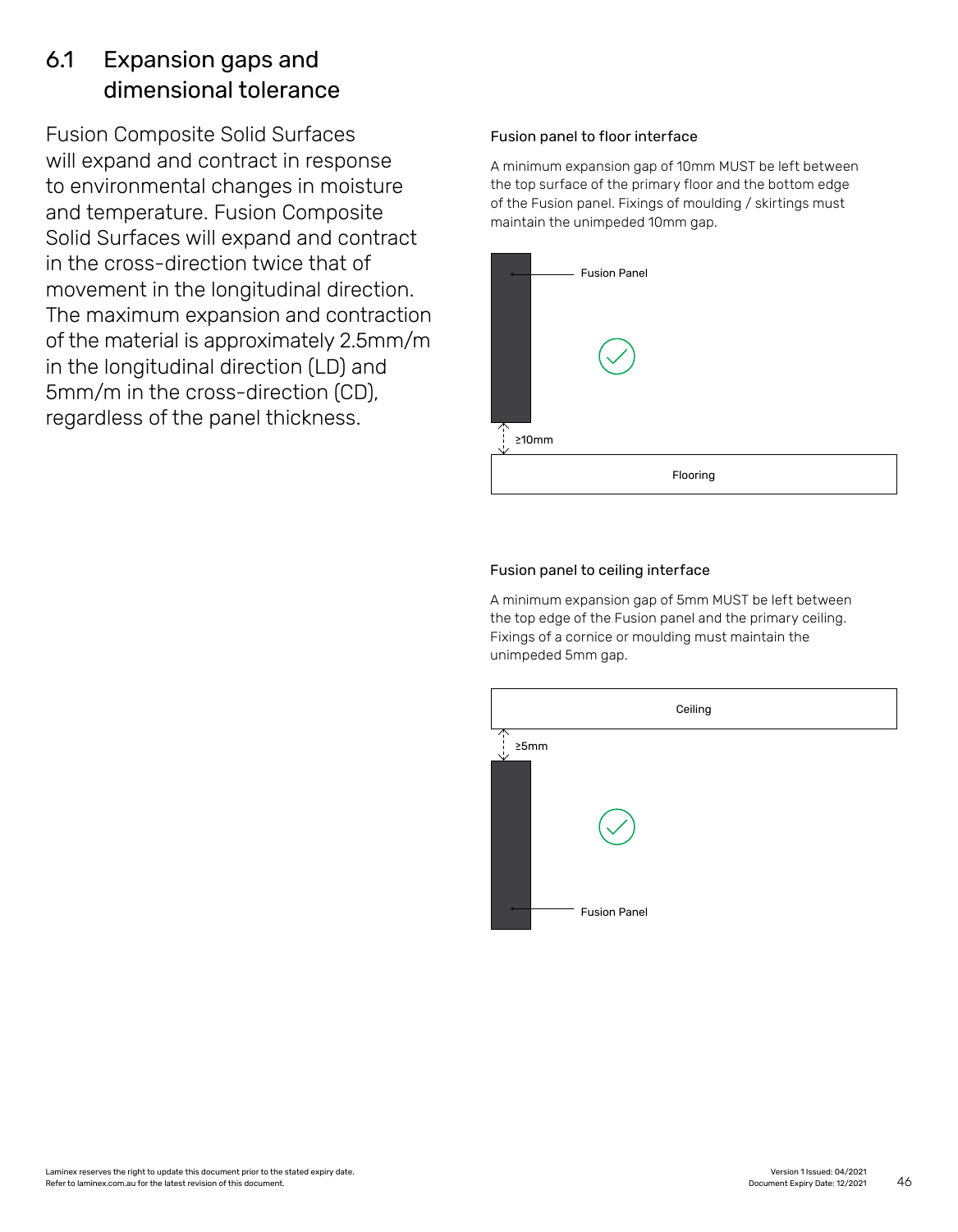## Fusion panel to wall interface

A minimum expansion gap of 5mm MUST be left between the top edge of the Fusion panel and the primary ceiling. Fixings of a cornice or moulding must maintain the unimpeded 5mm gap.



## Panel to fixture interface

A fixture is defined as any permanent structure affixed to the wall, floor or ceiling, including architraves. A minimum expansion gap of 10mm MUST be left between the edge of the Fusion panel and the fixture.

 Expansion gap allowance non-compliance will not be recognised under warranty.

## 6.2 Benchtops

#### 6.2.1 Joining

Fusion Composite Solid Surfaces can be connected using a combination of fixing and gluing methods in conjunction with metal splines, biscuits or interlocking grooves.

Fusion Composite Solid Surfaces connections must ensure compliance to all directional orientation requirements, as set out in this document.

6.2.1.1 Toggle bolts and biscuits

Fusion panels can be joined using masons mitre or butt join techniques that utilise biscuits and toggle.

Toggle bolts of 20mm in diameter and 7mm in thickness are recommended for use with 13mm Fusion panels. Toggle bolts are positioned on the underside of the benchtop and should not be over tighten, as the benchtop edges only need to be brought together and made firm.

| NO. OF TOGGLES (MIN-MAX) |  |
|--------------------------|--|
| $4 - 5$                  |  |
| $-3-4$                   |  |
|                          |  |

For a permanent join, apply a continuous bead of adhesive to one face only of the fabrication join, some adhesive can be applied to the biscuit slot (#20 biscuits made of recycled wood or thin compact laminate is recommended), then bring the edge faces together.

Wipe off any excess adhesive by wiping across the join, not down the length of the join. Clean up any excess residues with white spirit on a clean lint free cloth. Ensure the decorative surface of the Fusion panel is protected from contact with the adhesive, as residues and cleaning methods may result in irreparable damage.

## Unika Innovations

Toggle bolts available from: Amorini Pty Ltd 28 Starr Avenue North Plympton, SA

amorini.com.au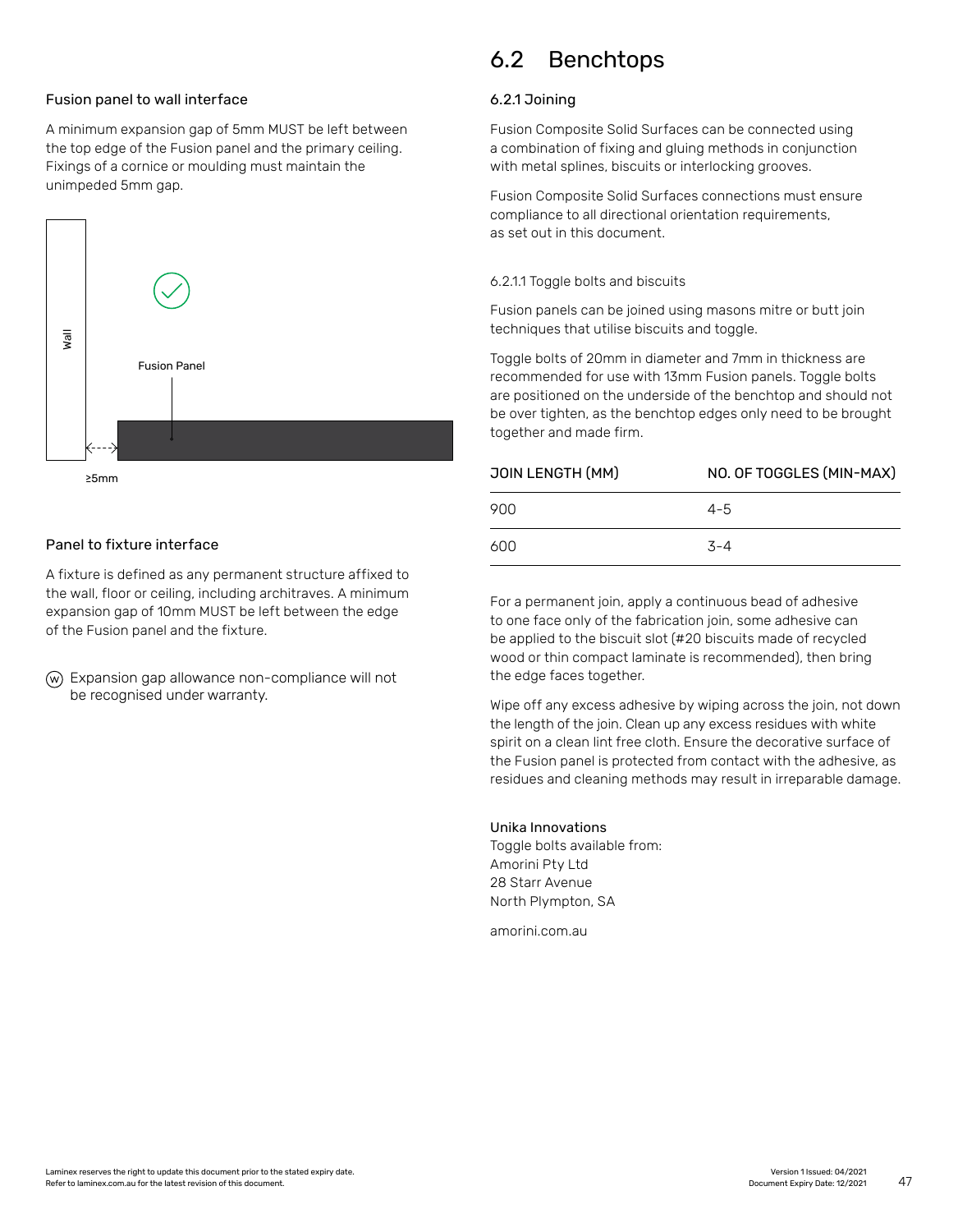#### 6.2.1.2 Metal splines, channels and brackets

The use of metal angle splines, channels and brackets must be used to reinforce critical joins, such as butt joins and waterfall ends. It is important that the support structure allows for unimpeded movement as the Fusion panels respond to environmental changes.

Butt joins and waterfall ends require the inclusion of a 25mm x 25mm x 3mm 90 - degree extruded aluminium angle.

For butt joins, one edge of the aluminium angle sits into a routed rebate and is screwed into the benchtop. The other end of the angle slides into a routed slot in the end of the Fusion panel upright. For a permanent join, apply a light bead of flexible polyurethane adhesive to one face and join them together, do not glue the aluminium inserts into the routed slot. It must be allowed to float in the slot. The depth of the slot into which the aluminium channel is inserted, should be 2mm-3mm deeper than the tongue of the angle, to allow for Fusion panel movement. The slot should not extend closer than 75mm to the edge of the Fusion panel and should be 1mm wider than the thickness gauge of the angle.

For waterfall ends, slots are routed into both the horizontal and vertical mitre ends of the Fusion panel, into which the aluminium angle is slid. For a permanent join, apply a light bead of flexible polyurethane adhesive to one face and join them together, do not glue the aluminium insert into the routed slot. It must be allowed to float in the slot. The depth of the slot into which the aluminium channel is inserted, should be 2mm-3mm deeper than the tongue of the angle, to allow for Fusion panel movement. The slot should not extend closer than 75mm to the edge of the Fusion panel and should be 1mm wider than the thickness gauge of the angle.

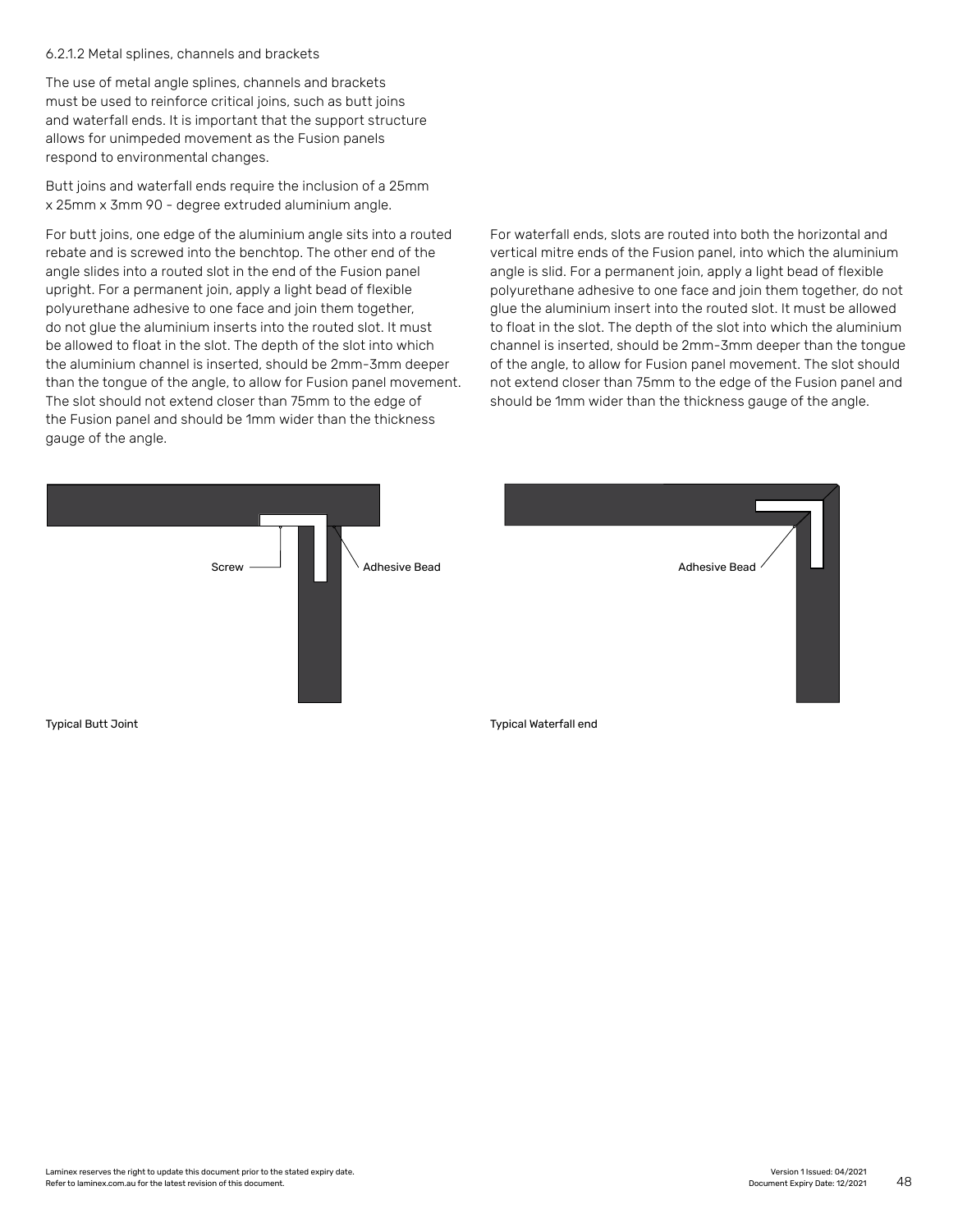Freestanding waterfall and butt join ends cannot be employed without robust bracing. Use brass conical inserts when securing bracing to the Fusion panel to avoid splitting. Drill screw fastening holes with 3mm clearance to provide slippage points and tighten bracket screws firmly but do not overtighten.

Freestanding ends require bracing to secure the vertical position. The installation of 90° angle brackets positioned centrally to mask their visibility, is essential.



Unsupported spans may sag or deflect under the weight of the top or additional loads placed on the benchtop surface. The installation of a support beam centrally located under the top secured with angle brackets should be used. The brace is not adhered to the top.

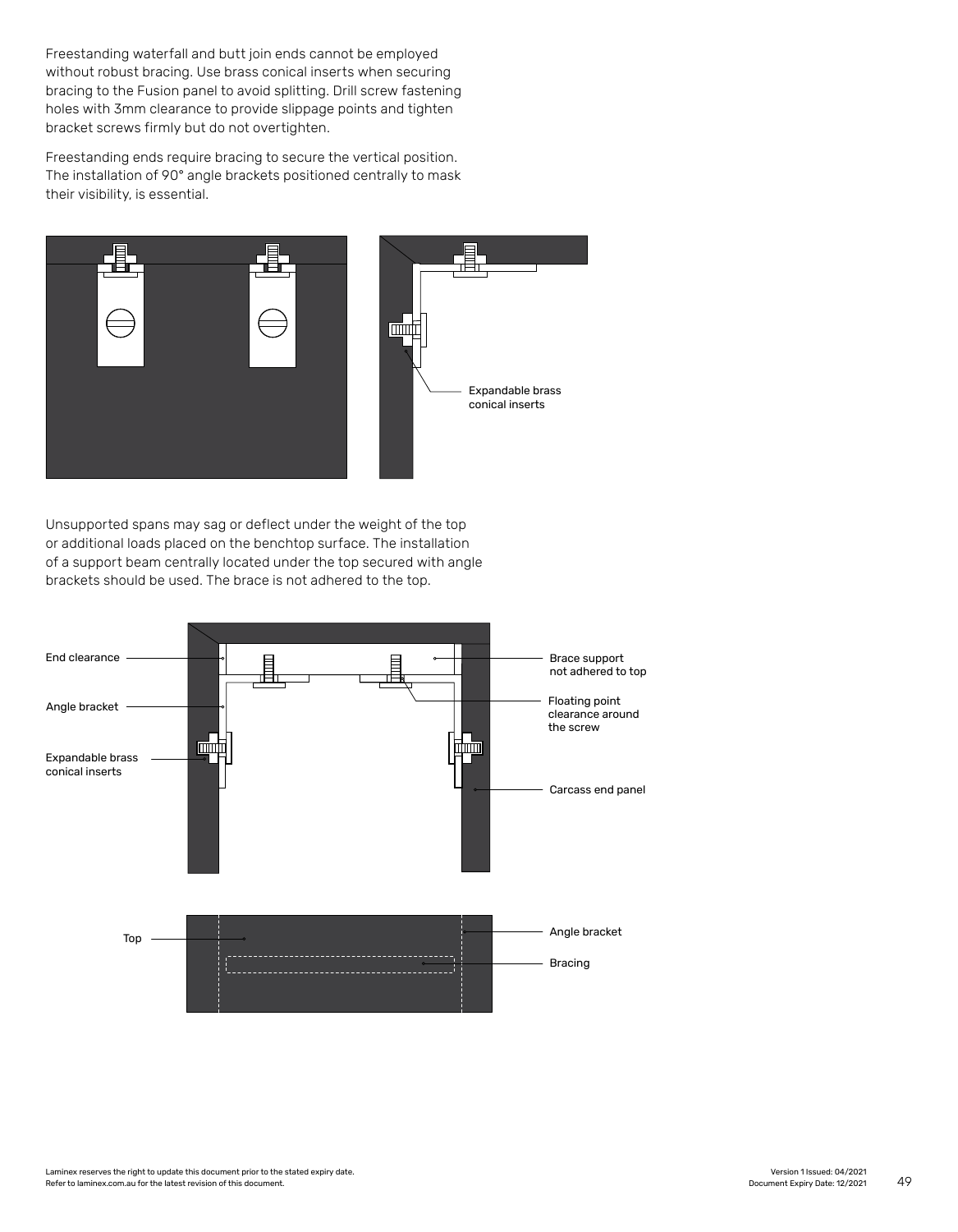When securing the vertical end to the floor, it is important to note that Fusion Composite Solid Surfaces is NOT suitable for use in any application where water pools or is trapped in contact with the surface or core of the product.

The use of a floor mounted runner channel that enables a 10mm gap between the end of the Fusion panel and the surface of the primary floor, is required to prevent moisture from accumulating.

For installations where there is a high likelihood of water ingress into the Fusion panel, the channels employed must have drain holes drilled so water does not pool.

 Any Fusion Composite Solid Surfaces claim attributable to damage resulting from water ingress whether via the decorative surface or core material will not be recognised under warranty.

#### 6.2.1.3 Bonding and gluing

Adhesion of the Fusion benchtop to the box frame lattice support cabinetry is achieved by applying a 1.5mm thick double-sided tape to the top of all carcass support frame surfaces. This tape is used as a spacer and is adhered to the carcass only. Hence the protective film on the benchtop side of the tape is not removed, as it is not glued to the benchtop, but used as a spacer.

Apply a bead of flexible polyurethane adhesive adjacent to the strips of double-sided tape. It is recommended to use Sikaflex 252, as this provides a strong and flexible bond allowing for natural movement.

| Bench Top               |  |  |
|-------------------------|--|--|
| Polyeurthane Adhesive   |  |  |
| Carcass                 |  |  |
|                         |  |  |
| 1.5mm Double Sided Tape |  |  |

Laminex reserves the right to update this document prior to the stated expiry date.<br>Refer to laminex.com.au for the latest revision of this document. We are the stated expiry date: 12/2021 and R<br>Refer to laminex.com.au for Refer to laminex.com.au for the latest revision of this document.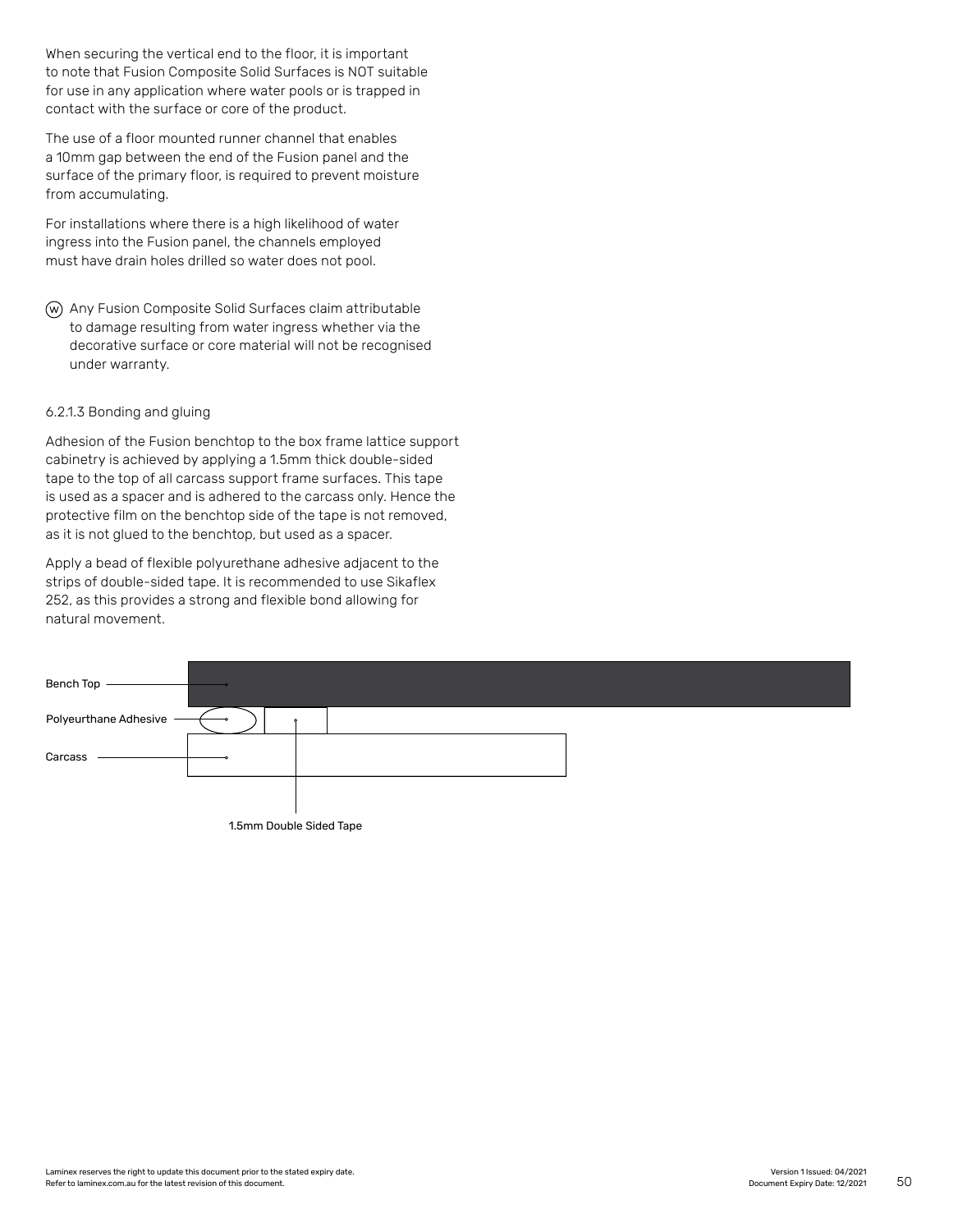## 6.3 Splashbacks

Fusion Composite Solid Surfaces will react to changes in ambient conditions, affecting the moisture content of the product and may result in expansion and/or contraction of the product. Exposure to high humidity, free water or dampness that unbalances the panels can result in, but is not limited to, bowing or warping of panels, join failure or build-up of internal stresses that release in the form of cracks.

Fusion Composite Solid Surfaces will react to changes in ambient conditions, affecting the moisture content of the product and may result in expansion and/or contraction of the product. Exposure to high humidity, free water or dampness that unbalances the panels can result in, but is not limited to, bowing or warping of panels, join failure or build-up of internal stresses that release in the form of cracks.

Fusion Composite Solid Surfaces will expand and contract in the cross-direction twice that of movement in the longitudinal direction. The maximum expansion and contraction of the material is approximately 2.5mm/m in the longitudinal direction (LD and 5mm/m in the cross-direction (CD), regardless of the panel thickness.

Hence, the following expansion gap and dimensional allowances are stipulated.

## Fusion panel to panel interface

A minimum expansion gap of 2.5mm MUST be left between adjacent Fusion panels.

## Panel to fixture interface

A fixture is defined as any permanent structure affixed to the wall, floor or ceiling, including architraves. A minimum expansion gap of 10mm MUST be left between the edge of the Fusion panel and the fixture.

Fusion panels must be joined in a manner that ensures the directional orientation (longitudinal or cross direction) remains consistent throughout the wall panelling installation.

 The use of Fusion panels in opposing directional orientations is not recommended, nor protected under warranty.

 ONLY use 6mm Fusion Composite Solid Surfaces for Splashback applications.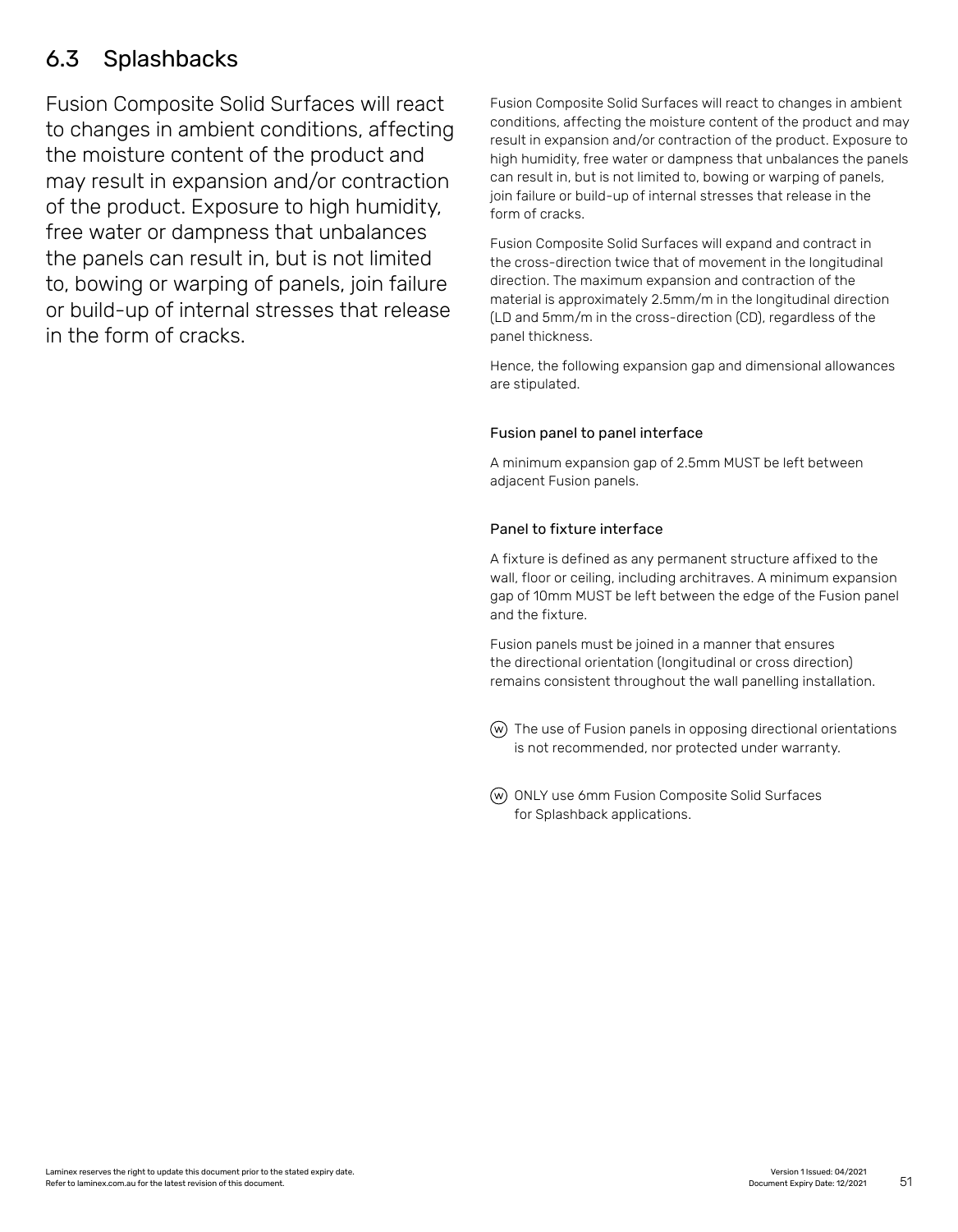## 6.3.1 Substructure and ventilation

It is essential that walls and substructures be completely dry before any Fusion panel is installed. Fusion Composite Solid Surfaces require a suitable substructure or batten system to provide a minimum unobstructed 20mm gap behind the mounted Fusion panel for the adequate circulation of air. Fusion Composite Solid Surfaces should not be exposed to trapped moisture.

The substructure or batten system must be designed to support the weight of the Fusion panels and provide unimpeded vertical air flow from floor to ceiling. The front and back surfaces of Fusion panels must remain in equilibrium to avoid panel distortion. The installation should be vented into the room.

## 6.3.1.1 Fixing to wet construction walls

Wet construction walls are those built with materials including, but not limited to, concrete, cement natural stone, brick, block work or masonry.

Battens (treated timber or aluminium) or furring channels (a top-hat shaped corrosion resistant framing batten used to furr/flatten & smooth out wall assemblies) should be employed. Fasten battens or channels to the wall surface using concrete nails or power-driven fasteners per instructions supplied with the fixings.

The battens/furring channels should be fitted vertically at approximately 450mm apart to promote airflow behind the Fusion panels.

 $(w)$  Direct fixing to wet construction wall is not permitted and will not be recognised under warranty.

If Fusion panels are to be used for partial wall height installations, place a noggin just below the top edge of the panel for support.

Before mounting any Fusion panels, check that battens/ furring channels are straight and true with a spirit level and amend any irregularities.

6.3.1.2 Fixing to timber stud and/or steel framed substructure walls

Studs must be spaced at no more than 450mm centres. Ensure the studs are checked using a stud finder to locate and verify suitability of the underlying wall frame.

Where sheets will need to be joined between studs place a noggin at 450mm to support the join.

If Fusion panels are to be used for partial wall height installations, place a noggin just below the top edge of the panel for support.

Before mounting any Fusion panels, check that the frame is straight and true with a spirit level. Any amendment to a frame required to rectify irregularities, must be conducted by a qualified trades person.

## 6.3.1.3 Fixing to plaster walls

When installing Fusion Composite Solid Surfaces on an existing plastered wall, it is vital that the studs are located. The studs are to be used as fixing points during installation.

Battens (treated timber or aluminium) or furring channels (a top-hat shaped corrosion resistant framing batten used to furr/flatten & smooth out wall assemblies) should be employed. Fasten battens or channels through the plaster surface securely into the framing behind, using screws or power-driven fasteners per instructions supplied with the fixings.

The battens/furring channels should be fitted vertically at approximately 450mm apart to promote airflow behind the Fusion panels.

 $\overline{w}$  Direct fixing to plaster wall is not permitted and will not be recognised under warranty.

If Fusion panels are to be used for partial wall height installations, place a noggin just below the top edge of the panel for support.

Before mounting any Fusion panels, check that battens/ furring channels are straight and true with a spirit level and amend any irregularities.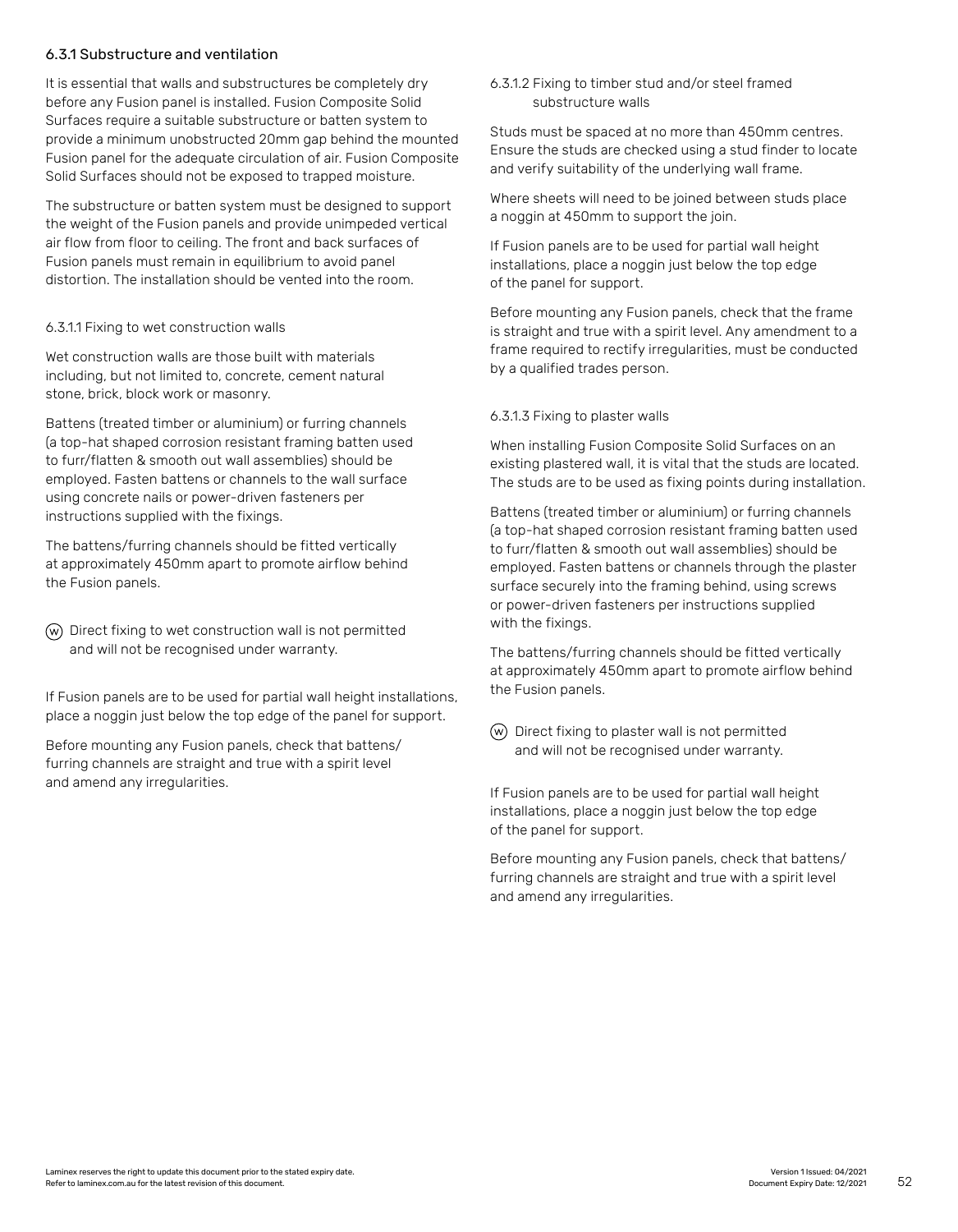## 6.3.2 Fixing methods

#### 6.3.2.1 Glue fixing

Ensure the surface of studs, joint noggings battens or furrings are even and flat. Prepare surfaces for gluing by slightly roughening the complete area using a scotch bright pad or fine sandpaper. Remove any dirt or dust from all surfaces.

Wipe down the Fusion panel surfaces with a solvent such as Isopropyl alcohol to remove any grease residue. Ensure all solvent residues have evaporated before applying any adhesive.

It may be necessary to apply a primer to wooden battens as a barrier to moisture that may adversely affect the adhesive bond strength. Follow recommendations of the adhesive manufacturer, if required.

Apply a single uninterrupted strip of 3mm double-sided tape along the entire vertical length on each side of the batten/furring.

Apply a single uninterrupted bead of adhesive along the entire vertical length on each side of the batten/furring. Maintain a 5mm gap between the edge of the batten/furring each strip of double-sided tape.

Do not run a bead of adhesive horizontally along the top or bottom of the panel as this will obstruct free air flow and inhibit adhesive curing.

Remove the protective film from the double-sided tape.

Using suction cups to lift the Fusion panel, align the panel into the allocated inst a llation position, ensuring all expansion gap allocations are met. Push the panel onto the wall and maintain pressure until there is contact with the double-sided tape.

Note: The double-sided tape is only providing temporary support until adhesive curing is complete.

Keep panels supported for >24hours to ensure the adhesive has cured and full adhesive strength been achieved.



1.5mm Double Sided Tape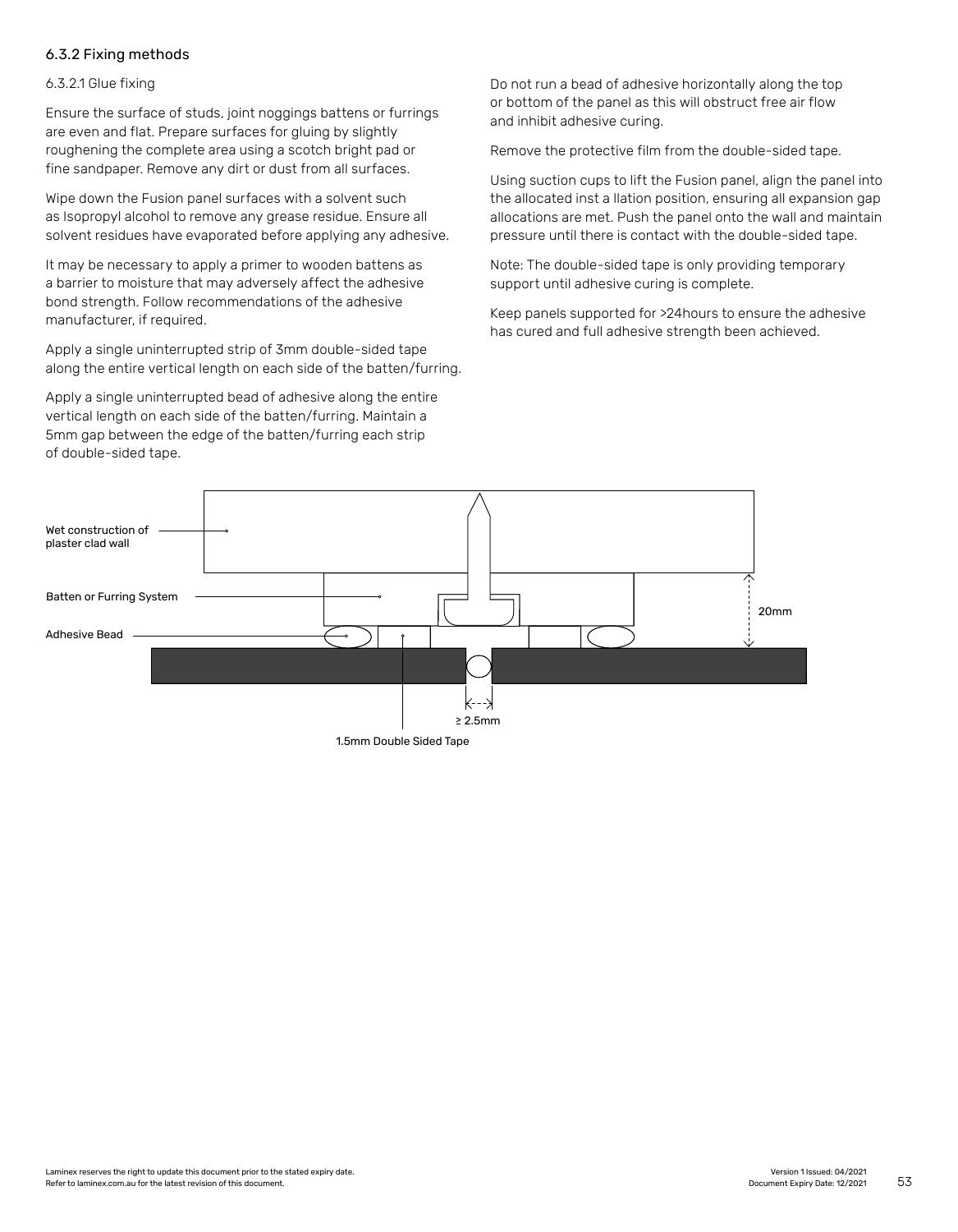## 6.3.3 Setback distances

It is important that all splashback installations (including upstands) comply with setbacks stipulated by all relevant cooktop standards and regulations, and the requirements set out in this fabrication and installation manual.

#### 6.3.3.1 Induction and electric cooktops

Fusion Composite Solid Surfaces is suitable as a splashback behind an induction or electric cooktop. The width of the splashback material and approved mounting system must be accounted for when ensuring a 50mm setback is achieved between the front face of the installed splashback material and the rear edge of the appliance.

Note: A minimum of 300mm should be provided on either side of an appliance to ensure adequate working space.



Note: The 50mm setback applies to both rear and side walls.



Note: A minimum of 300mm should be provided on either side of an appliance to ensure adequate working space.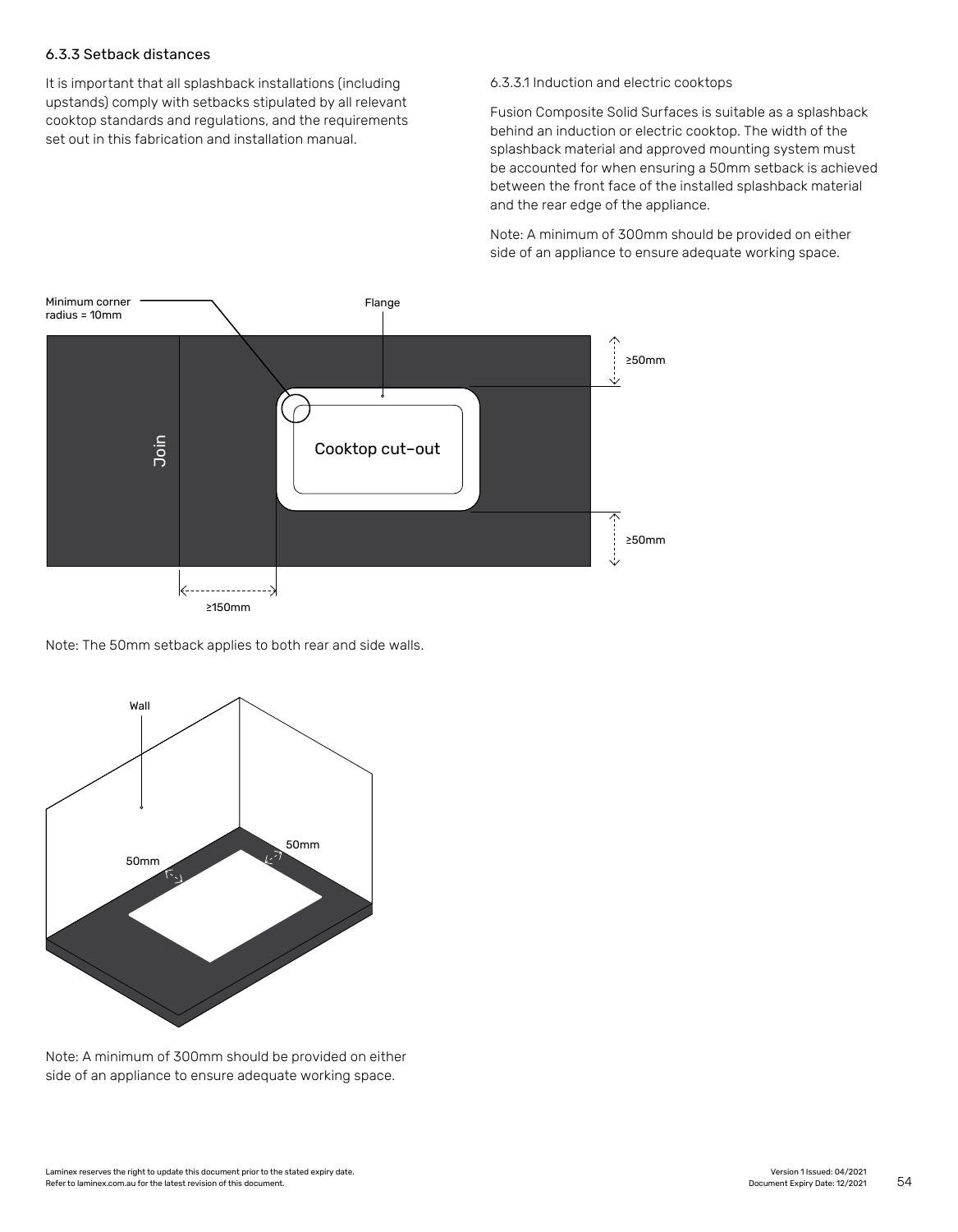#### 6.3.3.2 Gas cooktops

When a material is used for splashback applications, the installation must conform to the minimum Australian/ New Zealand Standards for installation behind gas cooktops, for clearances in relation to combustible materials and appliances generating heat. Please refer to AS/NZS 5601 Gas installations and AS/NZS 4386 Cabinetry in the built-in environment - Commercial and Domestic.

Fusion Composite Solid Surfaces DO NOT comply with the minimum Australian/New Zealand Standards for installation behind gas cooktops ANY CLOSER than a 200mm setback. The width of the splashback material and approved mounting system must be accounted for when ensuring the 200mm setback is achieved between the front face of the installed splashback material and the rear edge of the appliance.

Note: A minimum of 300mm should be provided on either side of an appliance to ensure adequate working space.



Note: The 200mm setback applies to both rear and side walls.



Note: A minimum of 300mm should be provided on either side of an appliance to ensure adequate working space.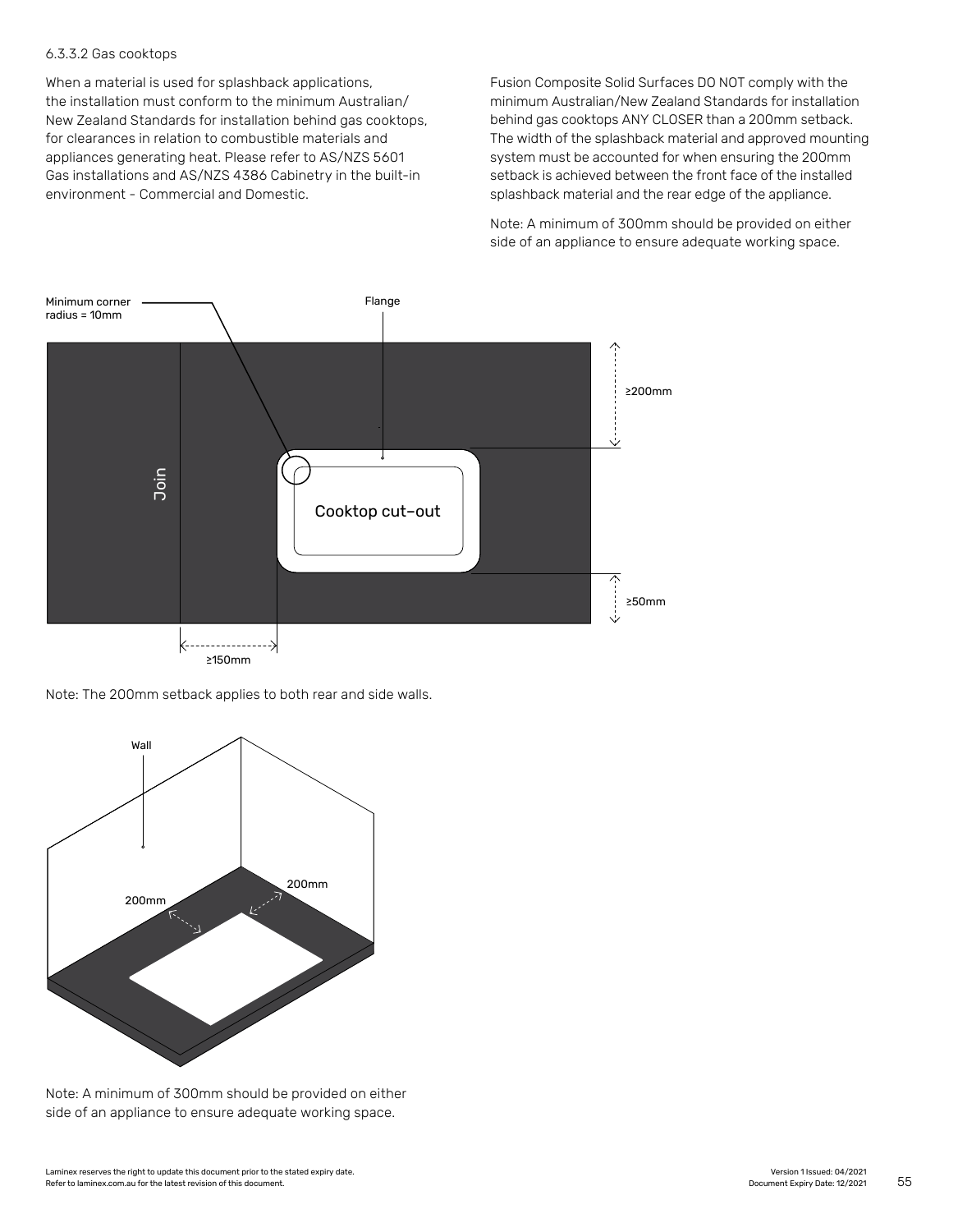## 6.4 Cooktops

It is important that all cooktop installations comply with splashback setbacks stipulated by all relevant cooktop standards and regulations, and the requirements set out in this fabrication and installation manual.

Any cooktop opening greater than 600mm wide, must employ additional under-bench rail support on all 4 sides.

 $\omega$  Any failures attributable to the use of "over-sized" cooktops or inadequate cooktop support will not be recognised under warranty.

Cooktop installations require a minimum front and back rail distance of 50mm between the Fusion panel edge and the cut-out. Do not position a join closer than 150mm to a cut-out. Benchtop joins through a cooktop cut-out or any other heat generating device are not permitted.

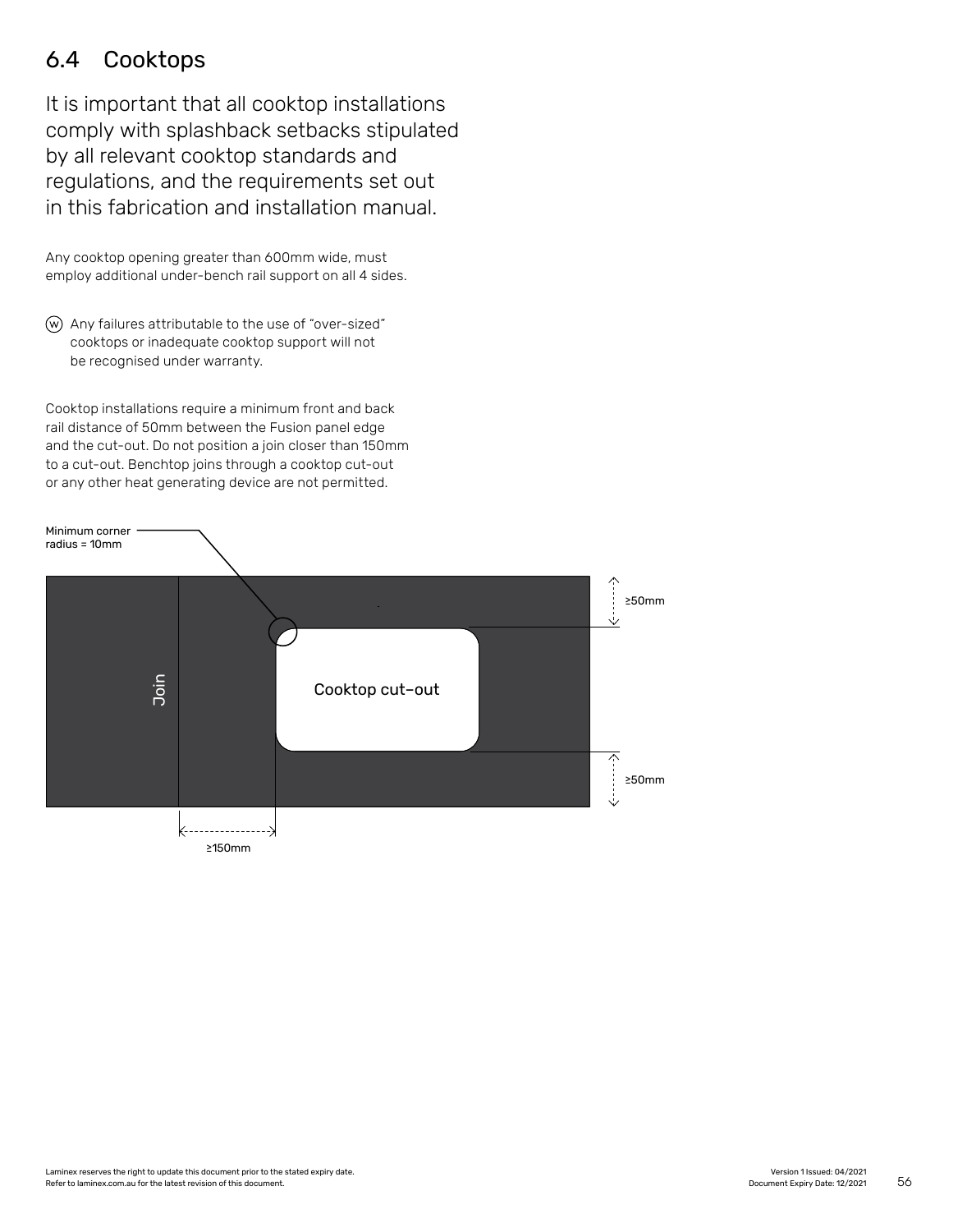## 6.5 Sinks

Fusion Composite Solid Surfaces is not suitable for submersion or applications where water or other liquids can pool at either the decorative surface or core.

Seamless under-mount sinks (where the benchtop material clads the inner walls of the sink reservoir) are not suitable for use with Fusion Composite Solid Surfaces.

 Impact damage to Fusion Composite Solid Surfaces will not be recognised under warranty.

Fusion Composite Solid Surfaces is not suitable for use with flush-mount sinks. The tight tolerances required for seamless integration of flush-mounts sinks does not comply with expansion gap allowances required for Fusion Composite Solid Surfaces. The Fusion panel to sink flange interface can trap water and dirt, causing swelling and discolouration.

Fusion Composite Solid Surfaces is suitable for use with top-mount sinks.

Any sink opening greater than 600mm wide, must employ additional under-bench rail support on all 4 sides.

 $(w)$  Any failures attributable to the use of "over-sized" sinks or inadequate sink support will not be recognised under warranty.

Black core Fusion Composite Solid Surfaces can be used with under-mount sinks.

Sink installations require a minimum front and back rail distance of 50mm between the Fusion panel edge and the cut-out. Do not position a join closer than 150mm to a cut-out. Benchtop joins through a sink cut-out or any other heat generating device are not permitted.

For blind fixing, a minimum of 2mm thickness must remain between the bottom of the drill hole and the reverse decorative face. Swarf and dirt must be cleared from all penetrations. Failure to do so may result in non-compliant expansion allowances.

When mounting sinks, use brass insert spreading sleeves to mechanically support the structure rather than using thread cutting screws directly. Sink clip screws can be screwed directly into the inserts.

Note: When lightly tapping in the brass inserts, ensure the Fusion panel is well supported to prevent cracking. Always use the correct size pilot holes for screws and inserts.

When sealing the interface between the benchtop and the sink, use Sikaflex clear 252 or Unika Topseal to bed down the sink. Follow adhesive supplier guidelines which instruct correct surface preparation and glue application to achieve the best bonding results.

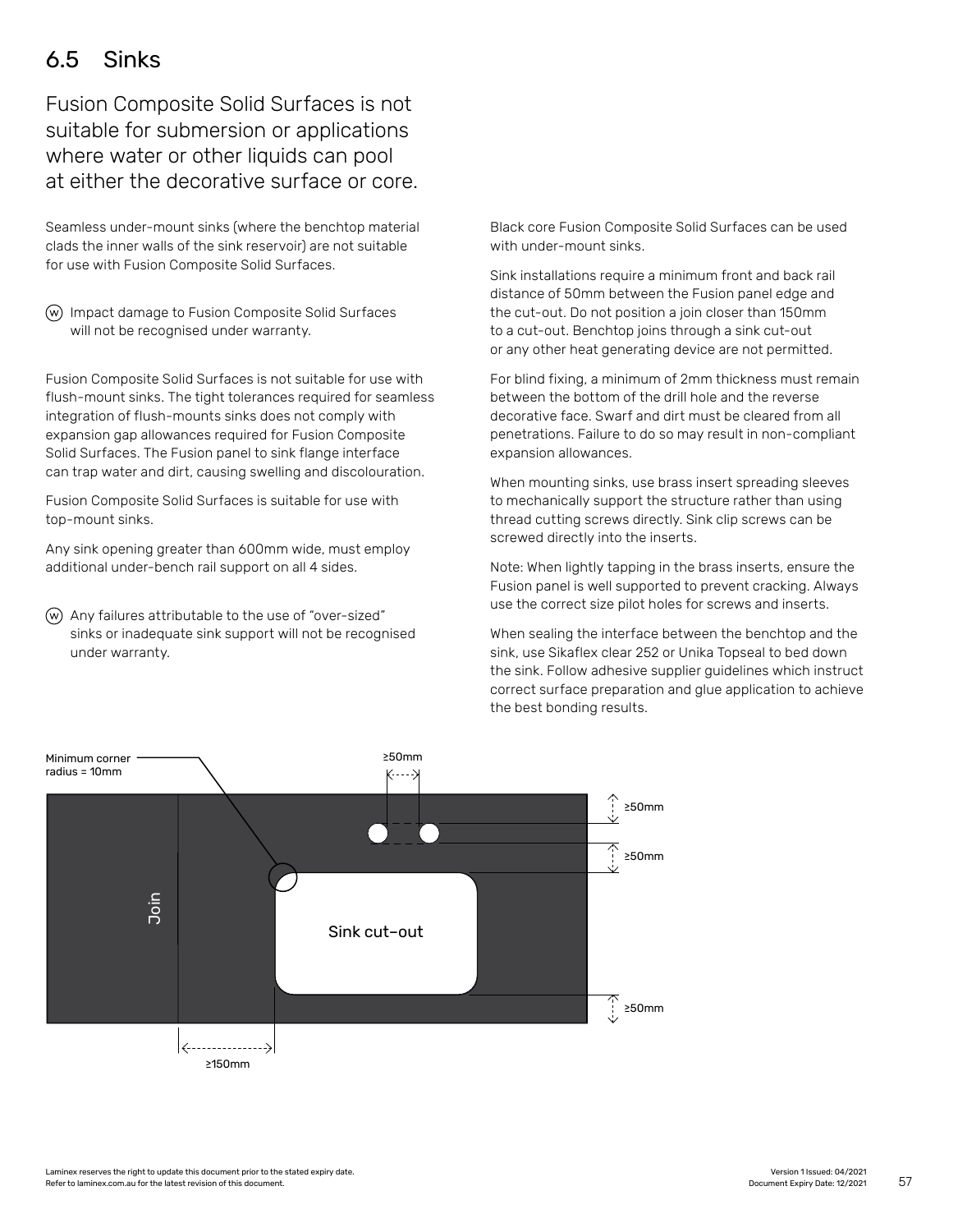## 6.6 Under bench appliances

A minimum gap of 25mm must be maintained between the top and/or side of any heat generating under-bench appliance and the underside of the Fusion Composite Solid Surfaces benchtop. Any appliance with a motor or fan is considered to have the potential for heat emissions. Do not apply a full substrate across the top of dishwasher openings as is common for other materials such as stone.

## 6.7 Wall panelling

Fusion Composite Solid Surfaces will react to changes in ambient conditions, affecting the moisture content of the product and may result in expansion and/or contraction of the product. Exposure to high humidity, free water or dampness that unbalances the panels can result in, but is not limited to, bowing or warping of panels, join failure or build-up of internal stresses that release in the form of cracks.

Fusion Composite Solid Surfaces will expand and contract in the cross-direction twice that of movement in the longitudinal direction. The maximum expansion and contraction of the material is approximately 2.5mm/m in the longitudinal direction (LD) and 5mm/m in the cross-direction (CD), regardless of the panel thickness.

Hence, the following expansion gap and dimensional allowances are stipulated.

## Fusion panel to floor interface

A minimum expansion gap of 10mm MUST be left between the top surface of the primary floor and the bottom edge of the Fusion panel. Fixings of moulding / skirtings must maintain the unimpeded 10mm gap.



## Fusion panel to ceiling interface

A minimum expansion gap of 5mm MUST be left between the top edge of the Fusion panel and the primary ceiling. Fixings of a cornice or moulding must maintain the unimpeded 5mm gap.

|                     |                     | Ceiling |  |
|---------------------|---------------------|---------|--|
| $\updownarrow$ ≥5mm |                     |         |  |
|                     |                     |         |  |
|                     |                     |         |  |
|                     |                     |         |  |
| $\circ$             | <b>Fusion Panel</b> |         |  |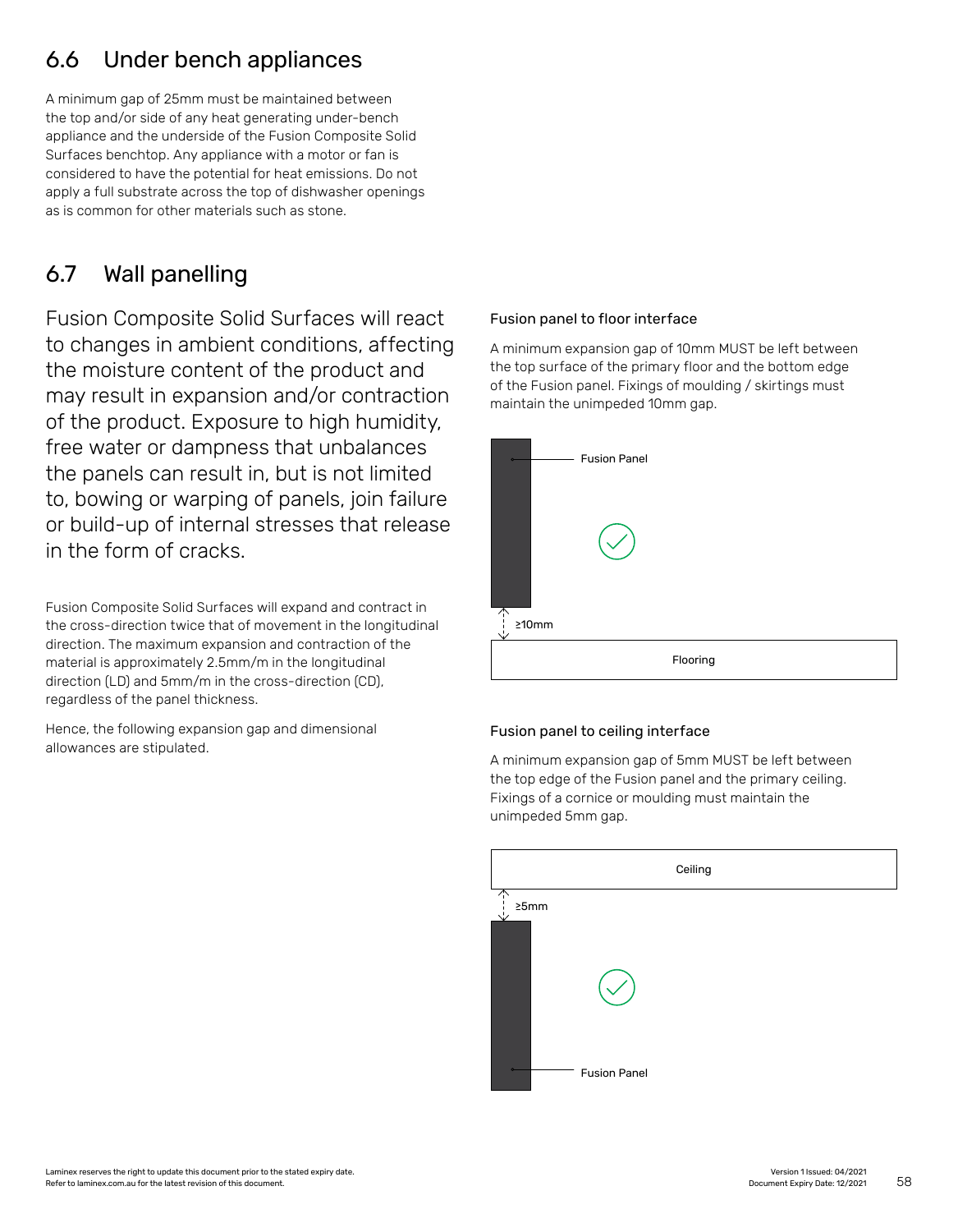A minimum expansion gap of 2.5mm MUST be left between adjacent Fusion panels.



≥2.5mm

## Panel to fixture interface

A fixture is defined as any permanent structure affixed to the wall, floor or ceiling, including architraves. A minimum expansion gap of 10mm MUST be left between the edge of the Fusion panel and the fixture.

Fusion panels must be joined in a manner that ensures the directional orientation (longitudinal or cross direction) remains consistent throughout the wall panelling installation.

- The use of Fusion panels in opposing directional orientations is not recommended, nor protected under warranty.
- ONLY use 13mm Fusion Composite Solid Surfaces for wall panelling applications.

## 6.7.1 Substructure and ventilation

It is essential that walls and substructures be completely dry before any Fusion panel is installed. Fusion Composite Solid Surfaces require a suitable substructure or batten system to provide a minimum unobstructed 20mm gap behind the mounted Fusion panel for the adequate circulation of air. Fusion Composite Solid Surfaces should not be exposed to trapped moisture.

The substructure or batten system must be designed to support the weight of the Fusion panels and provide unimpeded vertical air flow from floor to ceiling. The front and back surfaces of Fusion panels must remain in equilibrium to avoid panel distortion. The installation should be vented into the room.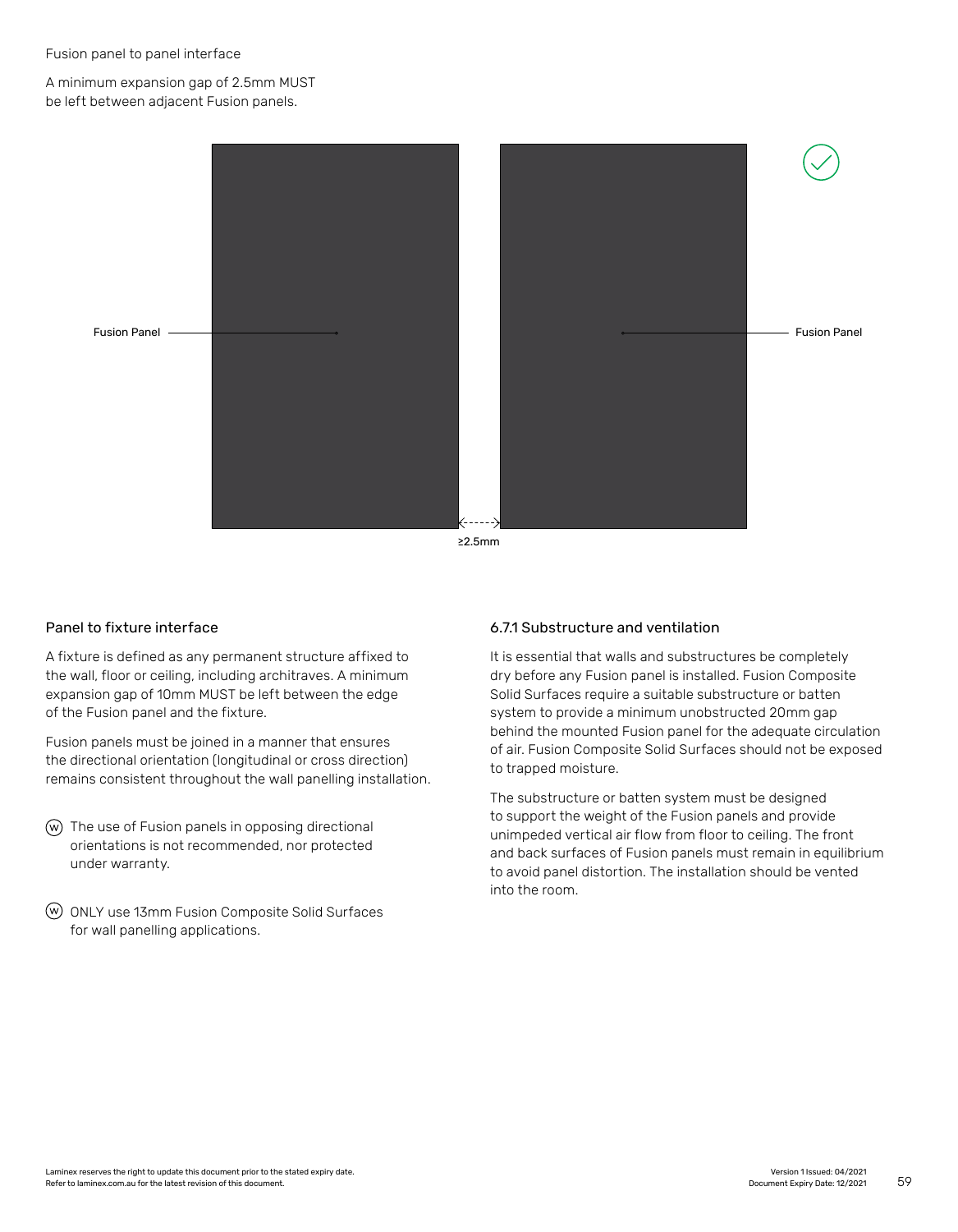#### 6.7.1.1 Fixing to wet construction walls

Wet construction walls are those built with materials including, but not limited to, concrete, cement natural stone, brick, block work or masonry.

Battens (treated timber or aluminium) or furring channels (a top-hat shaped corrosion resistant framing batten used to furr/flatten & smooth out wall assemblies) should be employed. Fasten battens or channels to the wall surface using concrete nails or power-driven fasteners per instructions supplied with the fixings.

The battens/furring channels should be fitted vertically at approximately 600mm apart to promote airflow behind the Fusion panels.

 $\omega$  Direct fixing to wet construction wall is not permitted and will not be recognised under warranty.

If Fusion panels are to be used for partial wall height installations, place a noggin just below the top edge of the panel for support.

Before mounting any Fusion panels, check that battens/ furring channels are straight and true with a spirit level and amend any irregularities.

Note: For commercial high traffic areas studs must be spaced at not more than 450mm centres.

6.7.1.2 Fixing to timber stud and/or steel framed substructure walls

Studs must be spaced at no more than 600mm centres. Ensure the studs are checked using a stud finder to locate and verify suitability of the underlying wall frame.

Where sheets will need to be joined between studs place a noggin to support the join.

If Fusion panels are to be used for partial wall height installations, place a noggin just below the top edge of the panel for support.

Before mounting any Fusion panels, check that the frame is straight and true with a spirit level. Any amendment to a frame required to rectify irregularities, must be conducted by a qualified trades person.

Note: For commercial high traffic areas studs must be spaced at not more than 450mm centres.

#### 6.7.1.3 Fixing to plaster walls

When installing Fusion Composite Solid Surfaces on an existing plastered wall, it is vital that the studs are located. The studs are to be used as fixing points during installation.

Studs must be spaced at no more than 600mm centres. Ensure the studs are checked using a stud finder to locate and verify suitability of the underlying wall frame.

Where sheets will need to be joined between studs place a noggin to support the join. This will require a disruption of the existing plaster surface. Please consult with qualified trades as required for this process. Caution should be taken not to impact or disrupt electrical wiring, plumbing or other services within the wall. Only qualified tradespeople should be involved in any modifications that are required to internal wall cavities.

Battens (treated timber or aluminium) or furring channels (a top-hat shaped corrosion resistant framing batten used to furr/flatten & smooth out wall assemblies) should be employed. Fasten battens or channels through the plaster surface securely into the framing behind, using screws or power-driven fasteners per instructions supplied with the fixings.

The battens/furring channels should be fitted vertically at approximately 600mm apart to promote airflow behind the Fusion panels.

 $\overline{w}$  Direct fixing to plaster wall is not permitted and will not be recognised under warranty.

If Fusion panels are to be used for partial wall height installations, place a noggin just below the top edge of the panel for support.

Before mounting any Fusion panels, check that battens/ furring channels are straight and true with a spirit level and amend any irregularities.

Note: For commercial high traffic areas studs must be spaced at not more than 450mm centres.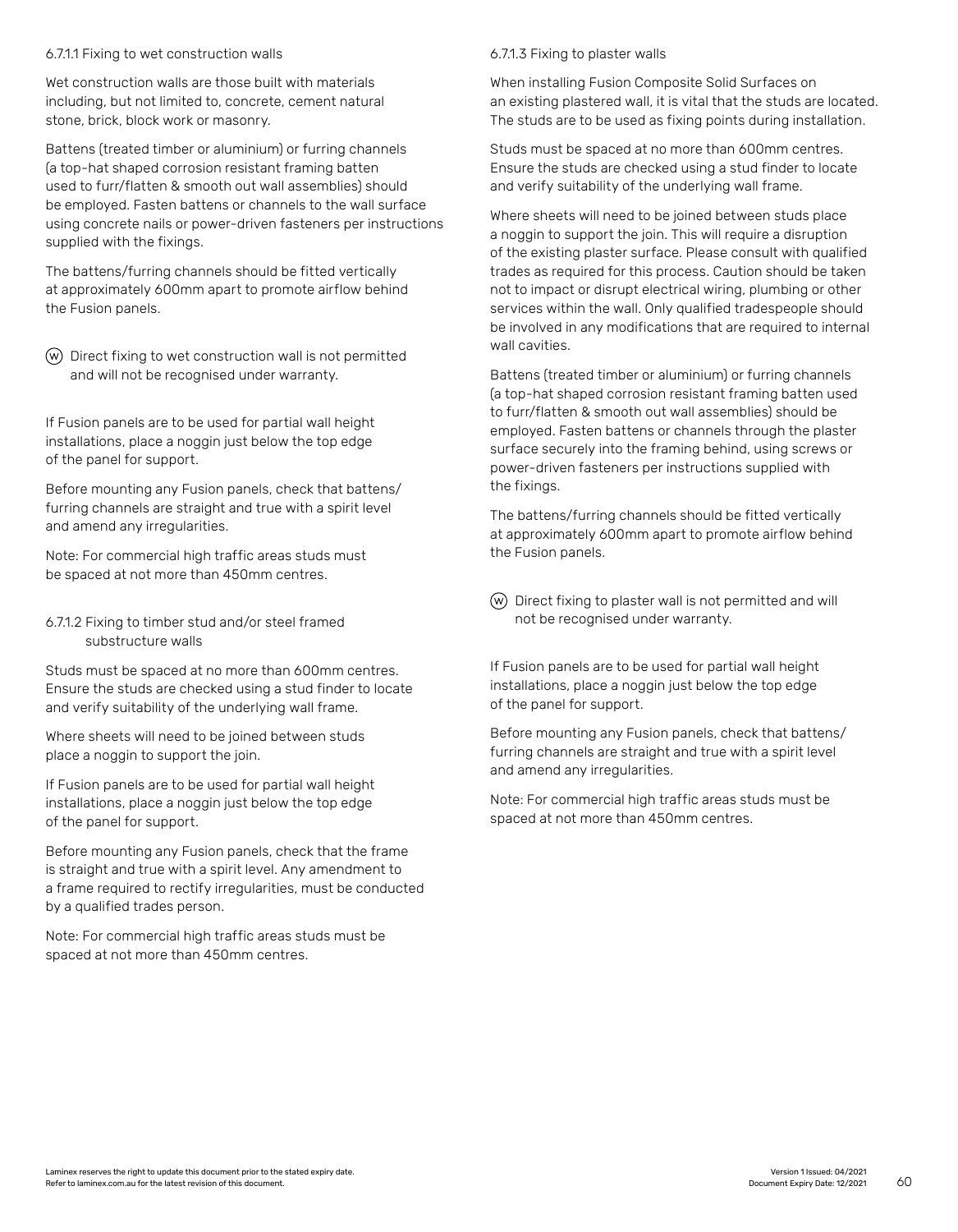## 6.7.2 Fixing methods

#### 6.7.2.1 Through fixing

Mounting Fusion Composite Solid Surfaces is best designed from the centre of the panel, working outwards. This provides for one or two centrally located fixed mounting points leaving the other fastening locations as floating points. Therefore, the centre supports of the substructure should align to the centre of the Fusion panels.

At least one (1) or maximum two (2) fixed points are required for each Fusion panel and the remaining fixings must be floating points.

For floating points, screw must not be tightened to close to the surface to avoid movement obstruction of the panels.

Drill hole clearance requirements for fixed and floating fixings must be complied with.

The distance between fixings takes into consideration the thickness of the panel and the directional orientation of the panel to be fixed (longitudinal or cross direction).

The vertical distance between fixings for 13mm product is 600mm.

The horizontal distance between fixings for 13mm product is 600mm.

Note: For commercial high traffic areas studs must be spaced at not more than 450mm centres.

The hole size of floating points should be enlarged by 2mm for every meter of panel length to overcome the accumulative effect of dimensional movement.

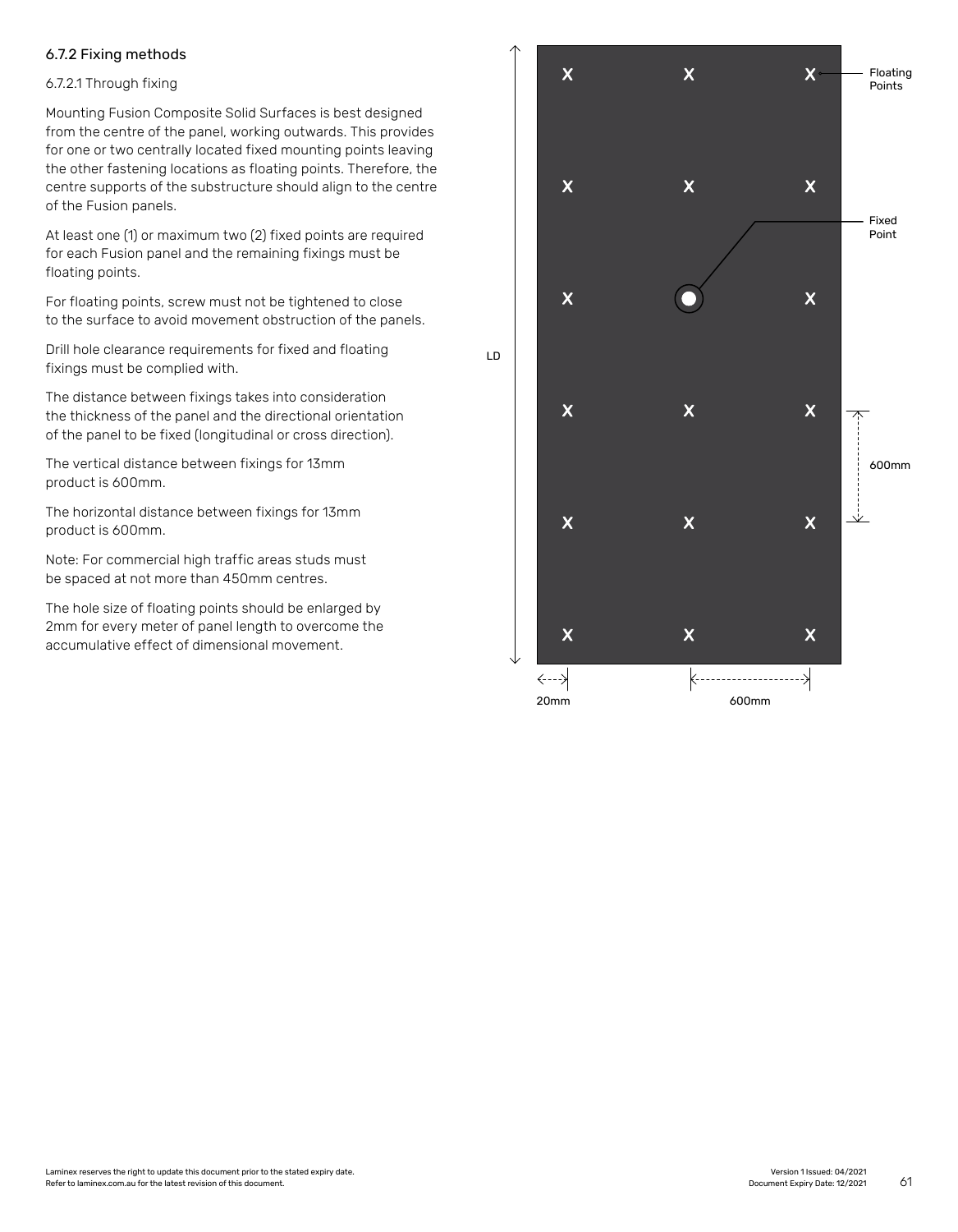6.7.2.2 Bracket and rail system

Fusion Composite Solid Surfaces can be mounted using a robust bracket and rail system such as Z Rails.

This type of system involves installing rows of rails onto the wall structure (lip up) and clips onto the back of the Fusion panel (lip down). The Fusion panel is then "hooked" into place.

 Bracket and rail fixing systems are not suitable for 6mm Fusion Composite Solid Surfaces and will not be recognised under warranty.

Bracket mounting distances shall be employed as follows:

| PANFL            | 2 PANFL        | 3 OR MORE      |
|------------------|----------------|----------------|
| <b>THICKNESS</b> | MOUNTING RAILS | MOUNTING RAILS |
| 13mm             | 850mm          | 1000mm         |

Central rails need to bear the principle weight of the installed panel.



Evenly space panel clips on the reverse side of the Fusion panel. Use thread cutting screws to mount the panel clips to the reverse side of the Fusion Panel.

For blind fixing, a minimum of 2mm thickness must remain between the bottom of the drill hole and the reverse decorative face. Swarf and dirt must be cleared from all penetrations. Failure to do so may result in non-compliant expansion allowances.

Gap allowances between Fusion panels must have at least 5mm clearance at the top and bottom of the panel and between the next panel. If panels are to be mounted in a longitudinal direction, leave a 10mm or greater gap between panels for effect.

Panel clips must not be mounted closer than 20mm to a panel edge, or further than 100mm from the panel edge.

Lift the Fusion panel into position to clip over the rail.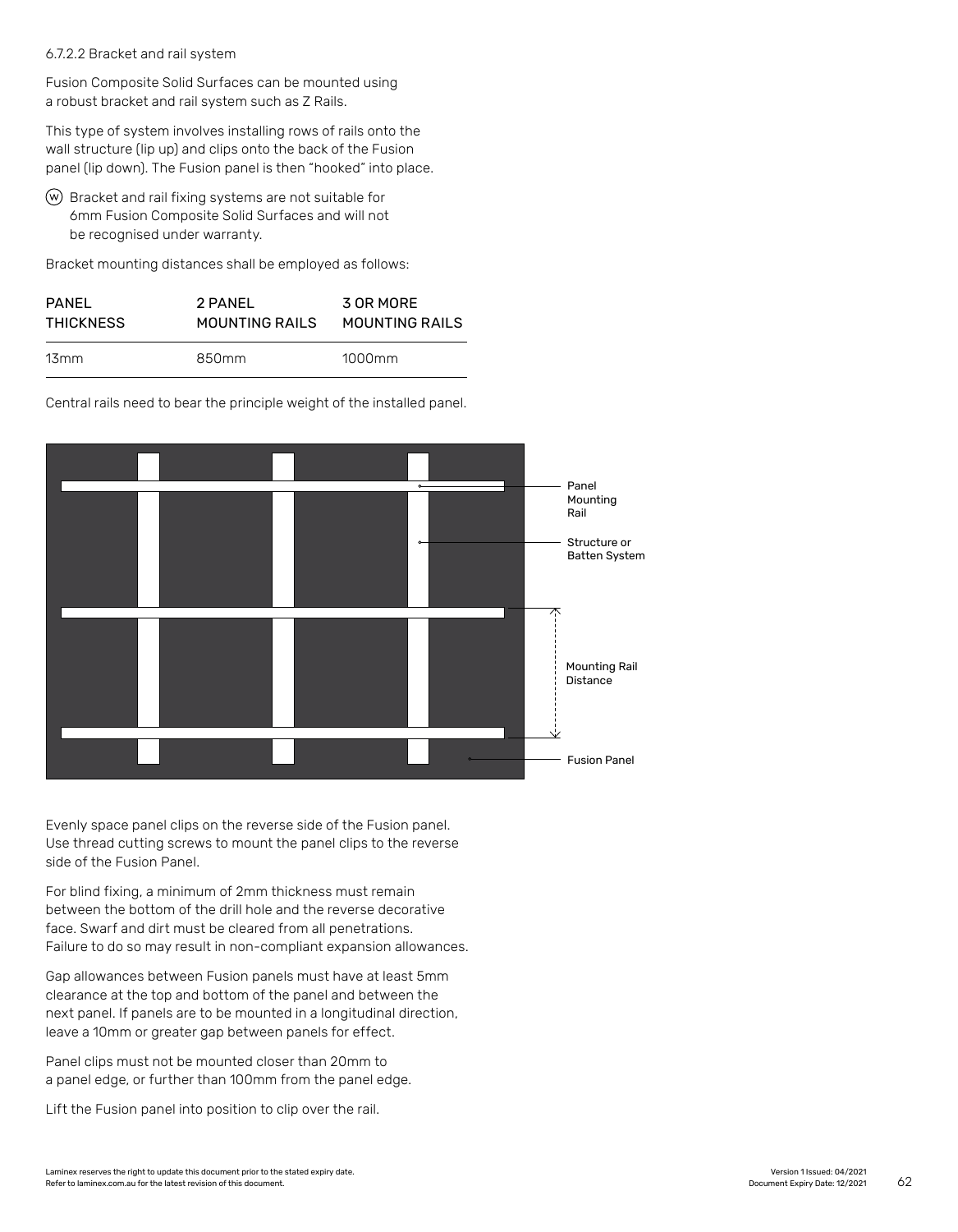#### 6.7.2.3 Glue fixing

Ensure the surface of studs, joint noggings, battens or furrings are even and flat. Prepare surfaces for gluing by slightly roughening the complete area using a scotch bright pad or fine sandpaper.

Remove any dirt or dust from all surfaces.

Wipe down the Fusion panel surfaces with a solvent such as Isopropyl alcohol to remove any grease residue. Ensure all solvent residues have evaporated before applying any adhesive.

It may be necessary to apply a primer to wooden battens as a barrier to moisture that may adversely affect the adhesive bond strength. Follow recommendations of the adhesive manufacturer, if required.

Apply a single uninterrupted strip of 3mm double-sided tape along the entire vertical length on each side of the batten/furring.



1.5mm Double Sided Tape

Apply a single uninterrupted bead of adhesive along the entire vertical length on each side of the batten/furring. Maintain a 5mm gap between the edge of the batten/furring each strip of double-sided tape.

Do not run a bead of adhesive horizontally along the top or bottom of the panel as this will obstruct free air flow and inhibit adhesive curing.

Remove the protective film from the double-sided tape.

Using suction cups to lift the Fusion panel, align the panel into the allocated installation position, ensuring all expansion gap allocations are met. Push the panel onto the wall and maintain pressure until there is contact with the double-sided tape.

Note: The double-sided tape is only providing temporary support until adhesive curing is complete.

Keep panels supported for >24hours to ensure the adhesive has cured and full adhesive strength been achieved.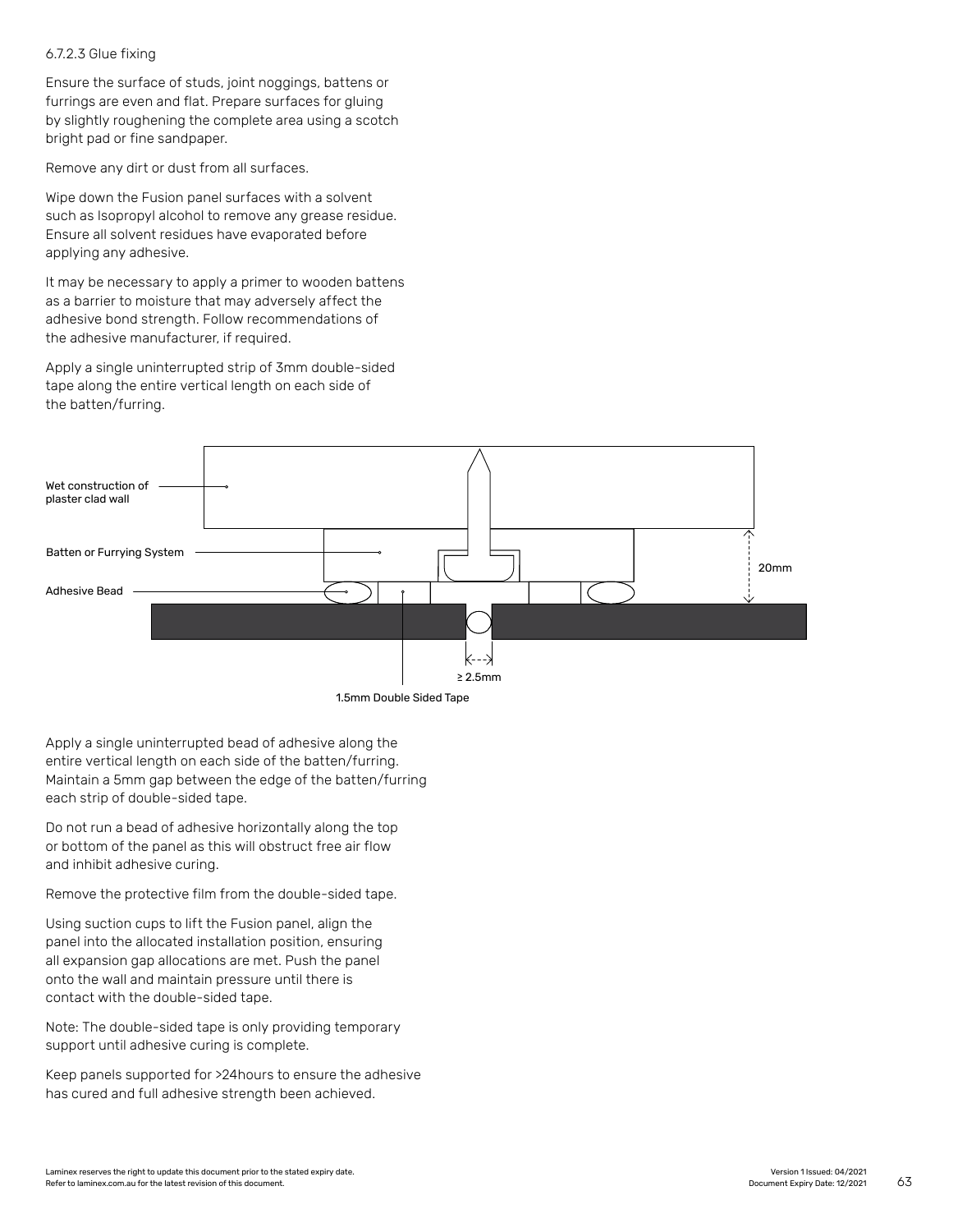## 6.8 Sanitary and shower partitions

ONLY 13mm black core Fusion Composite Solid Surfaces is suitable for use as doors and panels within partitioning installations.

The installation design must ensure that Fusion panels are able to dry, do not standing in water and that the room has sufficient ventilation.

Fixtures and fittings used in the installation must not allow water to pool in contact with either the surface or core of the Fusion panels.

A minimum gap of 10mm MUST be left between the top surface of the primary floor and the bottom edge of the Fusion panel.

For full privacy installations, the use of a metal channel into which the Fusion panel is placed is allowed ONLY if the following conditions are applied:

- The channel is fitted with holes or other effective drainage method to prevent water from pooling.
- The Fusion panel is fixed into the channel at the required 10mm elevation above the internal base of the channel.

Fusion Composite Solid Surfaces will react to changes in ambient conditions, particularly changes in temperature and humidity, affecting the moisture content of the product and may result in expansion and/or contraction of the product.

Fusion Composite Solid Surfaces must be conditioned prior to fabrication and at the job site prior to installation.

Partitioning doors and panels must be cut with the long edge aligned to the Longitudinal Direction (LD) orientation of the Fusion panel.



Longitudinal Direction (LD)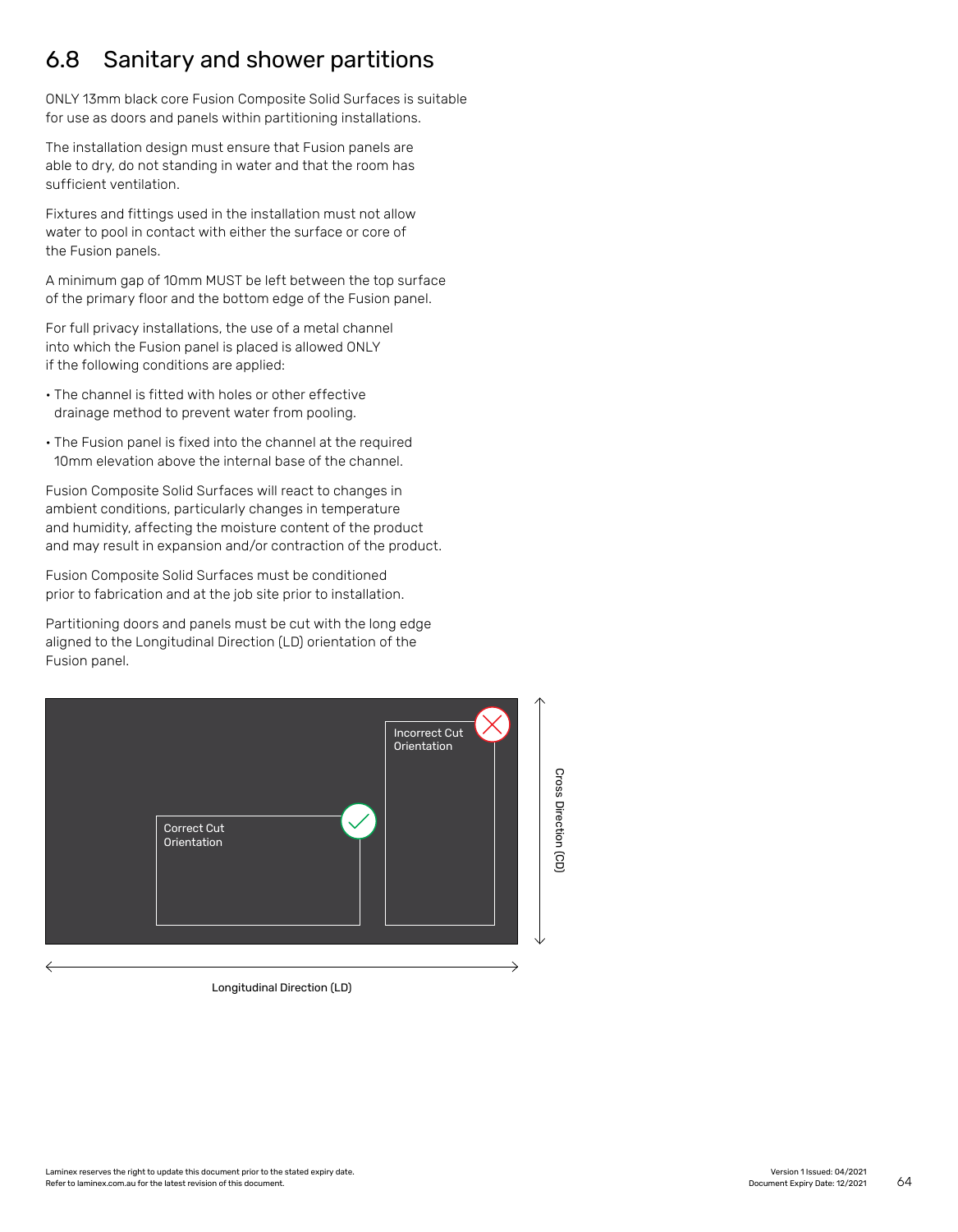## Correct Orientation

Door cut with the long edge aligned to the Longitudinal Direction (LD) orientation of the Fusion panel. Hence, warpage in response to environmental conditions occurs vertically occurs horizontally.



## Incorrect Orientation

Door cut with the short edge aligned to the Cross Direction (CD) orientation of the Fusion panel. Hence, warpage in response to environment conditions occurs vertically.



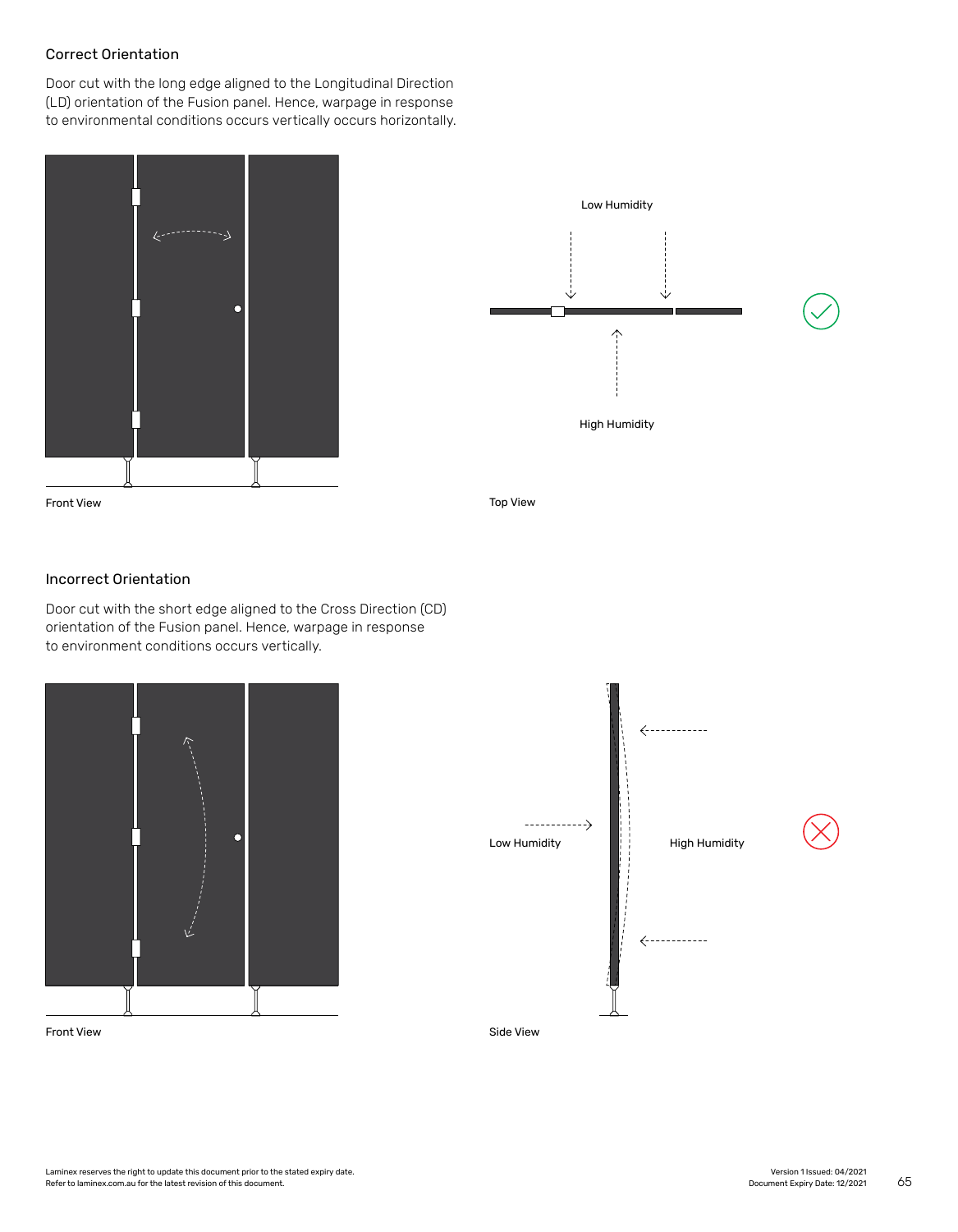When both decorative faces of Fusion Composite Solid Surfaces doors or panels are not exposed to the same temperature and/ or humidity level, warping and bowing can occur. The degree of deformation will be proportional to the size of the door or panel.

This is not a product fault, but rather an inability to adequately control the environment within which the product is installed.

It is important that ambient conditions on each decorative face are the same, as an imbalance will result in each decorative face expanding (moisture gain) or contracting (moisture loss) at different rates. Hence, resulting in differential movement in response to the installation environment.

Where panels are mounted on a wall or enclosed in a cabinet, it is essential that adequate ventilation is provided to achieve equilibrium between the front and back faces in response to the temperature and humidity in the environment.

Suitable hinge quantities should be employed to brace the material and minimise the occurrence of warp or bow. For example, cubical doors greater than 1500mm high should have a minimum of 3 hinges. Additional hinges may need to be employed, depending on the design and environmental conditions.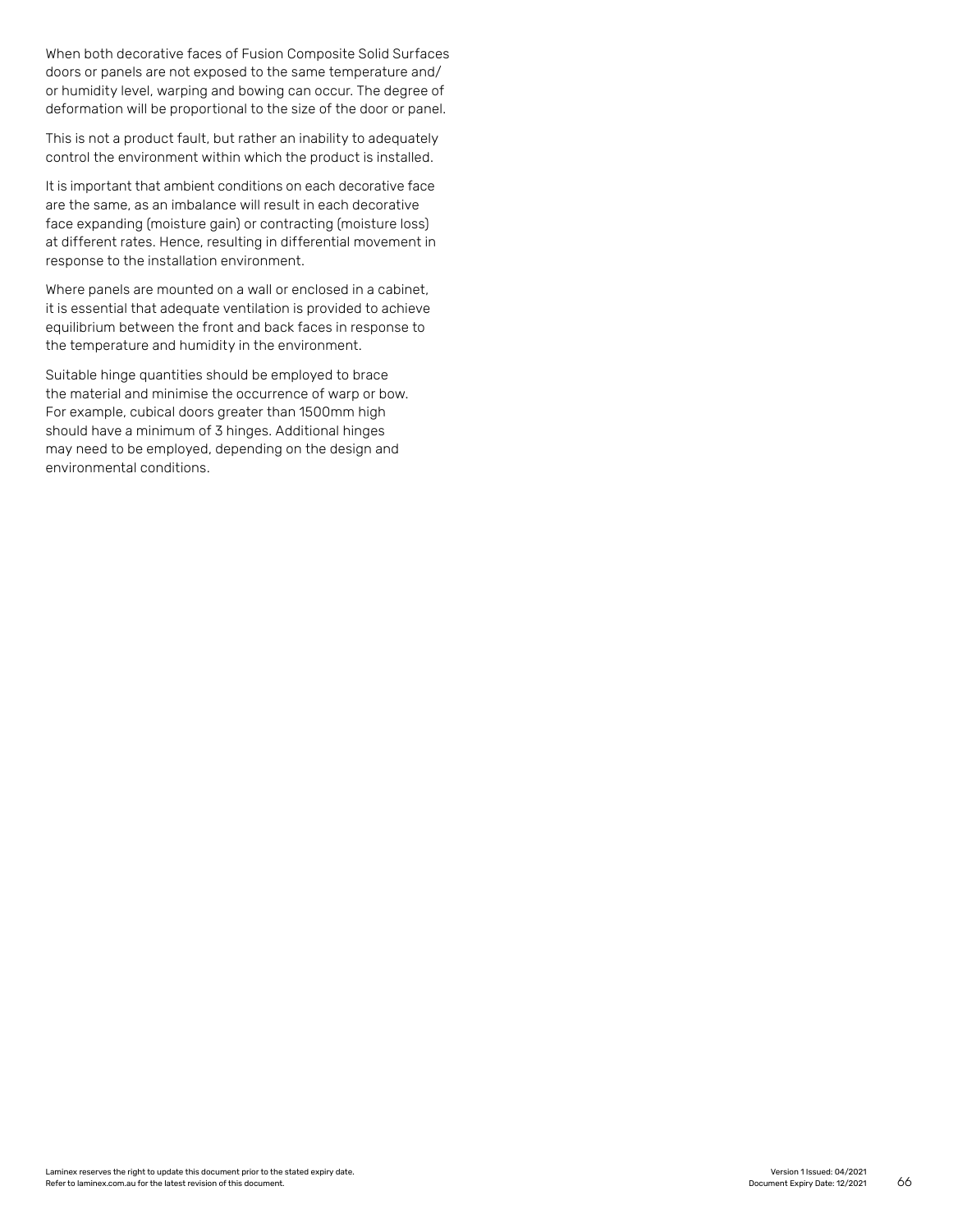# 7 — Finishing

## 7.1 Clean up

Adhesive overruns should be cleaned up immediately using a clean dry lint free cloth and white spirit (Methylated Spirits, Isopropyl Alcohol).

- DO NOT use any product containing high levels of bleach, ammonia, or use any solvents, thinners, acetone or strongly acidic or alkaline cleaners or commercial cleaners as this may damage the surface of the Fusion Composite Solid Surfaces.
- DO NOT introduce waxes or polishes as they can change the surface gloss level.
- DO NOT use any abrasive cleaners even those in liquid form as they may damage the surface.
- Claims arising from damaged or etched or chemically damaged surfaces are not covered under warranty.

For general cleaning post installation use an all-purpose cleaner such as Windex spray cleaner to remove streaky marks or general surface contamination.

 $\overline{w}$  DO NOT use Spray and Wipe as it is unsuitable for the decorative face of Fusion

Care should be taken with clean up that cross contamination especially from chemicals used on an installation site does not occur. Always use a clean lint free cloth.

## 7.2 Care and maintenance

Minor Scratch and Scuff removal can be achieved using a Melamine Sponge (commonly known as a 'magic sponge'). Please test on an offcut for suitability before using on the finished Fusion Composite Solid Surface.

- DO NOT use any kind of abrasive pad to remove scratches or contaminants stuck to the surface.
- $\overline{w}$  DO NOT drag tools or equipment across the surface always place or lift objects from the surface. If tool use on the decorative face is unavoidable place a protective barrier down to avoid damaging the surface.
- Darker colour will show scratches and marking more readily than lighter colours and therefore require more care.
- DO NOT permit chemicals, adhesives, tools, or equipment used by other trades to contact the surface of the finished Fusion panels. Protective film or coverings should be employed to prevent post installation damage.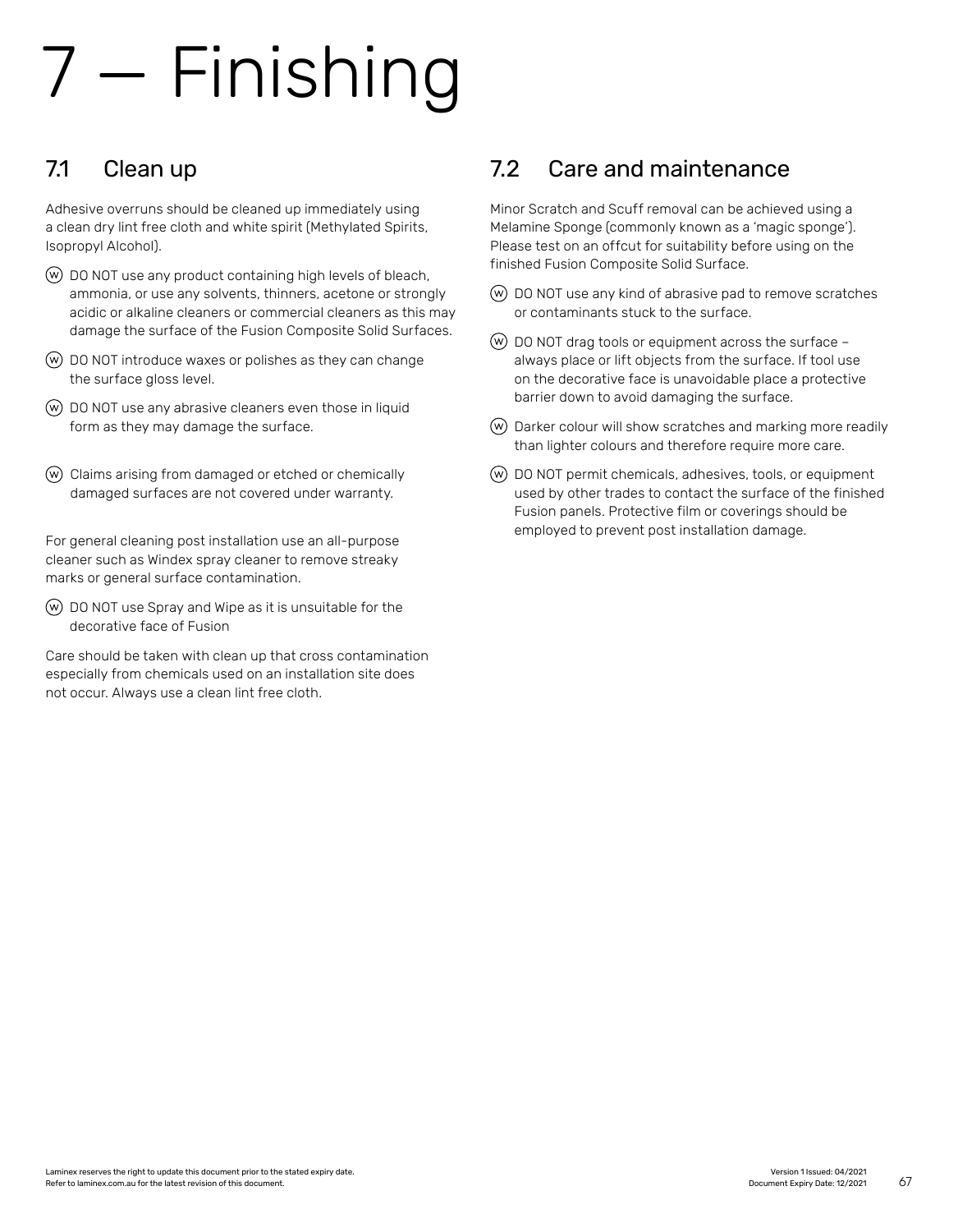## Important information

| <b>NOTE</b> |                                                                                                     | <b>DETAILS</b>                                                                                                                                                                     |  |
|-------------|-----------------------------------------------------------------------------------------------------|------------------------------------------------------------------------------------------------------------------------------------------------------------------------------------|--|
|             | (w) ONLY use for internal applications                                                              | Claims arising from Non-Internal applications are not covered under warranty                                                                                                       |  |
|             | (w) Do NOT expose to heat or moisture                                                               | Claims arising from frequent or excessive exposure<br>to moisture are not covered under warranty                                                                                   |  |
|             | (w) DO NOT expose to prolonged<br>direct or indirect UV light                                       | Claims arising from prolonged exposure to UV light, (Natural or artificial<br>sources) resulting in shrinkage, warping, fading or discolouration are<br>not covered under warranty |  |
|             | (w) Causes of bowing or deflection                                                                  | Claims arising from incorrect conditioning, poor storage, exposure to<br>humidity changes, incorrect installation, are not covered under warranty                                  |  |
|             | (w) ONLY use recommended storage<br>and handling methods                                            | Claims arising from incorrect storage and<br>handling are not covered under warranty                                                                                               |  |
|             | (w) ALWAYS protect exposed coloured<br>edges from coloured staining agents<br>and moisture          | Claims arising from discolouration of exposed edges<br>or routed grooves are not covered under warranty                                                                            |  |
|             | (w) ALWAYS comply with use recommended<br>installation methods                                      | Claims arising from incorrect installation<br>methods are not covered under warranty                                                                                               |  |
|             | (w) ONLY use recommended Care and<br>Maintenance methods                                            | Claims arising from staining or damage attributable to not following<br>Care & Maintenance instructions are not covered under warranty                                             |  |
|             | (w) ALWAYS comply with expansion<br>gap allowances                                                  | Claims relating to movement, bowing, deflection or other misalignments<br>of the sheet or failure to follow the expansion gap requirements are not<br>covered by warranty          |  |
|             | W ALWAYS follow the correct cutting<br>orientation in the sheets                                    | Claims arising from failure to correctly identify and cut sheets<br>in the correct orientation are not covered by warranty                                                         |  |
|             | (w) ALWAYS follow recommended<br>thickness and colour core applications<br>for your project         | Claims arising from applications using a restricted thickness<br>or colour core are not covered under warranty                                                                     |  |
|             | W ALWAYS follow requirements for<br>gas code and appliance set backs<br>for splashback applications | Claims arising from failure to follow requirements and recommendations<br>for heat generating appliances including but not limited to cooktops<br>are not covered under warranty   |  |

Failure to follow this instruction may impact the protection offered by the Warranty.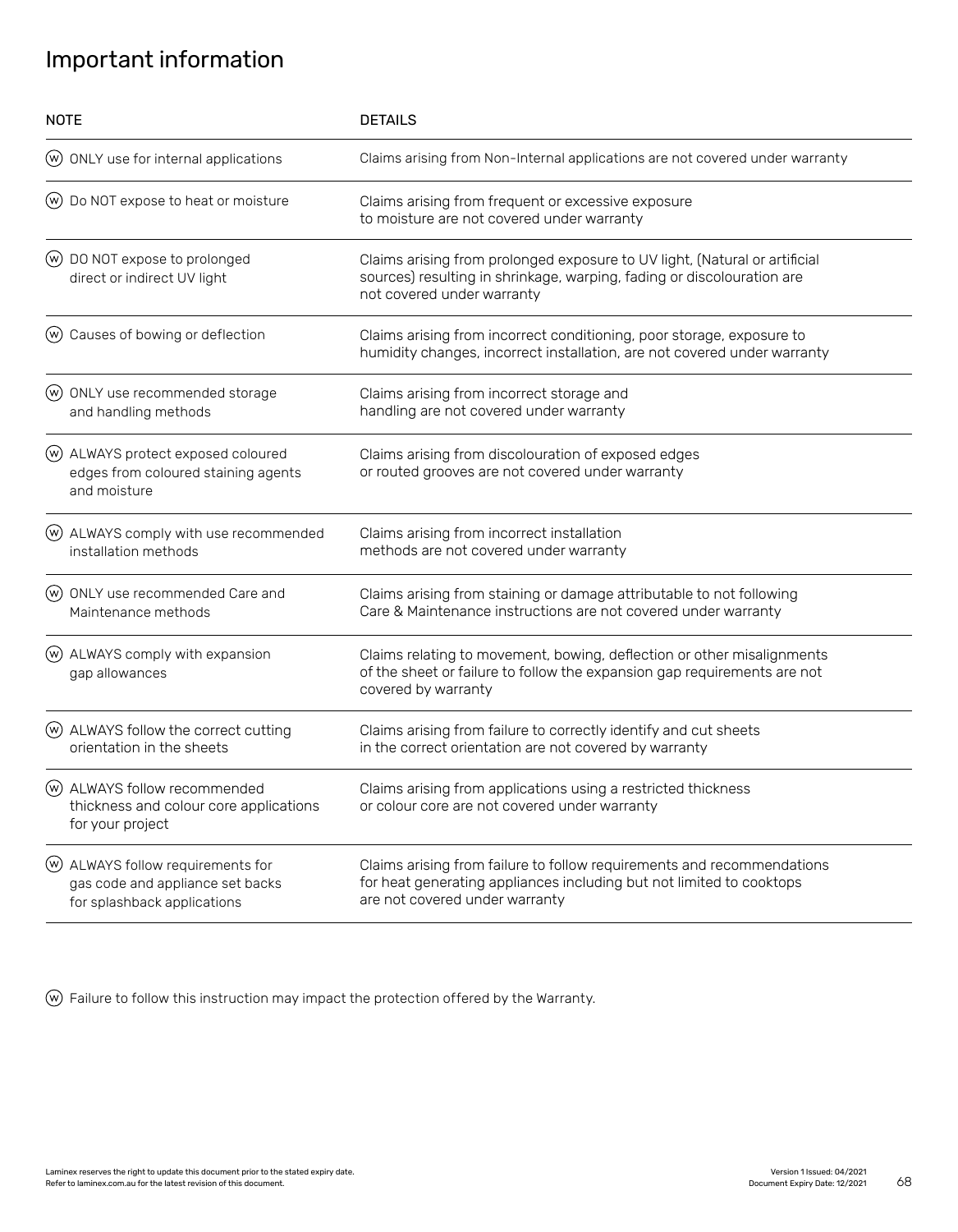## 8 — Appendix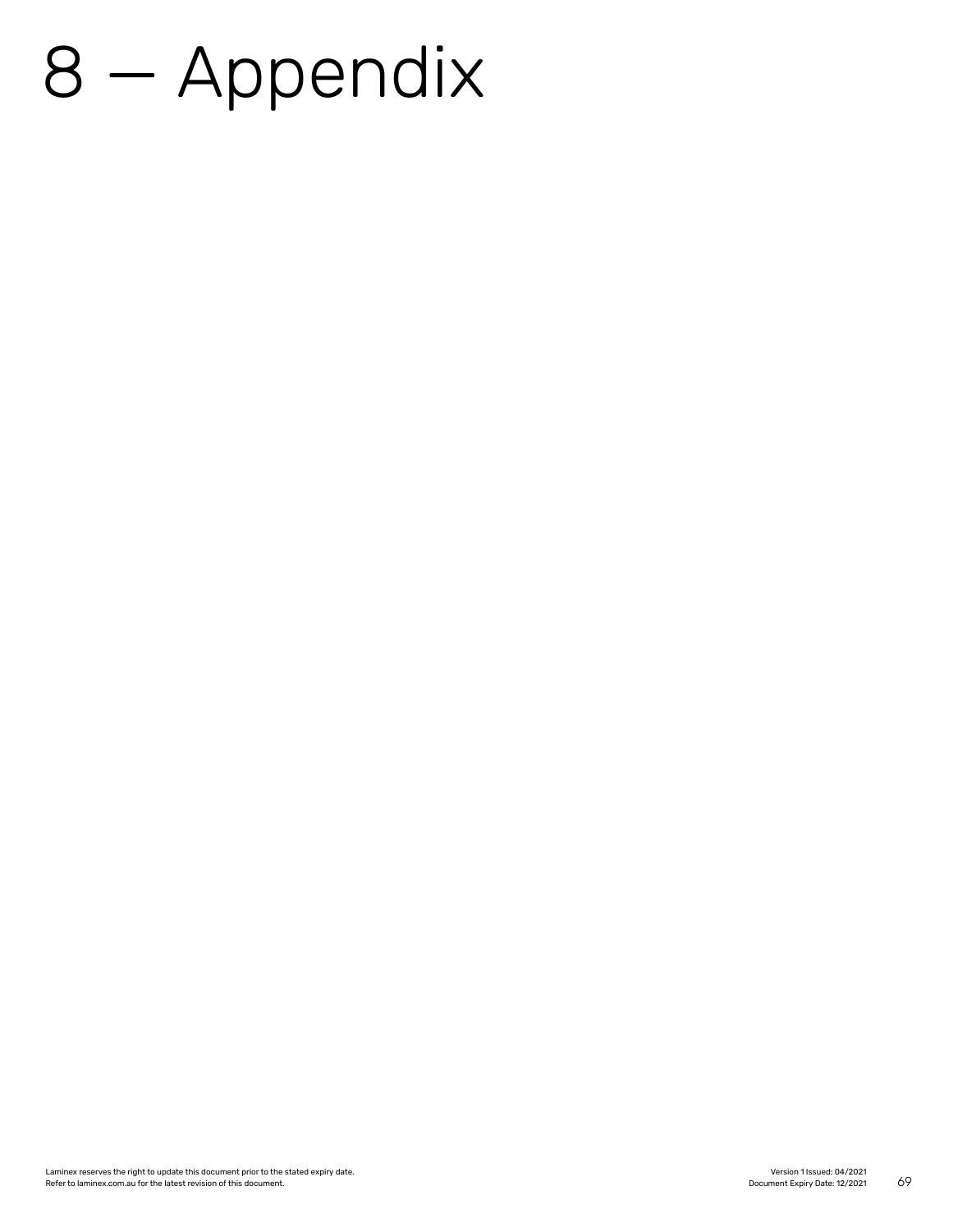Composite solid surfaces

## **FUSION.**

# Technical Data Sheet

8,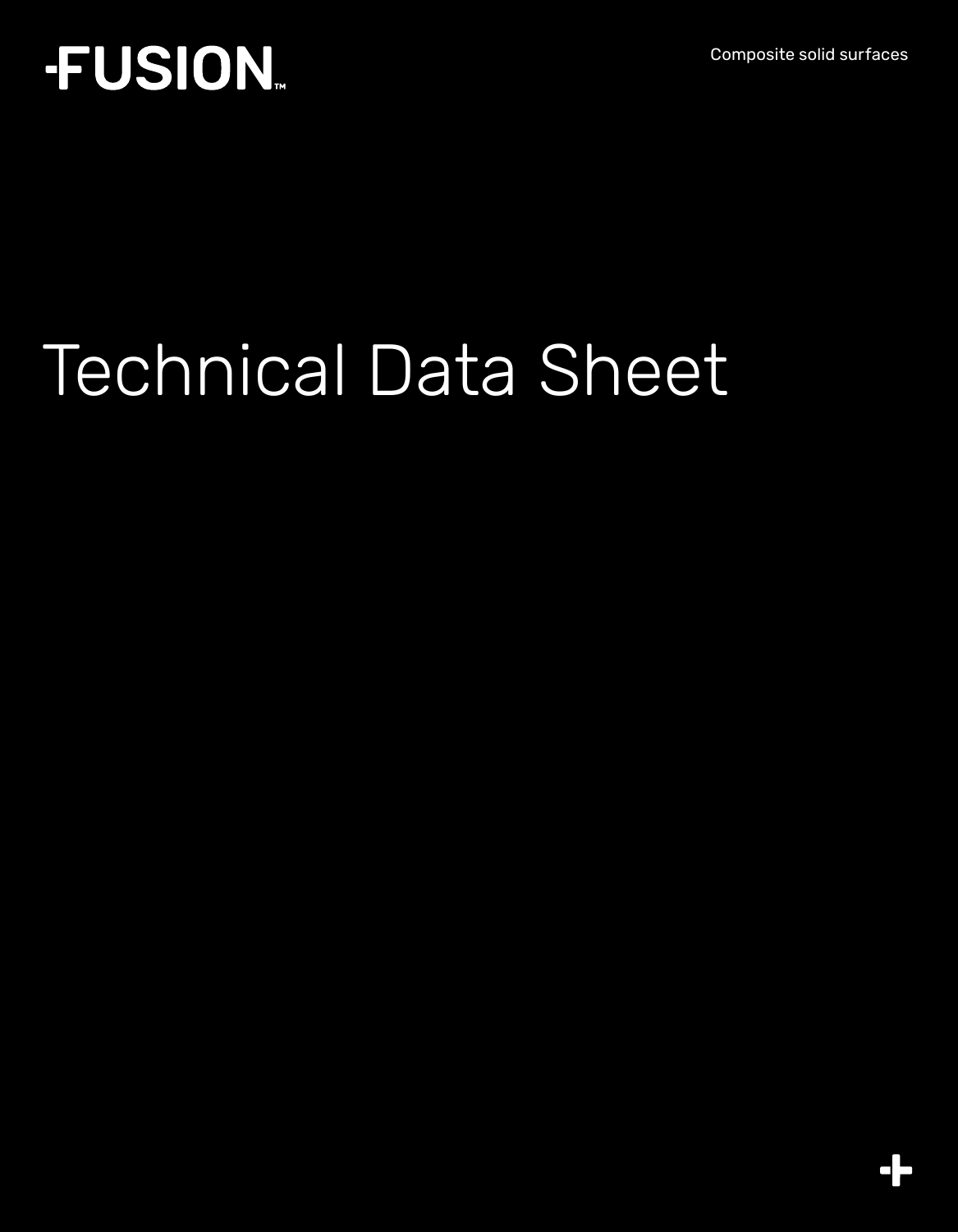Fusion Composite Solid Surfaces feature a soft SuperMatte surface, incorporating Protec+® microbial resistant performance and fingerprint resistance functionality, with a complimentary coloured core.

## Applications

Benchtops Vanities Desktops + tabletops Induction splashbacks Toilet partitioning Lockers + seating Wall panels

## Product Attributes



Application

**SuperMatte** Finish







Induction Splashback

80

Resistant



Fast Installation

Heat Resistant

3.6m

Extra long slab size



Impact Resistant





Made in

Routing **Capability** 



Product Characteristics

UV Stable Indoor Use

| PRODUCT CATEGORY                   | Composite Solid Surfaces                                |      |  |
|------------------------------------|---------------------------------------------------------|------|--|
| SHEET SIZE (NOMINAL)               | 3600mm x 1500mm, 3600mm x 750mm                         |      |  |
| THICKNESS (NOMINAL)                | 6 <sub>mm</sub>                                         | 13mm |  |
| WEIGHT (KG/M <sup>2</sup> APPROX.) | 9.2                                                     | 20   |  |
| <b>FINISH</b>                      | SuperMatte                                              |      |  |
| <b>CORE COLOUR</b>                 | Black, White, Pewter                                    |      |  |
| <b>DECORATED SURFACES</b>          | Double Sided                                            |      |  |
| COLOUR/PATTERN                     | To view the full range, please visit www.laminex.com.au |      |  |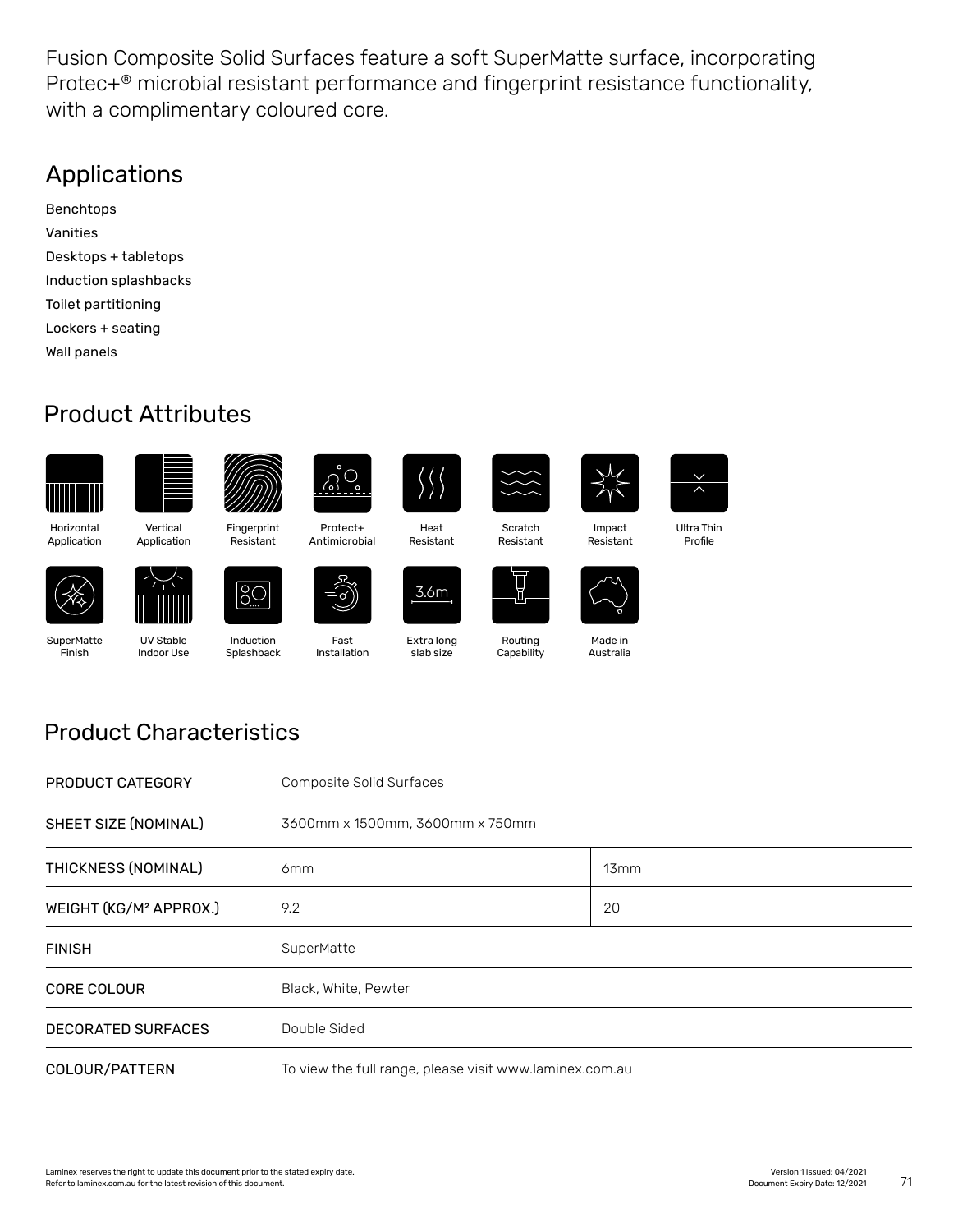## Dimensional Tolerance (Tested to ISO 4586-2)

| <b>ATTRIBUTE</b>                            | <b>MEASUREMENT</b>                                                                                                          |  |
|---------------------------------------------|-----------------------------------------------------------------------------------------------------------------------------|--|
| <b>THICKNESS</b>                            | ± 0.50mm (panels with nominal thickness 6mm)<br>± 0.60mm (panels with nominal thickness 13mm)                               |  |
| <b>EDGE DEFECTS</b>                         | Defect free length and width within the nominal sheet size minus 20mm                                                       |  |
| <b>LENGTH AND WIDTH</b>                     | +10mm / -0mm maximum deviation                                                                                              |  |
| STRAIGHTNESS OF EDGES                       | 1.5mm/m maximum deviation                                                                                                   |  |
| <b>SQUARENESS</b>                           | $\leq$ 6mm (variation in diagonal measurement)                                                                              |  |
| <b>FLATNESS</b><br>(MEASURED IN HORIZONTAL) | 5mm/m maximum deviation (panels with nominal thickness 6mm)<br>3mm/m maximum deviation (panels with nominal thickness 13mm) |  |

## Surface Quality (Tested to ISO 4586-2)

| <b>ATTRIBUTE</b>                                | <b>MEASUREMENT</b>                                                                                                                                                                                                                                                                                                                    |  |
|-------------------------------------------------|---------------------------------------------------------------------------------------------------------------------------------------------------------------------------------------------------------------------------------------------------------------------------------------------------------------------------------------|--|
| INSPECTION GUIDELINES                           | Viewing distance 0.75 to 1.5m from panel surface.<br>Viewing shall be conducted at 90° to the panel surface. Acute inspection angles<br>shall not be used. Light intensity approximately 800 to 1000 lx at the panel surface.<br>Illuminated by non critical light of intensity approximately 800 to 1000 lx<br>at the panel surface. |  |
| DIRT, SPOTS & SIMILAR<br><b>SURFACE DEFECTS</b> | The admissible size of defects is based on a maximum contamination area<br>equivalent to $1.0\,\mathrm{mm}^2/\mathrm{m}^2$ and is proportional to the sheet size under inspection.                                                                                                                                                    |  |
|                                                 | The total admissible area of contamination may be concentrated in one spot<br>or dispersed over an unlimited amount of smaller defects.                                                                                                                                                                                               |  |
| <b>FIBRES, HAIRS &amp; SCRATCHES</b>            | The admissible size of defects is based on a maximum contamination length<br>equivalent to 10mm/m <sup>2</sup> and is proportional to the sheet size under inspection.                                                                                                                                                                |  |
|                                                 | The total admissible length of contamination may be concentrated in one<br>defect or dispersed over an unlimited amount of smaller defects.                                                                                                                                                                                           |  |
| <b>INDENTATIONS</b>                             | The admissible size of defects is based on a maximum contamination area<br>equivalent to $2.0$ mm $^{2}/m^{2}$ and is proportional to the sheet size under inspection.                                                                                                                                                                |  |
|                                                 | The total admissible area of contamination may be concentrated in one spot<br>or dispersed over an unlimited amount of smaller defects.                                                                                                                                                                                               |  |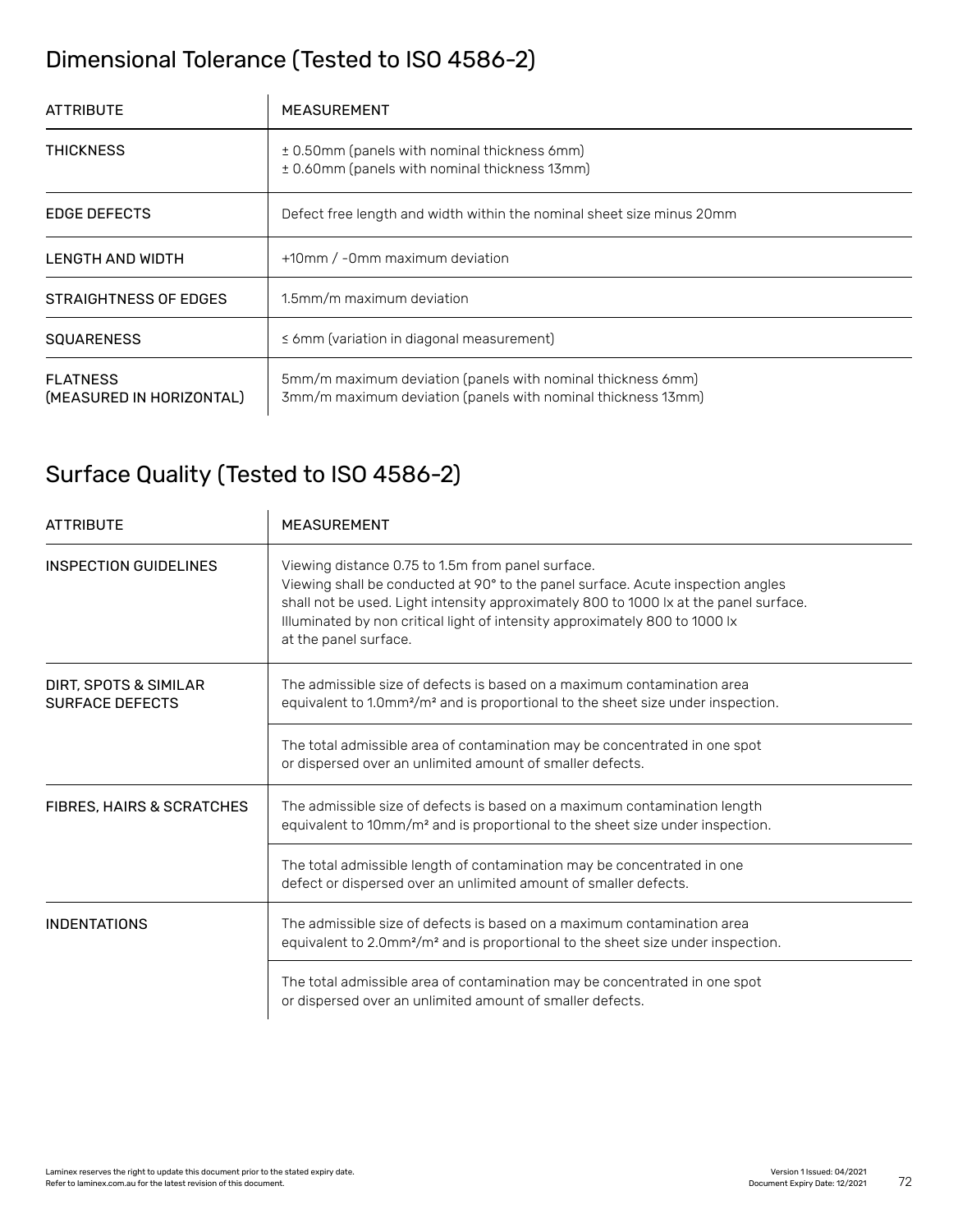## Surface Performance (Tested to ISO 4586-2)

| <b>ATTRIBUTE</b>                                      | <b>MEASUREMENT</b>                                                                                                  |                                                                                    |               |                                                                                                                       |  |
|-------------------------------------------------------|---------------------------------------------------------------------------------------------------------------------|------------------------------------------------------------------------------------|---------------|-----------------------------------------------------------------------------------------------------------------------|--|
| <b>RESISTANCE TO</b><br><b>SURFACE WEAR</b>           | Initial wear ≥ 150 cycles. Average wear ≥ 350 cycles                                                                |                                                                                    |               |                                                                                                                       |  |
| <b>RESISTANCE TO IMMERSION</b><br>IN BOILING WATER    | Mass Increase                                                                                                       |                                                                                    | Maximum 2.0 % |                                                                                                                       |  |
|                                                       | Thickness Increase                                                                                                  |                                                                                    |               | Maximum 2.0 %                                                                                                         |  |
|                                                       | Appearance                                                                                                          |                                                                                    |               | Appearance rating not worse than 4<br>Slight change of gloss and/or colour,<br>only visible at certain viewing angles |  |
| <b>RESISTANCE TO</b><br><b>WATER VAPOUR</b>           | Appearance rating not worse than 4<br>Slight change of gloss and/or colour, only visible at certain viewing angles  |                                                                                    |               |                                                                                                                       |  |
| <b>RESISTANCE TO</b><br>WET HEAT AT 100°C             | Appearance rating not worse than 4<br>Slight change of gloss and/or colour, only visible at certain viewing angles  |                                                                                    |               |                                                                                                                       |  |
| <b>RESISTANCE TO</b><br>DRY HEAT AT 180°C             | Appearance rating not worse than 4<br>Slight change of gloss and/or colour, only visible at certain viewing angles  |                                                                                    |               |                                                                                                                       |  |
| DIMENSIONAL STABILITY AT<br>ELEVATED TEMPERATURE      | Longitudinal direction: Maximum cumulative change 0.40 %<br>Transverse direction: Maximum cumulative change 0.80 %  |                                                                                    |               |                                                                                                                       |  |
| DIMENSIONAL STABILITY AT<br>AMBIENT TEMPERATURE       | Longitudinal direction: Maximum cumulative change 0.40 %<br>Transverse direction: Maximum cumulative change 0.80 %  |                                                                                    |               |                                                                                                                       |  |
| <b>RESISTANCE TO IMPACT</b><br>BY LARGE DIAMETER BALL | Drop height ≥ 1200 mm                                                                                               |                                                                                    |               |                                                                                                                       |  |
| <b>RESISTANCE TO CRAZING</b>                          | Appearance rating not worse than 4<br>Surfaces unchanged, with slight hairline edge cracks visible to the naked eye |                                                                                    |               |                                                                                                                       |  |
| RESISTANCE TO SCRATCHING                              | Rating = $3$ (Force $\geq 2$ Newton)                                                                                |                                                                                    |               |                                                                                                                       |  |
| <b>RESISTANCE TO STAINING</b>                         | Groups 1 & 2                                                                                                        | Acetone<br>Coffee (120g of coffee per litre of water)                              |               | Appearance rating not worse than 5<br>No visible change                                                               |  |
|                                                       | Group 3                                                                                                             | Sodium hydroxide (25% solution)<br>Hydrogen peroxide (30% solution)<br>Shoe polish |               | Appearance rating not worse than 4<br>Slight change of gloss and/or colour,<br>only visible at certain viewing angles |  |
| <b>LIGHTFASTNESS</b>                                  | Contrast: Grey scale rating $\geq 4$<br>When tested in contrast with Blue wool 6 Ref: ISO 105-A02                   |                                                                                    |               |                                                                                                                       |  |
| GLOSS LEVEL AT 60°C ANGLE<br>AS/NZS 1580.602.2        | $\leq 8$ gloss units                                                                                                |                                                                                    |               |                                                                                                                       |  |
| <b>COLOUR VARIATION</b><br>ISO 105-A05                | Surface material "batch to batch" colour variation of ∆E ≤ 1                                                        |                                                                                    |               |                                                                                                                       |  |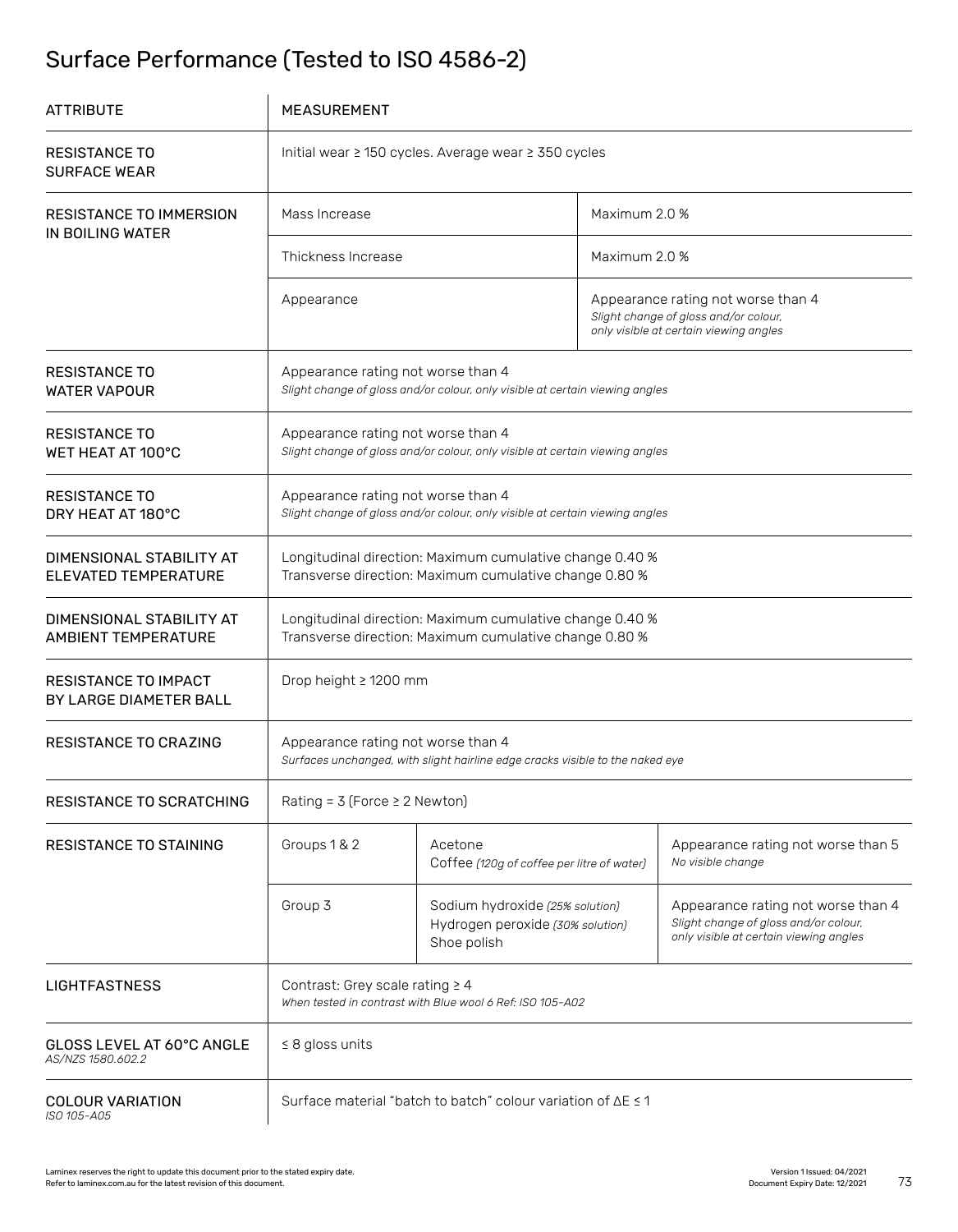## Core Performance

| <b>ATTRIBUTE</b>                                           | MEASUREMENT                                                                                       |                                                  | <b>BLACK</b>                                                                                           | <b>OTHER</b>                                                  |
|------------------------------------------------------------|---------------------------------------------------------------------------------------------------|--------------------------------------------------|--------------------------------------------------------------------------------------------------------|---------------------------------------------------------------|
| <b>RESISTANCE TO STAINING</b><br>(TESTED TO AS/NZS 2924.2) | Groups 1 & 2                                                                                      | Acetone                                          | Rating $\geq$ 5<br>No visible change                                                                   | Rating $\geq$ 5<br>No visible change                          |
|                                                            |                                                                                                   | Coffee<br>(120g of coffee<br>per litre of water) | Rating $\geq$ 5<br>No visible change                                                                   | Rating $\geq$ 3<br>Moderate change of<br>gloss sand/or colour |
|                                                            | Group 3                                                                                           | Sodium hydroxide<br>(25% solution)               | Rating $\geq 4$<br>Slight change of gloss and/<br>or colour, only visible at<br>certain viewing angles | Rating $\geq 5$<br>No visible change                          |
|                                                            |                                                                                                   | Hydrogen peroxide<br>(30% solution)              | Rating $\geq 5$<br>No visible change                                                                   | Rating $\geq 5$<br>No visible change                          |
|                                                            |                                                                                                   | Shoe polish                                      | Rating $\geq 5$<br>No visible change                                                                   | Rating $\geq$ 3<br>Moderate change of<br>gloss sand/or colour |
| <b>RESISTANCE TO STAINING</b><br>(TESTED TO AS/NZS 4266.2) | <b>Beetroot Juice</b><br><b>Black Marking Pen</b><br>Red Wine<br>Curry Paste                      |                                                  | Rating $\leq 1$<br>Complete removal<br>of staining agent<br>from surface                               | Rating $\leq 4$<br>Only partial<br>removal of stain           |
|                                                            | <b>Tomato Sauce</b>                                                                               |                                                  | Rating $\leq 1$<br>Complete removal<br>of staining agent<br>from surface                               | Rating $\leq 2$<br>Faint stain left<br>on surface             |
|                                                            | Soy Sauce                                                                                         |                                                  | Rating $\leq 1$<br>Complete removal<br>of staining agent<br>from surface                               | Rating $\leq$ 3<br>Slight stain left<br>on surface            |
|                                                            | Shoe Polish                                                                                       |                                                  | Rating $\leq 1$<br>Complete removal<br>of staining agent<br>from surface                               | Rating $\leq$ 3<br>Faint stain left<br>on surface             |
| <b>LIGHTFASTNESS</b>                                       | Contrast: Grey scale rating $\geq 4$<br>When tested in contrast with Blue wool 6 Ref: ISO 105-A02 |                                                  |                                                                                                        |                                                               |
| <b>COLOUR VARIATION</b><br>ISO 105-A05                     | Surface material "batch to batch" colour variation of ∆E ≤ 1                                      |                                                  |                                                                                                        |                                                               |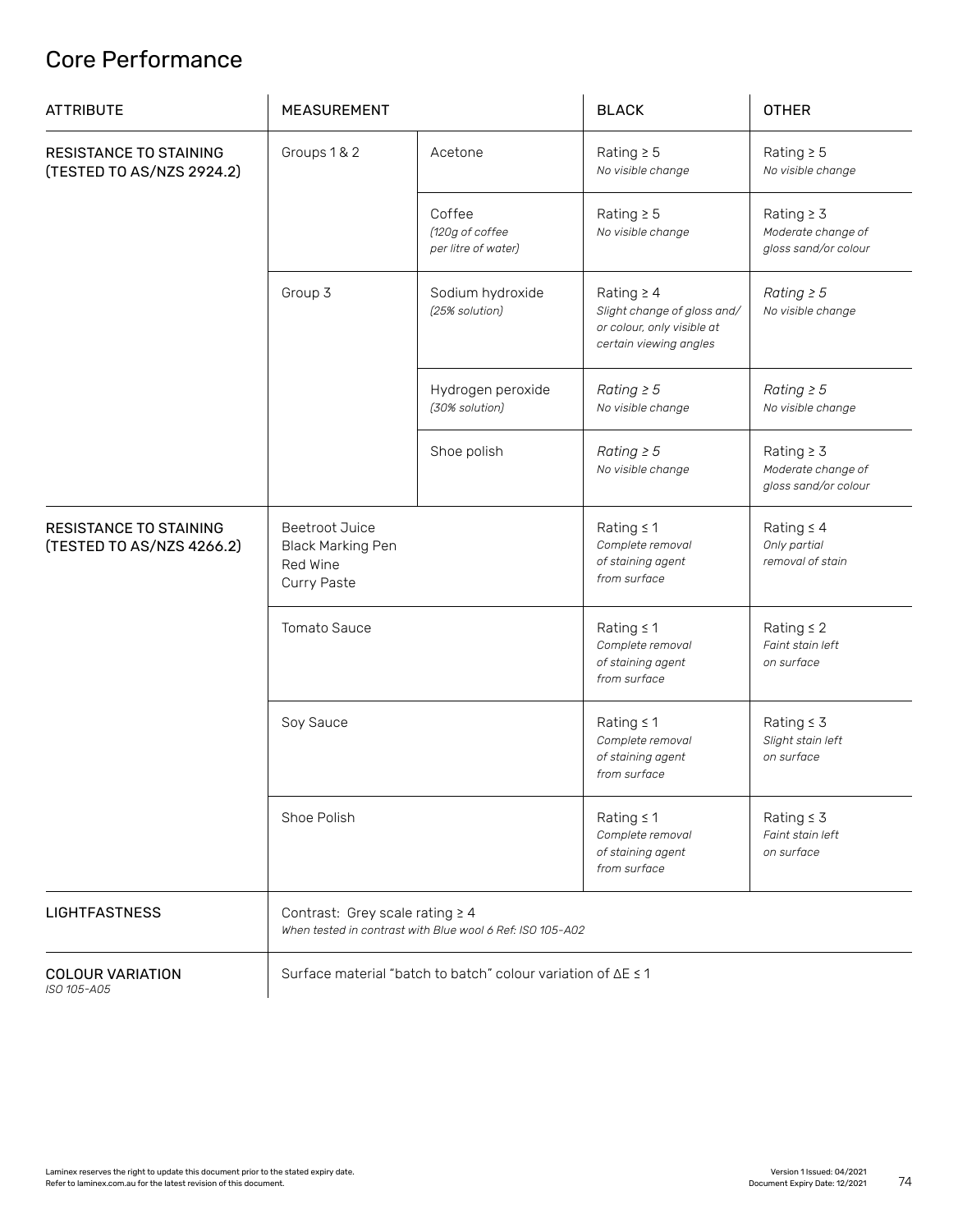## Specialty Performance

| <b>ATTRIBUTE</b>                                                                                                                                                                                                    | <b>TESTED TO:</b>                                                                                                                                                                                                                                 | <b>TYPICAL VALUES</b>                                                                                              |                                                                                 |  |
|---------------------------------------------------------------------------------------------------------------------------------------------------------------------------------------------------------------------|---------------------------------------------------------------------------------------------------------------------------------------------------------------------------------------------------------------------------------------------------|--------------------------------------------------------------------------------------------------------------------|---------------------------------------------------------------------------------|--|
| FIRE HAZARD PROPERTIES                                                                                                                                                                                              | AS/NZS 3837<br>(In accordance to AS5637.1)                                                                                                                                                                                                        | Group Number                                                                                                       | 3                                                                               |  |
|                                                                                                                                                                                                                     |                                                                                                                                                                                                                                                   | Average Specific<br>Extinction Area (ASEA)                                                                         | 65 m <sup>2</sup> /Kg (Black core)<br>4 m <sup>2</sup> /Kg (Other core colours) |  |
| <b>FINGERPRINT RESISTANCE</b>                                                                                                                                                                                       | Laminex Internal Method                                                                                                                                                                                                                           | Appearance rating not worse than 4<br>Slight change of gloss and/or colour, only visible at certain viewing angles |                                                                                 |  |
| PROTEC+ <sup>®</sup><br><b>ANTIMICROBIAL SURFACE</b>                                                                                                                                                                | Protec+® antimicrobial surface technology, prevents growth of bacteria and inhibits fungus<br>on decorative surfaces. Protec+® provides enhanced antimicrobial protection for the expected<br>life of the product.                                |                                                                                                                    |                                                                                 |  |
| <b>ANTIBACTERIAL ACTIVITY</b><br>AND EFFICACY (24 hours)                                                                                                                                                            | JIS Z 2801<br>Referred to in ISO 22196                                                                                                                                                                                                            | PASS = R value > 2.0 orders of magnitude difference<br>between a treated sample and an inert surface               |                                                                                 |  |
|                                                                                                                                                                                                                     | <b>BACTERIAL STRAINS TESTED:</b><br>Staphylococcus aureus (ATCC 6538P)<br>Escherichia coli (ATCC 8739)<br>Methicillin resistant Staphylococcus aureus (NCTC 12493)<br>Pseudomonas aeruginosa (ATCC 15442)<br>Salmonella chloeraesius (ATCC 10708) |                                                                                                                    |                                                                                 |  |
| ANTIFUNGAL (INCUBATION<br>CONDITION: 30°C FOR 28 DAYS<br>AT 90% RELATIVE HUMIDITY)                                                                                                                                  | ASTM G21                                                                                                                                                                                                                                          | Rating $\leq$ 1<br>1 = Traces of growth (less than 10%)<br>$0 = None$                                              |                                                                                 |  |
| <b>FUNGAL STRAINS TESTED:</b><br>Aspergillius niger (ATCC 9642)<br>Penicillium pinophilum (ATCC 11797)<br>Chaetomium globosum (ATCC 6205)<br>Gliocladium virens (ATCC 9645)<br>Aureobasidium pullulans (ATCC 15233) |                                                                                                                                                                                                                                                   |                                                                                                                    |                                                                                 |  |

#### Emissions & Environmental Performance

| ATTRIBUTE                                    | TESTED TO:  | <b>UNITS</b>        | MEASUREMENT |
|----------------------------------------------|-------------|---------------------|-------------|
| FORMALDEHYDE                                 | ISO 12460-3 | mg/m <sup>2</sup> h | $\leq 1.0$  |
| <b>VOLATILE ORGANIC</b><br>COMPOUNDS (VOC'S) | ASTM D5116  | mg/m <sup>2</sup> h | $\leq 0.5$  |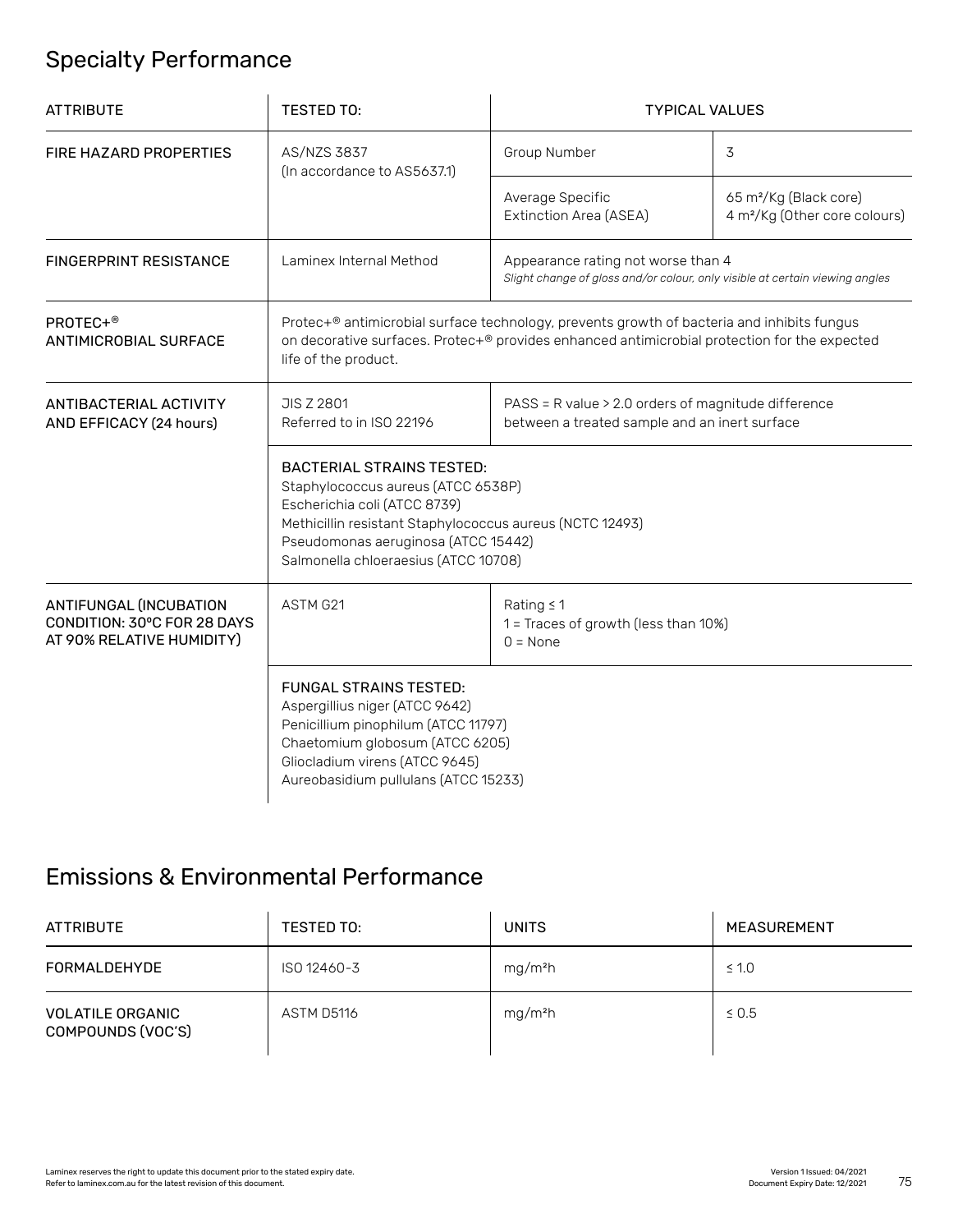### Important Information

This document must be referenced in conjunction with the latest version of the following documents, accessible at Laminex.com.au

- Fusion Composite Solid Surfaces Fabrication and Installation Manual
- Fusion Composite Solid Surfaces Care and Maintenance
- Fusion Composite Solid Surfaces Warranty

Note: Please refer to full suite of supporting documentation for product limitations (E. & O. E.).

© Laminex 2021. This document is intended only as general guidance. Laminex has taken all reasonable care in producing this document, however Laminex make no representations or warranties, express or implied, as to the accuracy, reliability or completeness of the information, and disclaims all liability, direct or indirect (and whether or not arising out of the negligence, default or lack of care of Laminex) for any loss or damage suffered by the user or any other person arising out of, or in connection with, any use or reliance by any of them on this document. In particular, no warranty is given or is to be implied with respect to the suitability of the product for any particular purpose. Users must independently determine the suitability of the product for their intended application. Liability which cannot legally be excluded is limited to the maximum extent possible. Unless specified otherwise, all m and @ are trademarks or registered trademarks of Laminex Group Pty Limited.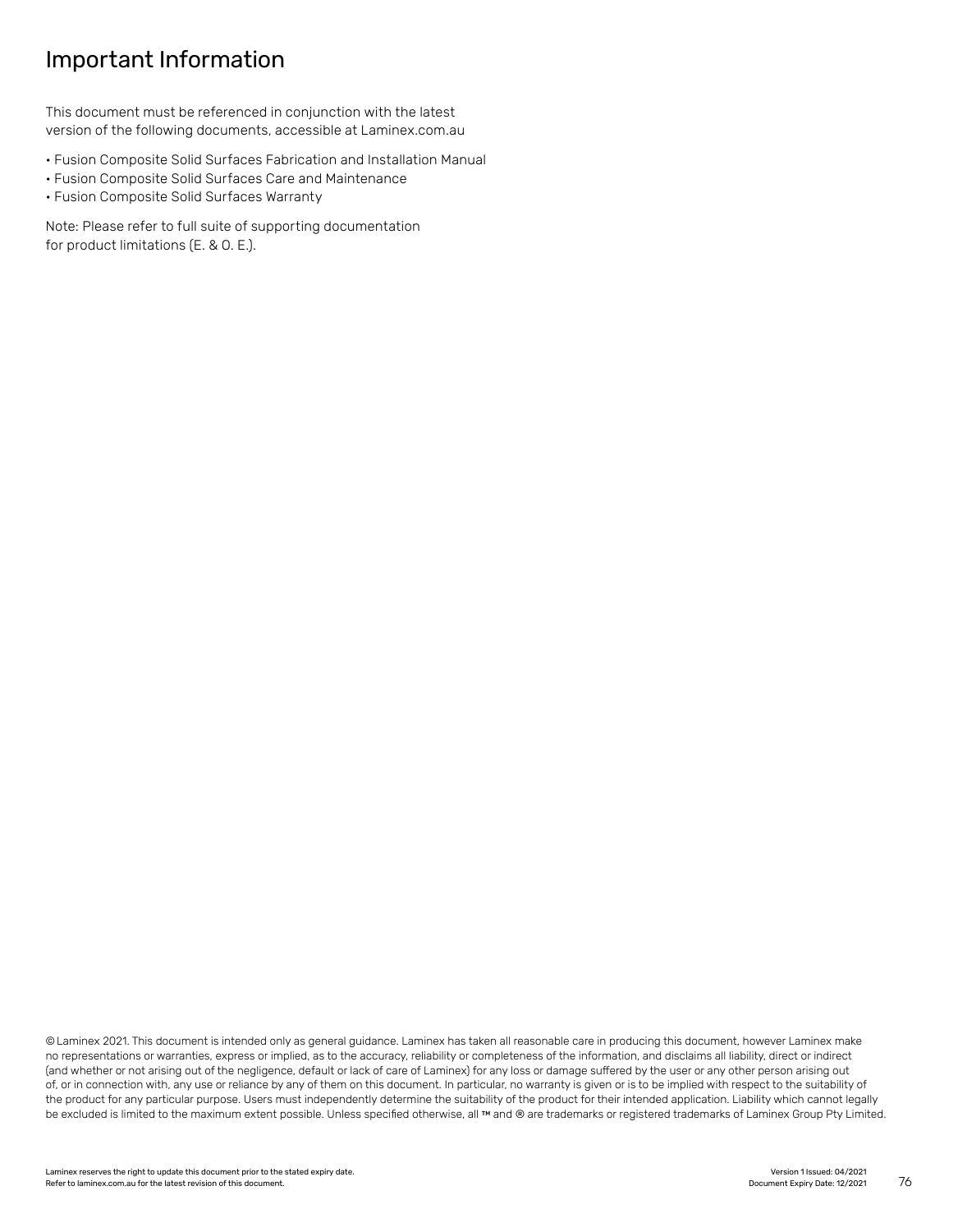Composite solid surfaces

## **FUSION.**

# Care + Maintenance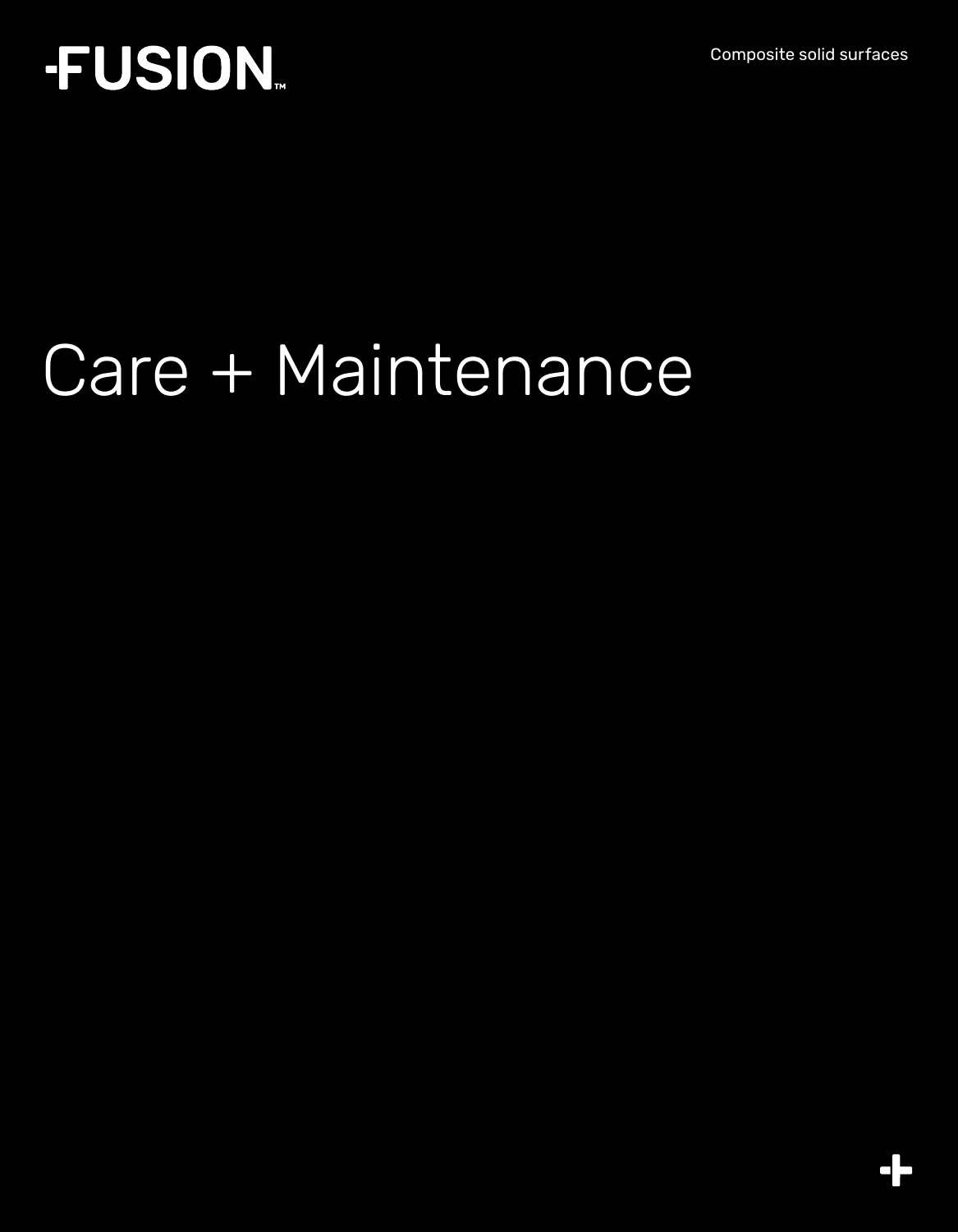Fusion Composite Solid Surfaces have a fingerprint resistant and antimicrobial surface that requires special cleaning considerations. To retain the antimicrobial and fingerprint resistant functionality, it is important that the surface is regularly cleaned of food scraps and oily residues.

If your surface is contaminated with oils, the fingerprint resistance property will be prevented from operating effectively. Note that the fingerprint resistance functionality of the Fusion Composite Solid Surfaces is limited to normal fingerprint sebum. Fingerprints which are heavily contaminated with oils, fats, or commercial greases, will remain evident as glossy stains on the Fusion Composite Solid Surfaces.

### General Cleaning Instructions

| <b>NOTE</b>                                                             | <b>DETAILS</b>                                                                                                                                                                                                                                                                                                                                                                                                                                                                                                                                                                                                                                                                                                                                                                                               |                                                                                          |  |  |  |
|-------------------------------------------------------------------------|--------------------------------------------------------------------------------------------------------------------------------------------------------------------------------------------------------------------------------------------------------------------------------------------------------------------------------------------------------------------------------------------------------------------------------------------------------------------------------------------------------------------------------------------------------------------------------------------------------------------------------------------------------------------------------------------------------------------------------------------------------------------------------------------------------------|------------------------------------------------------------------------------------------|--|--|--|
| DAY TO DAY<br><b>CLEANING</b>                                           | STEP <sub>1</sub><br>USE a mild dishwashing liquid diluted in clean, warm water to remove greasy marks.<br>Dab with a microfibre cloth, wait and wipe away. Final wipe down with a clean dry cloth<br>(microfibre cloth for best results).                                                                                                                                                                                                                                                                                                                                                                                                                                                                                                                                                                   |                                                                                          |  |  |  |
|                                                                         | USE Methylated Spirits or Isopropyl Alcohol ("rubbing alcohol") on a clean microfibre cloth<br>STEP <sub>2</sub><br>to remove oily marks and fingerprints that may disrupt the surface appearance. Dry with<br>a clean dry cloth (microfibre cloth for best results) after any cleaning. Repeat if necessary.<br>Note: Dark colours are more susceptible to showing streaks.                                                                                                                                                                                                                                                                                                                                                                                                                                 |                                                                                          |  |  |  |
|                                                                         | STEP <sub>3</sub><br>USE Windex GLASS cleaner if required to resolve any streaky marks left from cleaning STEPS 1 and 2.                                                                                                                                                                                                                                                                                                                                                                                                                                                                                                                                                                                                                                                                                     |                                                                                          |  |  |  |
|                                                                         | DO NOT use "Spray & Wipe" or similar<br>(w)<br>spray style cleaners as these are found<br>to cause glossy marks on the unique<br>AbsoluteMatte surface                                                                                                                                                                                                                                                                                                                                                                                                                                                                                                                                                                                                                                                       | Claims arising from damaged, dull or etched<br>surfaces are not protected under warranty |  |  |  |
|                                                                         | DO NOT use solvents, strongly acidic<br>(w)<br>(e.g. vinegar) or alkaline cleaners                                                                                                                                                                                                                                                                                                                                                                                                                                                                                                                                                                                                                                                                                                                           | Claims arising from damaged, dull or etched<br>surfaces are not protected under warranty |  |  |  |
|                                                                         | DO NOT use commercial cleaning agents<br>$(\mathsf{w})$<br>as they can contain higher concentrations<br>of strong chemicals                                                                                                                                                                                                                                                                                                                                                                                                                                                                                                                                                                                                                                                                                  | Claims arising from a change of surface<br>gloss are not protected under warranty        |  |  |  |
|                                                                         | DO NOT use waxes or polishes as they<br>$\left(\overline{w}\right)$<br>can change the surface gloss level                                                                                                                                                                                                                                                                                                                                                                                                                                                                                                                                                                                                                                                                                                    | Claims arising from damaged or etched<br>surfaces are not protected under warranty       |  |  |  |
|                                                                         | DO NOT use any product containing high<br>(w)<br>levels of bleach, ammonia, or any solvents<br>or thinners                                                                                                                                                                                                                                                                                                                                                                                                                                                                                                                                                                                                                                                                                                   | Claims arising from damaged or etched<br>surfaces are not protected under warranty       |  |  |  |
|                                                                         | NEVER use abrasive cleaners - even those<br>$\left(\mathsf{w}\right)$<br>in liquid form - as they will mark the surface                                                                                                                                                                                                                                                                                                                                                                                                                                                                                                                                                                                                                                                                                      | Claims arising from damaged or etched surfaces<br>are not protected under warranty       |  |  |  |
| COLOUR-CORE<br><b>EDGE CARE</b>                                         | The exposed colour-core edge of Fusion Composite Solid Surfaces may be subject to a different level of<br>staining to the primary decorative surface and will require additional maintenance particularly for medium<br>and light colours. It is important to IMMEDIATELY remove any spill from the surface. Failure to protect the<br>exposed colour core may result in staining that is permanent or difficult to remove.                                                                                                                                                                                                                                                                                                                                                                                  |                                                                                          |  |  |  |
| <b>REJUVENATE</b><br>THE SURFACE<br><b>(FOR OCCASIONAL</b><br>CLEANING) | If any stains remain from the above cleaning processes, use a melamine sponge with a small amount<br>of dishwashing liquid in clean water to gently spot clean any residual marks on the surface. Gently clean<br>the entire panel using the melamine sponge, regularly rinsing the sponge in the soapy water to remove<br>oils. Once stains are removed, use the melamine sponge to wipe down the entire panel in parallel sweeps.<br>Allow to air dry. Melamine sponges are available from supermarkets and hardware stores, and are typically<br>white in colour an often marketed as "magic sponges" or "magic erasers". (Be careful not to use a scourer<br>sponge or crème cleanser (e.g. Jif) on the Fusion Composite Solid Surfaces as these will abrade the<br>surface and cause permanent damage). |                                                                                          |  |  |  |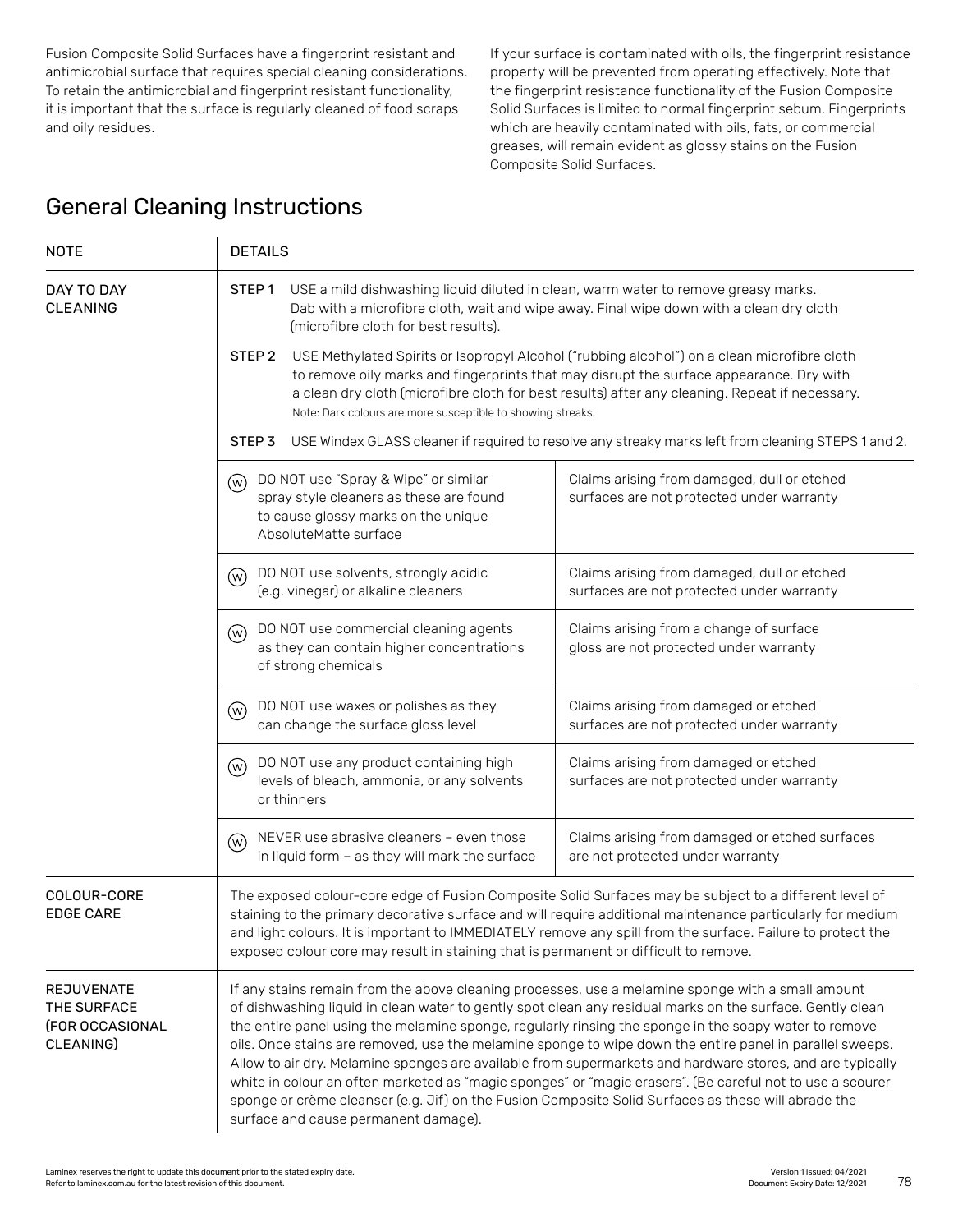## General Cleaning Instructions

| <b>NOTE</b>                                       | <b>DETAILS</b>                                                                                                                                                                                                                                                                                                      |                                                                                                         |  |  |
|---------------------------------------------------|---------------------------------------------------------------------------------------------------------------------------------------------------------------------------------------------------------------------------------------------------------------------------------------------------------------------|---------------------------------------------------------------------------------------------------------|--|--|
| MANAGING<br><b>SURFACE SPILLS</b>                 | IMMEDIATELY clean spills that contain strong<br>(w)<br>pigments or colourants (artificial or natural),<br>such as: beetroot, turmeric and strongly<br>coloured spice preparations, artificial dyes,<br>hair colouring and solvent based pen ink.                                                                    | Claims arising from staining due to artificial or<br>natural pigments are not protected under warranty. |  |  |
|                                                   | IMMEDIATELY clean spills that contain<br>(w)<br>chemicals (artificial or natural), that can etch<br>the surface, such as: grape and berry juices,<br>first aid preparations, concentrated bleach,<br>oven cleaners and concentrated dishwasher<br>detergents and blocks.                                            | Claims arising from chemical surface damage<br>are not protected under warranty.                        |  |  |
|                                                   | IMMEDIATE action is required to remove specialty glues such as Super Glue. Remove straight away<br>(w)<br>with non- acetone nail polish remover. Wash effected area down with water and dry with a soft cloth.<br>If glue has dried, first try gently removing with a plastic (not metal) scraper.                  |                                                                                                         |  |  |
| CAUTION!                                          | Common household staining agents include but are not limited to: turmeric, curry and spice mix, bottled<br>sauce and condiment mixtures with strong colouring, beetroot, coloured cordial bases including frozen<br>ices, medical preparations e.g. Betadine, marker pens, hair & cosmetic dyes, leaking batteries. |                                                                                                         |  |  |
| <b>REMOVING STUBBORN</b><br><b>SURFACE STAINS</b> | <b>IMPORTANT</b><br>Please note that use of bleach or abrasive cleaners may irreversibly damage the decorative surface.<br>The warranty will not protect against surface damage from these extreme cleaning methods, caution<br>is advised.                                                                         |                                                                                                         |  |  |
|                                                   | If a stain cannot be removed with warm soapy water, try Methylated spirits or Isopropyl Alcohol.<br>(w)<br>Dab the stain, leave for 3 minutes then wash off with clean, soapy water (dilute dishwashing liquid)<br>and dry. Finish off with a clean dry cloth (microfibre cloth for best results).                  |                                                                                                         |  |  |
| <b>WATER MARKS</b>                                | The minerals in water may leave visible trace marks particularly on dark surfaces. Always dry water<br>from surfaces with a clean dry cloth. Microfibre cloths are particularly effective for simple routine<br>maintenance of this condition.                                                                      |                                                                                                         |  |  |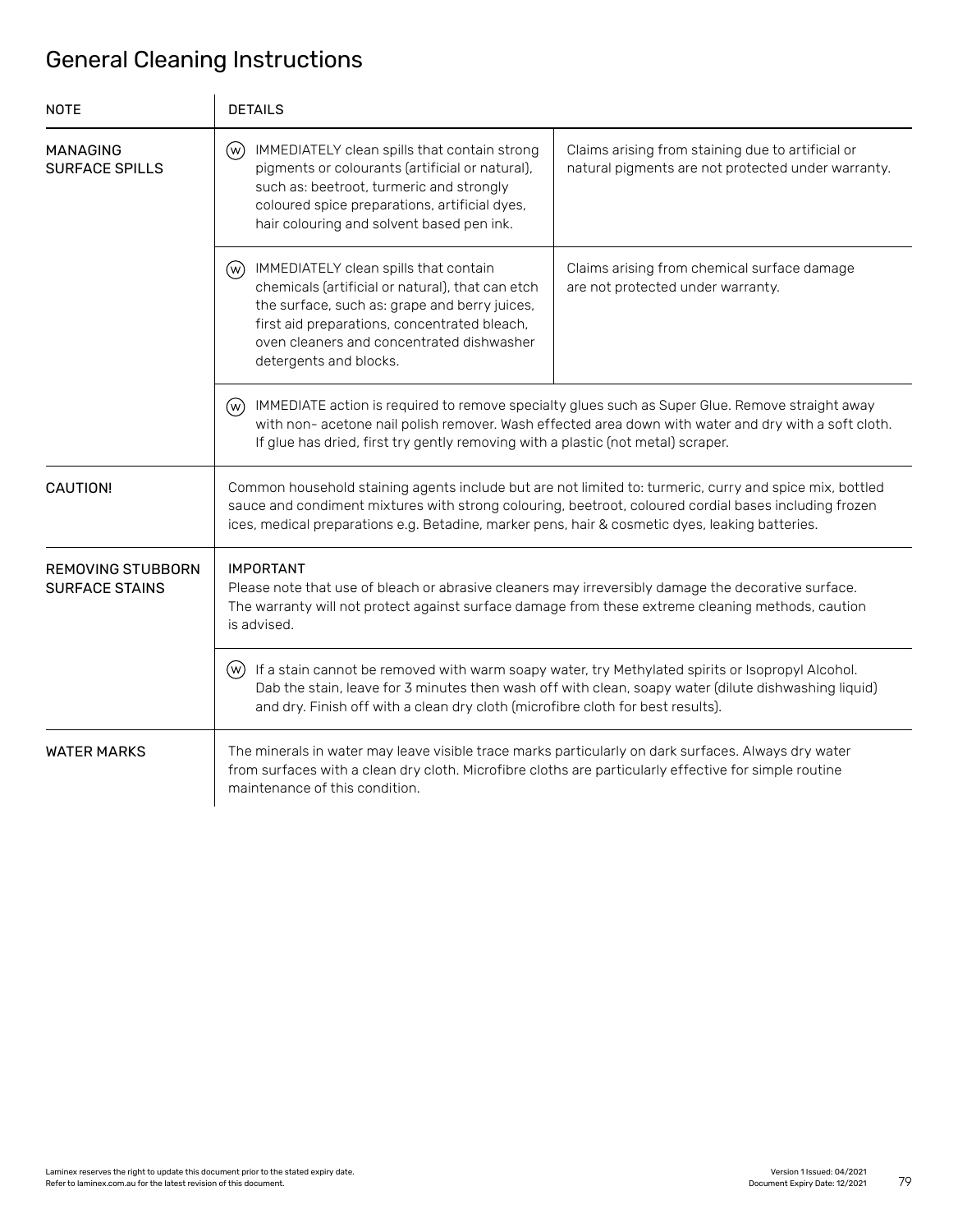#### Preventative Maintenance

| <b>NOTE</b>                             | <b>DETAILS</b>                                                                                                                                                                                                                                                                                                                                                                                                       |                                                                                                                                                                                                                                                                                                                                                                    |  |  |
|-----------------------------------------|----------------------------------------------------------------------------------------------------------------------------------------------------------------------------------------------------------------------------------------------------------------------------------------------------------------------------------------------------------------------------------------------------------------------|--------------------------------------------------------------------------------------------------------------------------------------------------------------------------------------------------------------------------------------------------------------------------------------------------------------------------------------------------------------------|--|--|
| PREVENTION TIPS                         | <b>IMPORTANT</b><br>In caring for your decorative surfaces, prevention is the best way to look after your investment.                                                                                                                                                                                                                                                                                                |                                                                                                                                                                                                                                                                                                                                                                    |  |  |
| <b>DARK SURFACES</b>                    | Darker colours will show scratches & marking more readily than lighter colours and therefore require<br>more care and maintenance.                                                                                                                                                                                                                                                                                   |                                                                                                                                                                                                                                                                                                                                                                    |  |  |
| <b>PREVENTING</b><br><b>SCRATCHES</b>   | DO NOT use scouring pads, metal brushes, steel wool or abrasive/gritty cleaners (even those<br>(w)<br>in liquid form) as they will damage the surface.                                                                                                                                                                                                                                                               |                                                                                                                                                                                                                                                                                                                                                                    |  |  |
|                                         | (w)<br>DO NOT cut directly on the surface. Always use a cutting board.                                                                                                                                                                                                                                                                                                                                               |                                                                                                                                                                                                                                                                                                                                                                    |  |  |
|                                         | DO NOT drag or slide objects (including: utensils, knives and unglazed pottery) across the surface.<br>(w)<br>Always place and lift objects from the surface.                                                                                                                                                                                                                                                        |                                                                                                                                                                                                                                                                                                                                                                    |  |  |
| <b>PREVENTING</b><br><b>HEAT DAMAGE</b> | (w)<br>DO NOT place hot objects, electrical<br>appliances or pots straight from the oven<br>or cooktop on to the Fusion Composite Solid<br>Surface. Always use a protective heat pad<br>or trivet with rubber feet.                                                                                                                                                                                                  | Care should be taken with oversize pots and pans<br>that protrude past the cooktop particularly with gas<br>appliances. Heat may deflect onto the decorative<br>benchtop surface. Damage caused by excessive<br>heat is not protected under warranty.                                                                                                              |  |  |
| <b>PREVENTING</b><br>CHEMICAL DAMAGE    | (w)<br>DO NOT use any of the following products<br>to clean or permit contact with your<br>Fusion decorative surface: Commercial<br>Cleaning Products, Undiluted bleach, Oven<br>Cleaner, Toilet Cleaners, Solvents, Thinners,<br>Turpentine, Graffiti Cleaners (including Easy-<br>Off BAM, Muck Off), Ammonia, Acetone,<br>Jewellery Cleaning Solutions, Petrol, Acids,<br>Rust & Limescale Remover including CLR. | When using your decorative surface as a work<br>area, exposure to a range of potentially damaging<br>products is possible. Use protective mats or boards,<br>keeping these in the area nearby for ease of access<br>and always using them to protect the surface.<br>Attend to any chemical spill immediately and<br>flush the area with water as soon as noticed. |  |  |

Failure to follow this instruction may impact the protection offered by the Warranty.

© Laminex 2021. This document is intended only as general guidance. Laminex has taken all reasonable care in producing this document, however Laminex make no representations or warranties, express or implied, as to the accuracy, reliability or completeness of the information, and disclaims all liability, direct or indirect (and whether or not arising out of the negligence, default or lack of care of Laminex) for any loss or damage suffered by the user or any other person arising out of, or in connection with, any use or reliance by any of them on this document. In particular, no warranty is given or is to be implied with respect to the suitability of the product for any particular purpose. Users must independently determine the suitability of the product for their intended application. Liability which cannot legally be excluded is limited to the maximum extent possible. Unless specified otherwise, all TM and ® are trademarks or registered trademarks of Laminex Group Pty Limited.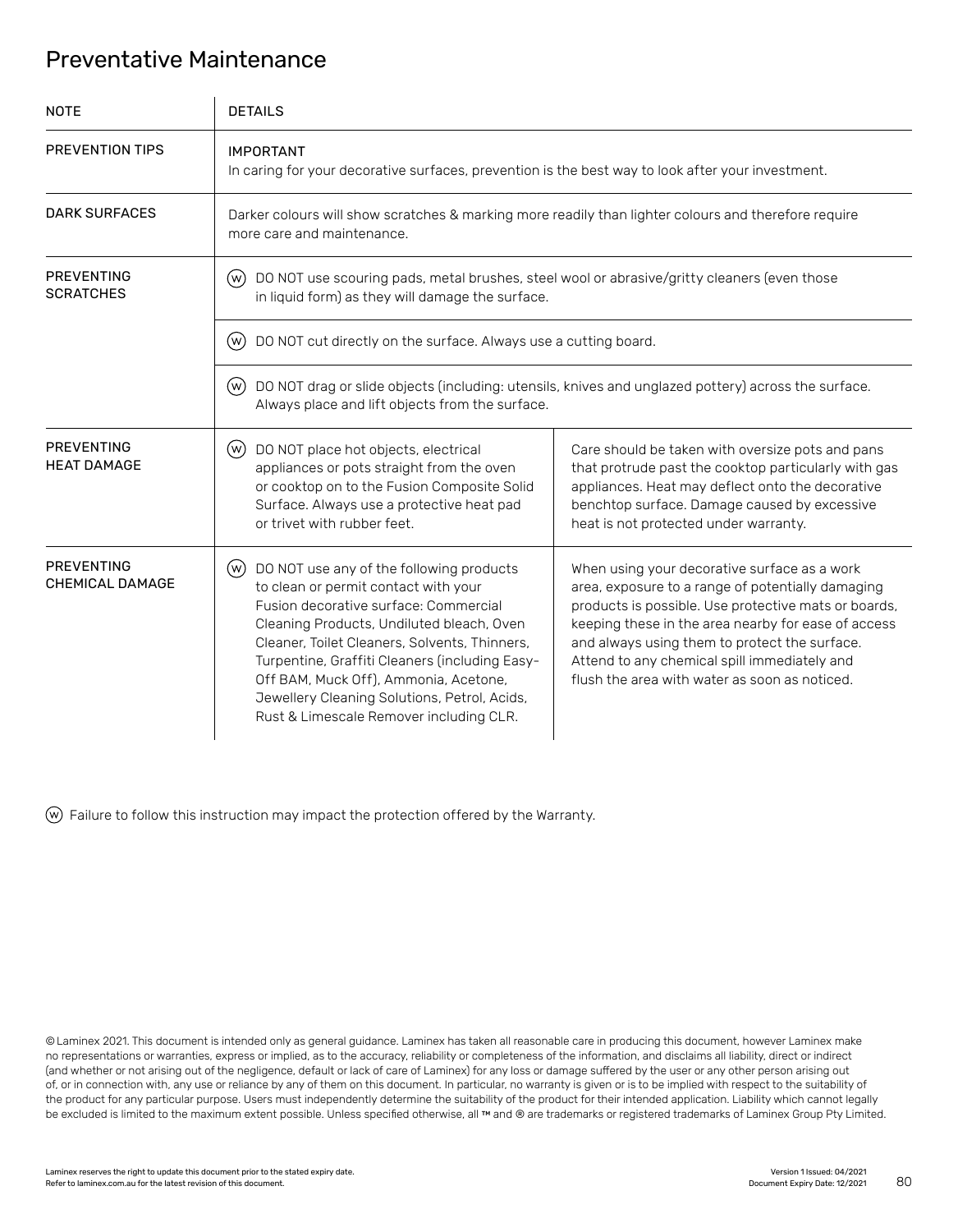Composite solid surfaces

## **FUSION**

## Limited Product **Warranty**



81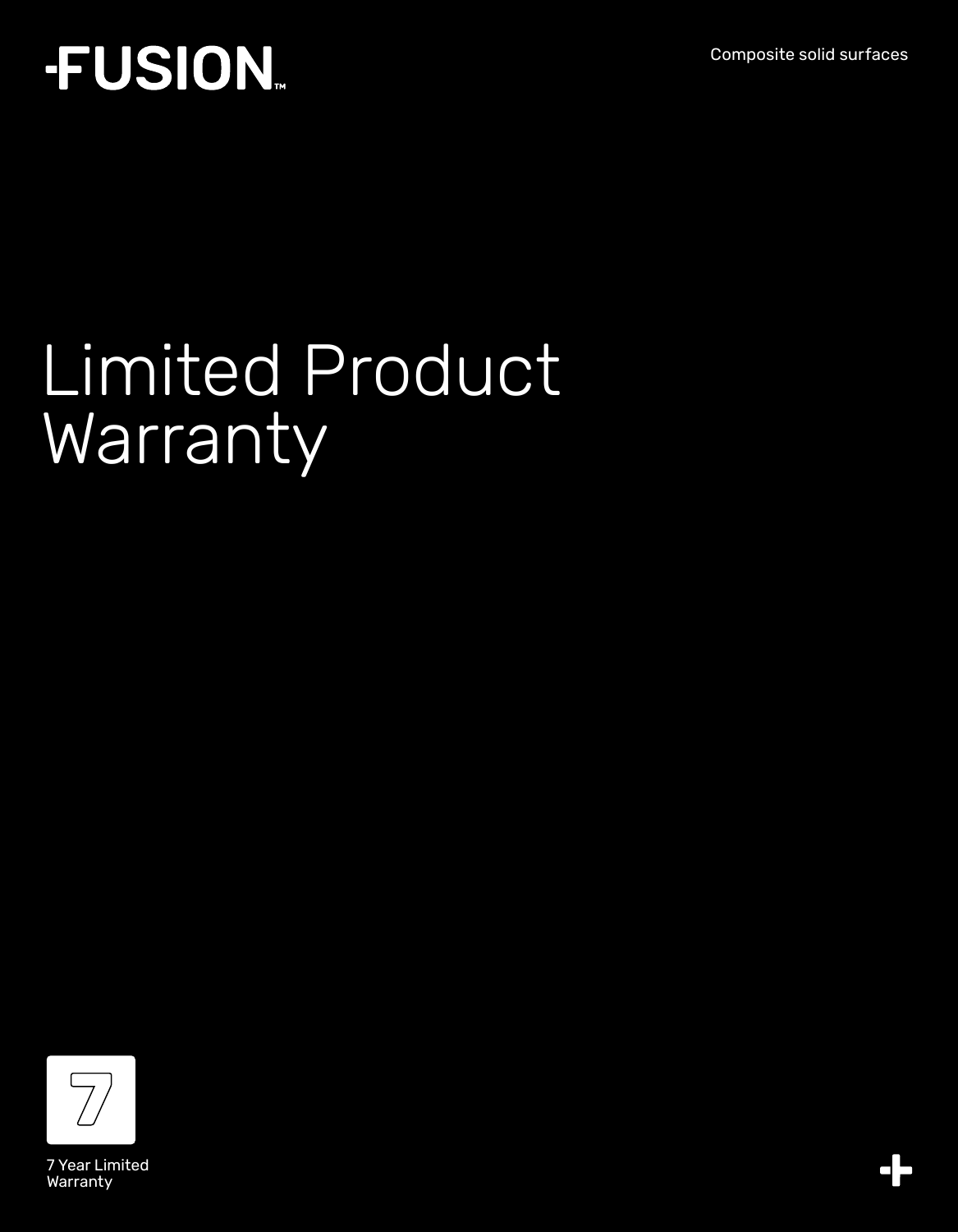## Definitions

- 'Laminex' Laminex Group Pty Limited ABN 98 004 093 092 trading as The Laminex Group.
- 'Residential' Any product application installed in a residential setting, including but not limited to houses, townhouses or multi-residential apartments.
- 'Commercial' Any product application installed in nonresidential premises such as, but not limited to, offices, restaurants, bars, religious buildings, educational, healthcare, private business or retail outlets.
- 'Warranty Term' Commences on the earlier of the date of delivery or payment in full until the end of the Warranty Term for Fusion Composite Solid Surfaces. Subject to the terms and conditions outlinedin this document and the terms and conditions of sale:
	- 1 Laminex warrants to the original purchaser of Fusion Composite Solid surfaces product used for residential or commercial use, the product(s) will, under normal use be free from manufacturing defects during the 7 year Warranty Term; and
	- 2 Where a manufacturing defect arises, Laminex will, at its discretion, repair or replace the Laminex product without charge if it is defective directly as a result of manufacture or supply by Laminex.

### Terms & Conditions of Warranty

- 1. This warranty does not cover any defect/damage caused by:
- a. Any act of God, any natural occurrence, third party act or omission or other circumstances beyond Laminex's control;
- b. Physical abuse, negligence, vandalism, misuse or accidents;
- c. Exposure to excessive direct or radiant heat;
- d. Exposure to moisture, including damage from steam or hot water - water ingress from cleaning, water pooling at or near edge of panel or any other exposure to liquids causing panels to deform as a result;
- e. Staining, discolouration or micro-cracking of the colourcore exposed edge;
- f. The use of solvents or inappropriate cleaning products/ materials;
- g. Exposure to chemical products and acidic or corrosive materials;
- h. Normal 'wear and tear', including without limitation, scratches, scuffs, burns, stains, wipe marks, chipping, dents, cuts on the product;
- i. General fading or discolouration due to direct or indirect UV light exposure;
- j. Variation in colour, pattern or shade of material against sample material, displays and/or printed illustrations;
- k. Failure of any adhesive, caulk, or other accessory, or failure of any caulked or filled joins or seams;
- l. Faulty workmanship by any person other than Laminex;
- m. Unauthorised modification/application;
- n. Inappropriate transport, storage and handling prior to installation;
- o. Failure to follow procedures/recommendations set out in the Fabrication and Installation Manual of the product published by Laminex at www.fusionsurfaces.com.au;
- p. Failure to follow procedures/recommendations set out in the Care and Maintenance instructions of the product published by Laminex at www.fusionsurfaces.com.au;
- q. Failure to follow any product procedures/recommendations set out in set out in any published documentation by Laminex at www.fusionsurfaces.com.au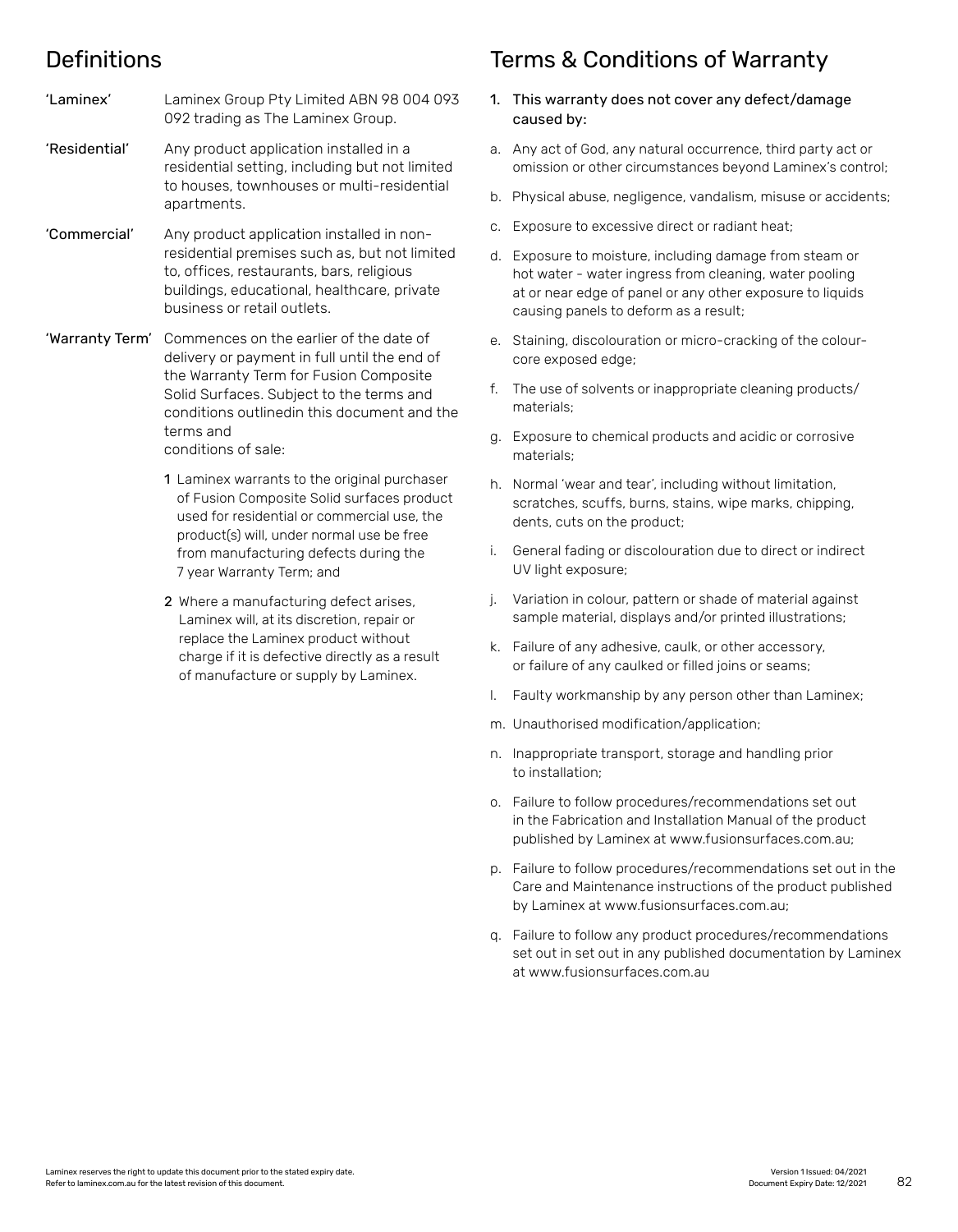#### 2. This warranty does not cover:

- a. Anything that has been disclosed as a feature or limitation of the Laminex product in any literature published by Laminex;
- b. Outdoor & alfresco applications;
- c. Where a defect is trivial or insubstantial;
- d. Where the claimant is unable to provide proof of purchase or equivalent documentation from an authorised retailer of the Laminex product. Where, as at the date of notification of the defect to Laminex, the type or colour of the alleged defective product no longer forms part of Laminex's standard stock range and the person complaining of the defect does not agree to the supply of a replacement which is as close a type or colour match as is possible from Laminex's then prevailing stock range;

#### 3. This warranty only applies to Fusion Composite Solid Surfaces product:

- a. That is purchased on or after 6th April 2021
- b. That has not been moved from their original place of installation;
- c. Where that part or parts of the Laminex product is affected by the manufacturing defect. Laminex will endeavour to repair to the same standard or replace with the same or substantially similar product and colour. Laminex is not obliged to repair or replace any other product(s);
- d. That has been designed, fabricated, installed, maintained, used and protected in the manner recommended by Laminex, in related literature found at www.fusionsurfaces.com.au (alternatively a copy of literature containing these recommendations can be ordered by writing directly to Laminex at the address below);
- e. Where Laminex has received notification of any manufacturing defect within 7 days of the first person to become aware of it; and
- f. Where the claim is made within the applicable Warranty Term.

#### 4. Cost of claiming

- a. Laminex will bear the expense of reasonable labour charges which are necessary for the repair or replacement of the defective Laminex product;
- b. The person claiming the warranty will bear all other expenses of claiming this warranty.

#### 5. Validity

- a. A claim may only be made against this warranty after Laminex has received payment by first purchaser in full for its product;
- b. A claim may only be made during the applicable Warranty Term;
- c. The Warranty Term does not restart if a claim is submitted; the original warranty commencement date applies; and
- d. The warranty is not transferable or assignable.

#### 6. Limitations:

- a. If you are a consumer as defined under the Australian Consumer Law (ACL) the Laminex Products come with guarantees that cannot be excluded under the ACL. You are entitled to a replacement or refund for a major failure and compensation for any other reasonably foreseeable loss or damage. You are also entitled to have the goods repaired or replaced if the goods fail to be of acceptable quality and the failure does not amount to a major failure. This warranty is in addition to your rights under the ACL.
- b. To the extent permitted by law, without limiting your consumer rights under the ACL, Laminex expressly limits its liability under this warranty and under any other statutory guarantee imposed at law to, at its option:
- i. The replacement or repair of the defective product;
- ii. A replacement product may not be reasonably available from Laminex in the same shape, type or colour as the original Laminex product covered by this warranty. If a replacement product of the same shape, type or colour is not reasonably available, Laminex reserves the right to provide a replacement product of as close a shape, type and colour match as is reasonably possible from Laminex's then prevailing product range in satisfaction of its obligations under this warranty.
- iii. The payment of the cost of the defective product, or of repairing the defective product, or of acquiring an equivalent product.
- c. To the extent permitted by law, Laminex expressly excludes all conditions, warranties and undertakings in relation to the Laminex product, whether expressed or implied, including any implied warranty of merchantability or suitability for a particular purpose and not withstanding any course of dealing between the parties or custom and usage in the trade to the contrary, except as set out in this document.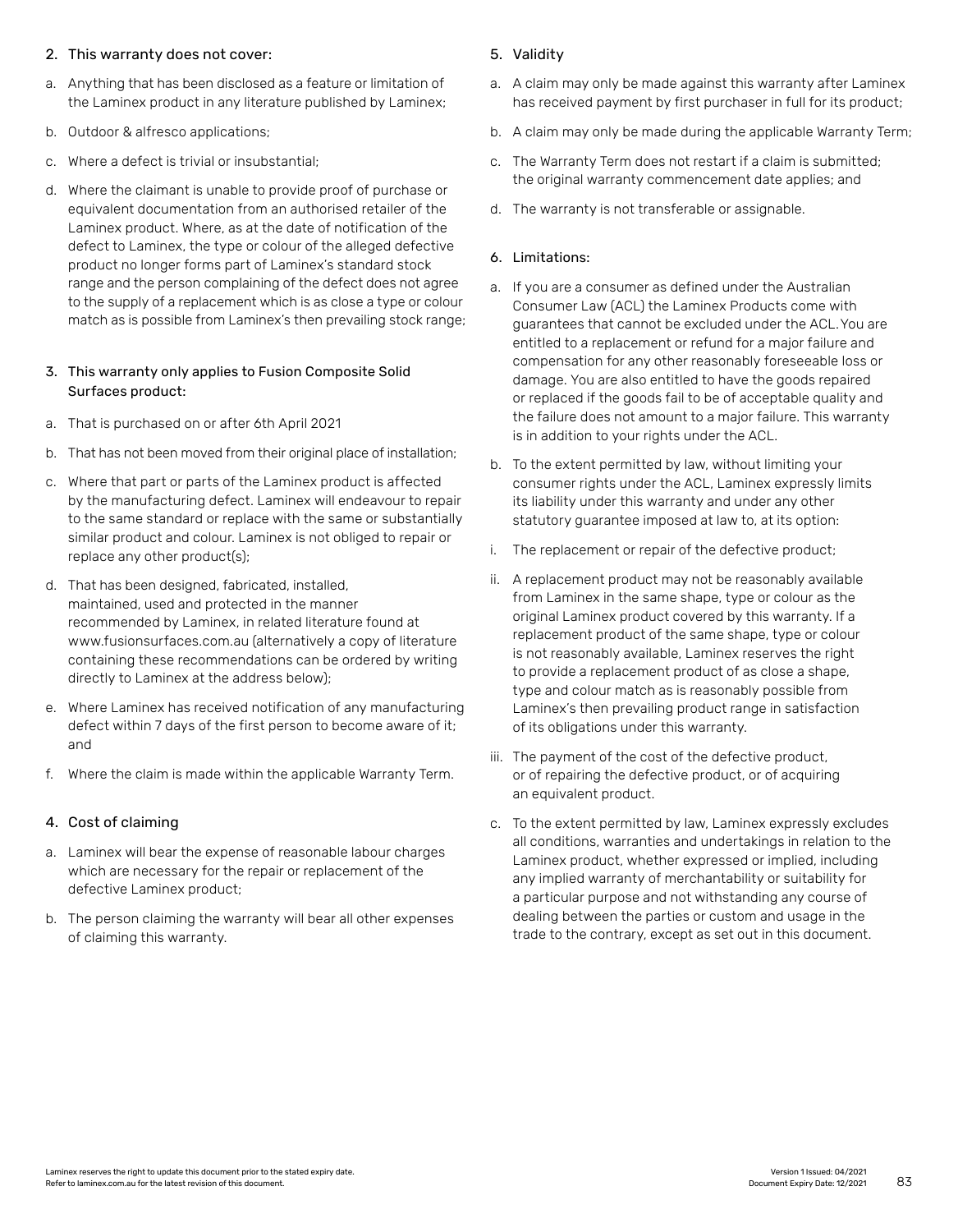#### 7. Enquiries

a. Any enquiries regarding this warranty should be sent to Laminex Warranties, Laminex, P.O. Box 407, Doncaster, VIC 3108. Enquiries can also be made by calling 132 136, emailing enquiries@laminex.com.au or through our online warranty registration form at laminex.com.au.

#### 8. Information required for claims:

- Your name, address, phone number and email;
- Place where the Laminex product was purchased and amount you paid for it.
- Provide a copy of your proof of purchase;
- If the Laminex product has been installed, the installers' business name, proof of purchase including sales order numbers and dates of purchase;
- Type and colour of products installed;
- The address where Laminex product has been installed, and the date of installation;
- Describe the product condition and when this concern was first identified. Supply photographs of the product concern;

#### 9. Cross Reference Material

 This document must be referenced in conjunction with the latest version of the following, which can be accessed at laminex.com.au

- Fusion Composite Solid Surfaces Fabrication and Installation Manual
- Fusion Composite Solid Surfaces Technical Data Sheet
- Fusion Composite Solid Surfaces Care and Maintenance

Note: Please refer to full suite of supporting documentation for product limitations (E. & O. E.).

## Fusion Composite Solid Surfaces Warranty Registrations

Register your Fusion Warranty online at www.laminex.com.au/laminex-warranty Remember to retain your proof of purchase.